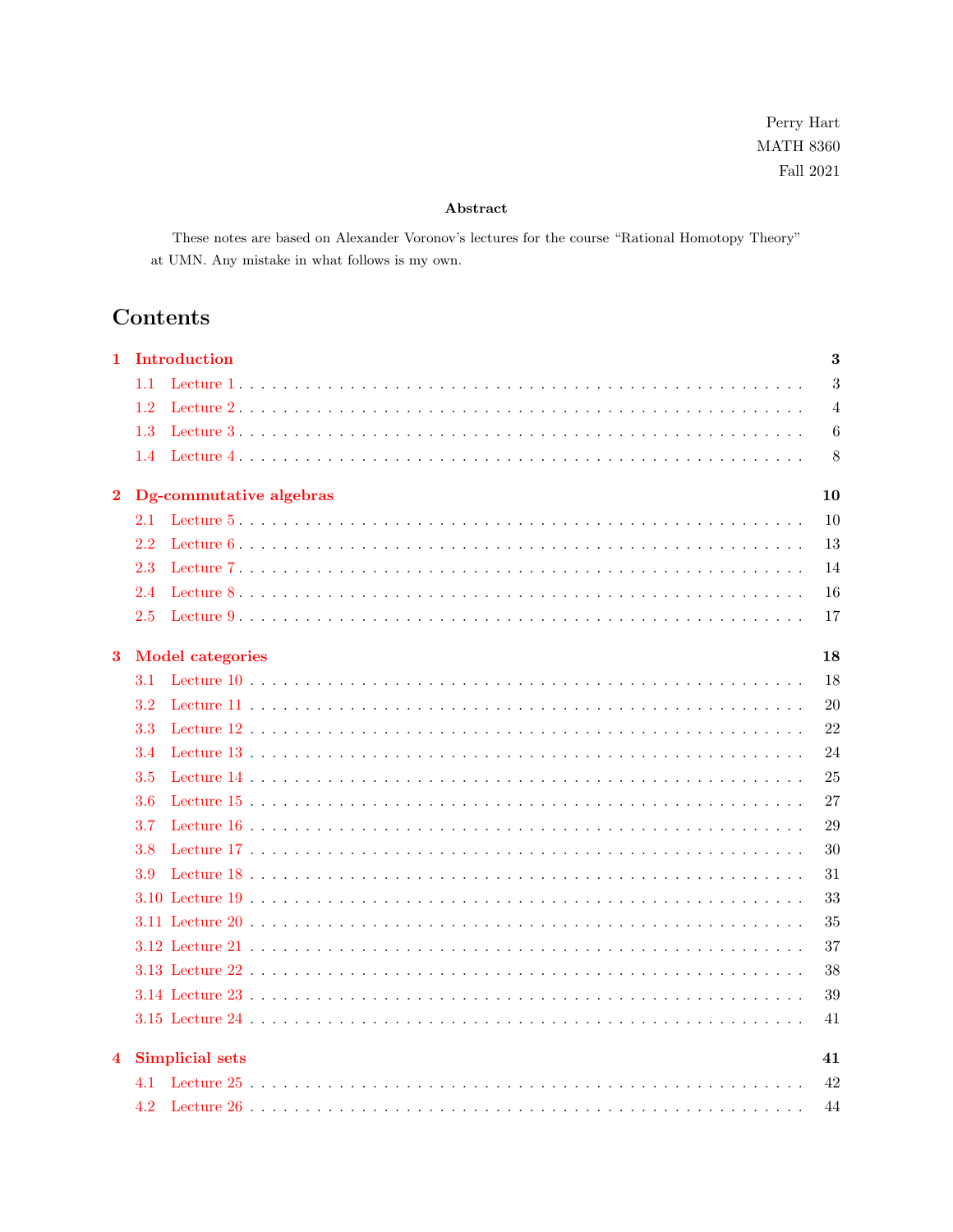| 5. |                             | Polynomial de Rham algebras | 45  |  |
|----|-----------------------------|-----------------------------|-----|--|
|    |                             |                             | 45  |  |
|    | $5.2^{\circ}$               |                             | 47  |  |
|    | 53                          |                             | 48  |  |
|    | 5.4                         |                             | 50  |  |
|    | 5.5                         |                             | 52  |  |
|    | $5.6^{\circ}$               |                             | -54 |  |
|    | 5.7                         |                             | -56 |  |
| 6  | <b>Quillen models</b><br>56 |                             |     |  |
|    |                             |                             | 56  |  |
|    | 62                          |                             | 58  |  |
|    | 6.3                         |                             | 59  |  |
|    | 64                          |                             | 60  |  |
|    | 6.5                         |                             | 61  |  |
|    | 6.6                         |                             | 63  |  |
|    |                             |                             | 64  |  |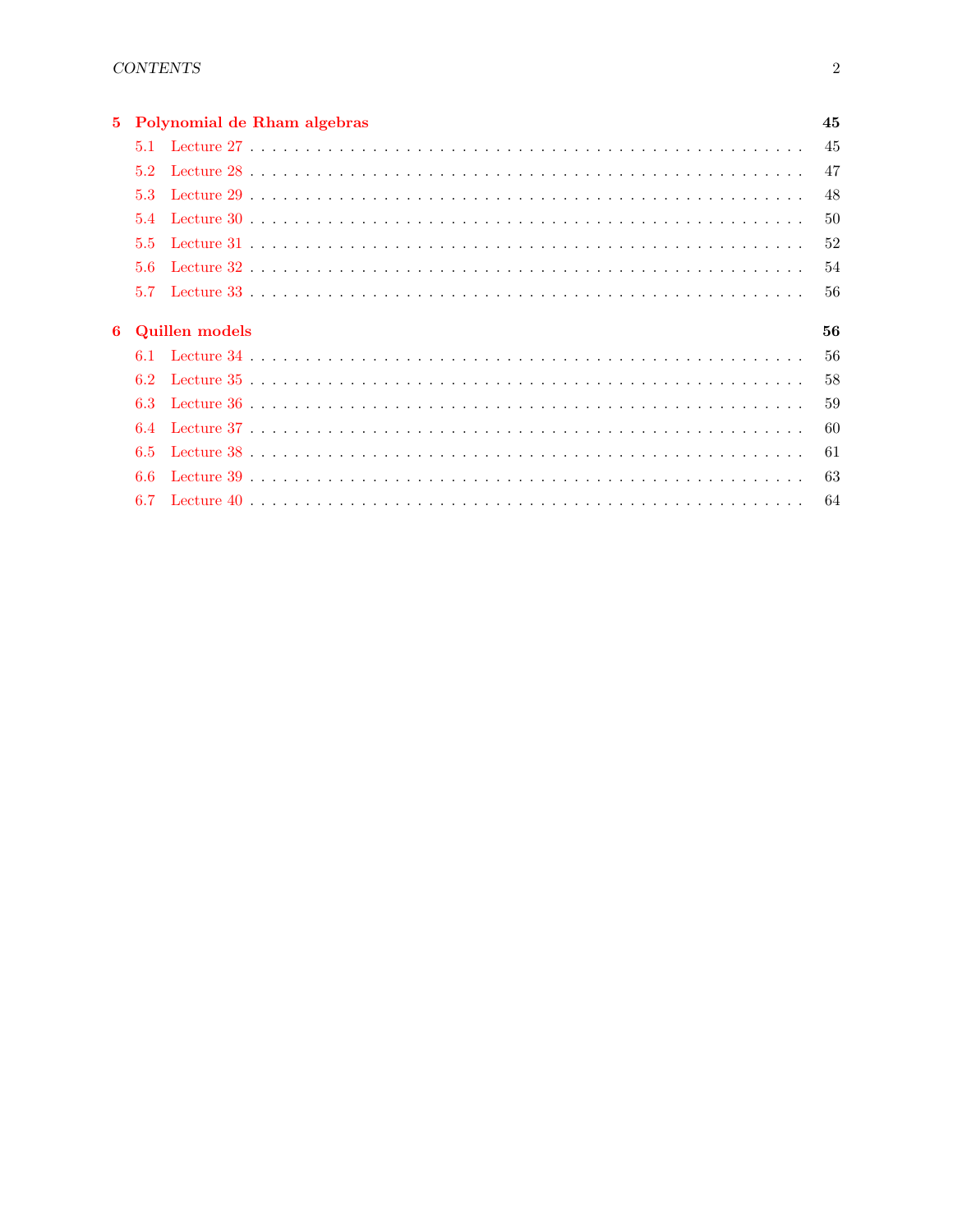# <span id="page-2-0"></span>1 Introduction

## <span id="page-2-1"></span>1.1 Lecture 1

In algebraic topology, we want to associate to any topological space X an algebraic object  $A(X)$  such that the mapping A is homotopy invariant, i.e.,

$$
X \sim Y \implies A(X) \sim A(Y).
$$

In an ideal world, we have a converse so that we can learn everything about X by computing  $A(X)$ . Indeed, topology is hard, and algebra is easy. In reality, however, we can just learn *something* about X from  $A(X)$ .

**Example 1.1.1.** If  $\widetilde{H}_0(X) = 0$ , then X is path connected. (Of course, the converse also holds.)

In rational homotopy theory  $(RHT)$ , the mapping A is invariant under *rational equivalence*, i.e.,

$$
X \stackrel{Q}{\sim} Y \implies A(X) \cong A(Y).
$$

The reverse implication holds under certain assumptions, e.g., that  $X$  and  $Y$  are simply connected. The object  $A(X)$  is pretty simple, a differential graded-commutative algebra (DGCA) over  $\mathbb{Q}$ .

Example 1.1.2. The so-called Sullivan picture of A has the following properties.

1.  $A(S^3) = \mathbb{Q}[g_3], |g_3| = 3, dg_3 \equiv 0.$ 

Hence  $A(S^3)$  is the exterior algebra  $\mathbb{Q} \oplus \mathbb{Q} g_3$  with  $d = 0$ .

2.  $A(S^4) = \mathbb{Q}[g_4, g_7], dg_4 \equiv 0, dg_7 \equiv g_4^2$ .

Moreover, there exists a "Koszul-dual" picture of Quillen models used to define A. This deals with differential graded-Lie algebras (DGLA's) along with  $L_{\infty}$ -algebras. (This picture appears to be new for a course on RHT.)

We plan to cover the following topics, time permitting.

- 1. DGCA's
- 2. model categories
- 3. simplicial sets
- 4. polynomial de Rham algebras
- 5. spectral sequences
- 6. Quillen models ( $L_{\infty}$ -versions)
- 7. Mysterious Duality between physics and math via RHT

Here are a few good references for these topics.

- Bousfield, A. K.; Gugenheim, V. K. A. M. On PL de Rham theory and rational homotopy type.
- Félix, Y.; Halperin, S.; Thomas, J.-C. Rational homotopy theory.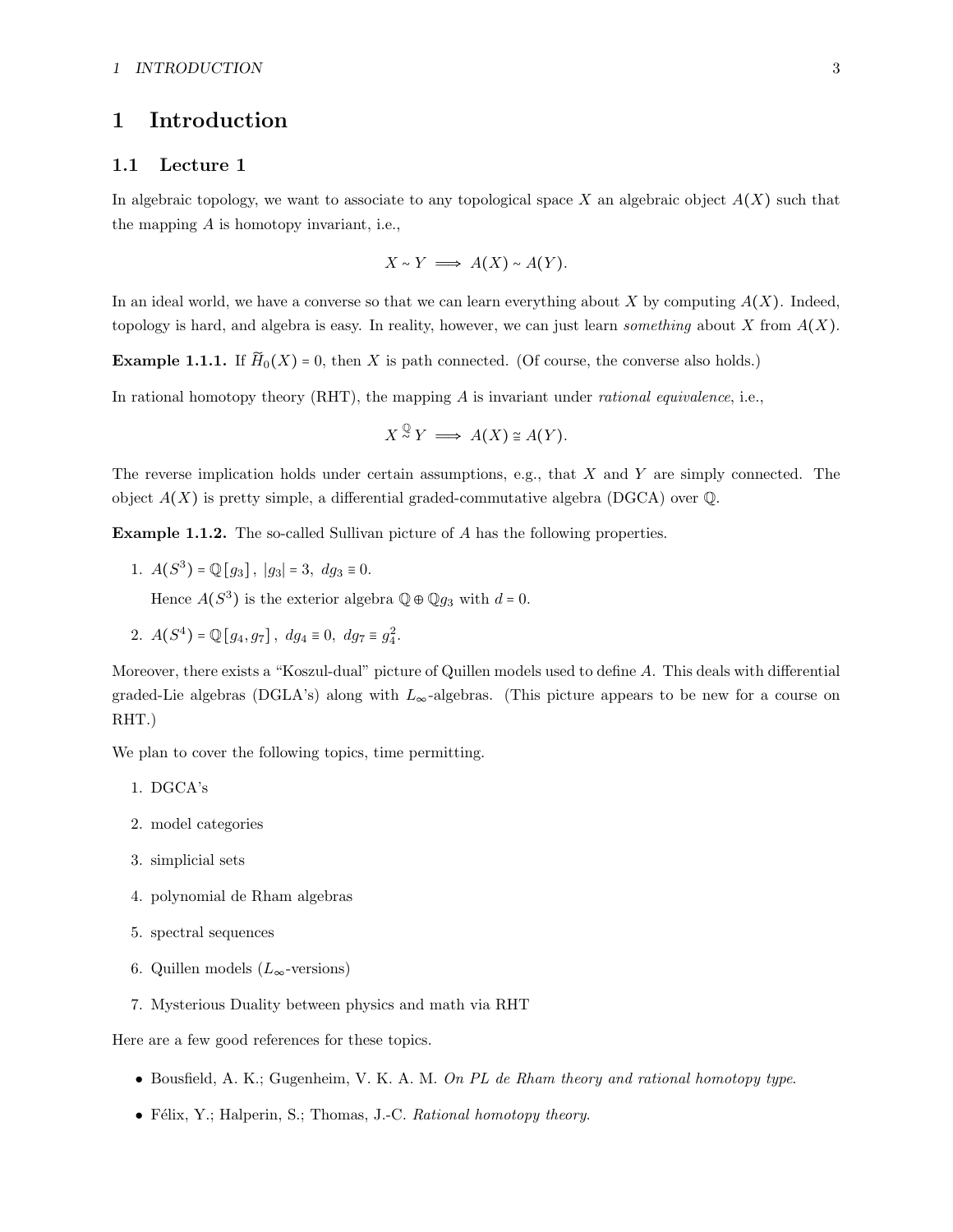## 1 INTRODUCTION 4

• Julian Holstein's online notes Rational homotopy theory.

First, let's review some concepts and facts from homotopy theory. Any based space  $(X, x)$  gives rise to the following algebraic objects.

- the graded-abelian group  $H_{\bullet}(X;\mathbb{Z})$
- the graded-commutative algebra  $H^{\bullet}(X;\mathbb{Z})$
- for any integer  $n > 0$ , the group  $\pi_n(X, x)$  of homotopy components
- the pointed set  $\pi_0(X, x)$  of path components

We call  $\pi_1(X, x)$  the fundamental group and  $\pi_n(X, x)$  a higher homotopy group when  $n \geq 2$ .

For any subspaces  $A \subset X$  and  $B \subset Y$ , we have the set

$$
[(X,A),(Y,B)]
$$

of homotopy classes of maps  $(X, A) \to (Y, B)$  of pairs, i.e., maps  $f : X \to Y$  such that  $f(A) \subset B$ . A homotopy between two such maps is an ordinary homotopy  $H : X \times I \to Y$  between them such that  $H(a, t) \in B$  for any  $(a, t) \in A \times I$ .

**Definition 1.1.3.** For any  $(X, x) \in \text{Top}_*$  and integer  $n \geq 1$ , define the *n*-th homotopy group  $\pi_n(X, x)$  as the set

$$
\underbrace{\big[(I^n,\partial I^n)\,,(X,x)\big]}_{[(S^n,N),(X,x)]}
$$

equipped with the binary operation

$$
(f * g) (t_1, ..., t_n) \equiv \begin{cases} g(t_1, ..., t_{n-1}, 2t_n) & t_n \leq \frac{1}{2} \\ f(t_1, ..., t_{n-1}, 2t_n - 1) & t_n \geq \frac{1}{2} \end{cases}
$$

,

i.e., concatenation in the last variable.

The Eckmann-Hilton argument tells us

- 1. that we obtain the same group law by concatenating in any other variable and
- 2. that  $\pi_n$  is abelian when  $n \geq 2$ .

## <span id="page-3-0"></span>1.2 Lecture 2

**Definition 1.2.1.** A map  $f: X \to Y$  is a weak (homotopy) equivalence (w.e.) if the induced map

$$
\pi_n(f) : \pi_n(X, x) \to \pi_n(Y, f(x))
$$

is an isomorphism for every  $n \geq 0$  and  $x \in X$ .

<span id="page-3-1"></span>Is it cheating to replace homotopy equivalence (h.e.) with w.e.? Not quite, in the following sense.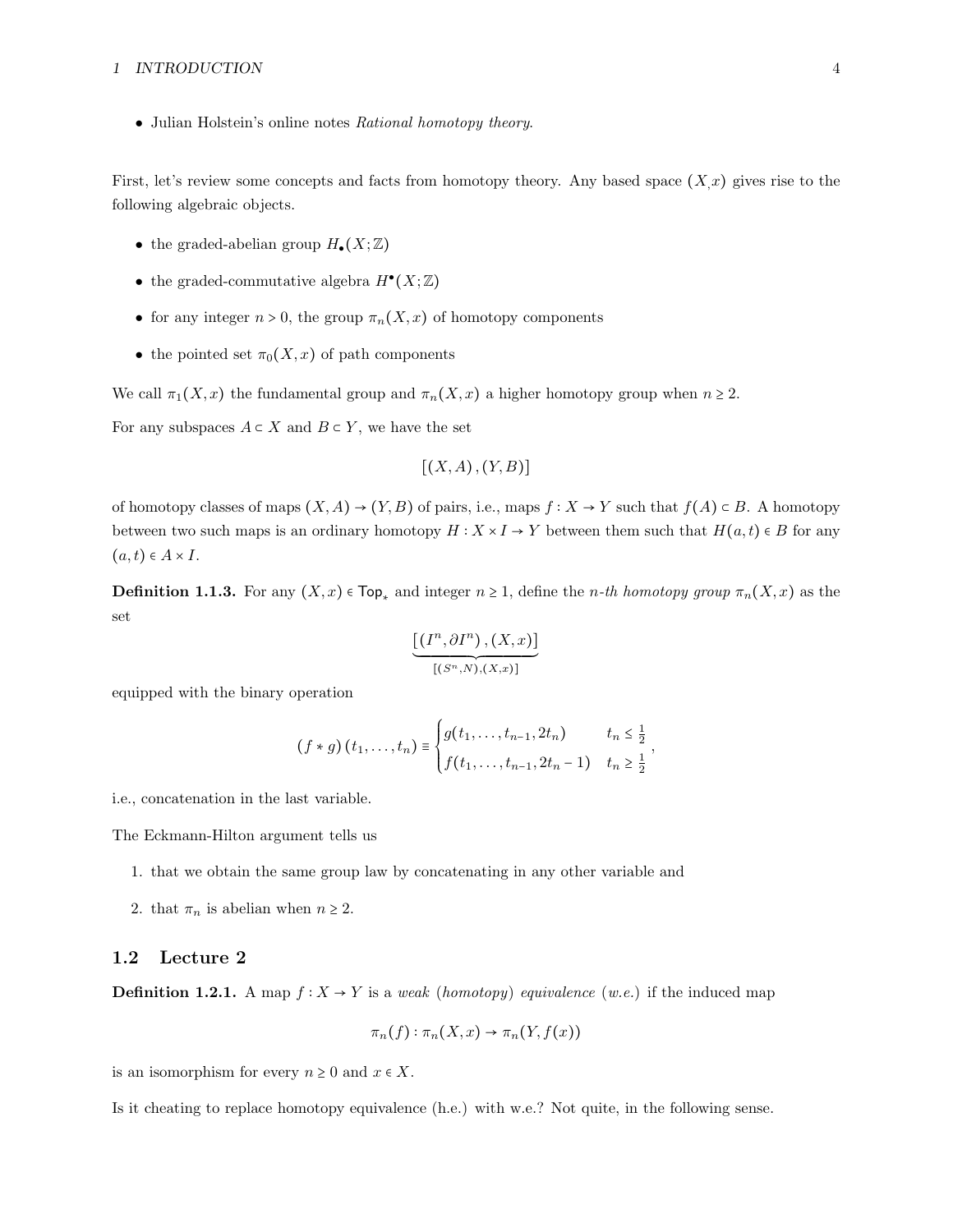## **Theorem 1.2.2 (Whitehead).** Any w.e. between CW complexes is a h.e.

Recall that a CW complex is a space of the form  $\bigcup_{n\geq -1} X^n$  = colim<sub>n</sub>  $X^n$  where  $X^{-1} \equiv \emptyset$  and  $X^n$  is obtained from  $X^{n-1}$  by adjoining n-cells. In other words,  $X^n$  is precisely the pushout

$$
\begin{array}{ccc}\n\coprod_{i\in I} S^{n-1} & \xrightarrow{f} & X^{n-1} \\
\downarrow & & \downarrow \\
\coprod_{i\in I} D^n & \xrightarrow{f} & X^n\n\end{array},
$$

<span id="page-4-1"></span>where f denotes the attaching map. In concrete form,  $X^n = X^{n-1} \cup_f (\coprod_{i \in I} D^n)$ .

**Note 1.2.3.** The CW complexes  $S^3 \times \mathbb{RP}^2$  and  $\mathbb{RP}^3 \times S^2$  have isomorphic homotopy groups but are not weakly equivalent.

*Proof.* The double cover  $\mathbb{Z}_2 \to S^n \to \mathbb{RP}^n$  induces a LES

$$
\cdots \longrightarrow \pi_k(\mathbb{Z}_2) \longrightarrow \pi_k(S^n) \longrightarrow \pi_k(\mathbb{RP}^n)
$$
  

$$
\pi_{k-1}(\mathbb{Z}_2) \xrightarrow{\longleftarrow} \cdots \longrightarrow \pi_0(\mathbb{RP}^n)
$$

.

If  $n \geq 2$ , then we deduce that the higher homotopy groups of  $\mathbb{RP}^n$  are isomorphic to those of  $S^n$ , so that

$$
\pi_k(\mathbb{R}\mathbb{P}^n) = \begin{cases}\n0 & k = 0 \\
\mathbb{Z}_2 & k = 1 \\
\pi_k(S^n) & k \ge 2\n\end{cases}
$$

This means that  $S^3 \times \mathbb{RP}^2$  and  $\mathbb{RP}^3 \times S^2$  have the same homotopy groups.

At the same time, they have different cohomology algebras over  $\mathbb{Z}_2$ .

$$
H^{\bullet}(S^3 \times \mathbb{RP}^2; \mathbb{Z}_2) \cong \mathbb{Z}_2 \left[\xi\right] \otimes \mathbb{Z}_2 \left[x\right] \diagup \left(x^3\right), \ |\xi| = 3, \ |x| = 1
$$

$$
\not\equiv H^{\bullet}(\mathbb{RP}^3 \times S^2; \mathbb{Z}_2)
$$

Thus, they are not homotopy equivalent, hence not weakly equivalent, by Theorem [1.2.2.](#page-3-1)

<span id="page-4-0"></span>**Theorem 1.2.4 (CW approximation).** For any space X, there is some CW complex Z along with a weak equivalence  $Z \xrightarrow{w.e.} X$ .

Theorem [1.2.4](#page-4-0) means that the category of spaces localized at weak equivalences is equivalent to the category of CW complexes localized at homotopy equivalences. The category of CW complexes with homotopy classes of maps is called the homotopy category of spaces.

**Theorem 1.2.5.** Suppose that  $f : X \to Y$  is a map of connected CW complexes that induces isomorphisms on  $\pi_1(-)$  and  $H_n(-;\mathbb{Z})$  for all  $n \geq 2$ . Then f is a weak equivalence (hence homotopy equivalence).

 $\Box$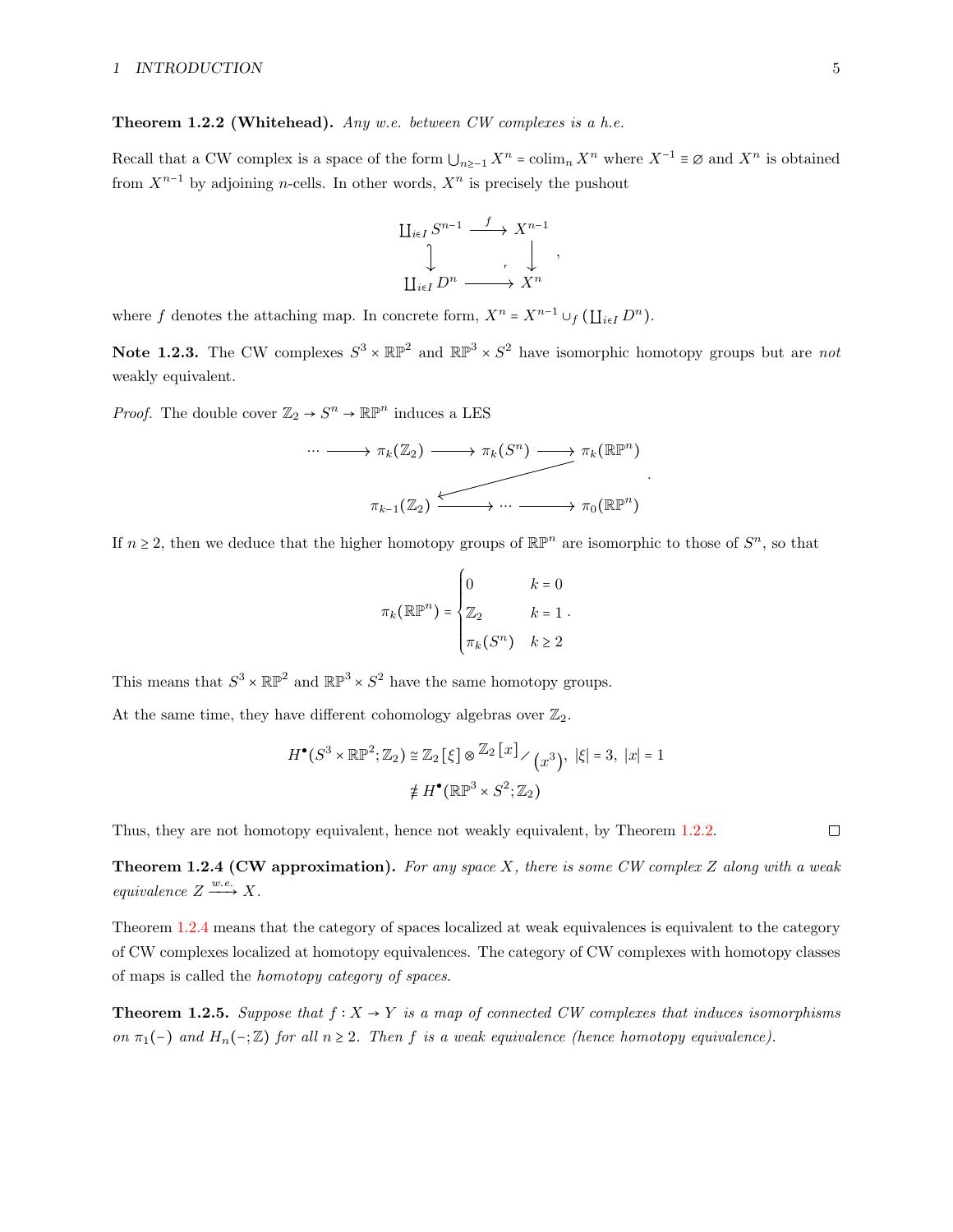*Idea of proof.* Look at the homotopy fiber of f (also called the mapping cocone of f):



The space  $E_f$  is homotopy equivalent to X. Now apply the Hurewicz theorem to  $\operatorname{cocone}(f)$ .

Let's now turn to a basic concept of RHT: *rationalization*.

**Definition 1.2.6.** We say that a path connected space X is *rational* if  $H_n(X;\mathbb{Z})$  is a Q-vector space for all  $n \geq 1$ .

<span id="page-5-1"></span>**Example 1.2.7.** We construct the space  $S^1_{\mathbb{Q}}$  as the colimit of the following sequence

$$
X_1 \hookrightarrow X_2 \hookrightarrow \cdots \hookrightarrow X_k \hookrightarrow X_{k+1} \hookrightarrow \cdots
$$

in Top<sub>\*</sub>. Let  $X_1 = (S^1, 1)$ . For any  $k \ge 1$ , define  $w_k : S^1 \to S^1$  by  $z \mapsto z^k$  and let  $W_k$  denote the pointed mapping cylinder of  $w_k$ . Also, define the embeddings

$$
s_k: S^1 \hookrightarrow W_k, \ z \mapsto (z,1)
$$
  

$$
t_k: S^1 \hookrightarrow W_k, \ z \mapsto [(z,0)].
$$

Finally, for each  $k \geq 2$ , define  $X_k$  inductively as the pushout



Note that  $X_n \stackrel{\text{h.e.}}{\sim} S^1$  for all  $n \ge 1$ . It turns out, however, that the colimit

$$
X \coloneqq \operatorname{colim}_n X_n = \bigcup_n X_n
$$

is the Eilenberg-MacLane space  $K(\mathbb{Q}, 1)$ .

## <span id="page-5-0"></span>1.3 Lecture 3

We have maps out of  $S^1$  into all finite stages of  $S^1_{\mathbb{Q}}$ .

$$
X_1 \xrightarrow[i_1]{\cdots} \cdots \xrightarrow[X_k \xrightarrow[X_{k+1}]{\cdots} \cdots
$$

$$
\downarrow[i_k]{\cdots}
$$

$$
\downarrow[i_{k+1}]
$$

$$
S^1
$$

 $\Box$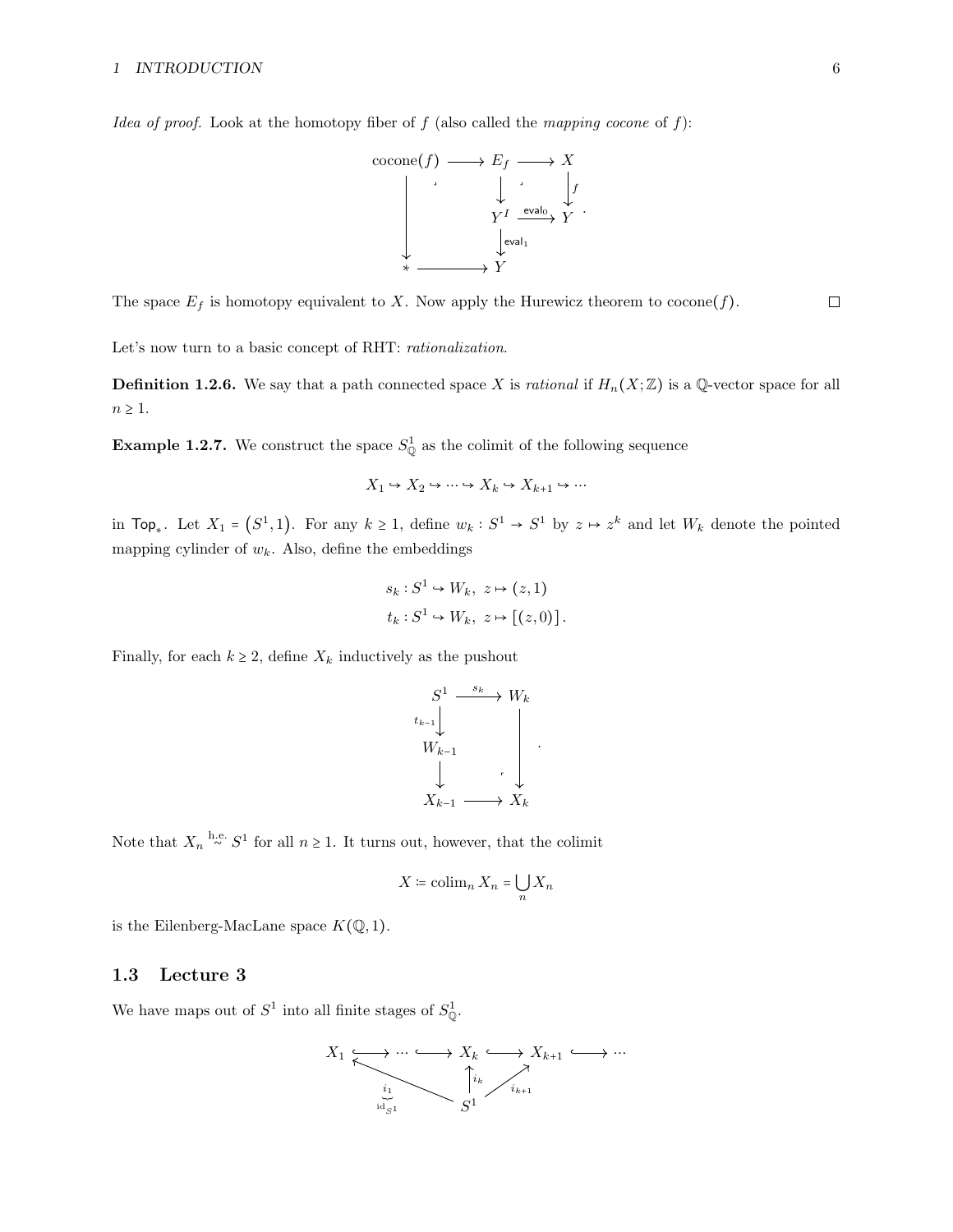It's easy to see that  $X_k \sim S^1$  for all  $k \ge 1$ , so that  $\pi_1(X_k) \cong \mathbb{Z}$ . The inclusion  $X_{k-1} \to X_k$ , however, induces the mapping

$$
\mathbb{Z} \to \mathbb{Z}
$$

$$
1 \mapsto k \cdot 1
$$

on  $\pi_1$ .

**Claim 1.3.1.** All higher homology groups of  $X$  vanish.

*Proof.* Let  $n \in \mathbb{Z}_{\geq 2}$ . Any map  $\Delta^n \to X$  factors through  $X_k$  for some k because  $\Delta^n$  is compact. Thus, any singular n-cycle  $\sigma$  in X will be a cycle in  $X_k$ , which is homotopy equivalent to  $S^1$ . This means that  $\sigma$  will  $\Box$ be a boundary in  $X_k$  and thus in X. Thus,  $H_n(X;\mathbb{Z}) = 0$ .

Consider the loop  $\gamma : S^1 \xrightarrow{i_1} X_1 \hookrightarrow X$  in X. Its homotopy class is nontrivial, for otherwise there is a nullhomotopy  $S^1 \times I \to X$  factoring through some  $X_k$ . Since  $X_k \sim S^1$ , this would imply that  $S^1$  is contractible, which is false.

Specifically,  $[\gamma] = k! [\delta]$  where  $[\delta]$  denotes the bottom generator of  $\pi_1(X_k) \cong \mathbb{Z}$ . In fact, all Q-multiples of [ $\gamma$ ] belong to  $\pi_1(X, 1)$ . Further, any map  $S^1 \to X$  factors through some  $X_k \to X$ , so that its homotopy class is a rational multiple of  $[\gamma]$ . It follows that  $\pi_1(X, 1) \cong \mathbb{Q}[\gamma] \cong \mathbb{Q}$ .

By the Hurewicz theorem,  $H_1(X;\mathbb{Z}) \cong \pi_1(X,1)^{ab} \cong \mathbb{Q}$ . Hence X is rational. Also, it's path connected, and any map  $S^n \to X$  factors through some  $X_k \subset X$ , where  $X^k \sim S^1$ . Thus, if  $n \geq 2$ , then  $\pi_n(X, 1) = 0$ . We conclude that  $S^1_{\mathbb{Q}} \cong K(\mathbb{Q}, 1)$ .

Terminology. The space  $S^1_{\mathbb{Q}}$  is called the *rationalization* of  $S^1$ .

Remark 1.3.2. The same construction can be done for higher spheres and their attaching maps and thus for all CW complexes.

<span id="page-6-0"></span>**Definition 1.3.3.** Let  $X$  and  $Y$  be path connected spaces.

- 1. A map  $f: X \to Y$  is a rational equivalence if the induced map  $H_{\bullet}(f): H_{\bullet}(X; \mathbb{Q}) \to H_{\bullet}(Y; \mathbb{Q})$  is an isomorphism.
- 2. A rationalization of X is a rational space  $X_{\mathbb{Q}}$  together with a rational equivalence  $X \to X_{\mathbb{Q}}$ .

**Lemma 1.3.4.** The pair  $(S^1_{\mathbb{Q}}, i_1 : S^1 \to X)$  is a rational equivalence.

*Proof.* If  $n \geq 3$ , then

$$
H_n(S^1; \mathbb{Q}) = 0
$$
  
=  $H_n(S^1_{\mathbb{Q}}; \mathbb{Z}) \otimes_{\mathbb{Z}} \mathbb{Q}$   
=  $H_n(S^1_{\mathbb{Q}}; \mathbb{Q}).$  (UCT)

We also have that

$$
H_2(S^1_{\mathbb{Q}};\mathbb{Q}) = \text{Tor}_1(H_1(S^1_{\mathbb{Q}};\mathbb{Z}),\mathbb{Q})
$$
(UCT)  
= 0  
=  $H_2(S^1;\mathbb{Q}).$  (Tor<sub>1</sub>(- $\mathbb{Q}$ ) = 0)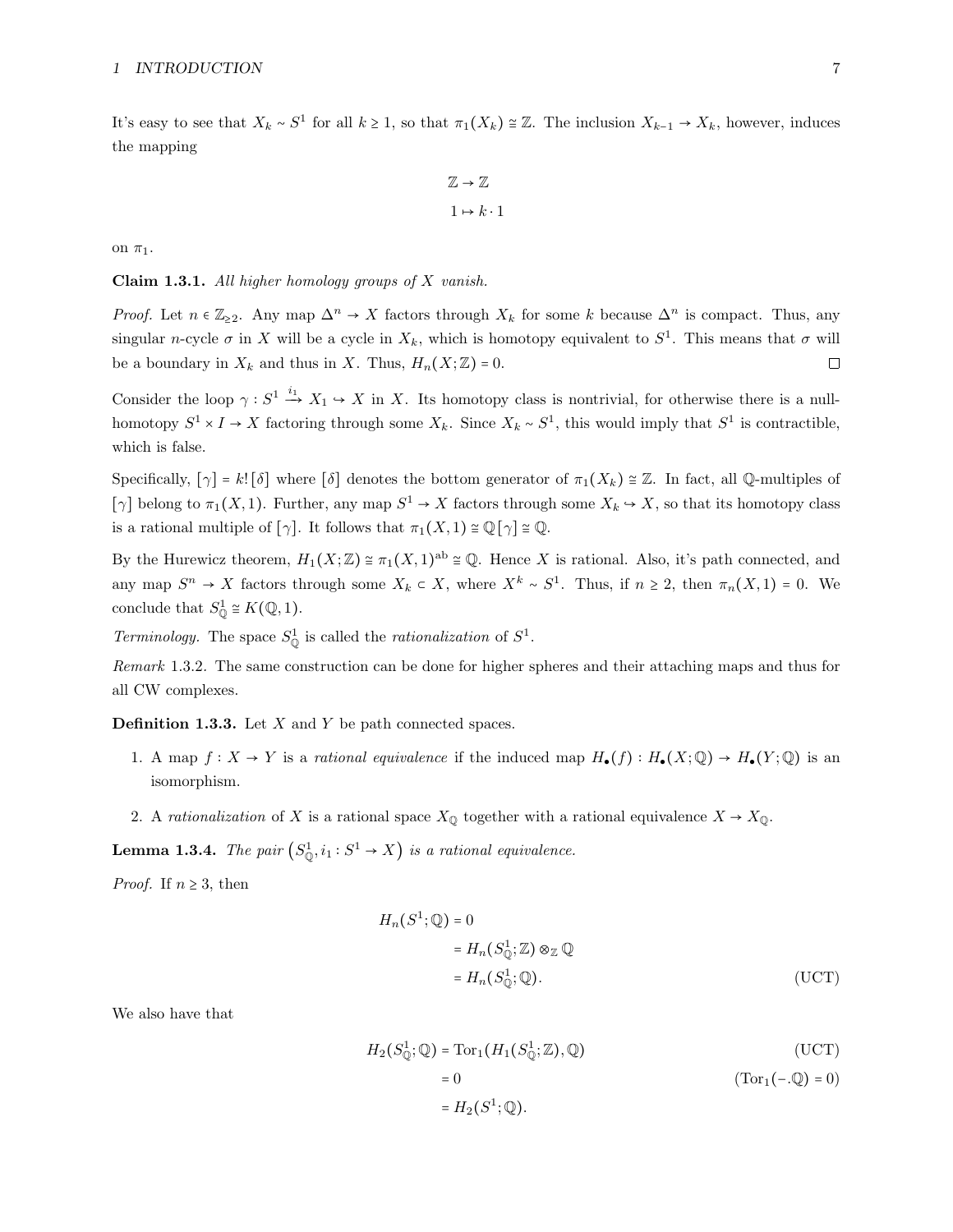#### 1 INTRODUCTION 8

Finally, we have that

$$
H_1(S^1_{\mathbb{Q}};\mathbb{Q}) = H_1(S^1_{\mathbb{Q}};\mathbb{Z}) \otimes_{\mathbb{Z}} \mathbb{Q}
$$
  
=  $\mathbb{Q} \otimes_{\mathbb{Z}} \mathbb{Q}$   
=  $\mathbb{Q}$   
=  $H_1(S^1;\mathbb{Q}).$  (UCT)

The final isomorphism is given by

$$
H_1(i_1): H_1(S^1; \mathbb{Q}) \to H_1(S^1_{\mathbb{Q}}; \mathbb{Q}),
$$

which sends the generator  $[\gamma] \in H_1(S^1; \mathbb{Z})$  to its image  $[\gamma]$  as a Q-vector space generator.

Theorem 1.3.5. Every connected CW complex has a rationalization.

**Definition 1.3.6.** A rational homotopy type is the equivalence class of a path connected space under rational equivalence.

**Example 1.3.7.** Consider  $\mathbb{RP}^2$ . Recall that

$$
H_n(\mathbb{RP}^2; \mathbb{Q}) \cong \begin{cases} \mathbb{Q} & n = 0 \\ 0 & n > 0 \end{cases}.
$$

Hence  $\mathbb{RP}^2 \to *$  is a rational equivalence, so that the rational homotopy type of  $\mathbb{RP}^2$  is [\*]. Further, \* is trivially a rational space. Therefore, it is a rationalization of  $\mathbb{RP}^2$ . At the same time, we have the nontrivial group

$$
\pi_2^{\mathbb{Q}}(\mathbb{RP}^2) \coloneqq \underbrace{\pi_2(\mathbb{RP}^2)}_{\mathbb{Z}} \otimes \mathbb{Q} \cong \mathbb{Q}.
$$

Thus, defining rational equivalence in terms of  $H_{\bullet}(-;\mathbb{Q})$  rather than  $H_{\bullet}^{\mathbb{Q}}(-)$  was simple, sensible enough.

We shall see, though, that  $\mathbb{RP}^2$  is problematic for RHT because it's not nilpotent. (It's not useless, being simply connected.)

#### <span id="page-7-0"></span>1.4 Lecture 4

Remark 1.4.1. Recall that  $S^1_{\mathbb{Q}} = \bigcup_{n\geq 1} X_n = \text{colim}_n X_n$  from Example [1.2.7.](#page-5-1) This is exactly the homotopy colimit of the sequence

$$
S^1 \xrightarrow{\text{id}} S^1 \xrightarrow{w_2} S^1 \xrightarrow{w_3} S^1 \to \cdots
$$

Indeed, we have a commutative square

$$
S^1 \xrightarrow{\ s_k \ } W_k
$$
  
\n
$$
\parallel \qquad \qquad \downarrow^{collapse~onto}_{bottom},
$$
  
\n
$$
S^1 \xrightarrow{\cdot \ } W_k S^1
$$

so that  $s_k$  is the cofibrant replacement of  $w_k$ . As a result, we see that

$$
\pi_1(S^1_{\mathbb{Q}}) = \operatorname{colim}_n \pi_1(S^1) = \operatorname{colim}\left(\mathbb{Z} \xrightarrow{-1} \mathbb{Z} \xrightarrow{-2} \mathbb{Z} \xrightarrow{-3} \cdots\right) = \mathbb{Q}
$$

because  $\pi_1(-)$  preserves homotopy colimits of connected spaces.

 $\hfill \square$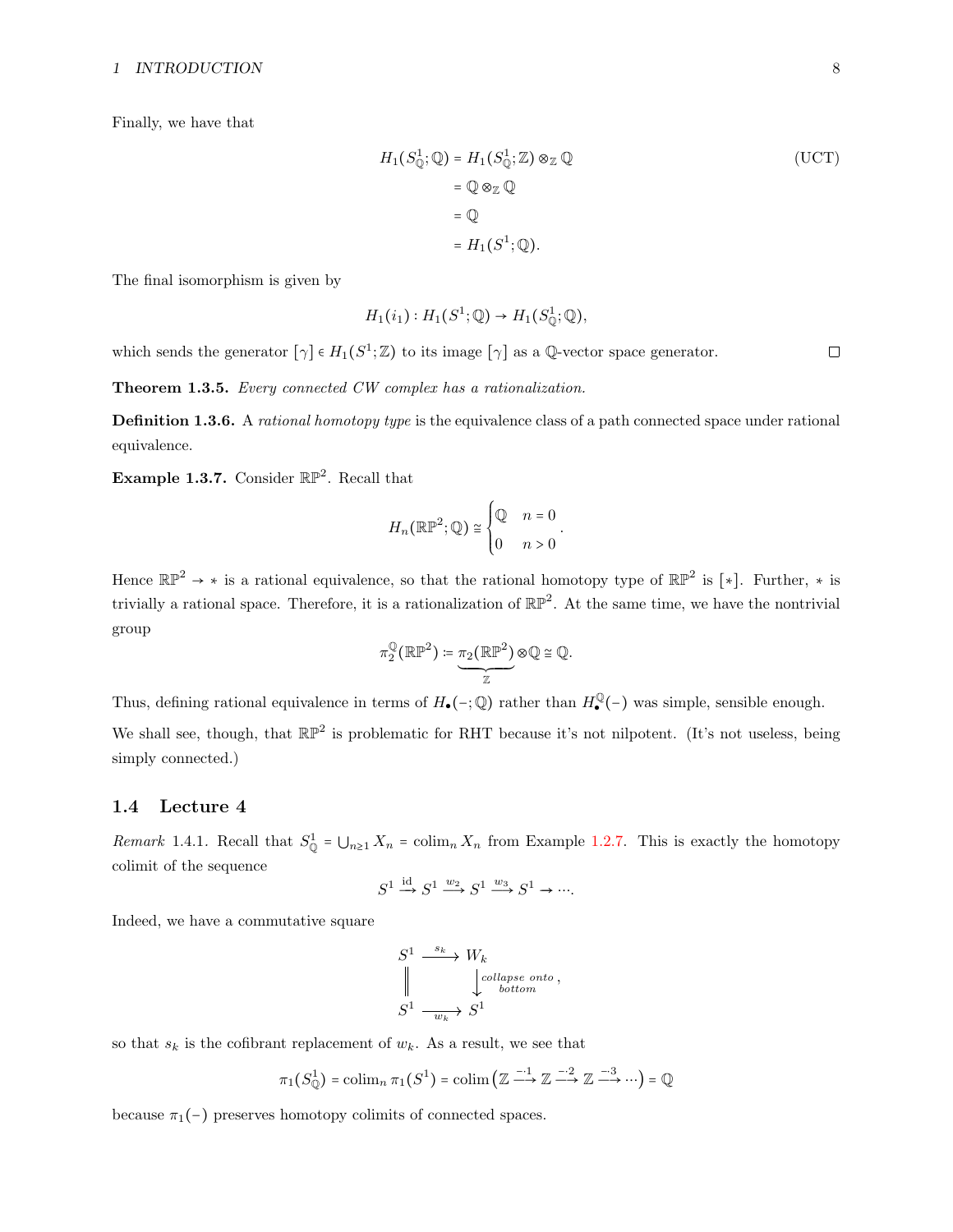We now turn to viable candidates, particularly the de Rham algebra, for the rational homotopy type of a space.

(1) For  $\text{Top}_*$  up to w.e., look at  $\pi_{\bullet}(X, x)$ .

Cons:

- Hard to compute.
- Fails to determine the weak homotopy type (see Note [1.2.3\)](#page-4-1).
- (2) If X is path connected, replace  $\pi_{\bullet}(X, x)$  with the easier-to-compute  $\pi_1(X)$  and  $H_n(X; \mathbb{Z})$ ,  $n \geq 2$ .

#### Cons:

- Fails to determine the weak homotopy type. (If we introduce the coproduct on  $H_{\bullet}(X;\mathbb{Z})$ , then we could do better.)
- (3) Look at  $H^{\bullet}(X;\mathbb{Z})$ , which is more comfortable as a graded-commutative ring.

#### Cons:

- Fails to determine the weak homotopy type.
- (4) Look at the cochain complex  $C^{\bullet}(X;\mathbb{Z})$  equipped with associative cup product.

#### Cons:

- Huge.
- Cup product is only homotopy commutative.

#### Pros:

• Determines the weak homotopy type once you extend homotopy commutativity to an  $E_{\infty}$ -structure (Mandell's theorem).

(5) If X is a (smooth) manifold, then look at the de Rham algebra  $(\Omega^{\bullet}(X), d)$ .

Cons:

- Huge.
- Over  $\mathbb R$  rather than  $\mathbb Q$  or  $\mathbb Z$ .
- Defined for manifolds rather than generic spaces.

#### Pros:

- Graded commutative on the nose.
- Above problems can be resolved by RHT.
- Determines the rational homotopy type.

Note that  $\Omega^{\bullet}(X) = C^{\infty}(S^{\bullet}(T_X^*[-1])) = C^{\infty}(\Lambda^{\bullet}T_X^*)$ . In local coordinates, the differential  $d: \Omega^n(X) \to \Omega^{n+1}(X)$  is defined by

$$
d(f(x_1,\ldots,x_m)dx_{i_1}\wedge\cdots\wedge dx_{i_n})=\sum_{j=1}^m\frac{\partial f}{\partial x_j}dx_j\wedge dx_{i_1}\wedge\cdots\wedge dx_{i_n},\ \ m\equiv\dim X
$$

for each  $n \geq 0$ .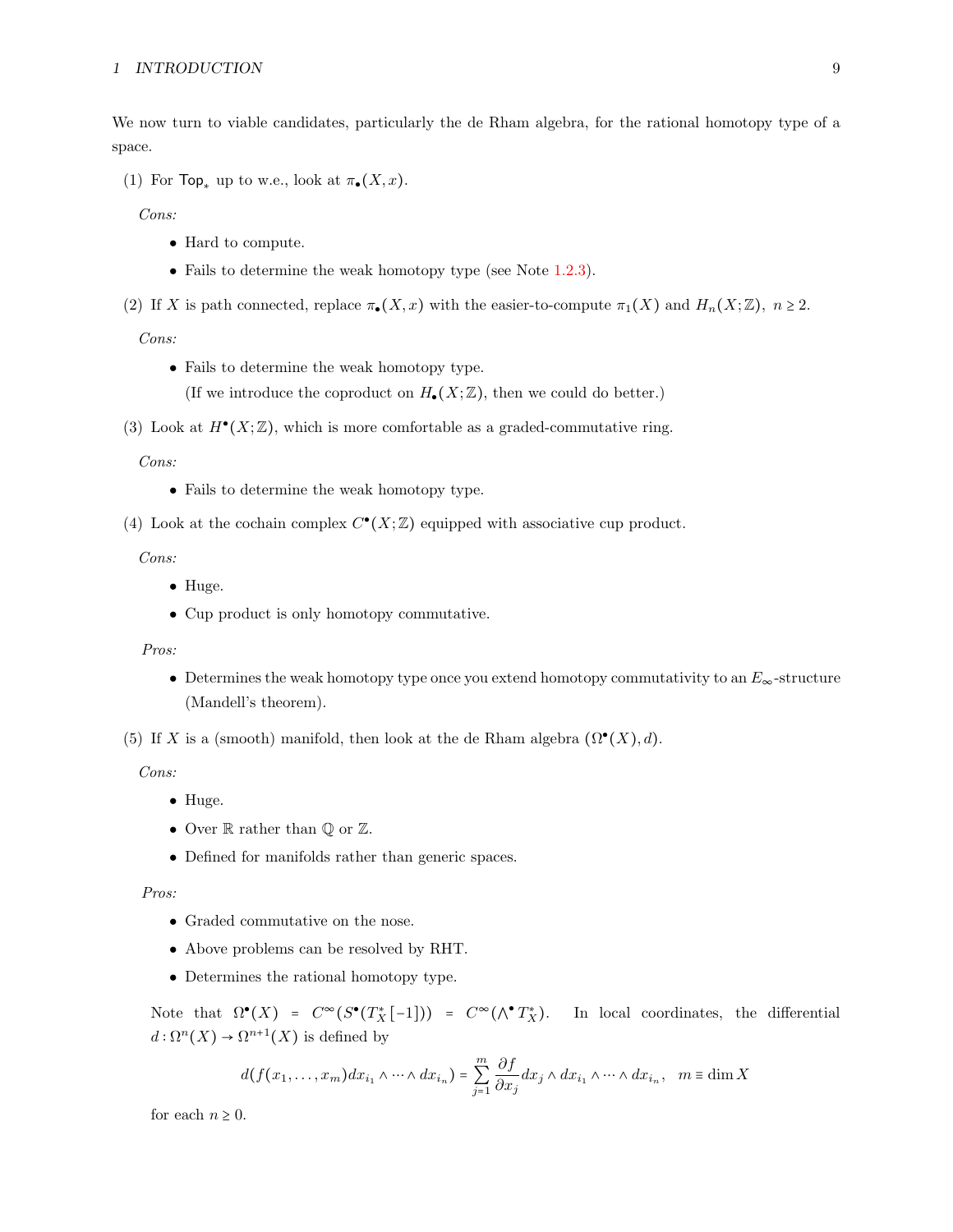# <span id="page-9-0"></span>2 Dg-commutative algebras

We want to focus on candidate (5) and create a homotopy theory of DGCA's.

Let k be any field. (It's cleaner to assume char(k)  $\neq$  2, and soon we'll have char(k) = 0 and k = Q.)

Definition 2.0.1. A DGCA (or dg-commutative algebra or differential graded-commutative algebra) is a (unital)  $k$ -algebra that is

(a)  $\mathbb{Z}\text{-graded: } A = \bigoplus_{n \in \mathbb{Z}} A^n, \ a \in A^n \implies |a| = n$  $A^m \otimes A^n \xrightarrow{mult.} A^{m+n}, \ |a \cdot b| = |a| + |b|$ 

(b) graded-commutative: any two homogeneous elements a and b satisfy the Koszul rule of signs, i.e.,

$$
a \cdot b = (-1)^{|a||b|} b \cdot a.
$$

(c) equipped with a differential: a k-linear map  $d: A \to A$  of degree 1, i.e.,  $d: A^n \to A^{n+1}$ , such that

$$
d^{2} = 0, d(1) = 0, \underbrace{d(ab) = (da) b + (-1)^{|a|} a (db)}_{Leibniz rule}.
$$

.

Terminology. An element  $a \in A^n$  is called  $\left\{$ even n is even odd n is odd

For any DGCA  $(A, d)$ , its cohomology  $H^{\bullet}(A, d)$  is a graded-commutative algebra. Conversely, any gradedcommutative algebra may be viewed as a DGCA with  $d = 0$ . It turns out that the de Rham algebra determines not only the de Rham cohomology but also all rational homotopy groups.

## <span id="page-9-1"></span>2.1 Lecture 5

<span id="page-9-2"></span>Let's consider a few examples of DGCA's.

#### Example 2.1.1.

- (1) Any commutative (associative) algebra is a DGCA  $A$  with  $A = A^0$  and  $d = 0$ .
- (2) Any graded-commutative algebra  $A = \bigoplus_{n \in \mathbb{Z}} A^n$  is a DGCA with  $d = 0$ .
- (3) The de Rham algebra  $(\Omega^{\bullet}(X), d)$ , with d the exterior derivative.
- (4) Consider the topological *n*-simplex

$$
\Delta^n \coloneqq \left\{ (t_0, \dots, t_n) \mid \sum_{i=0}^n t_i = 1, \ t_i \ge 0 \right\}.
$$

Let  $\Omega_{\text{PL}}^{\bullet}(\Delta^n)$  denote the quotient algebra

$$
\Omega^{\bullet}(n) \coloneqq \frac{\mathbb{Q}[t_0, t_1, \dots, t_n, dt_0, dt_1, \dots, dt_n]}{\left(\sum_{i=0}^n t_i = 1, \ \sum_{i=0}^n dt_i = 0\right)}, \quad |dt_i| = 1, \ |t_i| = 0
$$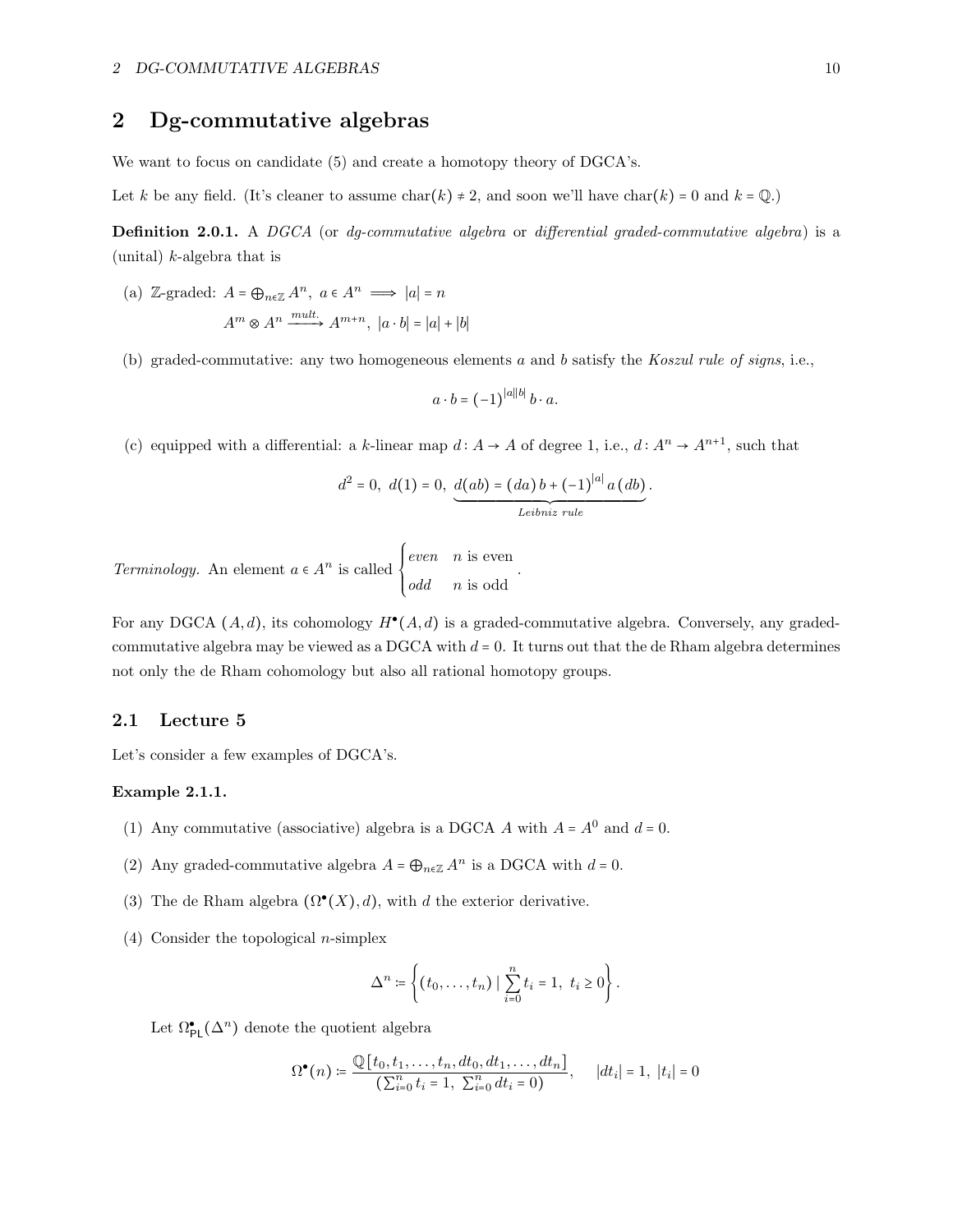over Q. Note that

$$
\Omega_{\text{PL}}^0(\Delta^n) = \frac{\mathbb{Q}[t_0, \dots, t_n]}{((\sum_{i=0}^n t_i) - 1)}
$$

$$
\Omega_{\text{PL}}^{\bullet}(\Delta^n) = \frac{\Omega_{\text{PL}}^0(\Delta^n) [dt_0, \dots, dt_n]}{(\sum_{i=0}^n dt_i)}
$$

$$
dt_i \cdot dt_j = -dt_j \cdot dt_i.
$$

Define the differential  $d$  on  $\Omega^{\bullet}(n)$  as the (graded) derivation satisfying

$$
d(t_i) = dt_i
$$

$$
d (dt_i) = 0.
$$

It's clear that  $d^2 = 0$ . By the definition of d, we also can verify that

$$
d(f(t_0,\ldots,t_n)dt_{i_1}\cdots dt_{i_p})=\sum_{j=0}^n\frac{\partial f}{\partial t_j}dt_jdt_{i_1}\cdots dt_{i_p}.
$$

We call  $\Omega^{\bullet}(n)$  the algebra of *rational polynomial differential forms on*  $\Delta^n$ . In particular, we have that

$$
H^p(\Omega^\bullet(n), d) = \begin{cases} \mathbb{Q} & p = 0 \\ 0 & p \neq 0 \end{cases}
$$

as the affine plane  $\{\sum_{i=0}^{n} t_i = 1\} \supset \Delta^n$  is contractible.

A homomorphism  $f : A \rightarrow B$  of DGCA's is a mapping that respects grading, multiplication, and differentials. Denote the category of DGCA's over  $k$  by dgca<sub>k</sub>. This has the category dgca<sup>20</sup> of DGCA's over  $k$  concentrated in degree  $\geq 0$  as a full subcategory.

**Definition 2.1.2.** A morphism  $f : A \rightarrow B$  of DGCA's is a *quasi-isomorphism* if it induces an isomorphism

$$
H^{\bullet}(f): H^{\bullet}(A) \stackrel{\sim}{\to} H^{\bullet}(B)
$$

on cohomology.

Let V be a graded-vector space  $\bigoplus_{m\in\mathbb{Z}}V^m$ . The *free graded-commutative algebra on* V is

$$
S^{\bullet}(V) \coloneqq \bigoplus_{n \geq 0} S^n(V) = \frac{T^{\bullet}(V)}{\left(v \otimes w - (-1)^{|v||w|} w \otimes v\right)}, \qquad v, w \in V,
$$

where  $T^{\bullet}(V)$  denotes the tensor algebra  $\bigoplus_{n\geq 0} V^{\otimes n}$  on V.

**Example 2.1.3.** Let  $\langle x_1, \ldots, x_n \rangle_k$  denote the graded-vector space over k spanned by elements  $x_1, \ldots, x_n$  of chosen degrees, i.e., the direct sum  $kx_1 \oplus \cdots \oplus kx_n$ . The polynomial algebra  $k[x_1, \ldots, x_n]$  is precisely the free algebra  $S(\langle x_1,\ldots,x_n\rangle_k)$ .

Consider a cochain complex  $(V = \bigoplus_{m \in \mathbb{Z}} V^m, d)$ . The free DGCA  $(S^{\bullet}(V), d)$  on the complex V has differential

$$
d(v_1 \cdots v_n) \equiv \sum_{i=1}^n (-1)^{\epsilon_i} v_1 \cdots v_{i-1} dv_i \cdot v_{i+1} \cdots v_n, \qquad \epsilon_i \equiv \sum_{k=1}^{i-1} |v_k|
$$

(which arises directly from the Leibniz rule).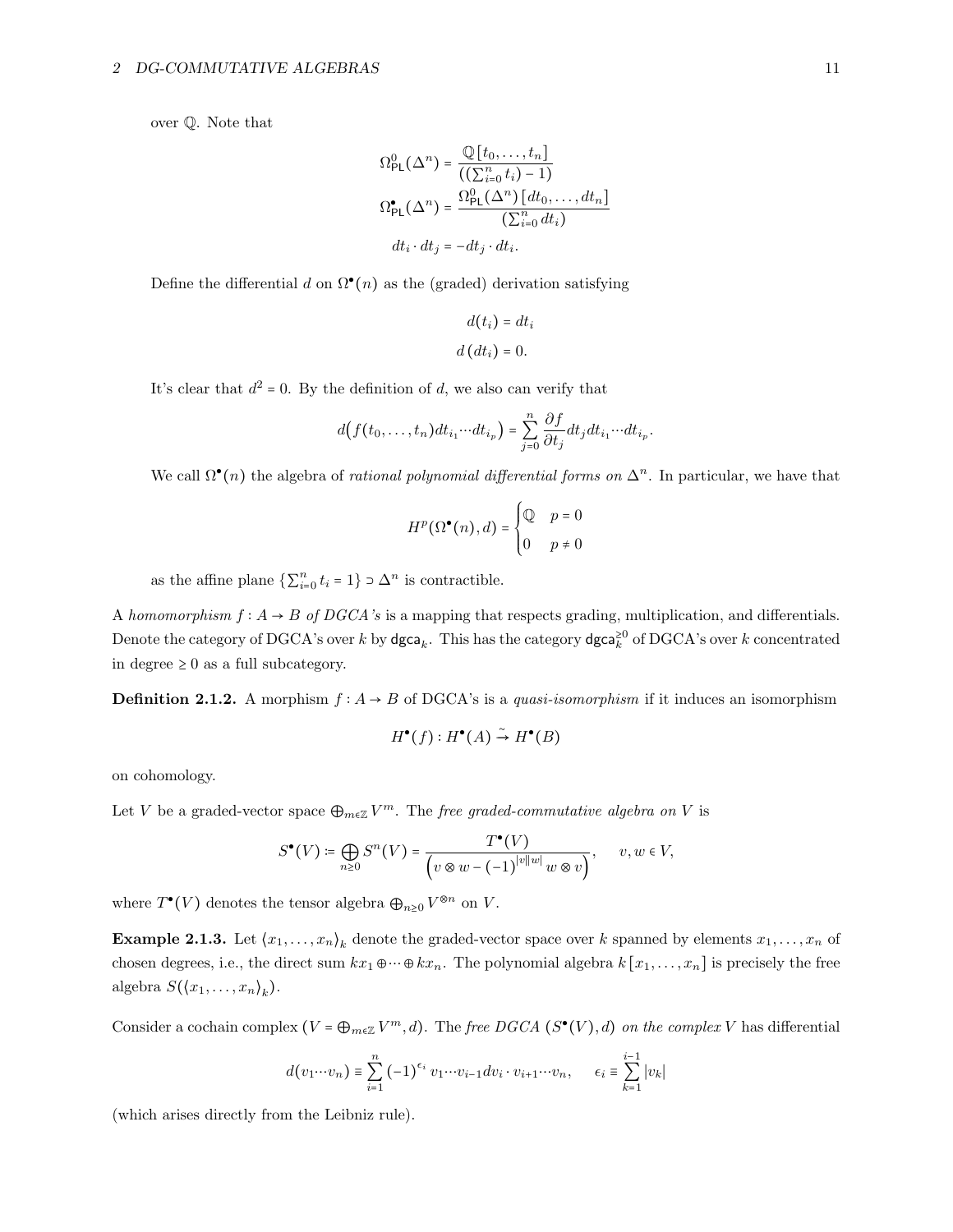#### 2 DG-COMMUTATIVE ALGEBRAS 12

**Lemma 2.1.4.** Let  $V$  be the cohain complex

$$
0 \to \underbrace{\mathbb{Q}^n}_{\deg 0} \xrightarrow{\mathrm{id}} \underbrace{\mathbb{Q}^n}_{\deg 1} \to 0.
$$

Then  $\Omega^{\bullet}(n) = (S^{\bullet}(V), d)$ .

Proof. Notice that

$$
\Omega(n) = \frac{\mathbb{Q}[t_0, t_1, \dots, t_n, dt_0, dt_1, \dots, dt_n]}{\left(\sum_{i=0}^n t_i = 1, \sum_{i=0}^n dt_i = 0\right)}
$$
  

$$
\cong \mathbb{Q}[t_1, \dots, t_n, dt_1, \dots, dt_n], d(t_1) \equiv dt_i, d(dt_i) \equiv 0
$$

as  $t_0 = 1 - t_1 - \dots - t_n$  and  $dt_0 = -dt_0 - \dots - dt_n$ . This algebra is clearly isomorphic to  $S^{\bullet}(V)$  with V written as

$$
0 \to \mathbb{Q}t_1 \oplus \cdots \oplus \mathbb{Q}t_n \xrightarrow{d} \mathbb{Q}dt_1 \oplus \cdots \oplus \mathbb{Q}dt_n \to 0.
$$

 $\Box$ 

The forgetful functor  $deg_a \xrightarrow{U} dgVect_k$  into cochain complexes (forgetting multiplication) is right adjoint to the free DGCA functor  $(V, d) \mapsto (S(V), d)$ . This generalizes the familiar adjunction



**Definition 2.1.5.** A DGCA  $(A, d)$  is *semifree* if  $(A, 0)$  is free, i.e., there exists a graded-vector space V such that  $S(V) \cong A$ .

**Definition 2.1.6 (Augmented DGCA).** An *augmentation* on a DGCA A over  $k$  is a homomorphism  $\epsilon: A \rightarrow k.$ 

This is similar to a choice of basepoint of a space. We call the maximal ideal  $m = \text{ker } \epsilon$  the *augmentation ideal* of A and the quotient  $m \n\sim_{m^2}$  the space of indecomposables.

Note 2.1.7. There is a split SES

$$
0 \longrightarrow m \longrightarrow A \underset{\underset{1 \leftarrow 1}{\text{unit}}} {\longrightarrow} k \longrightarrow 0
$$

of graded-vector spaces, which induces a sequence



We can form the category  $\text{dgca}/k$  with DGCA morphisms that respect augmentation. This is the slice category of  $\deg a_k$  over  $k$ .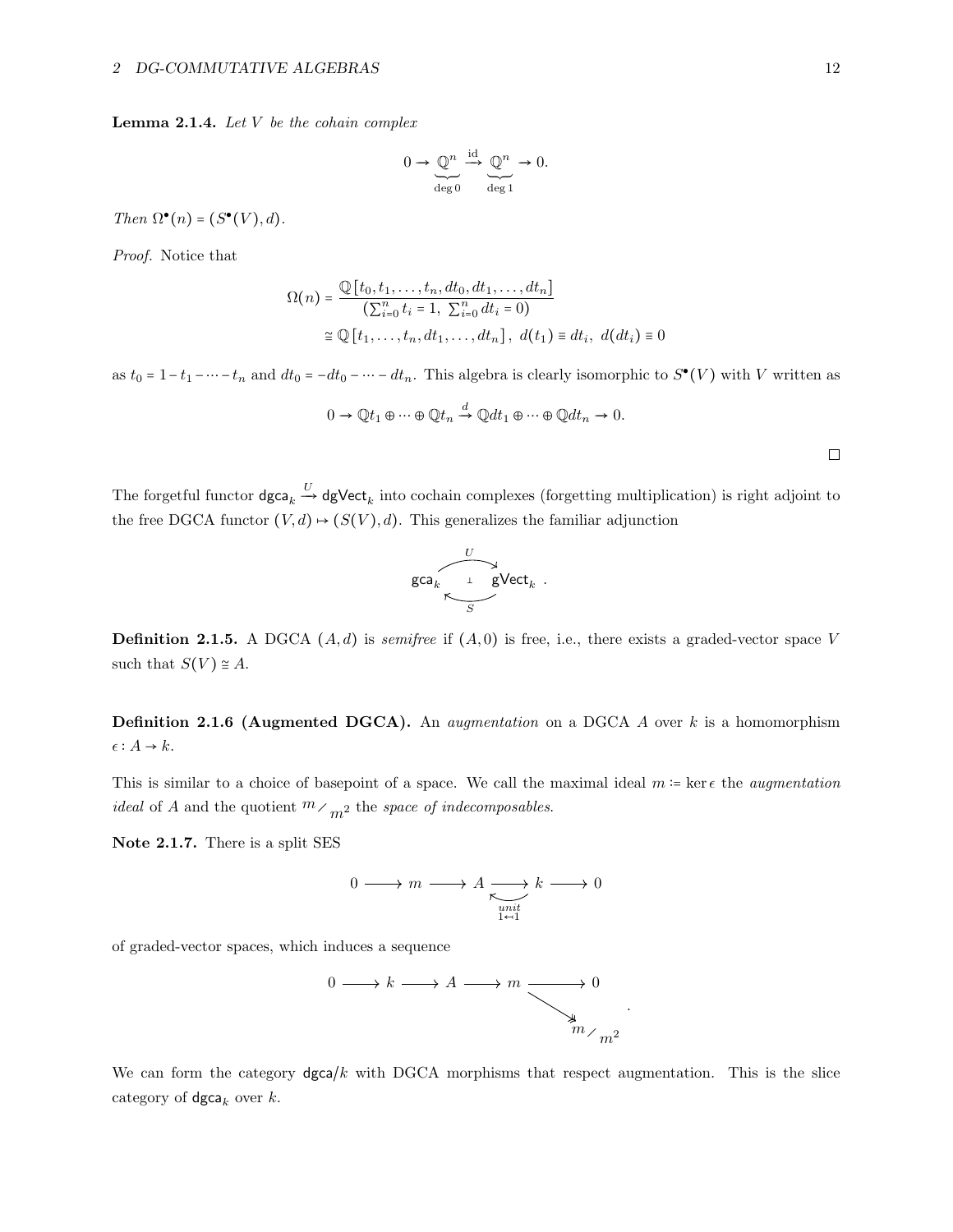## <span id="page-12-0"></span>2.2 Lecture 6

We now turn to minimal models. The de Rham algebra  $(\Omega^{\bullet}(X), d)$  for a manifold X is too large, whereas the cohomology  $H_{\text{dR}}^{\bullet}(X)$  is too small from the RHT perspective. Minimal models lie between these two pictures in a certain sense.

#### Definition 2.2.1. Let A be a DGCA.

- 1. We say that A is connected if
	- (a)  $A = A^{\geq 0} \coloneqq \bigoplus_{n \geq 0} A^n$  and
	- (b) the map  $k \to A^0$  given by  $1 \to 1$  is an isomorphism.
- 2. We say that A is *simply connected* if A is connected and  $A^1 = 0$ .

Any connected DGCA A is augmented. Indeed, the subalgebra  $A^+ \coloneqq \bigoplus_{n>0} A^n$  is a maximal ideal, and we have an augmentation  $A \to A$  /  $A^+ = A^0 = k$ . Here the augmentation ideal m is precisely  $A^+$ .

Example 2.2.2. Recall that  $\Omega(n) = \mathbb{Q}[t_1, \ldots, t_n, dt_1, \ldots, dt_n]$ . This is augmented by the mapping

$$
\epsilon: \quad t_i \mapsto 0
$$

$$
dt_i \mapsto 0,
$$

which is the same as the augmentation

$$
f(t_1,\ldots,t_n)dt_{i_1}\cdots dt_{i_p} \stackrel{\epsilon}{\longmapsto} \begin{cases} f(0) & p=0\\ 0 & p\geq 1 \end{cases}.
$$

The algebra, however, is not connected, for  $\Omega(n)^0 = \mathbb{Q}[t_1, \ldots, t_n] \not\equiv \mathbb{Q}$ . Even so, it's not simply connected, as

$$
\Omega(n)^{1} = \mathbb{Q}[t_1,\ldots,t_n] \otimes_{\mathbb{Q}} \underbrace{\langle dt_1,\ldots, dt_n \rangle_{\mathbb{Q}}}_{\mathbb{Q}\text{-span}} \neq 0.
$$

Now, the augmentation ideal  $m$  is the homogeneous ideal

$$
\ker \epsilon = (t_1,\ldots,t_n,dt_1,\ldots,dt_n).
$$

This means that the space of indecomposables is the 2n-dimensional vector space

$$
m \nearrow m^2 = \langle t_1, \dots, t_n, dt_1, \dots, dt_n \rangle_{\mathbb{Q}}
$$

$$
= \underbrace{T_0^*(T[-1]\Delta^n)}_{tangent\ bundle\ over\ \Delta^n}
$$

over Q. Here,  $T[-1]\Delta^n$  denotes the graded-manifold defined by the graded-commutative algebra  $\Omega(n)$ . (In this sense, we have shifted  $\Delta^n$  by -1.)

<span id="page-12-1"></span>**Definition 2.2.3.** A Sullivan algebra is a DGCA  $S(V)$  for a graded-vector space  $V = \bigoplus_{n \geq 1} V^n$  that satisfies the Sullivan (nilpotent) condition, i.e., there is a filtration

$$
V(0) \subset V(1) \subset \dots \subset V(m) \subset V(m+1) \subset \dots, \qquad V = \bigcup_{n \ge 0} V(n)
$$

of V by graded-vector subspaces (in the sense that  $V(m) = \bigoplus_{n \geq 1} (V(m) \cap V^n)$ ) such that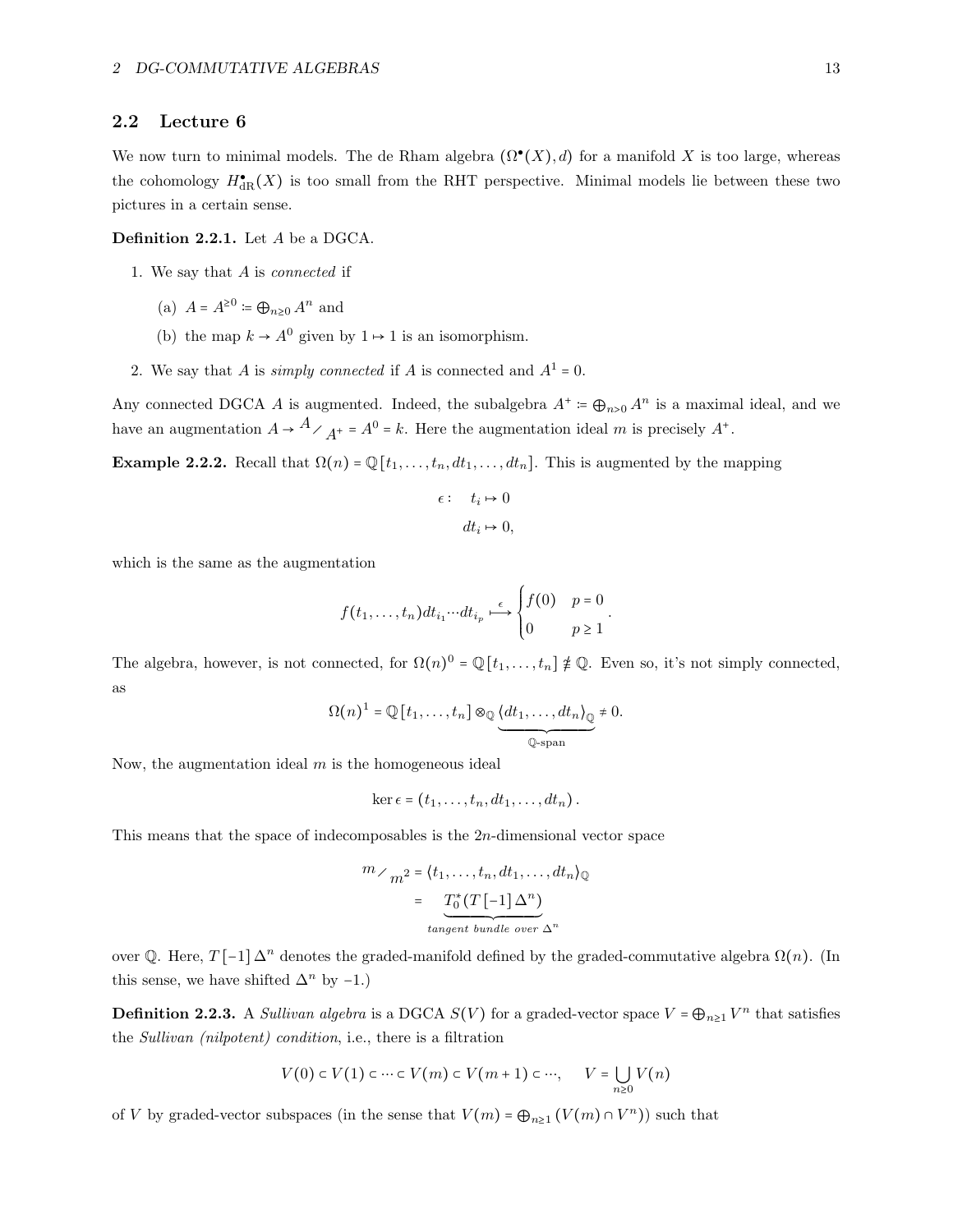- $dV(0) = 0$  and
- $dV(n) \subset S(V(n-1)).$

Note that a Sullivan algebra is automatically augmented and connected, with

$$
m = S(V)^{+} \coloneqq \bigoplus_{n>0} S(V)^{n}
$$

$$
= S^{\geq 1}(V) \coloneqq \bigoplus_{p\geq 1} S^{p}(V)
$$

$$
m \nearrow_{m^{2}} = V.
$$

**Definition 2.2.4.** A connected DGCA A is minimal if im  $d \in (A^+)$ 2  $(i.e., d is decomposable).$ 

<span id="page-13-1"></span>**Note 2.2.5.** Let  $A = S(V)$ . Then A is connected if and only if  $V = \bigoplus_{n \geq 1} V^n$ , and A is simply connected if and only if  $V = \bigoplus_{n \geq 2} V^n$ .

 $\sum_{m^2}$ 

<span id="page-13-3"></span>**Lemma 2.2.6.** Suppose that a simply connected semifree DGCA  $S(V)$  is minimal. Then it's Sullivan.

*Proof.* As  $S(V)$  is simply connected, Note [2.2.5](#page-13-1) implies that  $V = \bigoplus_{n \geq 2} V^n$ . For each  $m \geq 0$ , let

$$
V(m) = \bigoplus_{n=2}^{m} V^n,
$$

where  $V(0) = V(1) = 0$ . The family  ${V(m)}_{m\geq 0}$  of graded-subspaces of V is an exhaustive filtration of V. As  $S(V)$  is minimal, we have that  $dV^n \subset S^{21}(V) \cdot S^{21}(V)$  for every  $n \ge 0$ . We also have that  $dV^n \subset S(V)^{n+1}$ . It follows that

$$
dV^n\subset \left(S^{\geq 1}(V)\cdot S^{\geq 1}(V)\right)\cap S(V)^{n+1}\subset S\left(\bigoplus\limits_{i=2}^{n-1}V^i\right)=S\big(V(n-1)\big)
$$

because  $V^n \cdot V^i \subset S(V)^{\geq n+2}$  whenever  $i \geq 2$ . Since  $S(V(m-1)) \subset S(V(m))$  for all  $m \geq 1$ , we conclude that  $dV(n) \subset S(V(n-1))$ . Thus,  ${V(m)}_{m\geq 0}$  satsifies the Sullivan condition.

## <span id="page-13-0"></span>2.3 Lecture 7

#### Definition 2.3.1 (Sullivan model).

- 1. A Sullivan model of a DGCA A is a Sullivan algebra  $S(V)$  together with a quasi-isomorphism  $S(V) \xrightarrow{q-iso.} A.$
- 2. A Sullivan minimal model  $M(X)$  of a manifold X is a minimal Sullivan model of  $\Omega^{\bullet}(X)$ , the de Rham algebra of X. (This is defined for ground field  $k = \mathbb{R}$ .)

<span id="page-13-2"></span>Example 2.3.2. Consider the *n*-sphere  $S^n$  where  $n \ge 1$ . Recall that the cohomology of  $\Omega^{\bullet}(S^n)$  is exactly

$$
H^{\bullet}(S^n; \mathbb{R}) = \mathbb{R}[\omega] \times (\omega^2) \cong \mathbb{R} \oplus \mathbb{R} \omega, \quad |\omega| \equiv n
$$

We want to find a DGCA  $M(S^n)$  together with a quasi-isomorphism  $M(S^n) \to \Omega^{\bullet}(S^n)$ . To begin, define the map

$$
\mathbb{R}[x] \xrightarrow{\varphi} \Omega^{\bullet}(S^n), \quad |x| \equiv n, dx \equiv 0
$$
  

$$
x \mapsto \underbrace{\omega \in \Omega^n(S^n)}_{\text{volume form on } S^n}, \quad d\omega = 0.
$$

By construction, this map induces a surjection on cohomology. We must consider two cases.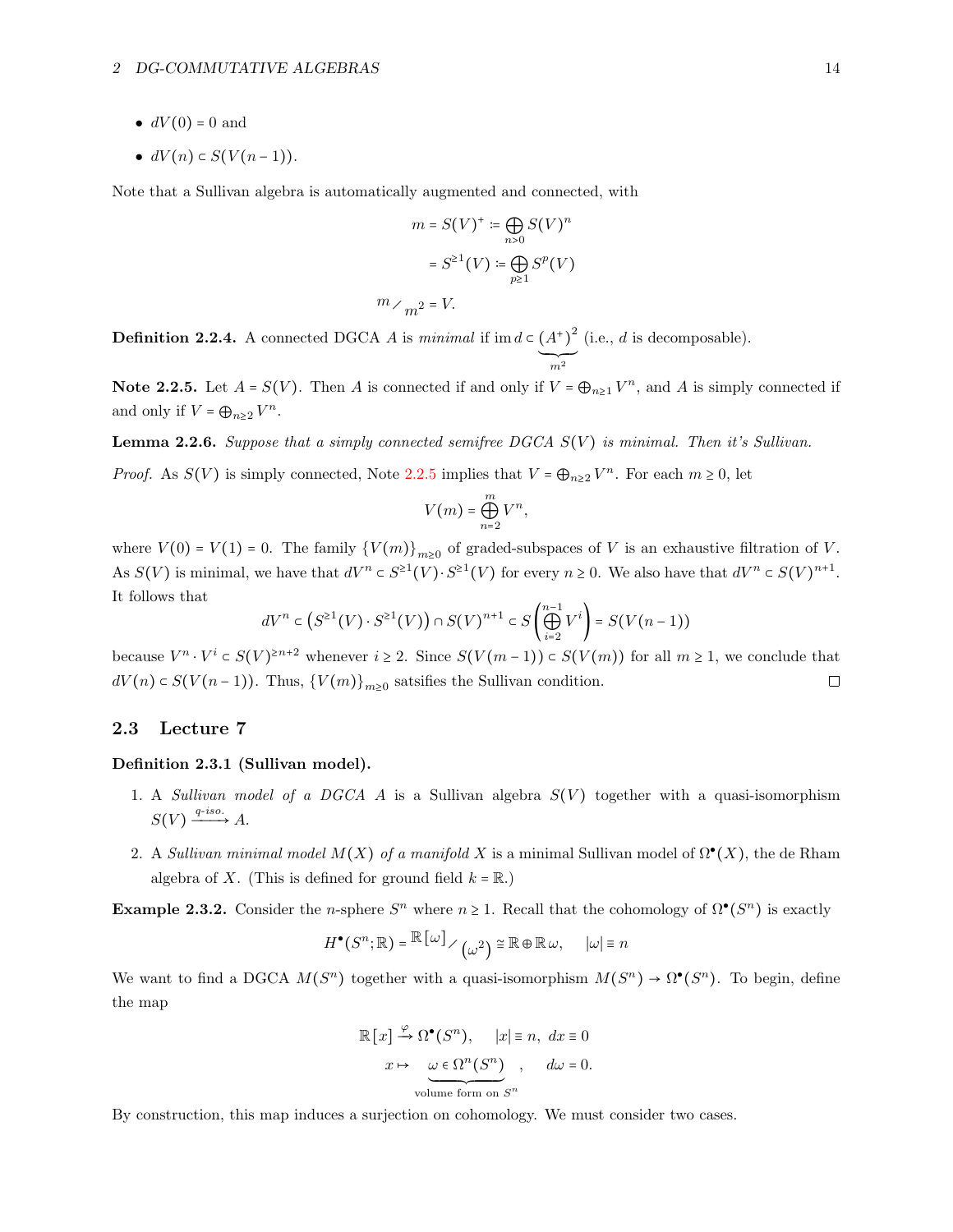- Suppose that *n* is odd. Then the degree of *x* is odd, so that  $x^2 = 0$ . This means that  $\mathbb{R}[x] = \mathbb{R} \oplus \mathbb{R} x$ , so that  $\varphi$  induces an isomorphism on cohomology. Thus,  $(\mathbb{R}[x], dx \equiv 0)$  is a Sullivan minimal model of  $S^n$ .
- Suppose that *n* is even. We want to kill  $x^2$  in the cohomology of  $\mathbb{R}[x]$ . To this end, adjoin y to  $\mathbb{R}[x]$ such that  $|y| = 2n - 1$  and  $dy = x^2$ . Clearly,  $x^2$  is killed in cohomology. The map

$$
\mathbb{R}[x, y] \xrightarrow{\varphi} \Omega^{\bullet}(S^n)
$$

$$
x \mapsto \omega
$$

$$
y \mapsto 0.
$$

is a morphism of DGCA's. Since y has odd degree, all higher powers of it are killed in  $\mathbb{R}[x, y]$ . Also, y itself is not a cocycle and thus does not affect cohomology. Thus,  $\varphi$  induces an isomorphism on cohomology. This means that  $(\mathbb{R}[x, y], dx \equiv 0, dy \equiv x^2)$  is a Sullivan model of  $S^n$ .

#### Notation.

1. We may write the DGCA  $(k [x_1, ..., x_n], dx_1 = 0, dx_2 = ..., ..., dx_n = ...)$  as

$$
k[x_1,\ldots,x_n\mid dx_2=\cdots,\ldots,dx_n=\cdots].
$$

.

For example,  $M(S^n) = \begin{cases}$  $\mathbb{R}[x]$  n odd  $\mathbb{R}\left[x, y \mid dy = x^2\right]$  n even

2. We may write the DGCA  $k[x_1, y_1, x_2, y_2, x_3, x_4, \ldots | dx_1 = y_1, dx_2 = y_2, dx_3 = \cdots, dx_4 = \cdots, \ldots]$  as

$$
k[x_1, dx_1, x_2, dx_2, x_3, x_4, \dots | dx_3 = \dots, dx_4 = \dots, \dots].
$$

For example,  $\Omega(n) = \mathbb{Q}[t_1, \ldots, t_n, dt_1, \ldots, dt_n].$ 

Note 2.3.3 (Serre). Recall that  $\pi_3(S^2) \cong \mathbb{Z}$ . In general,  $\pi_{2n-1}(S^n) \otimes_{\mathbb{Z}} \mathbb{R} \cong \mathbb{R}$  when *n* is even. Further,  $\pi_n(S^n) \otimes_{\mathbb{Z}} \mathbb{R} \cong \mathbb{R}$  for all  $n \geq 1$ . In all other cases, however,  $\pi_{\bullet}(S^n)$  is a torsion group.

This will be a common pattern for us. The generators of  $\pi_n(X)\otimes\mathbb{Q}$   $(n \geq 1)$  correspond to free generators of  $M(X)$ .

<span id="page-14-0"></span>**Example 2.3.4.** We want to find  $M(S^3 \vee S^3)$ . The algebra  $\Omega^{\bullet}(S^3 \vee S^3)$  consists of pairs  $(\omega_1, \omega_2)$  of differential forms on  $S^3$  that agree at the base point. Choose two volume forms  $\omega_1$  and  $\omega_2$  for the two copies of  $S^3$ . Consider the map

$$
\mathbb{R}[x, y] \xrightarrow{\psi} \Omega^{\bullet}(S^{3} \vee S^{3}), \quad |x| \equiv 3, |y| \equiv 3
$$

$$
x \mapsto \omega_{1}
$$

$$
y \mapsto \omega_{2}.
$$

The element  $xy$  represents a nontrivial cocycle of degree 6. To kill this in cohomology, adjoin a degree-5 variable z to  $\mathbb{R}[x, y]$  such that  $dz = xy$ . We still have nontrivial cocycles xz and yz of degree 8. Adjoin two degree-7 variables a and b such that  $da = xz$  and  $db = yz$ . We can continues this process to infinity to obtain a Sullivan minimal model of  $S^3 \vee S^3$ .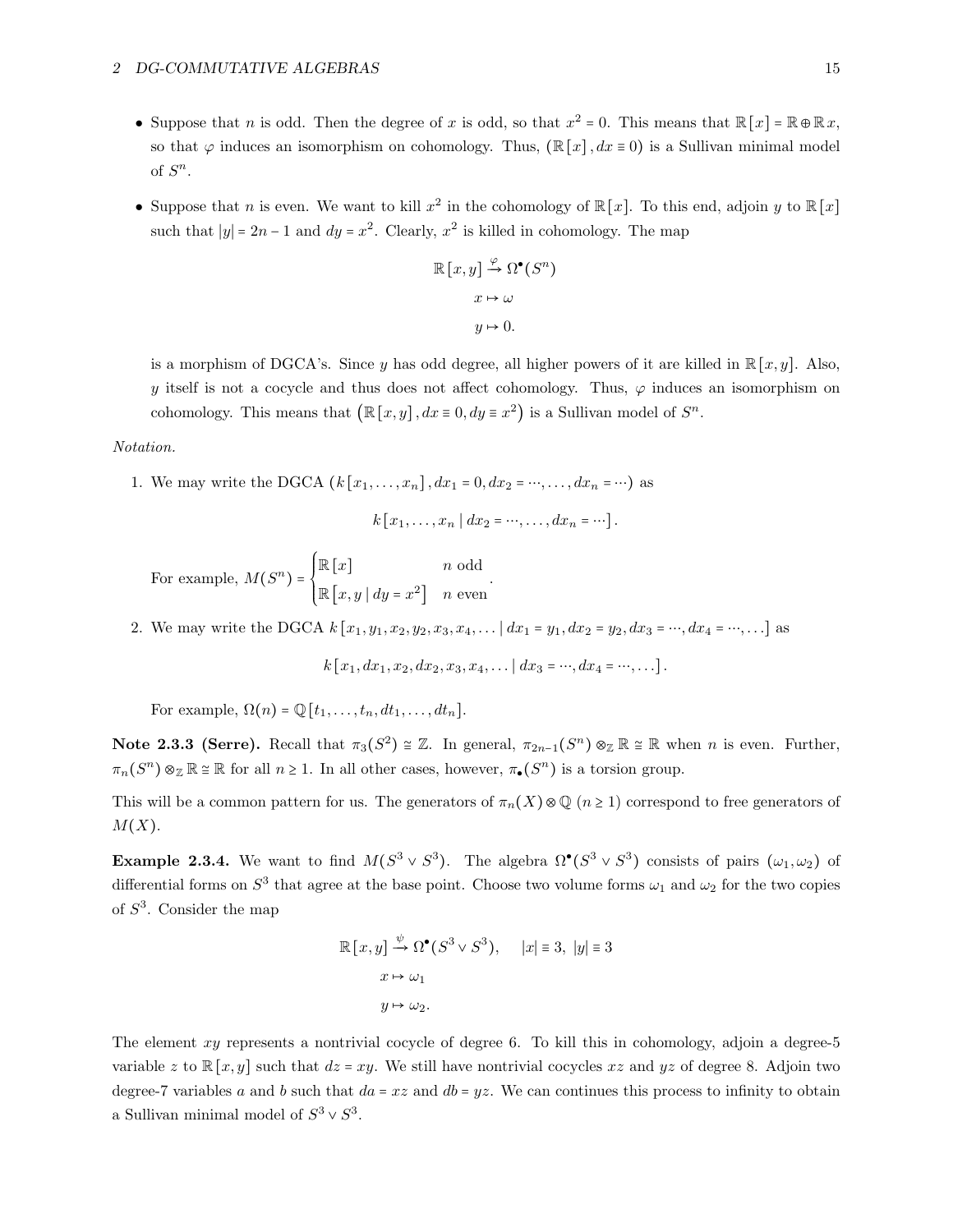Remark 2.3.5. In both Example [2.3.2](#page-13-2) and Example [2.3.4,](#page-14-0) the minimality of  $M(X)$  holds by construction of d. Also,  $M(X)$  is simply connected unless  $X = S^1$ , in which case  $M(S^1) = \mathbb{R}[x]$  where  $|x| = 1$ . In this case, let  $V(0) = \mathbb{R} x$  and  $V = V(0)$ . Since  $dV(0) = 0$ , we see that  $M(S^1)$  satisfies the Sullivan condition. Thanks to Lemma [2.2.6,](#page-13-3) it follows that  $M(X)$  is a Sullivan algebra in all cases.

## <span id="page-15-0"></span>2.4 Lecture 8

Let us establish a sufficient condition for a DGCA to have a minimal Sullivan model.

**Definition 2.4.1.** A k-DGCA A is homologically connected if  $A = \bigoplus_{n\geq 0} A^n$  and  $H^0(A) \cong k$ .

<span id="page-15-1"></span>Theorem 2.4.2. Every homologically connected DGCA has a minimal Sullivan model.

Proof. For simplicity, assume that A is homologically simply connected, i.e., it is homologically connected and has  $H^1(A) = 0$ . For the general case, see either of the following sources.

- *Volume I* of FHT. This uses relative Sullivan models for the proof.
- *Volume II* of FHT. This uses structure theory of Sullivan algebras.

In our case, thanks to Lemma  $2.2.6$ , it suffices to construct a simply connected minimal model of  $A$ , i.e.,

- a DGCA  $(S(V), d)$  such that  $V = \bigoplus_{n \geq 2} V^n$  and  $\text{im } d \in (S(V)^+)$ 2 along with
- a quasi-isomorphism  $(S(V), d) \xrightarrow{q-iso.} (A, d)$ .

Plan. Define  $V^n$  and  $d \mid_{S(V^{\leq n})}$  inductively so that  $V^1 = 0$  and  $dV^n \subset S(V^{\leq n-1})$ . This will imply the minimality condition

$$
dV^n \subset S(V^{\leq n-1})^{n+1} \subset S^{\geq 2}(V^{\leq n-1}) = (S(V^{\leq n-1})^+)^2
$$

because  $S^{\geq 2}(V^{\leq n-1}) = V^{\leq n-1} \cdot S(V^{\leq n-1})^+$ . At the same time, define a homomorphism

$$
f_n: (S(V^{\leq n}), d) \to (A, d), \quad f_n \upharpoonright_{V^{\leq n-1}} = f_{n-1} \upharpoonright_{V^{\leq n-1}}
$$

such that  $H^{\leq n}(f_n)$  is an isomorphism and  $H^{n+1}(f_n)$  is an injection. Finally, let  $V = \bigoplus_{n \geq 2} V^n$  and  $f \upharpoonright_{V^n} = f_n \upharpoonright_{V^n}$ .

For our base case, let  $V^1 = 0$  and define  $d = 0$  on  $S($  $\overbrace{V^{\leq 1}}^{0}$  = k. Define  $f_1 : k \to A$  as the unit map, i.e., the map induced by the zero map  $V^1 \xrightarrow{0} A$ . The map  $H^0(f_1)$  is an isomorphism because  $H^0(A) \cong k$ . Further, the map  $H^1(f_1)$  is an isomorphism as the zero map from 0 to  $H^1(A) = 0$ . Finally,  $H^2(f_1)$  is trivially an injective map.

For our inductive step, suppose that  $n \ge 1$  and that we've constructed  $V_n$  and d along with a map  $f_n$ :  $(S(V^{\leq n}), d) \to (A, d)$  inducing an isomorphism on  $H^{\leq n}$  and an injection on  $H^{n+1}$ . Pick cocycles  $a_i \in A^{n+1}$ representing a basis of coker  $H^{n+1}(f_n)$ , so that

$$
\operatorname{coker} H^{n+1}(f_n) = \bigoplus_{i \in I} k [a_i].
$$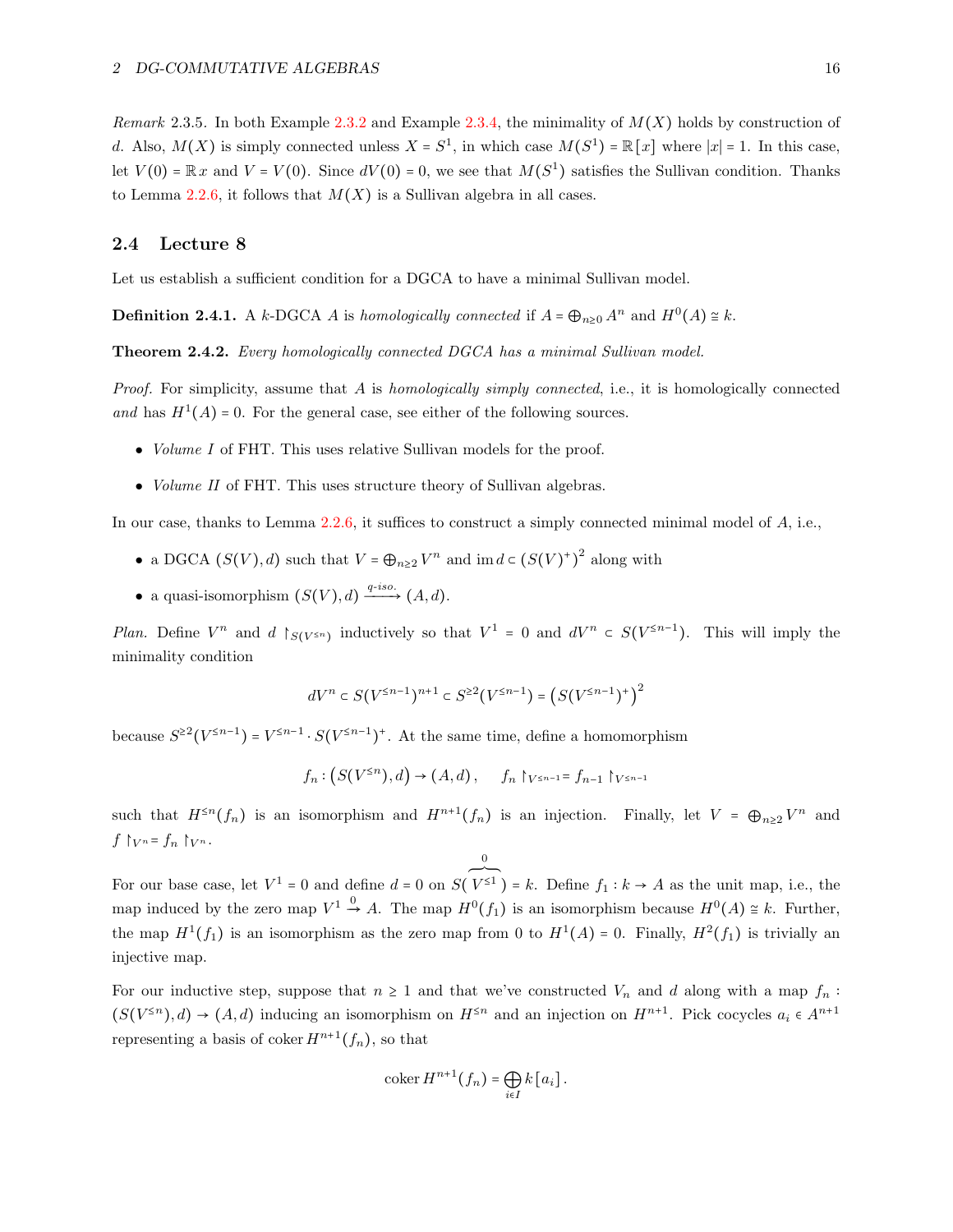### 2 DG-COMMUTATIVE ALGEBRAS 17

Likewise, pick cocycles  $b_j \in S(V^{\leq n})^{n+2}$  so that

$$
\ker H^{n+2}(f_n) = \bigoplus_{j \in J} k [b_j].
$$

For each  $j \in J$ , we may pick  $c_j \in A^{n+1}$  such that  $f_n(b_j) = dc_j$ . Now let

$$
V^{n+1} = \left(\bigoplus_{i \in I} kx_i\right) \oplus \left(\bigoplus_{j \in J} ky_j\right), \qquad |x_i| = |y_j| = n+1.
$$

Extend d to  $S(V^{\leq n+1})$  by  $dx_i \equiv 0$  and  $dy_j \equiv b_j$ , so that  $d \upharpoonright_{V^{n+1}}$  takes values in  $S(V^{\leq n})^{n+2}$ . Since  $b_j$  is a cocycle, this extension of  $d$  is a differential map.

Define  $f_{n+1}: V^{\leq n+1} \to A$  by

$$
f_{n+1} \upharpoonright_{V \le n} = f_n \upharpoonright_{V \le n}
$$

$$
f_{n+1}(x_i) = a_i
$$

$$
f_{n+1}(y_j) = c_j.
$$

It remains to verify the following two properties.

## Claim 2.4.3.

(1) 
$$
H^{\leq n+1}(f_{n+1})
$$
 is epic.

(2)  $H^{\leq n+2}(f_{n+1})$  is monic.

## <span id="page-16-0"></span>2.5 Lecture 9

Proof.

- 1. We see that  $H^{\leq n+1}(f_{n+1})$  is onto by our construction of  $f_{n+1}$ . All elements of  $H^{n+1}(A)$  missed by  $H^{n+1}(f_n)$  are now covered by the  $x_i$ .
- 2. The map  $H^{\leq n}(f_{n+1})$  is monic as it equals  $H^{\leq n}(f_n)$ . Further,  $H^{n+2}(f_{n+1})$  is monic by construction. No new cocycles are in  $S(V^{\leq n+1})^{n+2}$  as compared to  $S(V^{\leq n})^{n+2}$ . Indeed,

<span id="page-16-1"></span>
$$
S(V^{\leq n+1})^{n+2} = S(V^{\leq n})^{n+2}
$$
 (\*)

because  $V^1 = 0$ . Finally, consider the map  $H^{n+1}(f_{n+1})$ . This may be problematic as we have added cocycles of degree  $n + 1$ , namely the  $x_i$ .

Let  $[z] \in \text{ker } H^{n+1}(f_{n+1})$ . We must show that  $[z] = 0$ . The representative z belongs to  $S(V^{\leq n+1})^{n+1}$ and has the form

$$
w + \sum_{i \in I} \lambda_i x_i + \sum_{j \in J} \lambda_j y_j, \quad w \in S(V^{\leq n})^{n+1}.
$$

As z is a cocycle, we have that

$$
dz = 0 \implies \sum_{j} \lambda_j b_j = -dw
$$
  
\n
$$
\implies \sum_{j} \lambda_j [b_j] = 0
$$
  
\n
$$
\implies \lambda_j = 0
$$
  
\n
$$
\implies dw = 0.
$$
  
\n(the [b<sub>j</sub>] linearly independent)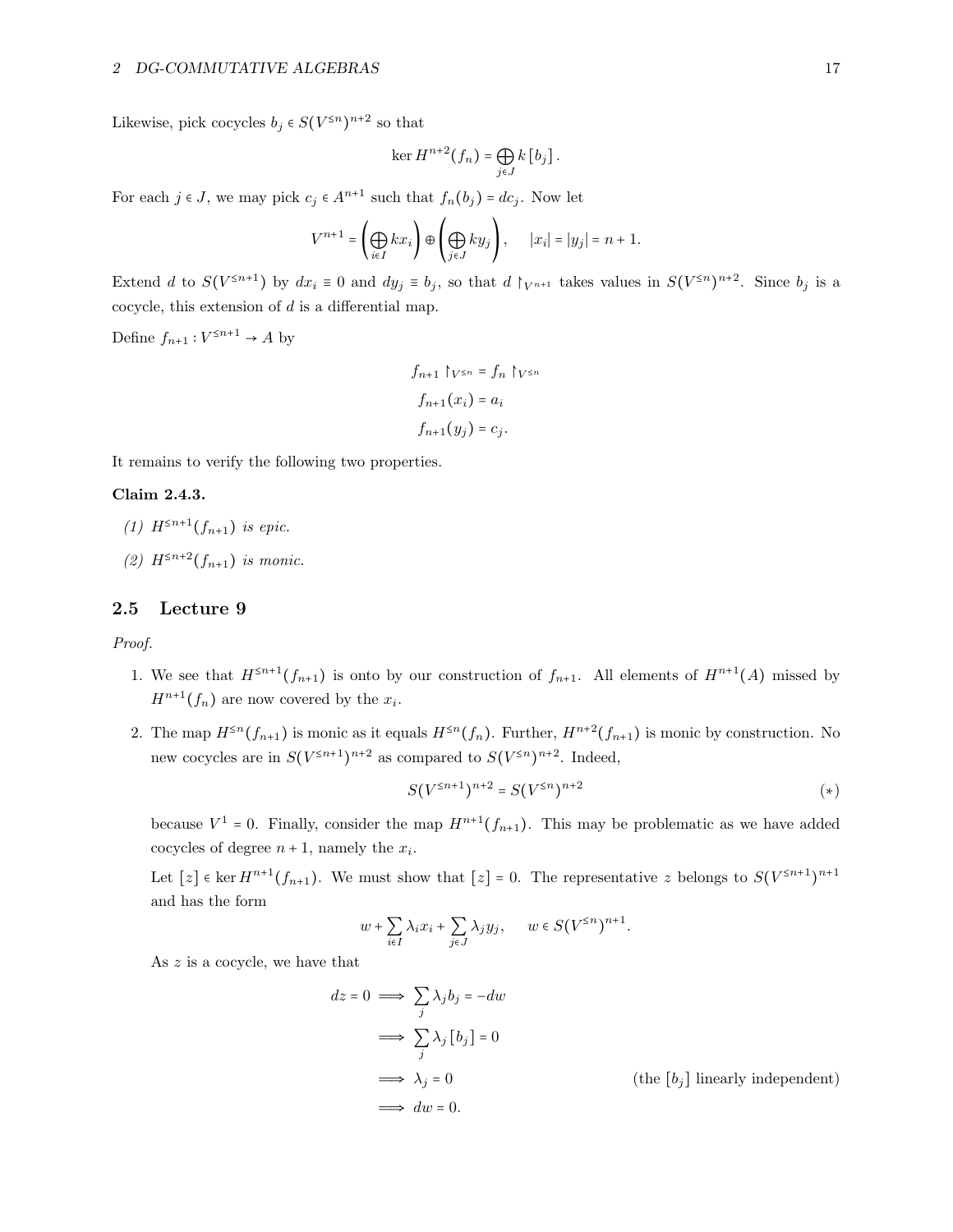Applying  $H^{n+1}(f_{n+1})$  to the equation

$$
[z] = [w] + \sum_{i \in I} \lambda_i [x_i]
$$

in cohomology produces

$$
\sum_i \lambda_i [a_i] = -H^{n+1}(f_n)([w]).
$$

This belongs to  $\text{im } H^{n+1}(f_n)$ . As the  $[a_i]$  are linearly independent, it follows that  $\lambda_i = 0$  for all *i*. This means that  $z = w$ . Hence  $z \in S(V^{\leq n})$ , and  $[z] \in \text{ker } H^{n+1}(f_n)$ . By our induction hypothesis, we conclude that  $[z] = 0$ .

 $\Box$ 

 $\Box$ 

This completes our main proof. Note that equation  $(*)$  relies on the fact that  $H^1(A) = 0$ .

Let us preview the topic of homotopy theory in  $\text{dgca}_{\mathbb{Q}}^{\geq 0}$ . Recall the algebra  $\Omega^{\bullet}(n)$  from Example [2.1.1\(](#page-9-2)4). We have a tensor product-preserving functor  $\Omega(-)$ :  $\text{Top}^{\text{op}} \to \text{dgca}_{\mathbb{Q}}^{\geq 0}$  such that  $\Omega(\Delta^n) = \Omega^{\bullet}(n)$ . Let  $H : X \times I \to Y$ be an ordinary homotopy. We may take its image  $\Omega(H)$ :  $A \to \Omega(1) \otimes B$  under  $\Omega(-)$ .

Consider the inclusions of endpoints

$$
\Delta^0 \xrightarrow[d_1]{d_0} \Delta^1
$$

in  $\Delta^1$ . Let  $\partial_i = \Omega(d_i)$  for each  $i = 0, 1$ .

We have that  $\Omega(0) = \mathbb{O}$  and

$$
\Omega(1) = \frac{\mathbb{Q}[t_0, t_1, dt_0, dt_1]}{(t_0 + t_1 = 1, dt_0 + dt_1 = 0)}.
$$

Each map  $\partial_i : \Omega(1) \to \mathbb{Q}$  is given by

$$
\partial_i (dt_i) = 0
$$

$$
\partial_i (t_i) = 0
$$

**Definition 2.5.1.** Two maps  $f, g: A \to B$  in dgca<sup>20</sup> are *homotopic* if there exists a map  $H: A \to \Omega(1) \otimes B$ of DGCA's such that

$$
(\partial_1 \otimes id) \circ H = f
$$

$$
(\partial_0 \otimes id) \circ H = g.
$$

**Exercise 2.5.2 (Homotopy invariance).** If the maps f and g are homotopic, then they induce equal maps on cohomology:  $H^{\bullet}(f) = H^{\bullet}(g)$ .

# <span id="page-17-0"></span>3 Model categories

## <span id="page-17-1"></span>3.1 Lecture 10

**Definition 3.1.1.** Let  $\mathcal{C}$  be a category. Suppose that the square

$$
\begin{array}{ccc}\nU & \longrightarrow & E \\
i & \downarrow & \\
V & \longrightarrow & B\n\end{array}
$$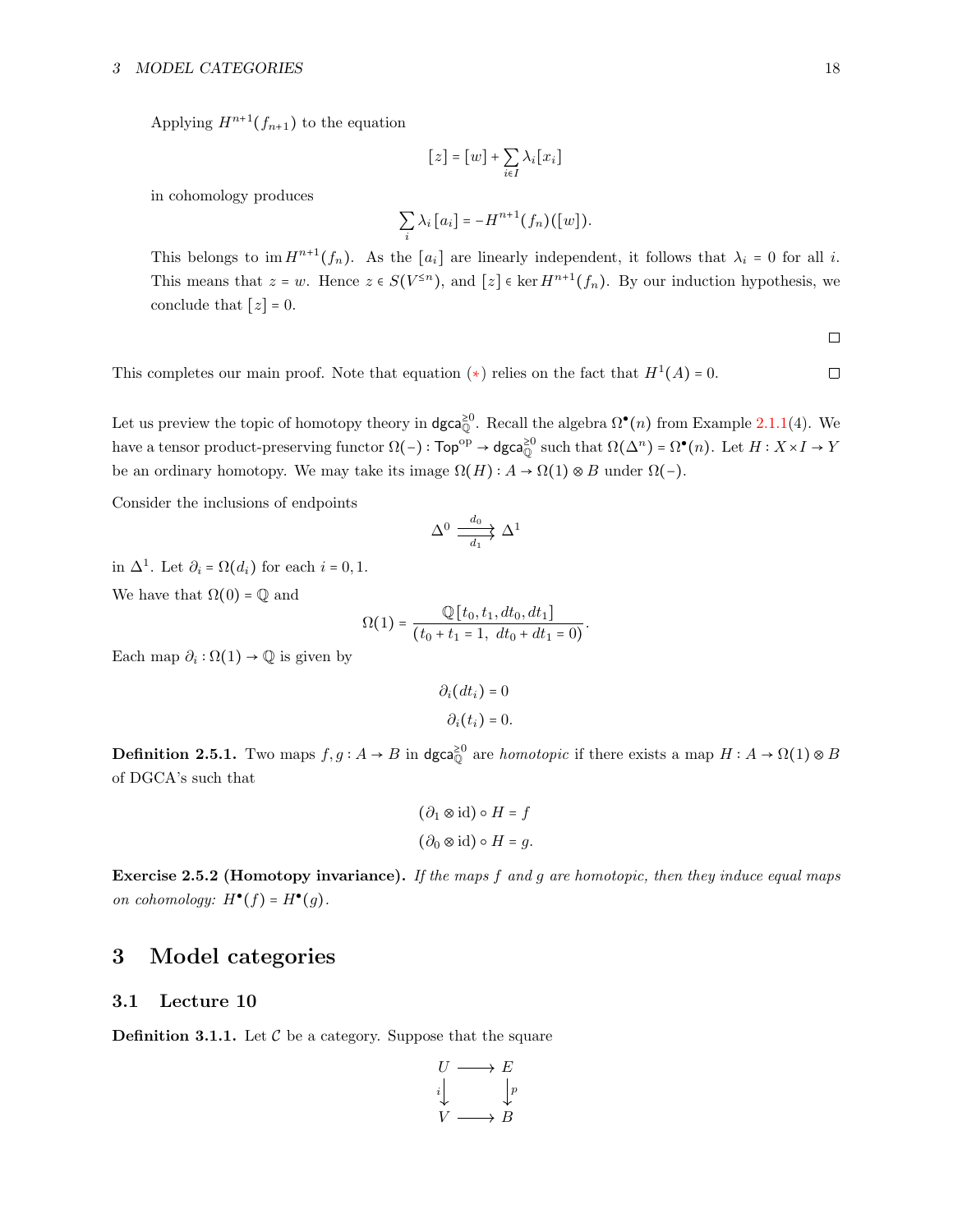commutes in C. If there exists a lift  $q: V \to E$  for this diagram, then we say that

- *i* has the *left lifting property (* $LLP$ *)* with respect to p and that
- p has the right lifting property  $(RLP)$  with respect to i.

**Example 3.1.2.** Let  $C$  be the category  $R$ -mod of modules over  $R$ .

• We say that an object P is projective if the unique map  $0 \rightarrow P$  has the LLP w.r.t. all surjections.

$$
\begin{array}{ccc}\n0 & \longrightarrow & M \\
\downarrow & \nearrow & \downarrow \\
P & \longrightarrow & N\n\end{array}
$$

• We say that an object I is *injective* if the unique map  $I \rightarrow 0$  has the RLP w.r.t. all injections.

$$
\begin{array}{ccc}\nN & \longrightarrow & I \\
\downarrow & \nearrow & \downarrow \\
M & \longrightarrow & 0\n\end{array}
$$

**Definition 3.1.3.** Let  $f : A \rightarrow B$  and  $f' : A' \rightarrow B'$  be maps in C. We say that f is a retract of f' if we can factor the id morphism

$$
A \xrightarrow{id} A
$$
  
\n
$$
f \downarrow \qquad \qquad \downarrow f
$$
  
\n
$$
B \xrightarrow{id} B
$$

through  $f'$  as follows.

$$
A \xrightarrow{\text{id} A'} A
$$
\n
$$
f \downarrow \qquad f' \downarrow \qquad f' \downarrow
$$
\n
$$
B \xrightarrow{\text{id} A} B
$$
\n
$$
B \xrightarrow{\text{id} B'} B
$$

**Definition 3.1.4.** A *(closed) model category* is a category  $M$  equipped with three classes of morphisms closed under composition.

- the class  $W$  of weak equivalences
- the class  $\mathscr F$  of fibrations
- the class  $\mathscr C$  of *cofibrations*

A map in  $\mathscr{F} \cap \mathscr{W}$  is called an *acyclic* or trivial fibration. Likewise, a map in  $\mathscr{C} \cap \mathscr{W}$  is called an *acyclic* or trivial cofibration.

Moreover,  $M$  must satisfy the following five axioms.

- (MC1) It has small limits and colimits, i.e., is complete and cocomplete.
- (MC2) The class  $W$  has the 2-out-of-3 property. For any two morphisms f and g with fg defined, if two of f, g, and fg belong to  $\mathscr{W}$ , then so does the third.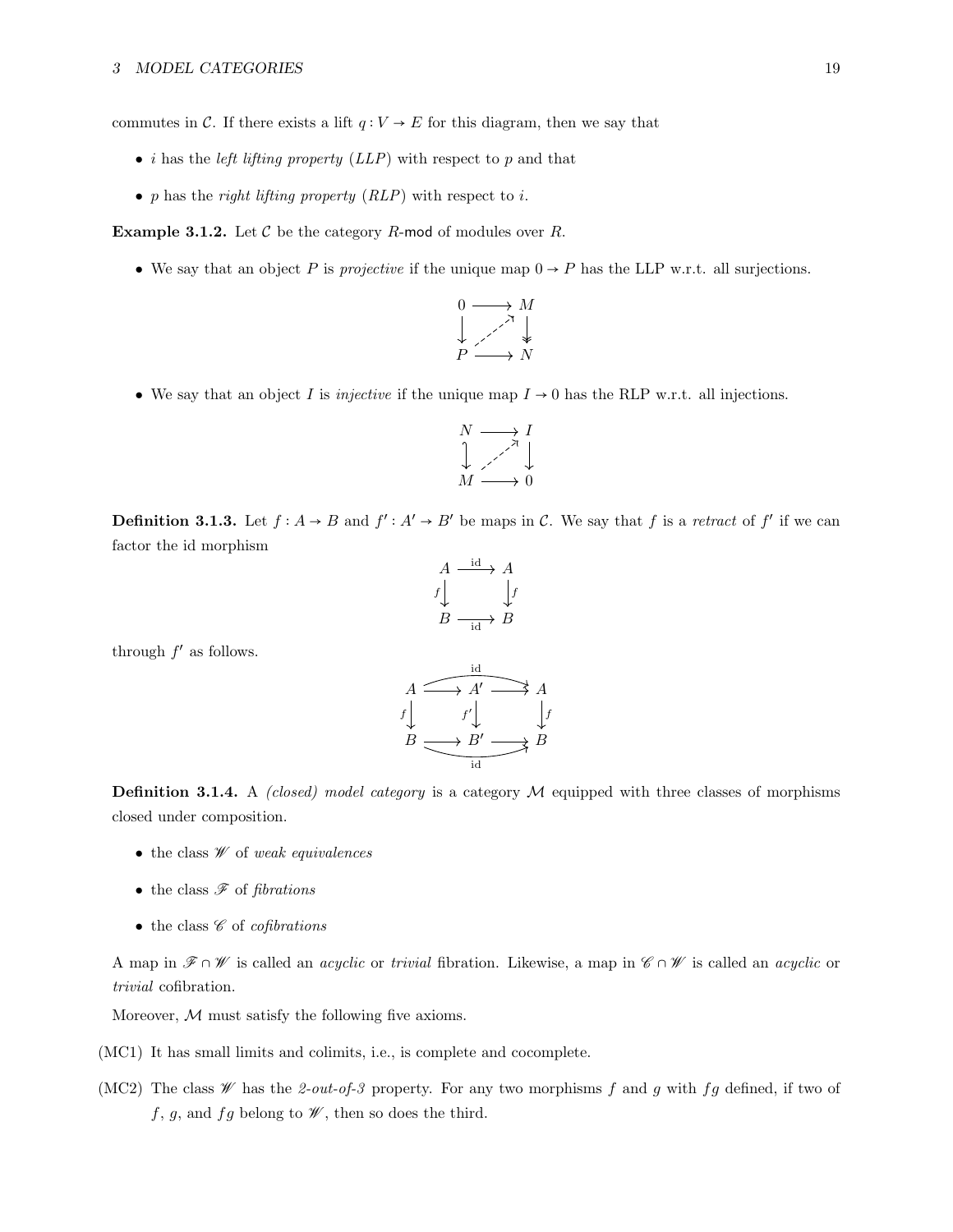- (MC3) The classes  $\mathscr{F}, \mathscr{C}$ , and  $\mathscr{W}$  are all closed under retracts.
- (MC4) Any cofibration has the LLP w.r.t. all acyclic fibrations. Any acyclic cofibration has the LLP w.r.t. all fibrations.
- (MC5) Any morphism  $f$  in  $M$  can be functorially factored in two ways:

 $f = pi$ , p acyclic fibration, i cofibration  $f = qj$ , q fibration, j acyclic cofibration.

$$
\begin{array}{ccccccc}\n\bullet & \xrightarrow{f} & \bullet & \bullet & \xrightarrow{i} & \bullet & \xrightarrow{p} & \bullet \\
\downarrow & & \downarrow & \rightarrow & & \downarrow & & \downarrow \\
\bullet & & \xrightarrow{g} & \bullet & & \bullet & \xrightarrow{i'} & \bullet & \xrightarrow{p'} & \bullet\n\end{array}
$$

Terminology. Let  $X \in ob \mathcal{M}$ . We say that

- X is *fibrant* if the unique map  $X \to 1$  is a fibration and that
- X is *cofibrant* if the unique map  $0 \rightarrow X$  is a cofibration.

**Example 3.1.5.** The category  $Top$  has the structure of a model category. The class  $W$  consists of all weak homotopy equivalences. The class  $\mathscr F$  consists of all Serre fibrations, maps with the RLP w.r.t. all inclusions of the form

 $D \times \{0\} \hookrightarrow D \times I$ , D an *n*-dimensional ball.

(We could replace balls with CW complexes.) Thus, a map  $p$  is a fibration if and only if it has the HLP w.r.t. all balls:

$$
D \times \{0\} \longrightarrow E
$$
  

$$
\downarrow \qquad P \times I \longrightarrow B
$$

The class  $\mathscr C$  must consist of all maps with the LLP w.r.t. Serre fibrations that are weak equivalences. One can prove that  $\mathscr C$  equals the class of all retracts of relative CW complexes.

#### <span id="page-19-0"></span>3.2 Lecture 11

Let R be a (unital) commutative ring. Consider the category  $dg$ -R-mod<sup>≤0</sup> of complexes of R-modules bounded by zero on the right. This has a model category structure, with

 $W =$  the class of quasi-isos.

 $\mathscr{F}$  = the class of cochain maps f such that  $f_n$  is surjective for all  $n < 0$ 

 $\mathscr{C}$  = the class of cochain maps f such that  $f_n$  is injective and coker  $f_n$  is a projective module for all  $n \leq 0$ .

This is known as the *projective* model category structure on  $dg-R-mod<sup>≤0</sup>$ . All complexes are fibrant, and a complex is cofibrant if and only if it is term-wise projective.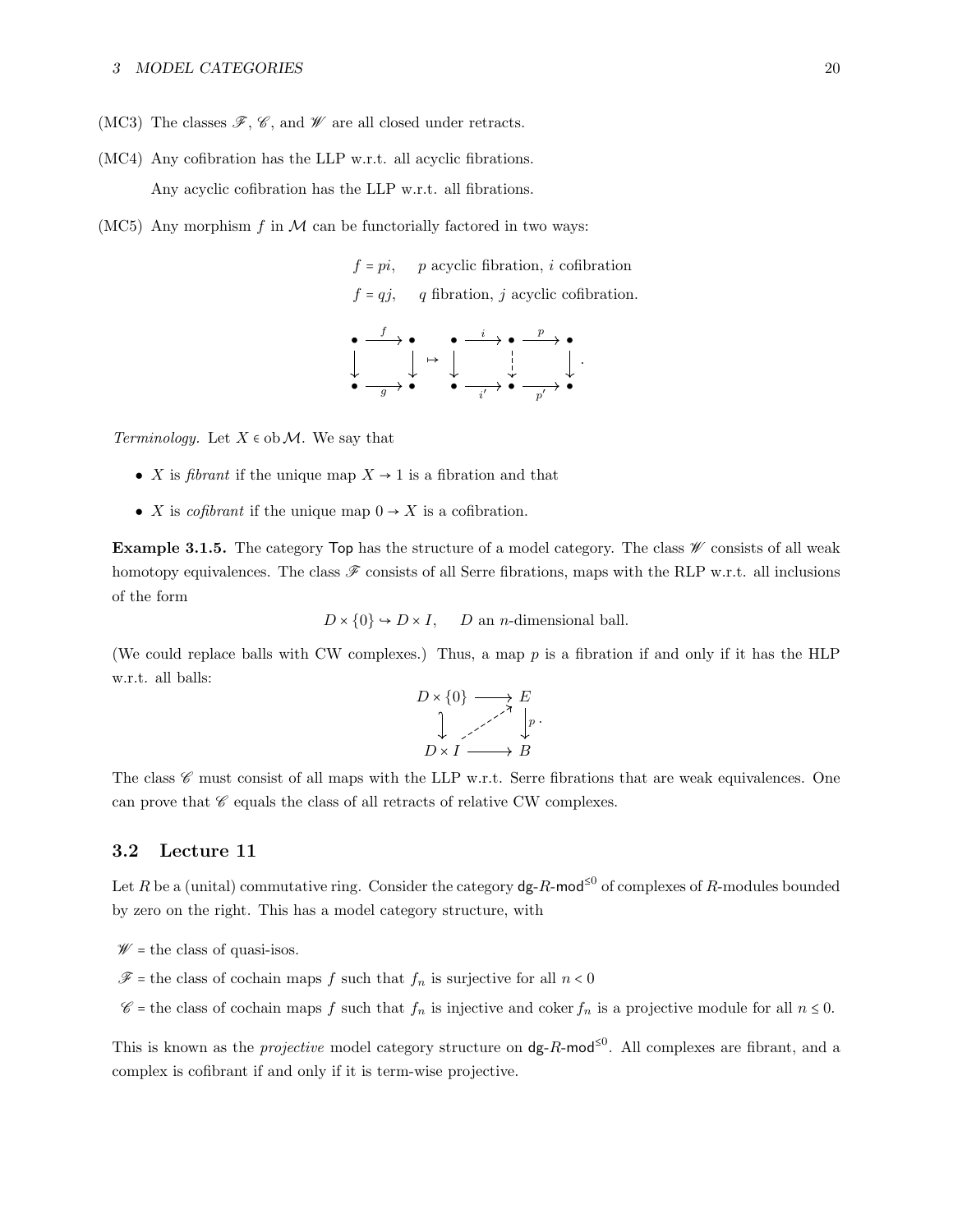Likewise, the category  $\deg-R$ -mod<sup>≥0</sup> has an *injective* model category structure, with

 $W =$  the class of quasi-isos.

 $\mathscr{F}$  = the class of cochain maps f such that  $f_n$  is surjective and ker  $f_n$  is an injective module for all  $n \geq 0$ 

 $\mathscr{C}$  = the class of cochain maps f such that  $f_n$  is injective  $n > 0$ .

Here a complex is fibrant if and only if it is term-wise injective.

Now consider the category  $dg-R-mod$  of possibly unbounded complexes. This has a projective model category structure:

 $W =$  the class of quasi-isos.

 $\mathscr{F}$  = the class of cochain maps f such that  $f_n$  is surjective for all  $n \in \mathbb{Z}$ 

 $\mathscr{C}$  = the class of cochain maps that have the LLP w.r.t. all acyclic fibrations.

A useful description of  $\mathscr C$  is much harder in this case. The following sources derive one in detail:

- Hovey
- Dwyer and Spalinski
- Goerss and Schemmerhorn.

We can equip k-dgca<sup> $\geq 0$ </sup> with a similar model category structure:

 $W =$  the class of quasi-isos.

 $\mathscr{F}$  = the class of all maps f such that  $f_n$  is surjective for all  $n \geq 0$ 

 $\mathscr{C}$  = the class of all maps that have the LLP w.r.t. all acyclic fibrations.

<span id="page-20-0"></span>Let's turn to a few basic properties of model categories.

**Lemma 3.2.1.** Suppose that M is a model category. The cofibrations in M are precisely the maps with the LLP w.r.t. all acyclic fibrations.

*Proof.* Suppose that  $f: K \to L$  has the LLP w.r.t. all acyclic fibrations. We must show that f is a cofibrations. By MC5, we may factor  $f$  as

$$
K \xrightarrow{\text{cof.}} L' \xrightarrow{\text{acyclic fib.}} L.
$$

Apply the LLP of  $f$  to get a lift  $h: L \to L'$  for the commutative sqaure

$$
\begin{array}{ccc}\nK & \xrightarrow{i} & L' \\
f & & \downarrow p \\
L & \xrightarrow{id} & L\n\end{array}
$$

It's easy to check that

$$
K \xrightarrow{\text{id}} K \xrightarrow{\text{id}} K
$$
\n
$$
f \downarrow \qquad i \downarrow \qquad f
$$
\n
$$
L \xrightarrow{\text{h}} L' \xrightarrow{\text{p}} L
$$
\n
$$
L \xrightarrow{\text{id}} L'
$$
\n
$$
L \xrightarrow{\text{id}} L'
$$

commutes. Hence  $f$  is a retract of i. By MC3, it follows that  $f$  is a cofibration.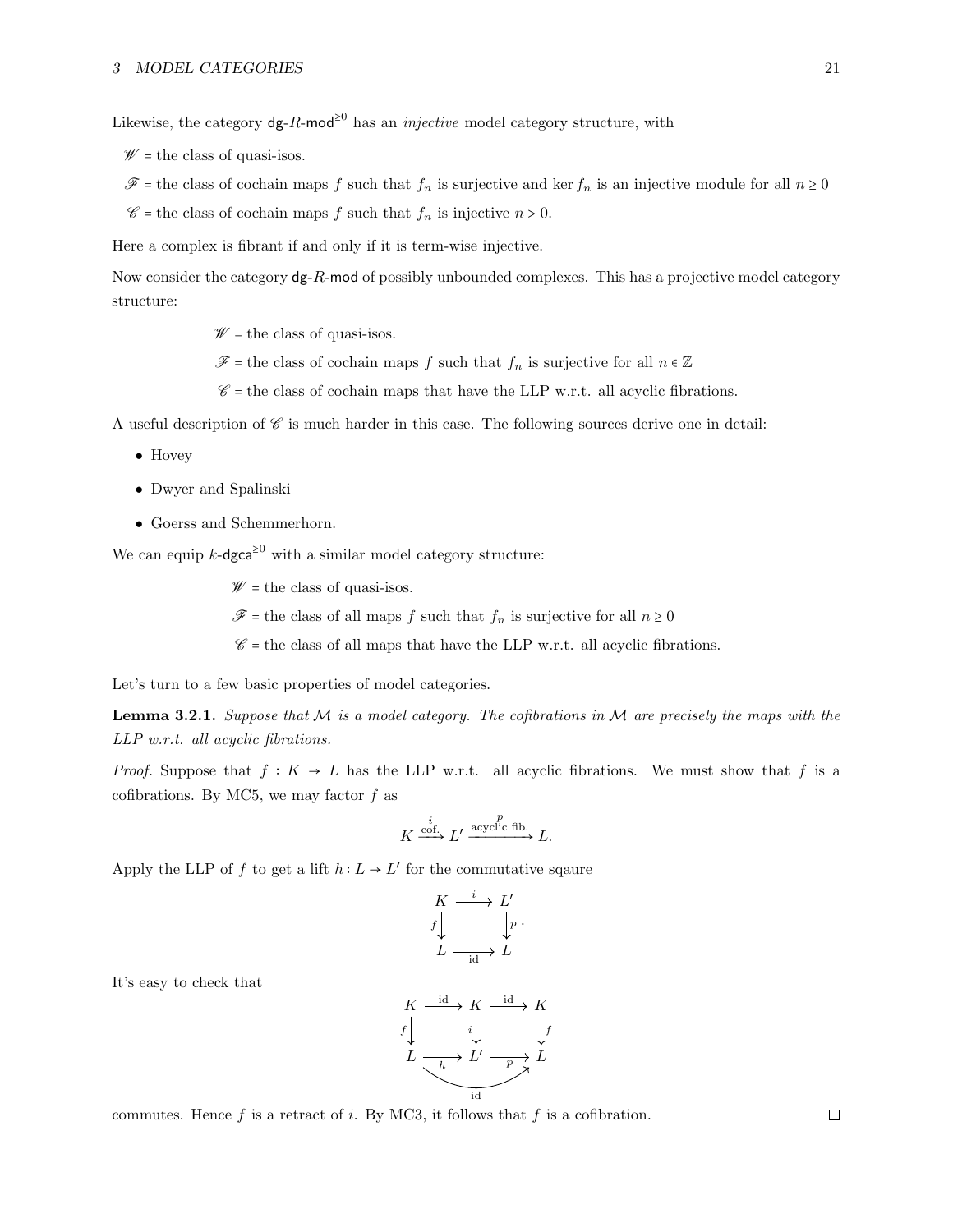Remark 3.2.2. The other three versions of Lemma [3.2.1](#page-20-0) are true and are proven similarly.

#### Corollary 3.2.3.

(1) Both cofibrations and acyclic cofibrations are stable under pushouts and coproducts.

$$
A \longrightarrow B
$$
  
\n
$$
\downarrow \qquad \qquad \downarrow \qquad i \text{ cofibration} \implies j \text{ cofibration}
$$
  
\n
$$
C \longrightarrow D
$$

- (2) Both fibrations and acyclic fibrations are stable under pullbacks and pushouts.
- (3) If  $(M, W, \mathcal{F}, \mathcal{C})$  is a model category, then so is  $(M^{op}, W^{op}, \mathcal{C}^{op}, \mathcal{F}^{op})$ .

Lemma 3.2.4. Cofibrations are stable under transfinite composition, i.e., for any sequence

$$
X_0 \xrightarrow{cofib.} X_1 \xrightarrow{cofib.} X_2 \xrightarrow{cofib.} \cdots
$$

of cofibrations, the map  $X_0 \to \mathrm{colim}_{i\geq 0} X_i$  is a cofibration.

## <span id="page-21-0"></span>3.3 Lecture 12

Consider any model category  $(\mathcal{M}, \mathcal{W}, \mathcal{F}, \mathcal{C})$ .

**Definition 3.3.1 (Homotopy category).** The *homotopy category* Ho( $\mathcal{M}$ ) of  $\mathcal{M}$  is the localization  $\mathcal{M}\big[\mathscr{W}^{-1}\big]$ w.r.t. the class  $\mathcal W$  of weak equivalences.

In general, for any category M and any class  $\mathscr W$  of morphisms in C, the localization w.r.t.  $\mathscr W$  is a category  $M[\mathscr{W}^{-1}]$  together with a functor  $M \to M[\mathscr{W}^{-1}]$  that sends any  $w \in \mathscr{W}$  to an isomorphism and satsifies the following universal property. For any functor  $\mathcal{M} \to \mathcal{C}$  sending  $\mathcal W$  to isomorphism in  $\mathcal{C}$ , there is a unique factorization of the form

$$
\mathcal{M} \xrightarrow{\text{min}} \mathcal{M} \left[ \mathscr{W}^{-1} \right] \xrightarrow{\text{max}} \mathcal{C}.
$$

A direct construction is possible (modulo set-theoretic subtleties) as long as  $\mathscr W$  satisfies properties similar to those for localization of associative rings:

- $W$  is a subcategory (like a multiplicative subset of a ring);
- the so-called Ore condition.

We'll use the specific properties of a model category instead.

We now begin developing homotopy theory in model categories. We must generalize the notion of a homotopy  $H: X \times I \to Y$  for spaces, where  $I = \Delta^1$  or [0,1]. Let  $\mathcal M$  be a model category, Notation.

- The symbol  $\rightarrow$  denotes a cofibration.
- The symbol  $\rightarrow$  denotes a fibration.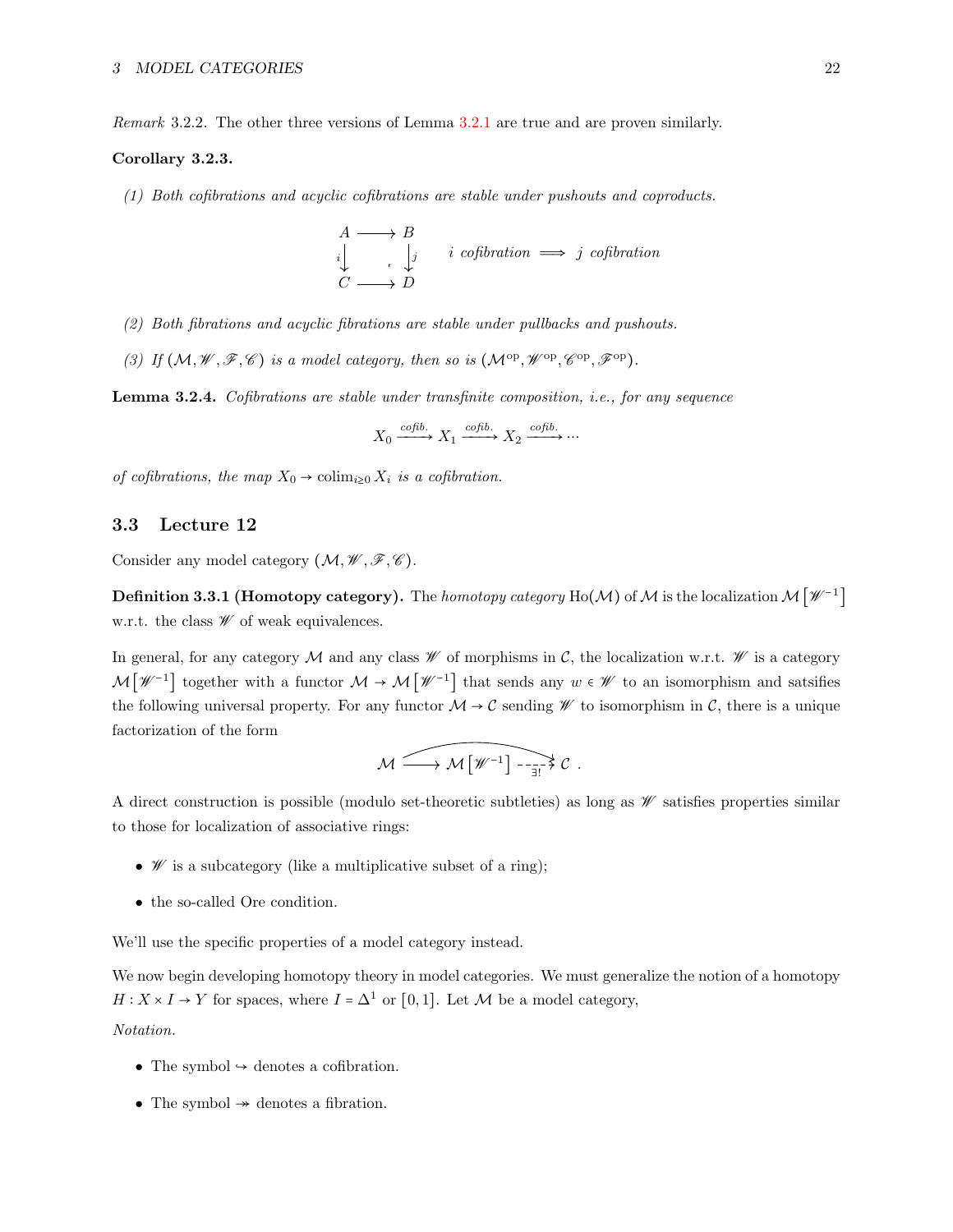• The symbol  $\stackrel{\sim}{\rightarrow}$  denotes a weak equivalence.

**Definition 3.3.2.** Let  $A \in ob \mathcal{M}$ . A cylinder object for A is an object Cyl(A) in M along with a commutative triangle



<span id="page-22-0"></span>Note that cylinders always exist in a model category with  $q$  moreover being an acyclic fibration.

**Definition 3.3.3.** A left homotopy between maps  $f, g : A \to B$  in M via Cyl(A) is a map  $H : Cyl(A) \to B$ such that



commutes. In this case, write  $f \stackrel{\ell}{\sim} g$ .

## Definition 3.3.4.

1. Let  $A \in ob \mathcal{M}$ . A path space object for A is an object  $A<sup>I</sup>$  in M along with a commutative triangle

$$
A \times A \xleftarrow{p} A^I
$$
  
\n
$$
\Delta \uparrow \qquad \qquad A
$$

.

2. A right homotopy between maps  $f, g: A \to B$  in M via  $B^I$  is a map  $H: A \to B^I$  such that

$$
A \xrightarrow{(f,g)} B^I
$$
  

$$
\downarrow_p
$$
  

$$
B \times B
$$

commutes. In this case, write  $f \stackrel{r}{\sim} g$ .

*Notation.* The expression  $f \sim g$  means that  $f \sim^g g$  and  $f \sim^g g$ .

**Example 3.3.5.** Let  $M = Top$ . We have that  $f \stackrel{\ell}{\sim} g \iff f \stackrel{\tau}{\sim} g$  thanks to the natural isomorphism

$$
\operatorname{Hom}(A \times I, B) \cong \operatorname{Hom}(A, B^I), \quad B^I = \operatorname{Map}(I, B)
$$

in A and B.

For a notion of homotopy classes of maps in model categories, let

$$
\pi^{\ell}(A, B) = \text{Hom}(A, B) \times \ell
$$

$$
\pi^r(A, B) = \text{Hom}(A, B) \times \ell
$$

These are sets of equivalence classes for the equivalence relations generated by left and right homotopy.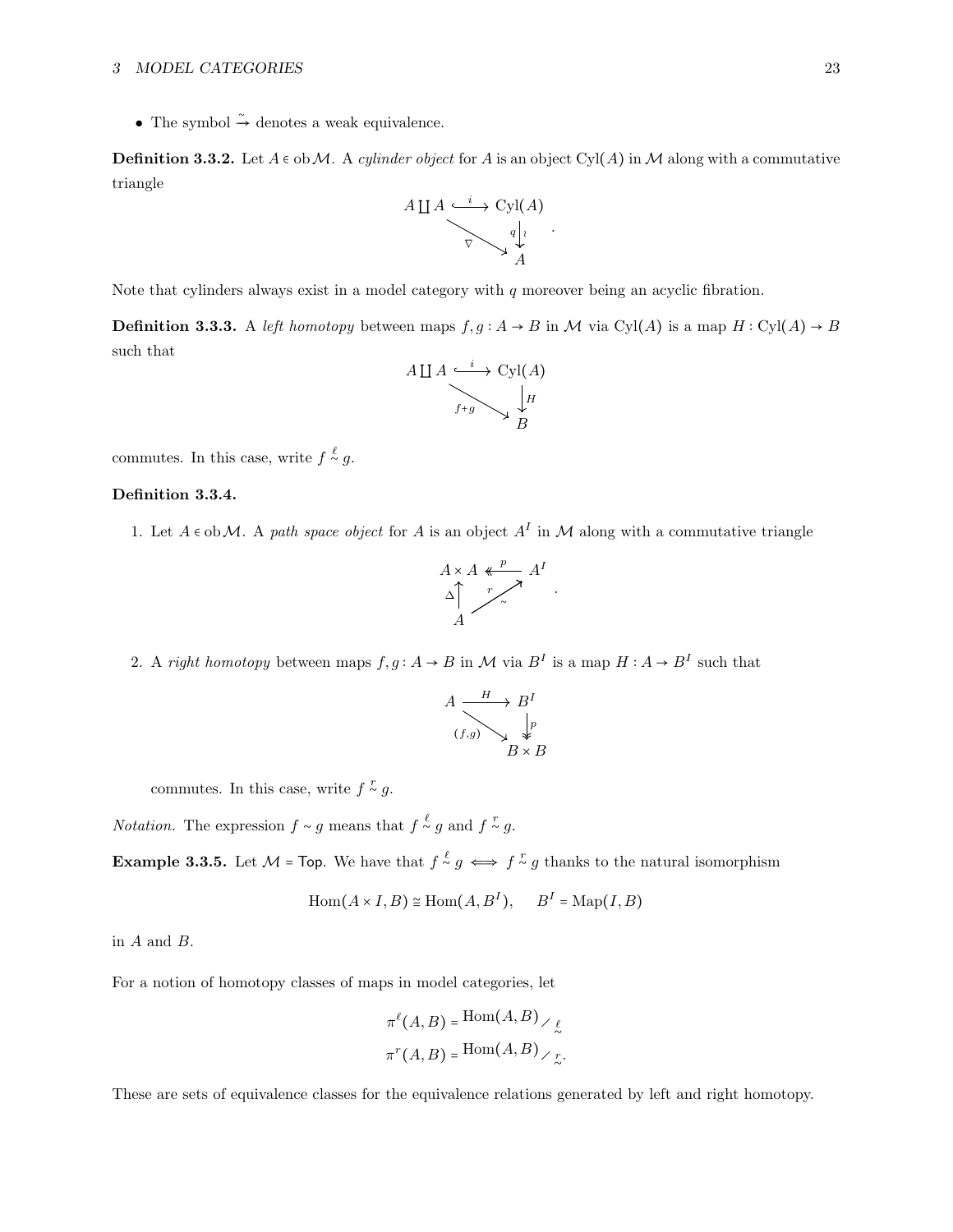#### <span id="page-23-2"></span>Lemma 3.3.6.

- (1) If  $f \stackrel{\ell}{\sim} g : A \to B$ , then  $hf \stackrel{\ell}{\sim} hg$  for any map  $h : B \to C$ .
- (2) If C is fibrant and  $f \stackrel{\ell}{\sim} g : B \to C$ , then  $fk \stackrel{\ell}{\sim} gk$  for any map  $k : A \to B$ .
- (3) If C is fibrant, then we have a well-defined composition map

$$
\pi^{\ell}(A, B) \times \pi^{\ell}(B, C) \to \pi^{\ell}(A, C)
$$
  

$$
(f, g) \mapsto g \circ f.
$$

- (4) If A is cofibrant, then left homotopy between maps  $A \rightarrow B$  is an equivalence relation on Hom $(A, B)$ .
- (5) If B is cofibrant and  $h: X \to Y$  is an acyclic fibration or a weak equivalence between fibrant objects, then the mapping  $f \xrightarrow{h_*} h \circ f$  induces a bijection

$$
\pi^{\ell}(B, X) \xrightarrow{\cong} \pi^{\ell}(B, Y).
$$

For a proof of this, see Chapter 1 of Hovey.

## <span id="page-23-0"></span>3.4 Lecture 13

Suppose that  $M$  is a model category. We want to study the relationship between left and right homotopy.

**Lemma 3.4.1.** Let  $A, B \in \text{ob } \mathcal{M}$  and  $f, g: A \to B$ . Suppose that  $A$  is cofibrant and that  $f \stackrel{\ell}{\sim} g$ . For any path space object  $B^I$ , we have that  $f \overset{r}{\sim} g$  via  $B^I$ .

Proof. By assumption, we have a commutative triangle

$$
A \coprod A \xrightarrow{t} CyI(A)
$$
  
 $f+g \searrow \downarrow H$   
 $B$ 

<span id="page-23-1"></span>.

We want a commutative triangle of the form

$$
A \xrightarrow{(f,g)} B^I
$$
  

$$
\downarrow p
$$
  

$$
B \times B
$$

To this end, construct the commutative square

$$
A \xrightarrow{r \circ f} B^I
$$
  
\n
$$
i_0 \downarrow \qquad \qquad \downarrow p \qquad ,
$$
  
\n
$$
\text{Cyl}(A) \xrightarrow{(f \circ q, H)} B \times B
$$
 (\*)

where r and q are as in the definition of path space object and cylinder object, respectively. We want to find a lift  $K: Cyl(A) \to B<sup>I</sup>$  for this square.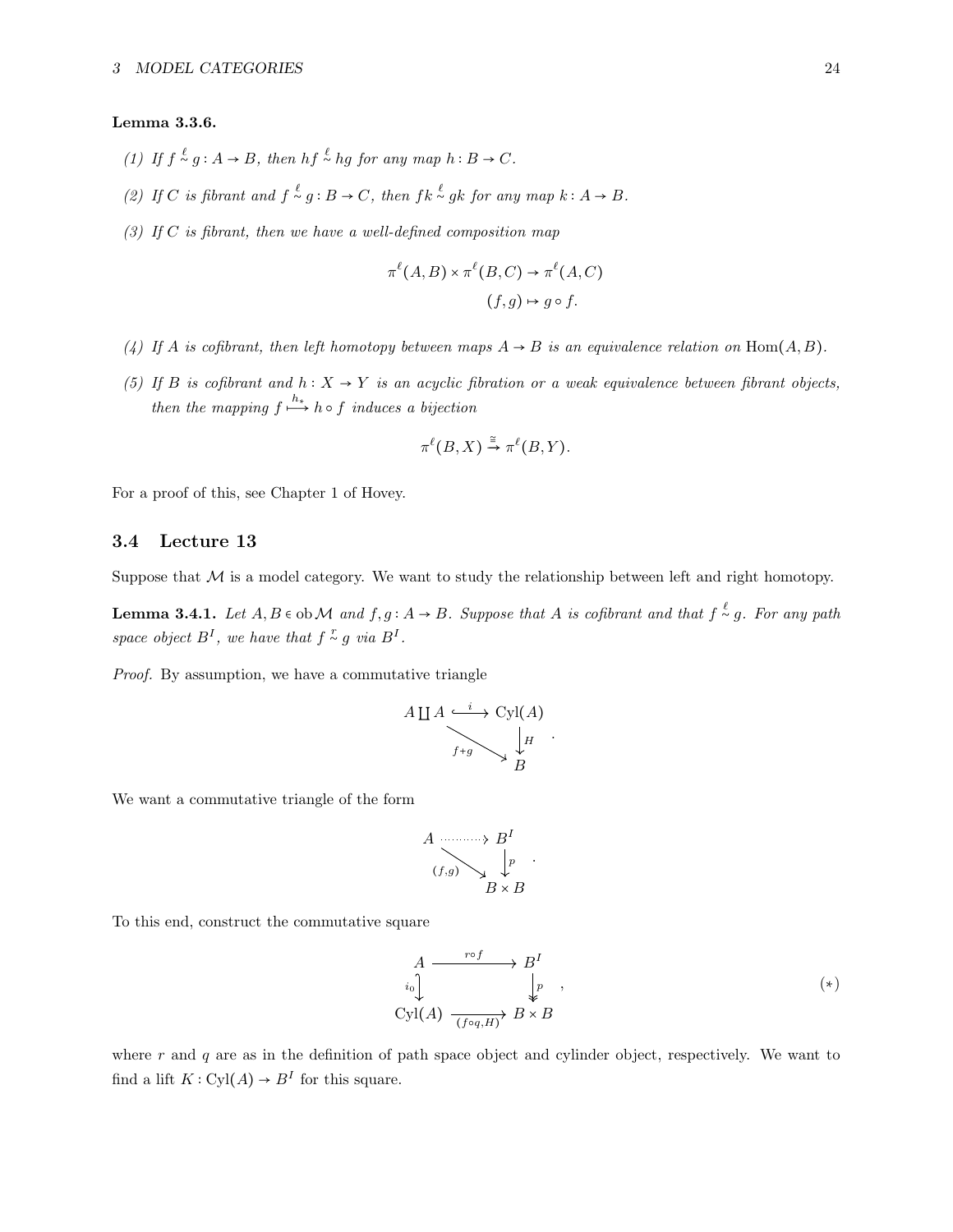First, note that  $i_0$  is a cofibration as the composition of two cofibrations. Indeed, the inclusion map  $A \xrightarrow{j_0} A \coprod A$  is a cofibration as a pushout

$$
\begin{array}{ccc}\n0 & \longrightarrow & A \\
\downarrow & & \downarrow_{j_0} \\
A & \longrightarrow & A \coprod A\n\end{array}
$$

of the cofibration  $0 \to A$ . Since  $i_0 = i \circ j_0$ , this is also a cofibration. Second, note that  $i_0$  is also a weak equivalence. Indeed, the composite

$$
A \xrightarrow{\phantom{a}i_0 \phantom{a}} \xrightarrow{\phantom{a}i_0 \phantom{a}} \xrightarrow{\phantom{a}i_1} A
$$

is a weak equivalence, and  $q$  is a weak equivalence. Hence  $i_0$  is one by the two-out-of-three property. It follows that  $i_0$  is an acyclic cofibration. By the LLP, there exists a lift  $K: Cyl(A) \to B^I$  for  $(*)$ .

It's easy to check that  $K \circ i_1$  is a right homotopy between f and g via  $B^I$ , i.e., the triangle



commutes.

#### Corollary 3.4.2. Let A be cofibrant and B be fibrant.

- (1) Suppose that  $f \stackrel{\ell}{\sim} g$  via a cylinder object Cyl(A). Then  $f \stackrel{\tau}{\sim} g$  via any path space object  $B^I$ , and  $f \stackrel{\ell}{\sim} g$ *via any cylinder object*  $Cyl(A)$ .
- (2)  $f \stackrel{\ell}{\sim} g \iff f \stackrel{\tau}{\sim} g$ .

<span id="page-24-1"></span>Under these assumptions, the expression  $[A, B]$  will denote  $\pi^{\ell}(A, B)$  or  $\pi^{r}(A, B)$  (which are equal).

Theorem 3.4.3 ("Whitehead"). Suppose that both A and B are fibrant and cofibrant. Then a map  $f: A \rightarrow B$  is a weak equivalence if and only if it is a homotopy equivalence.

For a proof of this, see chapter 1 of Hovey. Note that Whitehead's theorem for CW complexes follows from Theorem [3.4.3](#page-24-1) for the standard model structure on Top. Here, every object is fibrant, and the cofibrant objects are precisely retracts of CW complexes.

#### <span id="page-24-0"></span>3.5 Lecture 14

Let  $M$  be a model category. Recall the economic description of the homotopy category of  $M$ :

$$
\text{Ho}(\mathcal{M}) = \mathcal{M}\left[\mathcal{W}^{-1}\right], \quad \mathcal{W} \text{ class of w.e.'s.}
$$

We now turn to an alternative description.

Let  $X \in ob \mathcal{M}$ . By MC5, we can factor the map  $X \to 1$  as

$$
X \xrightarrow{\ i_X \ } RX \longrightarrow 1
$$

 $\Box$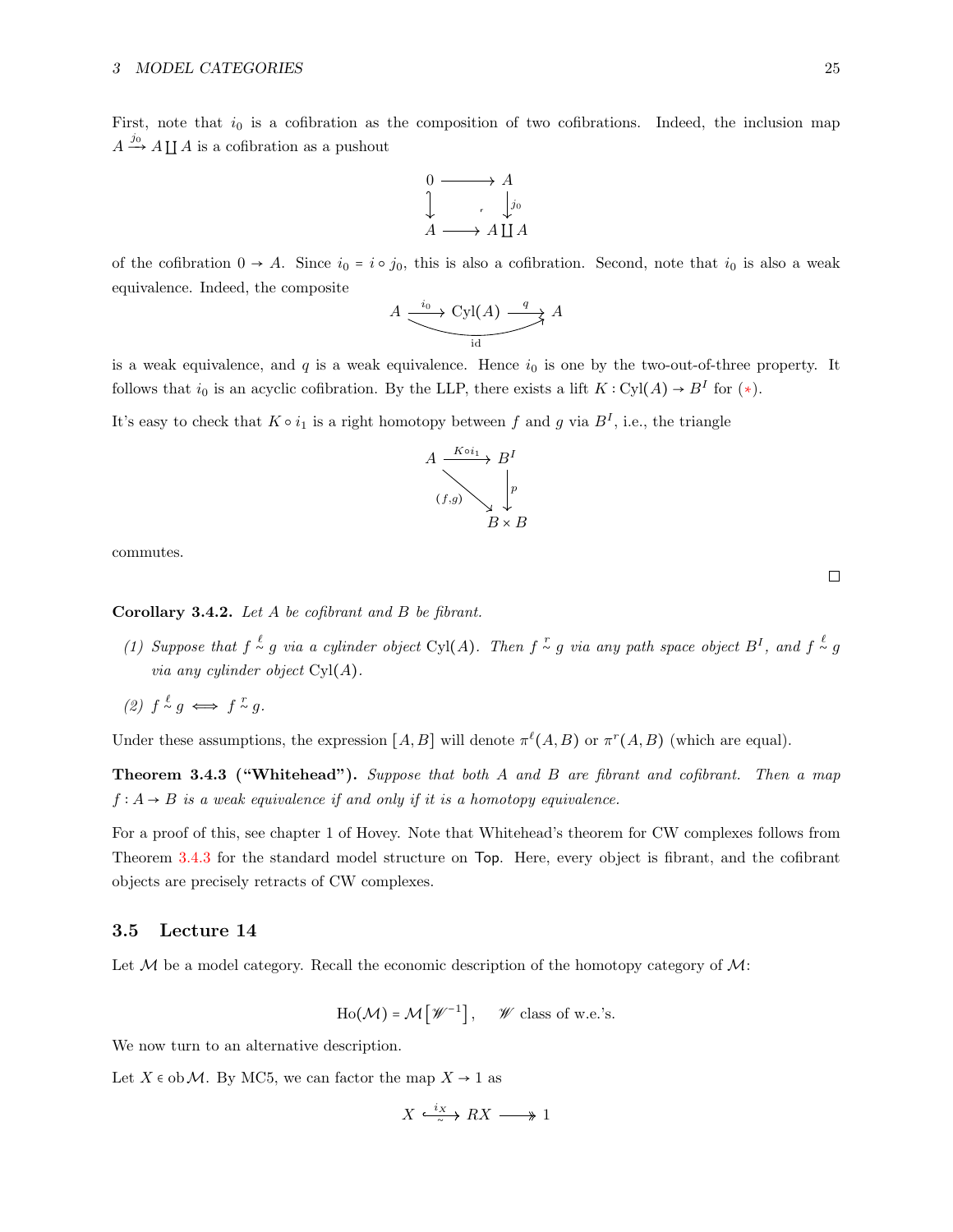and the map  $0 \rightarrow X$  as

$$
0 \longrightarrow QX \xrightarrow{\ p_X} X .
$$

We call RX and  $QX$  the fibrant and cofibrant replacement of X, respectively. Note that both R and  $Q$  are functors  $M \rightarrow M$ . Also, they induce natural transformations

$$
Q \Rightarrow id_{\mathcal{M}}, \quad p_X: QX \xrightarrow{\sim} X
$$

$$
id_{\mathcal{M}} \Rightarrow R, \quad i_X: X \xrightarrow{\sim} RX.
$$

Both QRX and RQX are fibrant and cofibrant. Indeed, the map  $QRX \xrightarrow{p_{RX}} RX \rightarrow 1$  is a fibration as the composition of fibrations. Likewise, the map  $0 \to QX \xrightarrow{i_{QX}} RQX$  is a cofibration as the composition of cofibrations.

<span id="page-25-0"></span>**Theorem 3.5.1.** The functor  $RQ : \mathcal{M} \to \mathcal{M}$  induces an isomorphism

$$
\mathrm{Ho}(\mathcal{M}) \xrightarrow{\simeq} (\mathrm{ob}\,\mathcal{M}, \mathrm{Hom}(X, Y) \equiv [RQX, RQY])
$$

of categories.

By Theorem [3.4.3,](#page-24-1) we also have an equivalence

(fibrant cofibrant objects of 
$$
\overbrace{M, [X, Y]}^{i}
$$
 (ob M, [RQX, RQY])

of categories where i denotes the inclusion functor.

### Corollary 3.5.2.

- (1) The category Ho(Top) is equivalent to the category of retracts of CW complexes with homotopy classes of maps between CW complexes. (The latter is equivalent to the category of CW complexes with homotopy classes of maps.)
- (2) The derived category of R-modules

$$
D^{\leq 0}(R\text{-mod}) \coloneqq \text{Ho}(\underbrace{\text{dg-}R\text{-mod}^{\leq 0}}_{proj.\ model}) = \text{dg-}R\text{-mod}^{\leq 0}\left[q\text{-}iso\text{-}1\right]
$$

is equivalent to the category of projective complexes with cochain homotopy classes of cochain maps.

*Proof sketch of Theorem [3.5.1.](#page-25-0)* Let  $M_{RQ} = (\text{ob }M, [RQX, RQY])$ . We want to show that  $M_{RQ}$  has the universal property of  $\mathcal{M}\left[\mathscr{W}^{-1}\right]$ . First, let's show that

$$
(\mathrm{id}_{\mathrm{ob}\,\mathcal{M}}, RQ_{\mathrm{Mor}(\mathcal{M})}): \mathcal{M} \longrightarrow \mathcal{M}_{RQ}
$$

takes weak equivalences to isomorphisms. Let  $f : X \to Y$  be a w.e. in M. We have a commutative diagram

<span id="page-25-1"></span>
$$
RQX \xrightarrow{i_{Q}X} RQY
$$
  
\n
$$
i_{Q}X \xrightarrow{i_{Q}Y} QY
$$
  
\n
$$
p_{X} \downarrow \qquad \qquad \downarrow \qquad \downarrow p_{Y}
$$
  
\n
$$
X \xrightarrow{r} Y
$$
  
\n
$$
(*)
$$
  
\n
$$
(*)
$$
  
\n
$$
Y
$$
  
\n
$$
(*)
$$
  
\n
$$
Y
$$
  
\n
$$
(*)
$$
  
\n
$$
Y
$$
  
\n
$$
(*)
$$
  
\n
$$
Y
$$
  
\n
$$
(*)
$$
  
\n
$$
Y
$$
  
\n
$$
(*)
$$
  
\n
$$
Y
$$
  
\n
$$
(*)
$$
  
\n
$$
Y
$$
  
\n
$$
(*)
$$
  
\n
$$
Y
$$
  
\n
$$
(*)
$$
  
\n
$$
Y
$$
  
\n
$$
(*)
$$
  
\n
$$
Y
$$
  
\n
$$
(*)
$$
  
\n
$$
Y
$$
  
\n
$$
(*)
$$
  
\n
$$
Y
$$
  
\n
$$
(*)
$$
  
\n
$$
Y
$$
  
\n
$$
(*)
$$
  
\n
$$
Y
$$
  
\n
$$
(*)
$$
  
\n
$$
Y
$$
  
\n
$$
(*)
$$
  
\n
$$
Y
$$
  
\n
$$
(*)
$$
  
\n
$$
Y
$$
  
\n
$$
(*)
$$
  
\n
$$
Y
$$
  
\n
$$
(*)
$$
  
\n
$$
Y
$$
  
\n
$$
(*)
$$
  
\n
$$
Y
$$
  
\n
$$
(*)
$$
  
\n
$$
(*)
$$
  
\n
$$
(*)
$$
  
\n
$$
(*)
$$
  
\n
$$
(*)
$$
  
\n
$$
(*)
$$
  
\n
$$
(*)
$$
  
\n
$$
(*)
$$
  
\n
$$
(*)
$$
  
\n $$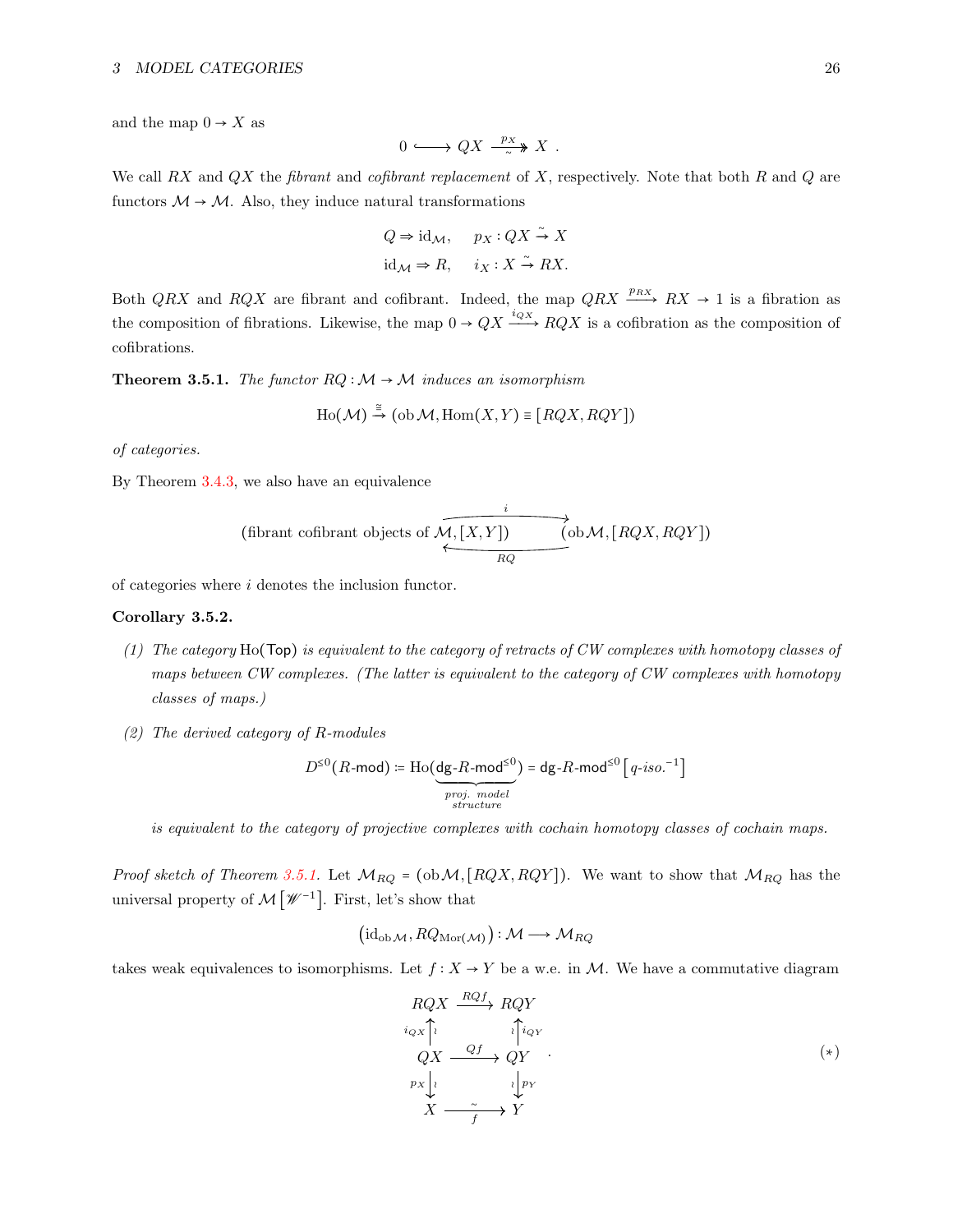By applying the 2-out-of-3 property twice, we see that  $RQf$  is a weak equivalence. Hence it is an isomorphism in  $\mathcal{M}_{RW}$  by Theorem [3.4.3.](#page-24-1)

Next, let's show that  $\mathcal{M}_{RQ}$  has the universal property. Let C be any category and suppose that  $\mathcal{M} \stackrel{G}{\rightarrow} C$  is any functor taking  $\mathscr W$  to isomorphims. We must find a unique functor  $\widetilde G$  ∶  $\mathcal M_{RQ}\to \mathcal C$  such that



commutes. Define  $\widetilde{G}$  on objects by  $X \mapsto G(X)$ . Consider any homotopy class of the form  $[f] : RQX \to RQY$ . Define the map  $\widetilde{G}([f])$  as follows.



Now, by applying G to a diagram like  $(*)$ , we see that  $G(h) = \widetilde{G}(RQh)$  for any map  $h: X \to Y$  in M. It remains to show that  $\widetilde{G}([f])$  (equivalently,  $G(f)$ ) is independent of the choice of representative f.

### <span id="page-26-0"></span>3.6 Lecture 15

Claim 3.6.1. Let  $f, g: A \rightarrow B$  be maps in M. If  $f \stackrel{\ell}{\sim} g$  (or  $f \stackrel{\tau}{\sim} g$ ) in M, then  $G(f) = G(g)$ .

*Proof.* Suppose that  $f \stackrel{\ell}{\sim} g$ . This gives us a homotopy

$$
A \coprod A \longrightarrow \text{Cyl}(A)
$$
  
 $f+g \longrightarrow \downarrow H$   
 $B$ 

.

We also have commutative diagrams



Note that  $q \circ i_0 = q \circ i_1 = id_A$ , where q is a weak equivalence. Hence

$$
G(w)G(i_0) = G(w)G(i_1) = id_{G(A)},
$$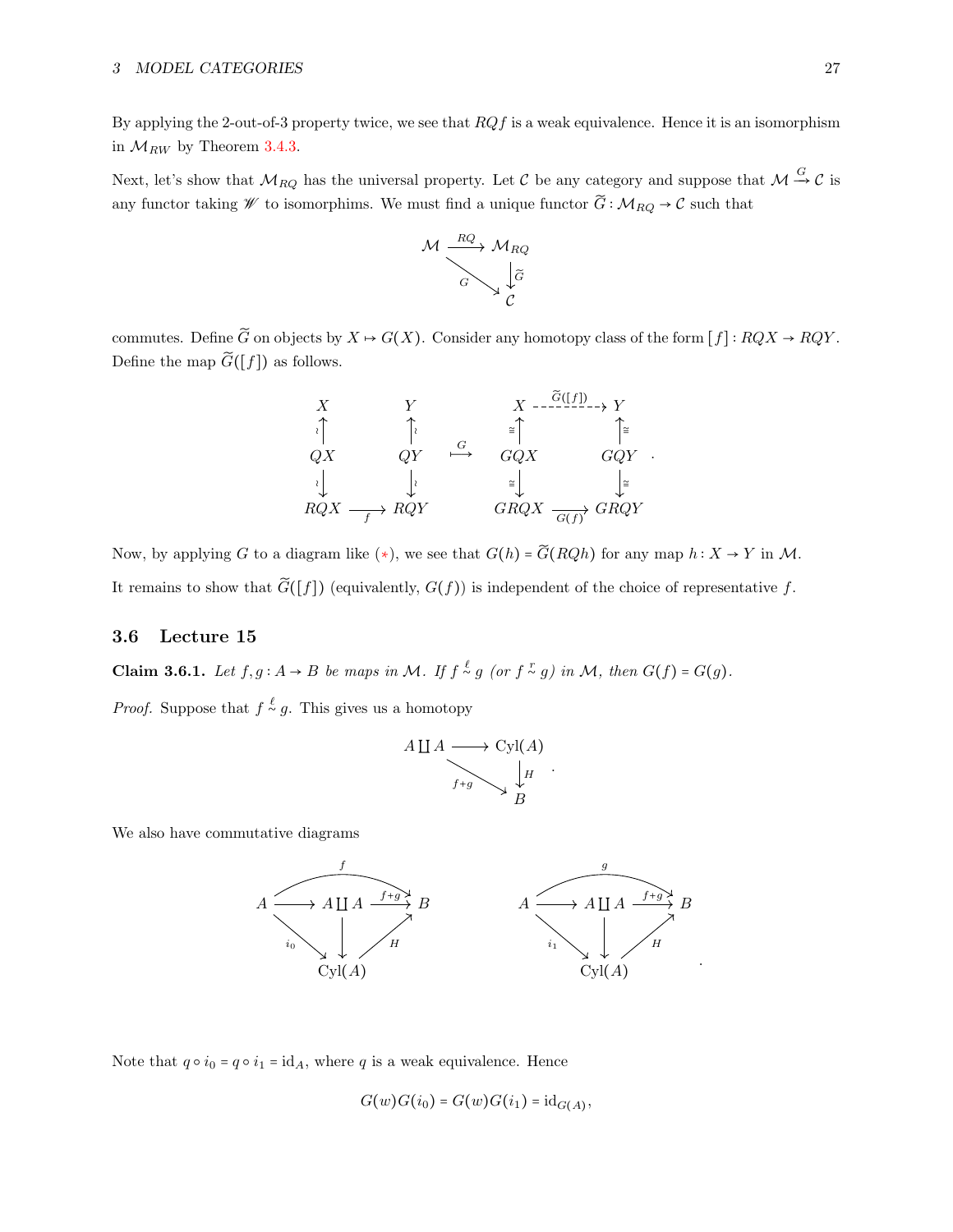and  $G(w)$  has an inverse. This implies that  $G(i_0) = G(i_1)$ , so that

$$
G(f) = G(H)G(i_0) = G(H)G(i_1) = G(g).
$$

This completes our main proof.

In summary, the homotopy category Ho( $M$ ) is characterized as either  $M[\mathscr{W}^{-1}]$  or  $(\text{ob }M, [RQ-, RQ-])$ . We'll mostly use the latter as it's easier to work with.

We now want to develop homological algebra in model categories. Suppose that  $F : \mathcal{M} \to \mathcal{N}$  is a functor between model categories. This induces a functor  $Ho(M) \to Ho(N)$  whenever F preserves weak equivalences. Usually, however, this is too strong a condition. To find weaker conditions, we should look at Quillen adjunctions.

**Definition 3.6.2.** An adjoint pair  $(F : \mathcal{M} \to \mathcal{N}, G : \mathcal{N} \to \mathcal{M})$  of functors is a *Quillen adjunction* if F preserves cofibrations and G preserves fibrations. In this case, we call  $F$  a left Quillen functor and  $G$  a right Quillen functor.

Note 3.6.3. Consider an adjunction  $F \dashv G$ . TFAE.

- 1. The pair  $(F, G)$  is a Quillen adjunction.
- 2. F preserves both cofibrations and acyclic cofibrations.
- 3. G preserves both fibrations and acyclic fibrations.

Example 3.6.4. Recall the free-forgetful adjunction

$$
\mathsf{dg}\text{-}\mathsf{Vect}_{\mathbb{Q}}^{\leq 0} \xrightarrow[\text{F}]{U} \mathsf{dgca}_{\mathbb{Q}}^{\geq 0} , \quad (V,d) \mapsto (S(V),d) \, .
$$

For both of these model categories,  $\mathscr W$  consists of all quasi-isomorphisms and  $\mathscr F$  consists of all degreewise surjective maps. Thus,  $(F, U)$  is a Quillen adjunction because U preserves both fibrations and acyclic fibrations. (In fact, it preserves weak equivalences.)

#### <span id="page-27-0"></span>Lemma 3.6.5.

1. Any left Quillen functor  $F : \mathcal{M} \to \mathcal{N}$  induces a functor  $LF : Ho(\mathcal{M}) \to Ho(\mathcal{N})$ , called the left derived functor of F.



2. Dually, any right Quillen functor  $G : \mathcal{N} \to \mathcal{M}$  induces a functor  $RG : Ho(\mathcal{N}) \to Ho(\mathcal{M})$ , called the right derived functor of G.



 $\Box$  $\Box$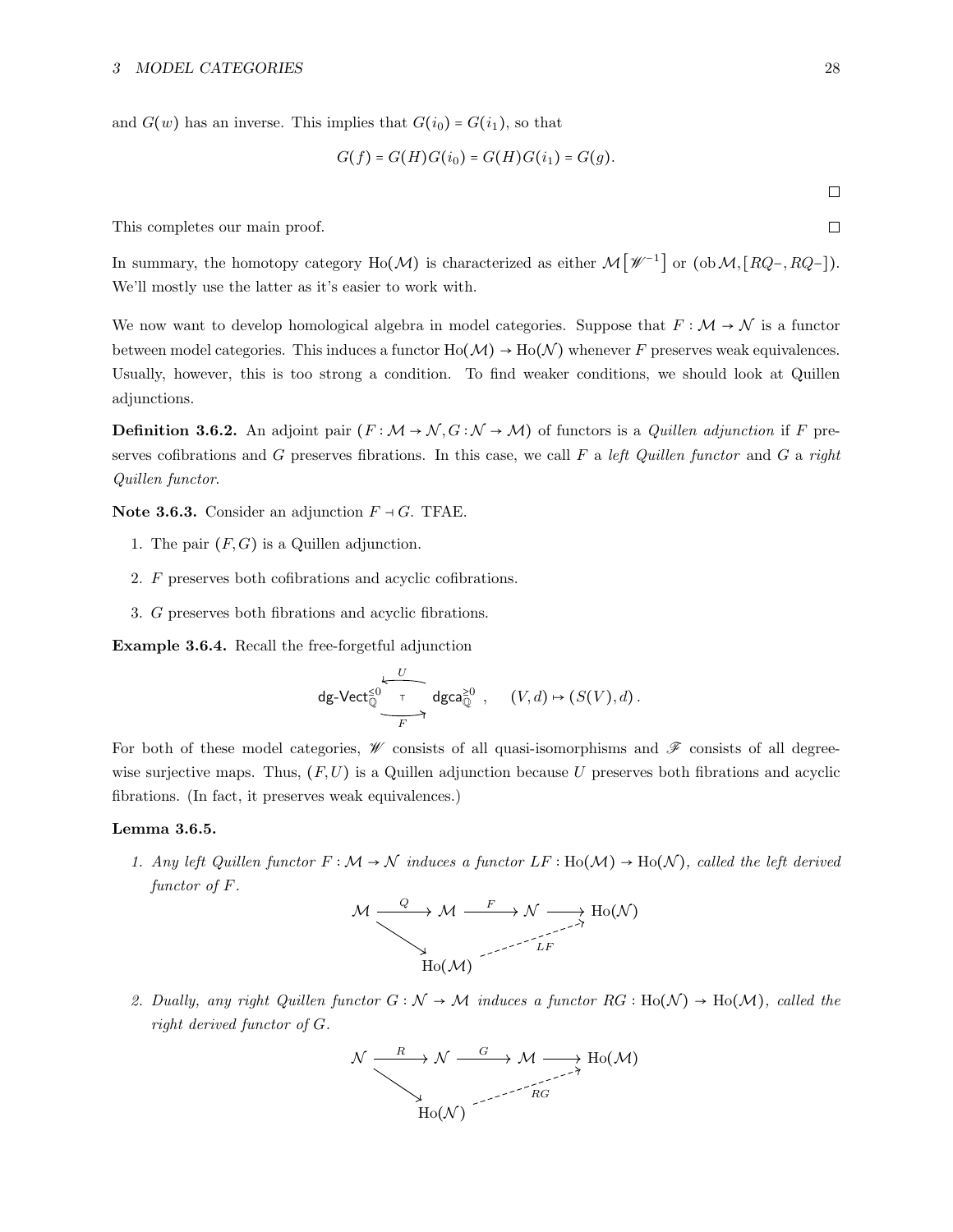#### <span id="page-28-0"></span>3.7 Lecture 16

By the universal property of localization, it suffices to show that the composite

$$
\mathcal{M} \xrightarrow{Q} \mathcal{M} \xrightarrow{F} \mathcal{N} \to \text{Ho}(\mathcal{N})
$$

sends weak equivalences to isomorphisms. Recall that  $F$  preserves acyclic cofibrations. Hence the composite  $\sqrt{2}$  $\stackrel{F}{\longrightarrow} \mathcal{N} \to \text{Ho}(\mathcal{N})$  sends acyclic cofibrations to isomorphisms.

<span id="page-28-1"></span>**Lemma 3.7.1 (Ken Brown).** Consider any functor  $F : \mathcal{M} \to \mathcal{C}$ . Suppose that F sends acyclic cofibrations between cofibrant objects to isomorphisms. Then F sends every weak equivalence between cofibrant objects to an isomorphism.

*Proof.* Suppose that  $f : A \to B$  is a weak equivalence with both A and B cofibrant. We must show that  $F(f)$  is an isomorphism. Form a factorization

$$
A \coprod B \stackrel{j}{\longrightarrow} C \stackrel{p}{\longrightarrow} B
$$

of  $f + id_B$ . We have that  $f = p \circ j \circ i_A$  and  $id_B = p \circ j \circ i_B$ , so that

$$
F(f) = F(p) \circ F(j \circ i_A)
$$

$$
F(\mathrm{id}_B) = F(p) \circ F(j \circ i_B).
$$

With a "bootstrap" method, we can show that each of  $F(j \circ i_B)$ ,  $F(j \circ i_A)$ , and  $F(p)$  is an isomorphism.

We claim that  $j \circ i_B : B \to C$  is an acyclic cofibration between cofibrant objects. We've assumed that B is cofibrant. Note that  $i_B$  is a cofibration as the pushout of  $0 \rightarrow A$ , where A is cofibrant by assumption. As j is also a cofibration, so is  $j \circ i_B$  as the composition of two cofibrations. Thus, the composite  $0 \to B \frac{j \circ i_B}{\sim} C$ is also a cofibration, i.e.,  $C$  is cofibrant. Further, we have that

$$
B \xrightarrow{j \circ i_B} C \xrightarrow{p} B
$$

commutes, so that  $j \circ i_B$  is a w.e. by the 2-out-of-3 property. This implies that  $F(j \circ i_B)$  is an isomorphism. Similarly,  $j \circ i_A$  is a cofibration between cofibrant objects. Also,  $f = p \circ (j \circ i_A)$ , where f is a weak equivalence. Hence  $j \circ i_A$  is acyclic. It follows that  $F(j \circ i_A)$  is also an isomorphism.

Finally, since  $id_{F(B)} = F(p) \circ F(j \circ i_B)$ , we see that  $F(p)$  is an isomorphism. This means that  $F(f)$  is an isomorphism as the composition  $F(p) \circ F(j \circ i_A)$  of isomorphisms. isomorphism as the composition  $F(p) \circ F(j \circ i_A)$  of isomorphisms.

It's clear that Lemma [3.6.5](#page-27-0) follows from Lemma [3.7.1](#page-28-1) because Q preserves weak equivalences.

Note 3.7.2. If a functor  $F : \mathcal{M} \to \mathcal{C}$  sends weak equivalences between cofibrant objects to isomorphisms, then we may define the *left derived functor*  $LF : Ho(\mathcal{M}) \rightarrow C$  of F via  $F \circ Q$ .

**Example 3.7.3.** Let  $M = dg-R-mod<sup>≤0</sup>$  with the projective model structure. Let N be an R-module. We have a natural bijection

$$
\operatorname{Hom}_R(M^{\bullet} \otimes_R N, K^{\bullet}) \cong \operatorname{Hom}_R(M^{\bullet}, \underline{\operatorname{Hom}}_R(N, K^{\bullet}))
$$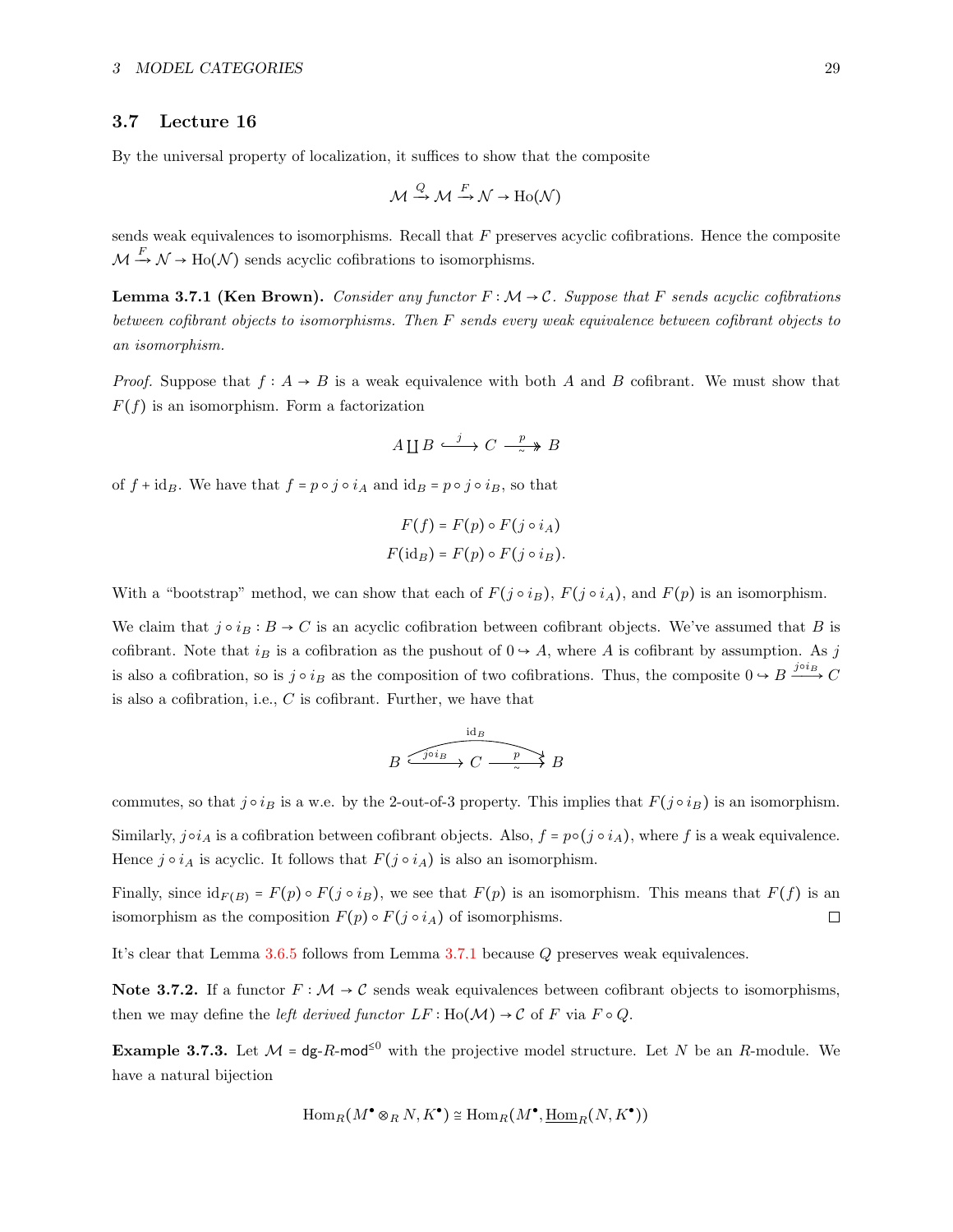in  $M^{\bullet}, K^{\bullet} \in ob \mathcal{M}$ . Here,  $\underline{\text{Hom}}_R(N, K^{\bullet})$  consists of all homogeneous chain maps of any degree. The right adjoint Hom(N,−), however, fails to preserve fibrations for it's only left exact. This means that the adjunction  $- \otimes N \dashv \text{Hom}(N, -)$  is not a Quillen adjunction.

If  $N$  is projective, then it is a Quillen adjunction. In this case, the right derived functor carries no new information, in the sense that

$$
R\underline{\mathrm{Hom}}(N, K^{\bullet}) = \underline{\mathrm{Hom}}(N, RK^{\bullet}) = \underline{\mathrm{Hom}}(N, K^{\bullet}).
$$

Suppose that N is arbitrary. We can still define  $L(- \otimes N)$  by

$$
M^{\bullet} \mapsto M^{\bullet} \overset{\mathbb{L}}{\otimes}_R N \coloneqq QM^{\bullet} \otimes_R N, where
$$

 $QM^{\bullet}$  is a projective resolution. In particular, by viewing the R-module M as the complex  $0 \to M \to 0$ , we can define

$$
\operatorname{Tor}_{-n}(M,N) = H^n(QM \otimes N).
$$

Likewise, we can define Ext in terms of either  $Hom(QM, N)$  or  $Hom(N, RM)$  with the dual model structure.

## <span id="page-29-0"></span>3.8 Lecture 17

Our goal is to prove the main theorem on Quillen adjunctions.

Theorem 3.8.1. For any Quillen adjunction

$$
\mathcal{M} \xrightarrow[\frac{G}{F}]{} \mathcal{N} ,
$$

the pair  $(\mathbb{L} F, \mathbb{R} G)$  is an adjoint pair.

Proof. We must exhibit a natural bijection

$$
\operatorname{Hom}_{\operatorname{Ho}(\mathcal{N})}(\mathbb{L} \, FA, X) \cong \operatorname{Hom}_{\operatorname{Ho}(\mathcal{M})}(A, \mathbb{R} \, GX)
$$

in A and X. First, note that the natural transformation  $\{p_A:QA \stackrel{\sim}{\rightarrow} A\}_{A\in ob\mathcal{M}}$  induces a bijection

$$
\operatorname{Hom}_{\operatorname{Ho}(\mathcal{M})}(A, \mathbb{R} G X) \xrightarrow{p_A^*} \operatorname{Hom}_{\operatorname{Ho}(\mathcal{M})}(QA, GRX)
$$

because Ho( $\mathcal{M}$ ) =  $\mathcal{M}\left[\mathscr{W}^{-1}\right]$ . Likewise, the natural transformation  $\left\{i_X:X \stackrel{\sim}{\rightarrow} RX\right\}_{X \in \text{ob}\mathcal{N}}$  induces a bijection

$$
\operatorname{Hom}_{\operatorname{Ho}(\mathcal{N})}(\mathbb{L}FA, X) \xrightarrow{(i_X)_*} \operatorname{Hom}_{\operatorname{Ho}(\mathcal{N})}(FQA, RX).
$$

Next, note that

$$
\mathrm{Hom}_{\mathrm{Ho}(\mathcal{M})}(QA,GRX) = [RQQA, RQGRX] = [QA, GRX].
$$

Indeed, the map  $\pi^{\ell}(QA, QGRX) \stackrel{p_{*}}{\longrightarrow} \pi^{\ell}(QA, GRX)$  is a bijection by Lemma [3.3.6\(](#page-23-2)5), and the map  $\pi^r(QA, QGRX) \xrightarrow{p^*} \pi^r(QQA, QGRX)$  is a bijection by the dual of Lemma [3.3.6\(](#page-23-2)5). These bijections arise from the commutative square

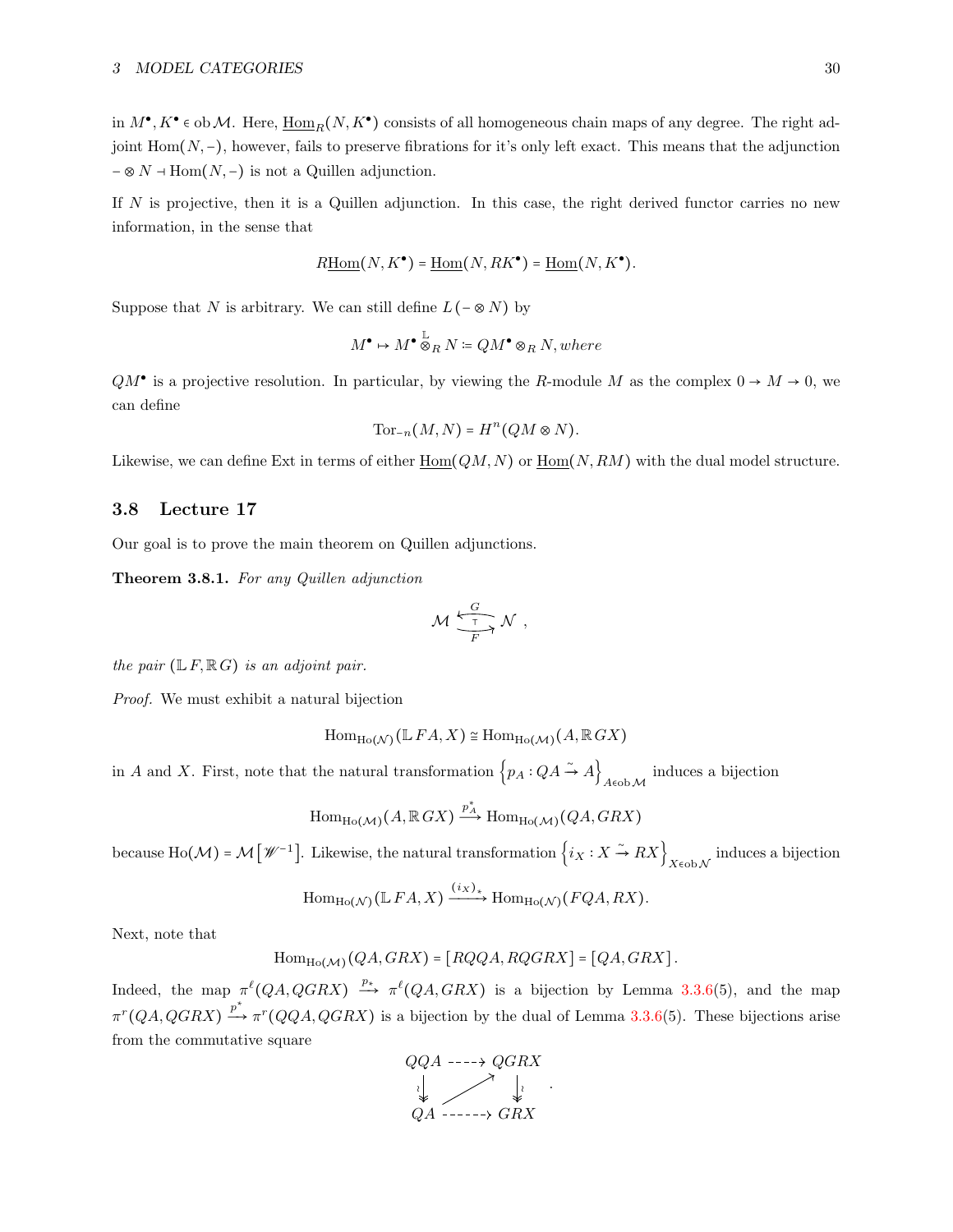The two  $R's$  are attached in a similar way. Moreover, we have a similar identification

$$
\mathrm{Hom}_{\mathrm{Ho}(\mathcal{N})}(FQA, RX) = [FQA, RX].
$$

It suffices to show that  $F \dashv G$  induces a natural bijection  $[FQA, RX] \cong [QA, GRX]$ .

<span id="page-30-1"></span>**Lemma 3.8.2.** If B is cofibrant and Y fibrant, then the bijection  $\text{Hom}_{\mathcal{M}}(B, GY) \xrightarrow{(-)^{\#}} \text{Hom}_{\mathcal{N}}(FB, Y)$ induces a bijection  $[B, GY] \stackrel{\cong}{\rightarrow} [FB, Y]$ .

Proof. It suffices to show that

- (a)  $f \stackrel{\ell}{\sim} g \implies f^{\#} \stackrel{\ell}{\sim} g^{\#}$  and
- (b)  $f^{\#} \stackrel{r}{\sim} g^{\#} \implies f \stackrel{\ell}{\sim} g.$

For (a), suppose that we have a homotopy of the form



This gives rise to a commutative triangle



We claim that this is a homotopy from  $f^{\#}$  to  $g^{\#}$ . Since F preserves coproducts as a left adjoint, it suffices to show that  $FCyl(B)$  is a cylinder object for FB. Note that  $Cyl(B)$  is cofibrant and that F preserves weak equivalences between cofibrant objects by our proof of Lemma [3.7.1.](#page-28-1) Thus, we have that

$$
B \amalg B \longrightarrow \text{Cyl}(B) \longrightarrow F \amalg F B \longrightarrow F \text{Cyl}(B)
$$
\n
$$
\downarrow \qquad \qquad \downarrow \qquad \qquad \downarrow
$$
\n
$$
B \longrightarrow B
$$
\n
$$
B
$$

This means that  $FCyl(B)$  is a cylinder object for FB.

Taking QA for B and RX for Y completes our main proof.

#### <span id="page-30-0"></span>3.9 Lecture 18

**Definition 3.9.1.** A Quillen adjunction  $F \dashv G$  is a *Quillen equivalence* if the pair ( $\mathbb{L}F, \mathbb{R}F$ ) is an equivalence  $Ho(M) \simeq Ho(N)$  of categories.

Our big goal is to establish a Quillen equivalence like  $\mathsf{Top}^{\mathbb{Q}} \xrightarrow{\sim} \mathsf{dgca}_{\mathbb{Q}}^{\geq 0}$ .

 $\Box$  $\Box$ 

.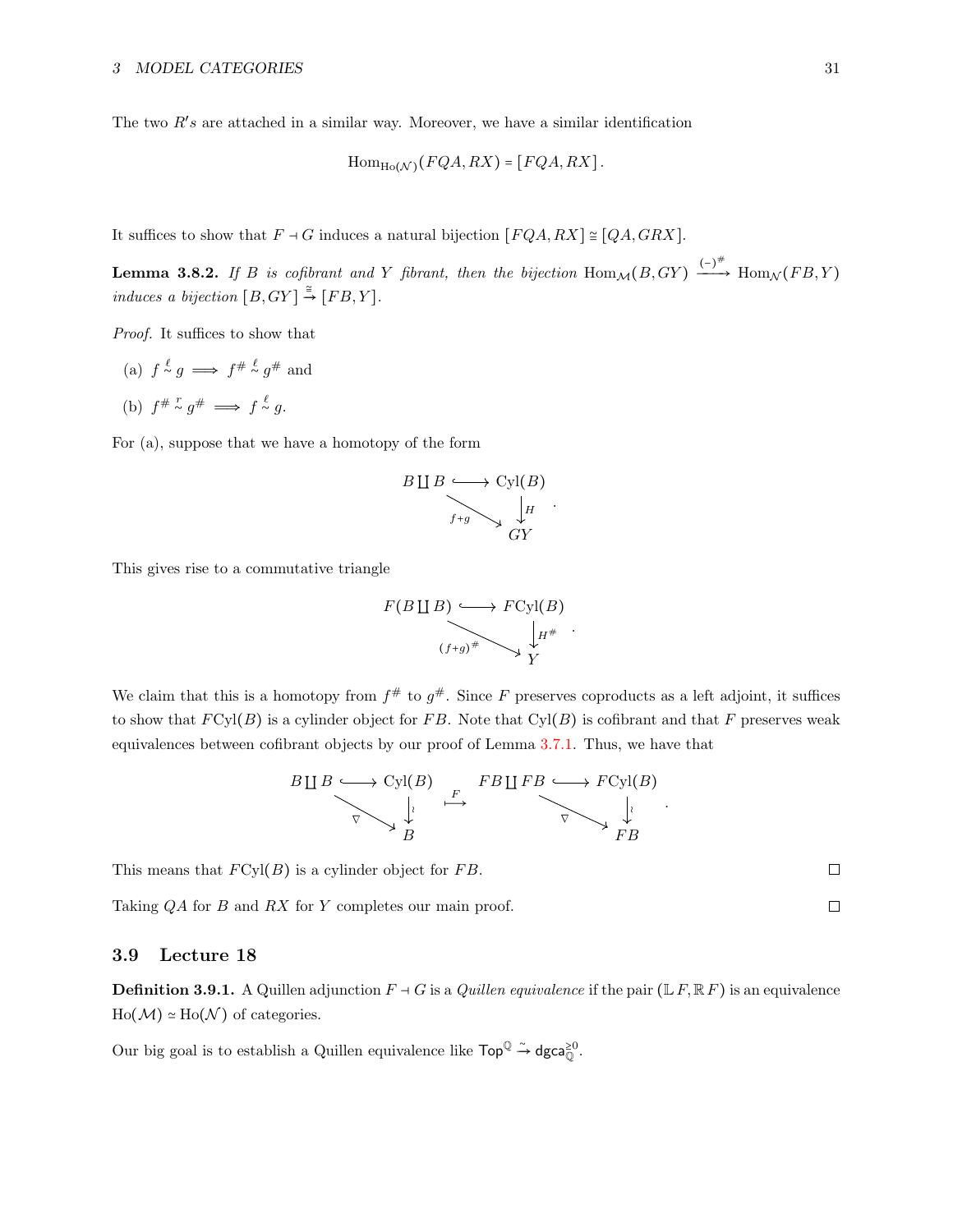Let's look at homotopy (co)limits in a model category  $\mathcal M$ . We have all (co)limits in  $\mathcal M$  by MC1. How do they descend to Ho $(M)$ ? In Top, pushouts fails to respect weak equivalences. For example, the disk  $D^2$  is contractible, but the pushouts



are not homotopy equivalent, as the latter is equivalent to  $S^2$ . In general, we can fix this problem by "deriving" (co)limits just as we derived Quillen adjunctions by  $(F, G) \mapsto (\mathbb{L} F, \mathbb{R} G)$ . To this end, recall the following facts of category theory.

**Proposition 3.9.2.** Let C be a (co)complete category and  $J$  be a small category. Consider the category Fun(J,C) of J-shaped diagrams in C. Let const:  $C \rightarrow \text{Fun}(\mathcal{J}, \mathcal{C})$  denote the constant-diagram functor. We have adjunctions

$$
\text{colim}_{\mathcal{J}} \dashv \text{const}
$$

$$
\mathrm{const} \dashv \lim_{\mathcal{J}}
$$

.

The natural bijections

$$
\text{Hom}_{\mathcal{C}}(\text{colim}_{\mathcal{J}} F, C) \cong \text{Hom}_{\text{Fun}(\mathcal{J}, \mathcal{C})}(F, \text{const}_C)
$$
\n
$$
\text{Hom}_{\text{Fun}(\mathcal{J}, \mathcal{C})}(\text{const}_C, F) \cong \text{Hom}_{\mathcal{C}}(C, \lim_{\mathcal{J}} F)
$$

are precisely the universal properties of  $\text{colim}_{\mathcal{J}} F$  and  $\text{lim}_{\mathcal{J}} F$ , respectively.

We want to take  $\mathbb{L}\text{colim}_{\mathcal{J}}$  and  $\mathbb{R}\lim_{\mathcal{J}}$  for the homotopy colimit and limit, respectively, provided that

- $\mathcal C$  has a model structure,
- Fun $(\mathcal{J}, \mathcal{C})$  has a suitable model structure, and
- both (colim<sub>J</sub>, const) and (const, lim) are Quillen adjunctions under these two model structures.

In this case, let hocolim<sub>J</sub> = L colim<sub>J</sub> and holim<sub>J</sub> = R lim<sub>J</sub>. For example, Fun(J,C) has a suitable model structure when  $C$  is a *combinatorial* model category.

**Definition 3.9.3 (Homotopy pushout).** Consider any span  $C \leftarrow g$   $A \longrightarrow g$  in a model category. Factor the composite  $QA \to A \to B$  as  $QA \to \widetilde{B} \to B$ . Likewise, factor  $QA \to A \to C$  as  $QA \to \widetilde{C} \to C$ . Now take the ordinary pushout

$$
\begin{array}{ccc}\nQA & \longrightarrow & \widetilde{B} \\
\downarrow & & \downarrow \\
\widetilde{C} & \longrightarrow & H\n\end{array}
$$

as the homotopy pushout of our span.

**Example 3.9.4.** Let  $\mathcal{M} = Top$ . Let  $f : A \rightarrow B$  be a map of spaces. We can factor f as

$$
A \xrightarrow{i_1} Mf \xrightarrow{\sim} B
$$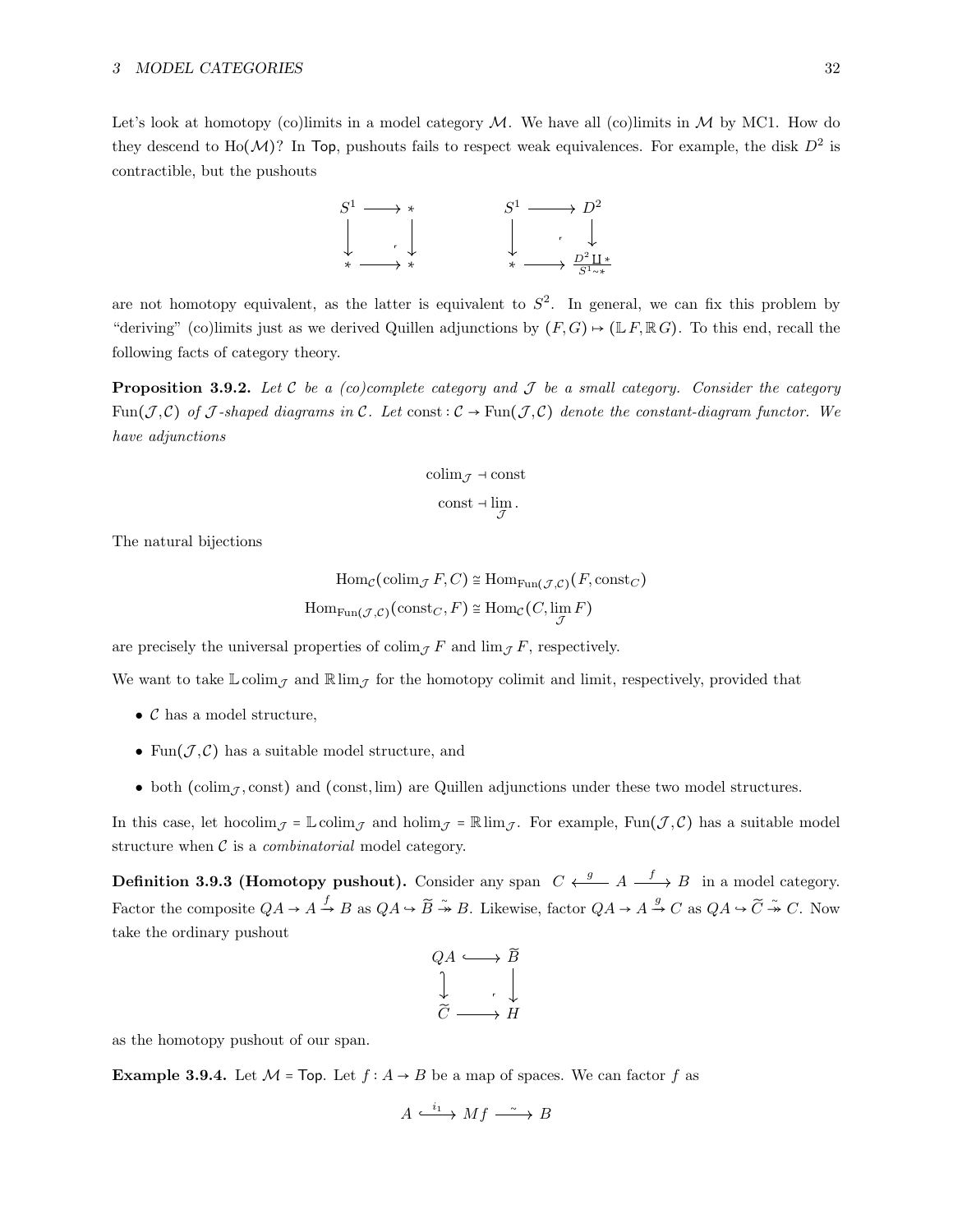where Mf denotes the mapping cylinder of f. Here, the inclusion  $i_1$  is a cofibration because A is neighborhood deformation retract (NDR) of Mf. The map  $Mf \stackrel{\sim}{\rightarrow} B$  need not be a fibration. But applying this factorization to the map  $S^1 \rightarrow *$  produces

$$
S^1 \xrightarrow{\qquad \qquad } \underline{CS^1} \xrightarrow{\sim} \ast \; .
$$

Thus, the homotopy pushout of  $* \leftarrow S^1 \rightarrow *$  is precisely

$$
\begin{array}{ccc}\nS^1 & \longrightarrow & CS^1 \\
\downarrow & & \downarrow \\
CS^1 & \longrightarrow & S^2\n\end{array}
$$

.

This is the same as the ordinary pushout of  $* \leftarrow S^1 \hookrightarrow D^2$ .

It's enough to replace just one  $*$  with  $CS^1$  because Top is *left proper*. In particular, the homotopy pushout of  $B \stackrel{f}{\leftarrow} A \rightarrow *$  is precisely the pushout of  $B \stackrel{f}{\leftarrow} A \rightarrow CA$ , i.e., the mapping cone of f. This homotopy pushout is known as the homotopy cofiber of f.

## <span id="page-32-0"></span>3.10 Lecture 19

Let us return to our main example of a model category:  $\text{dgca}_{\mathbb{O}}^{\geq 0}$ . Our big goals are

- 1. to do homotopy theory in this category and compare its homotopy category to that of  $\mathsf{Top}^{\mathbb{Q}}$  and
- 2. to prove that minimal Sullivan models are unique.

<span id="page-32-1"></span>**Theorem 3.10.1.** The following subcategories of  $\text{dgca}^{\geq 0}$  define the structure of a model category:

$$
\begin{aligned}\n\vec{q} &= \{f : A \to B \mid f \ q\text{-}iso.\} \\
\mathcal{F} &= \{f : A \to B \mid f^n : A^n \to B^n \text{ onto for all } n \ge 0\} \\
\mathcal{C} &= \{f : A \to B \mid f \text{ has } LLP \ w.r.t. \ acyclic \text{ fibrations}\}.\n\end{aligned}
$$

Corollary 3.10.2. The category  $\text{dgca}^{\geq 0}_{\mathbb{Q}}/\mathbb{Q}$  of augmented  $\mathbb{Q}\text{-}DGCA$ 's inherits a model category structure from dgca $_{\mathbb{O}}^{\geq 0}$ .

*Proof.* For any model category M and any  $A \in \text{ob } \mathcal{M}$ , the slice category  $\mathcal{M}/A$  over A has a model category structure where a morphism



is a fibration, cofibration, or weak equivalence if and only if f is such a map in  $\mathcal M$ .

 $\Box$ 

Before proving Theorem [3.10.1,](#page-32-1) let's better understand cofibrations in  $\text{dgca}_{0}^{\geq 0}$ .

<span id="page-32-2"></span>**Lemma 3.10.3.** The following morphisms are cofibrations in  $\text{dgca}_{\mathbb{O}}^{\geq 0}$ .

- (i) The unit map  $u : \mathbb{Q} \to \mathbb{Q}[x]$ , defined by  $1 \mapsto 1$ , where  $|x| \geq 0$ .
- (ii) The map  $\theta_n : \mathbb{Q}[x] \to \mathbb{Q}[y, dy]$  defined by  $x \mapsto dy$  where  $n \equiv |x| = |y| + 1 \ge 1$ .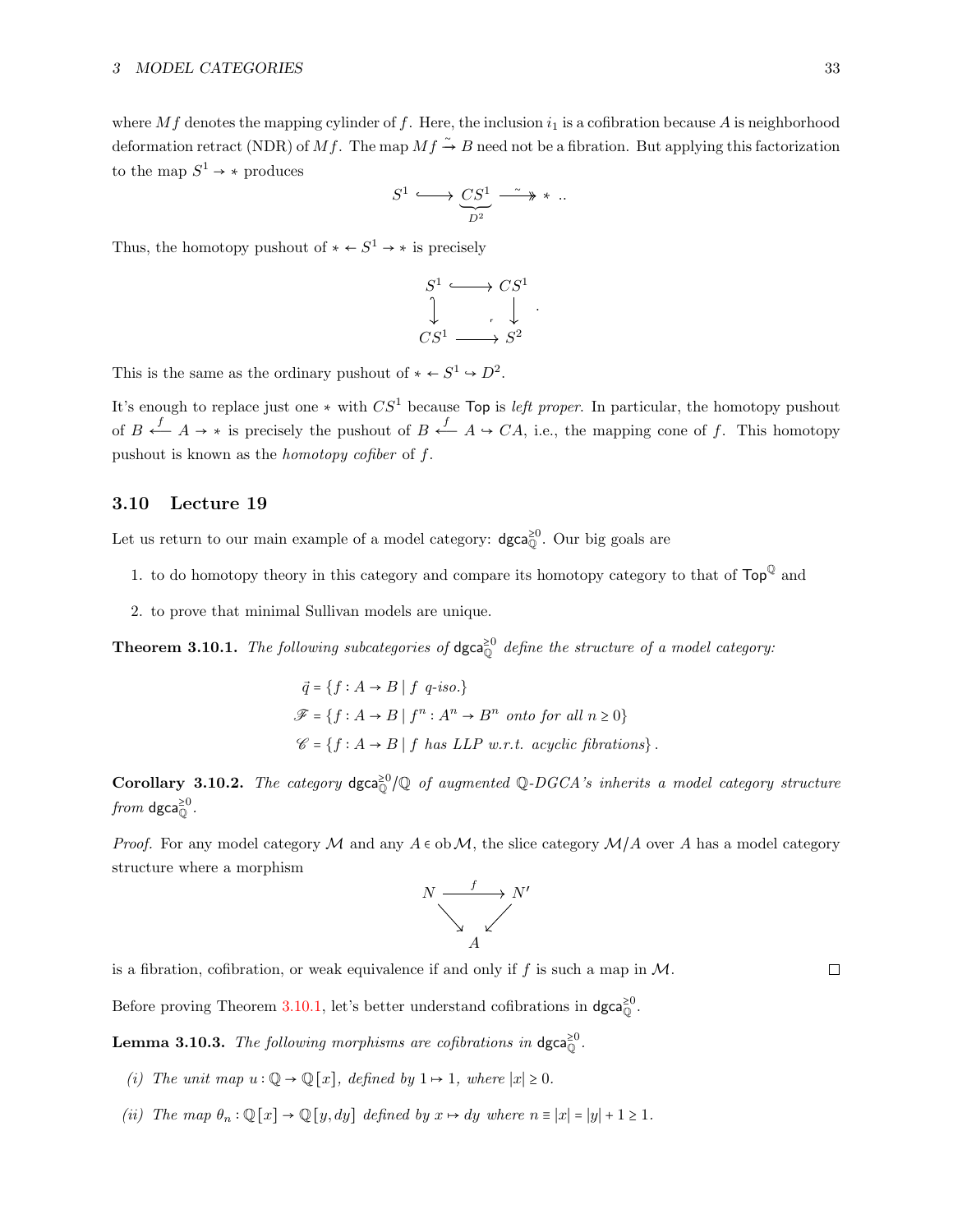(iii) The map  $\theta_0$ :  $\mathbb{Q}[x] \to \mathbb{Q}$  defined by  $x \mapsto 0$  where  $|x| \equiv 0$ .

Proof.

(i) This holds if and only if  $\mathbb{Q}[x]$  is cofibrant. We want to find a lift  $\mathbb{Q}[x] \to A$  for the commutative square



Note that  $db = 0$  because  $dx = 0$ . Let  $f^* = H^*(f)$ . Since this map is onto, we can find a class  $[a] \in H^{\bullet}(A)$  such that  $[b] = f^*(a)$ . Then  $f(a) = b + db'$  for some  $b' \in B$  where  $da = 0$ . As f is onto, there is some  $a' \in A$  such that  $f(a') = b'$ . We have that  $f(a - da') = b + db' - db' = b$ . Thus, we may send x to  $a - da'$  to make the lower triangle commute. The upper one commutes automatically for  $\mathbb Q$  is the initial object of  $\text{dgca}_{\mathbb{O}}^{\geq 0}$ .

(ii) We want to find a lift  $\mathbb{Q}[y, dy] \rightarrow A$  for the commutative square



Note that y is mapped to an element  $b' \in B$  such that  $db' = b$ . Hence  $db = 0$ . Also,  $da = 0$  because  $dx = 0$ . Now we may use an argument similar to part (i) to define our lift.

(iii) We want to find a lift for the commutative square

$$
\begin{array}{ccc}\n\mathbb{Q}[x] & \xrightarrow{x \mapsto a} A \\
\theta_0 & \downarrow \\
\mathbb{Q} & \xrightarrow{\qquad \qquad \downarrow} f \\
\end{array}
$$

The only possibility for this lift is the unique map  $\mathbb{Q} \to A$ . Again, we have that  $da = 0$ . We also have that  $f(a) = 0$ , so that  $f^*([a]) = 0$  in cohomology. As  $f^*$  is an isomorphism, it follows that  $[a] = 0$ . Hence  $a = da'$  for some  $a' \in A^{-1}$ . Since  $A^{-1} = 0$ , we see that  $a = 0$ . This means that the upper triangle commutes, thereby completing our proof.

 $\Box$ 

Note 3.10.4. The composite  $\theta_n \circ u : \mathbb{Q} \to \mathbb{Q}[y, dy]$  is a cofibration. It's easy to check that it's also a weak equivalence. Therefore,

$$
H^*(\mathbb{Q}[y,dy]) = \mathbb{Q}.
$$

This is not true, however, when the base field has characteristic  $p > 0$ . In this case,  $y^p$  is a nontrivial cocycle:

$$
d(y^p) = py^{p-1} dy = 0.
$$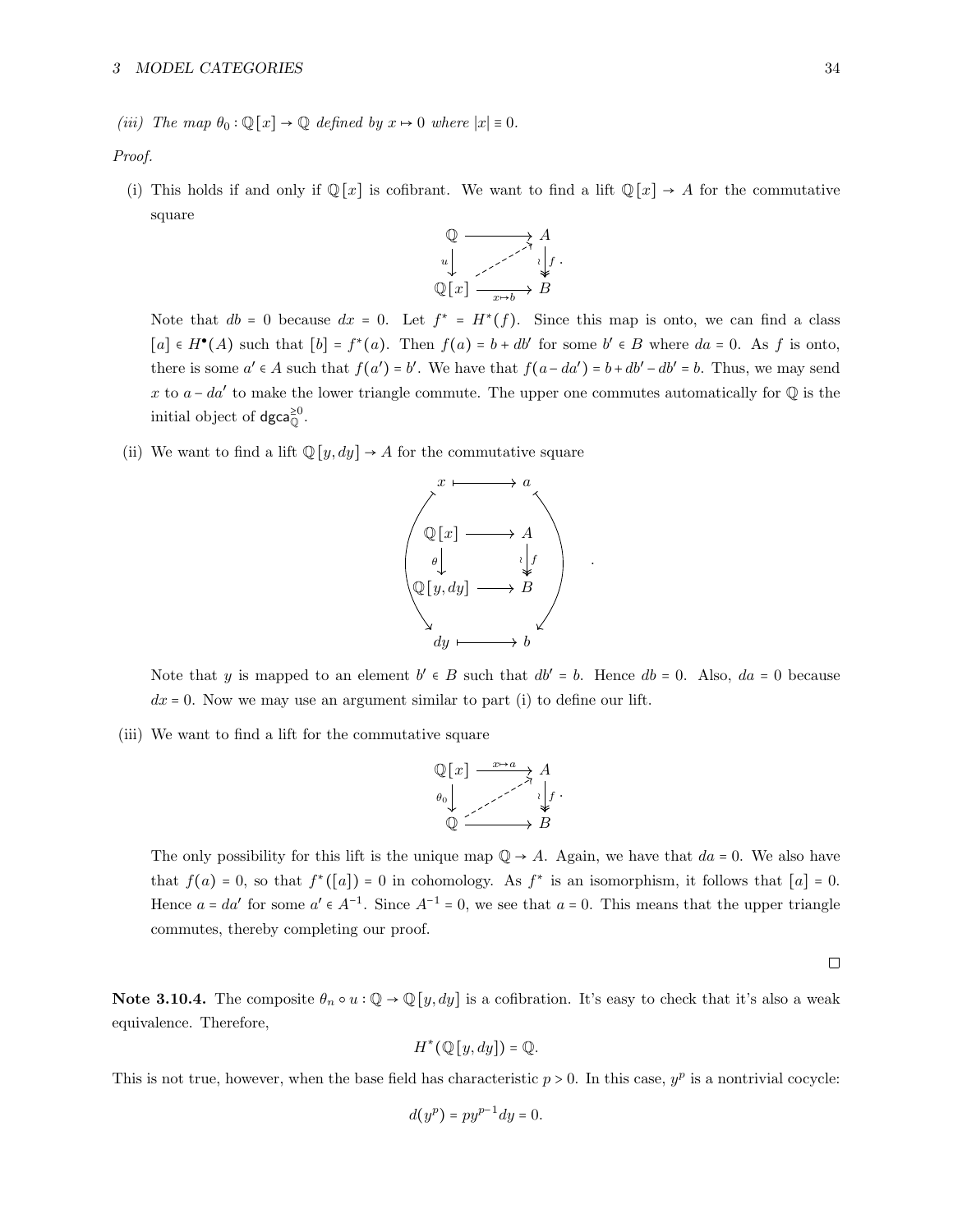## Proof of Theorem [3.10.1.](#page-32-1)

MC1: Recall that a category has (small) limits if and only if it has products and equalizers. Dually, a category has colimits if and only if it has coproducts and coequalizers. In  $\text{dgca}^{\geq 0}_{\mathbb{Q}}$ , coproducts have the form ⊗<sub>*i*∈I</sub>  $A_i$  (where I is a set), and products have the form  $\prod_{i \in I} A_i$  where

$$
(\pi_{i\in I}A_i)^p\equiv\pi_{i\in I}\left(A_i^p\right)
$$

and all operations are defined componentwise. Moreover, coequalizers are quotients of the form  $B\diagup_{\text{im}}(f-g)$  where f and g are parallel maps, and equalizers are subalgebras of the form ker $(f-g)$ .

## <span id="page-34-0"></span>3.11 Lecture 20

- MC2: We must show that  $\mathscr W$  satisfies two-out-of-three. Note that the class of isomorphisms satisfies twoout-of-three. Simply apply this fact to the equation  $H(fg) = H(f)H(g)$  for any two composable maps  $f, g \in \text{Mor}(\text{dgca}_{\mathbb{Q}}^{\geq 0}).$
- MC3: Suppose that  $f : A \to B$  is a retract of  $f : A' \to B'$ :



If  $f'$  is a (co)fibration, then so is f thanks to a diagram chase.

Suppose that  $f'$  is a quasi-isomorphism. Consider the commutative diagram

$$
HA \xrightarrow{\text{id}_{HA}} HA'
$$
  
\n
$$
HA'
$$
  
\n
$$
HA'
$$
  
\n
$$
H A'
$$
  
\n
$$
H H'
$$
  
\n
$$
H H'
$$
  
\n
$$
H H H'
$$
  
\n
$$
H H H'
$$
  
\n
$$
H H H'
$$
  
\n
$$
H H H'
$$
  
\n
$$
H H H'
$$
  
\n
$$
H H H'
$$
  
\n
$$
H H H'
$$
  
\n
$$
H H H'
$$
  
\n
$$
H H H'
$$
  
\n
$$
H H H'
$$

It's easy to see that  $H(f)$  must be both injective and surjective, hence an isomorphism. Thus, f is a quasi-isomorphism as well.

- MC4(i): By definition of  $\mathscr{C}$ , every cofibration has the LLP w.r.t. acyclic fibrations.
	- MC5: We mimic the "small object" argument from model category theory. Let  $f : A \rightarrow B$  be a map. First, we want to factor  $f$  as

$$
A \xrightarrow{\sim} A_f \xrightarrow{\sim} B.
$$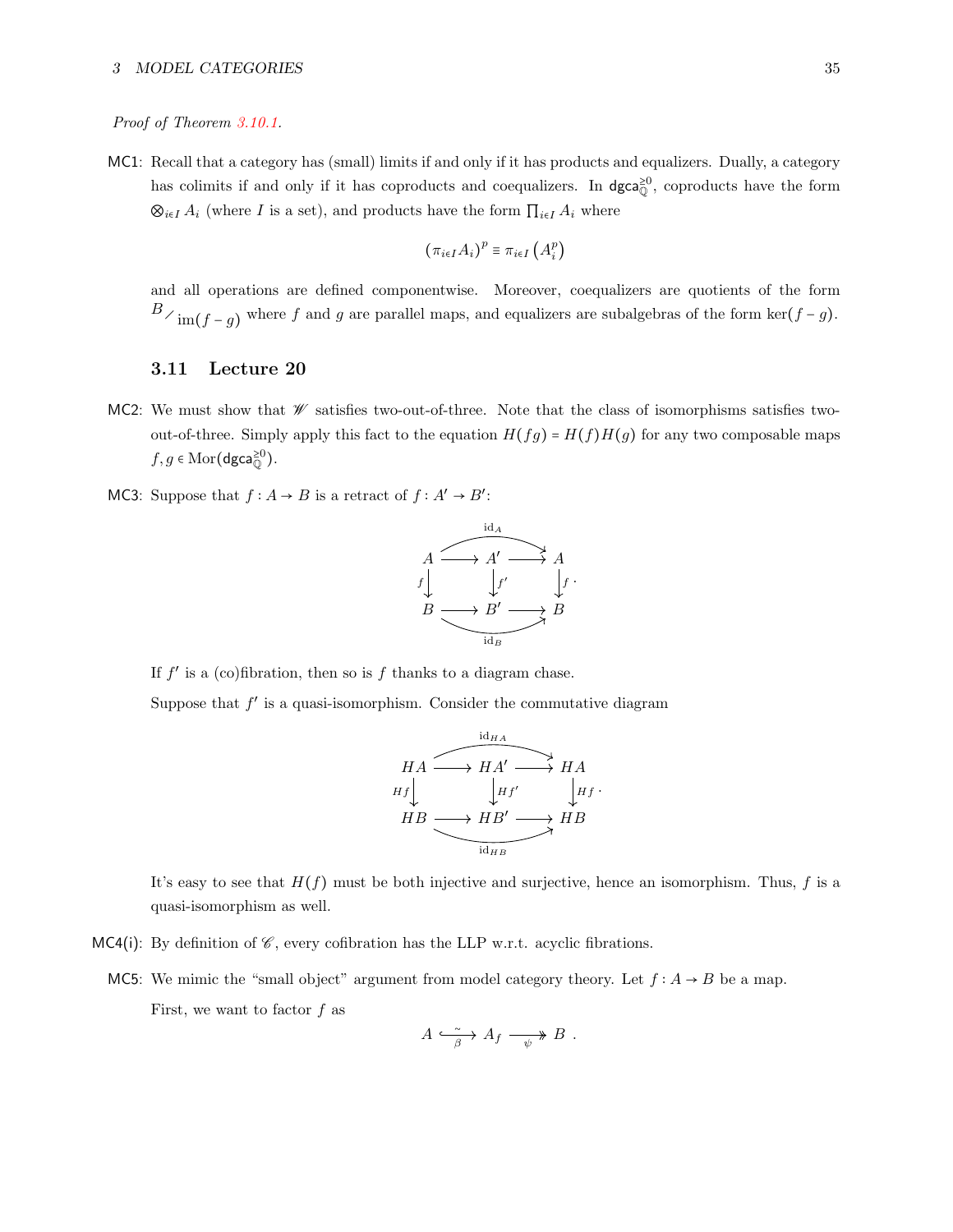Recall our basic cofibrations

$$
\mathbb{Q} \stackrel{u}{\longrightarrow} \mathbb{Q}[x]
$$
  
\n
$$
\underbrace{\mathbb{Q}[x]}_{S(n)} \stackrel{\theta_n}{\longrightarrow} \underbrace{\mathbb{Q}[y, dy]}_{D(n)}, \quad n \ge 1
$$
  
\n
$$
\underbrace{\mathbb{Q}[x]}_{S(0)} \stackrel{\theta_0}{\longrightarrow} \underbrace{\mathbb{Q}}_{D(0)}
$$

from Lemma [3.10.3.](#page-32-2)

Remark 3.11.1. Think of  $S(n)$  and  $D(n)$  as the n-sphere and n-disk, respectively. Indeed, the de Rham functor sends the quotient map  $D^n \rightarrow \frac{D^n}{\delta D^n}$ to  $\theta_n$ .

 $\sum^n$ 

Let

$$
A_f = A \otimes \underbrace{\left(\bigotimes_{b \in B} D(|b|+1)\right)}_{(\bigotimes_{b \in B} \mathbb{Q}[y_b, dy_b])}, \qquad |y_b| = |b|.
$$

Note that the inclusion  $A \rightarrow A_f$  is a cofibration as a coproduct of cofibrations:

$$
A\otimes\left(\bigotimes_{b\in B}\left(\mathbb{Q}\stackrel{\sim}{\hookrightarrow} D(|b|+1)\right)\right).
$$

Moreover, it induces an isomorphism  $H(A) \stackrel{\cong}{\rightarrow} H(A_f)$  on cohomology thanks to the Künneth formula and the weak equivalence  $\mathbb{Q} \stackrel{\sim}{\rightarrow} D(|b|+1)$ . Hence it is an acyclic cofibration, and we may use it for  $\beta$ . Now, define  $\psi: A_f \to B$  by

$$
a \otimes 1 \mapsto f(a)
$$
  

$$
1 \otimes y_b \mapsto b
$$
  

$$
a \otimes y_b \mapsto f(a) \cdot b.
$$

This is surjective in each degree as  $1 \otimes y_b \mapsto b$  for all  $b \in \prod_{n\geq 0} B^n$ . Thus,  $\psi$  is a fibration.

Next, we want to factor  $f$  as

$$
A \longrightarrow B_f \stackrel{\sim}{\longrightarrow} B .
$$

We shall construct  $B_f$  as the sequential colimit colim<sub>n≥1</sub>  $B_f(n)$  of a diagram of the form



Here the map  $A \rightarrow B_f$  is a cofibration as the transfinite composition of cofibrations. Let

$$
B_f(1) = A \otimes \left(\bigotimes_{b \in B} D(|b|+1)\right) \otimes \left(\bigotimes_{z \in Z(B)} S(|z|)\right).
$$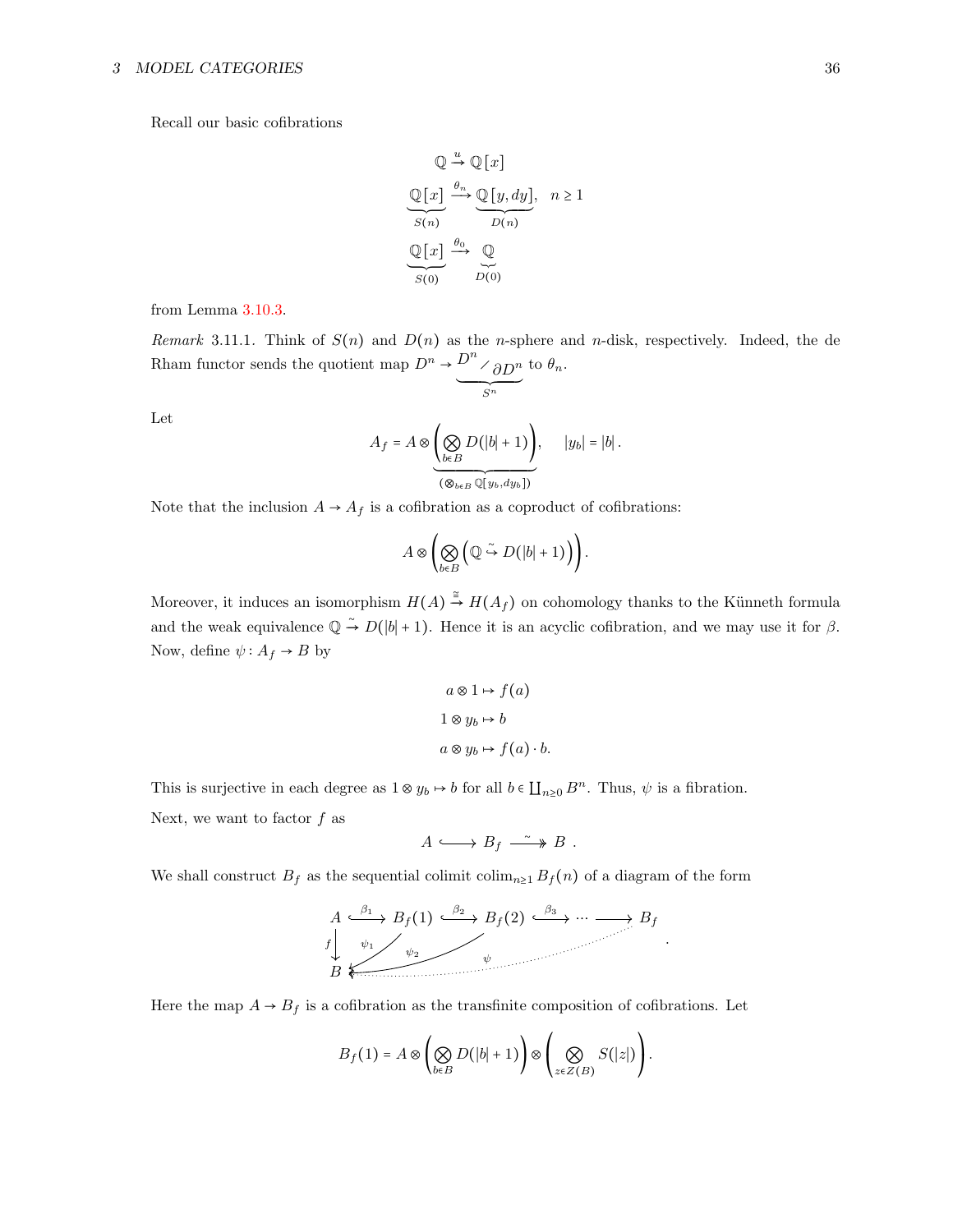Define  $\beta_1$  and  $\psi_1$  as for  $A_f$ . Then  $\beta_1$  is a cofibration, and  $\psi_1$  is a fibration. Also,  $H(\psi_1)$  is surjective. To define  $\beta_2$ , form the pushout square

$$
\otimes_{(w,b)\in K} S(|w|) \xrightarrow{x_w \mapsto w} B_f(1)
$$
  
\n
$$
\otimes_{(w,b)\in R} D(|b|+1) \longrightarrow B_f(2)
$$
  
\n
$$
\otimes_{(w,b)\in R} D(|b|+1) \longrightarrow B_f(2)
$$
  
\n
$$
\downarrow^{\psi_1}
$$
  
\n
$$
R = \{(w,b) \in B_f(1) \times B \mid dw = 0, \psi_1(w) = db\}.
$$

Notice that  $\beta_2$  is a cofibration as well as an inclusion. The map  $B_f(2) \xrightarrow{\psi_2} B$  is an isomorphism on im  $\beta_2$  in homology. Indeed, it's onto because  $H(\psi_1)$  is onto, and it's injective because we've killed ker  $H(\psi_1)$ . Indeed, for any  $[w] \in \ker H(\psi_1)$ , there is some  $y_b$  such that  $dy_b = w$  by the commutativity of the pushout square.

Iterate this construction to get  $B_f(3)$ ,  $B_f(4)$ , ...,  $B_f$ , where  $B_f = \bigcup_{n\geq 0} B_f(n)$ .

## <span id="page-36-0"></span>3.12 Lecture 21

Claim 3.12.1. The map  $\psi : B_f \to B$  is an acyclic fibration.

*Proof.* It is a fibration because it is onto. To see that it's a weak equivalence, first note that  $H(\psi)$  is surjective because  $H(\psi_1)$  is onto. Next, suppose that  $w \in B_f$  satisfies  $\psi(w) = db$  for some  $b \in B$ . Since  $w \in B_f(n)$  for some  $n \ge 0$ , we have that  $db = \psi(w) = \psi_n(w)$ . This means that w is a coboundary by our construction of  $B_f(n) \xrightarrow{\psi_n} B_f(n+1)$  as a pushout. Therefore,  $H(\psi)$  is also injective. our construction of  $B_f(n) \xrightarrow{\psi_n} B_f(n+1)$  as a pushout. Therefore,  $H(\psi)$  is also injective.

MC4(ii): Let  $f : A \rightarrow B$  be an acyclic cofibration. We must show that this has the LLP w.r.t. all fibrations. By MC5, we can factor  $f$  as

$$
A \xrightarrow{\sim} A_f \longrightarrow B ,
$$

where  $A_f = A \otimes (\otimes_{b \in B} D(|b|+1))$ . One can check that  $\alpha$  has the LLP w.r.t. all fibrations because  $\mathbb{Q} \to \mathbb{Q}[y, dy]$  does. Thus, it suffices to show that f is a retract of  $\alpha$ . We have that  $\pi$  is a weak equivalence by MC2. Thus, we can apply MC4(ii) to find a lift  $B \to A$  for the commutative square

$$
A \xrightarrow{\alpha} A_f
$$
  
\n
$$
f \downarrow \xrightarrow{\gamma} \downarrow_{\pi}
$$
  
\n
$$
B \xrightarrow{\gamma} B
$$
  
\n
$$
B \xrightarrow{\text{id}_B} B
$$

.

,

This gives us a retract diagram

$$
A \xrightarrow{\text{id}_A} A \xrightarrow{\text{id}_A} A
$$
\n
$$
B \xrightarrow{\text{id}_A} A_f \xrightarrow{\pi} B
$$
\n
$$
B \xrightarrow{\text{id}_B} B
$$

as desired.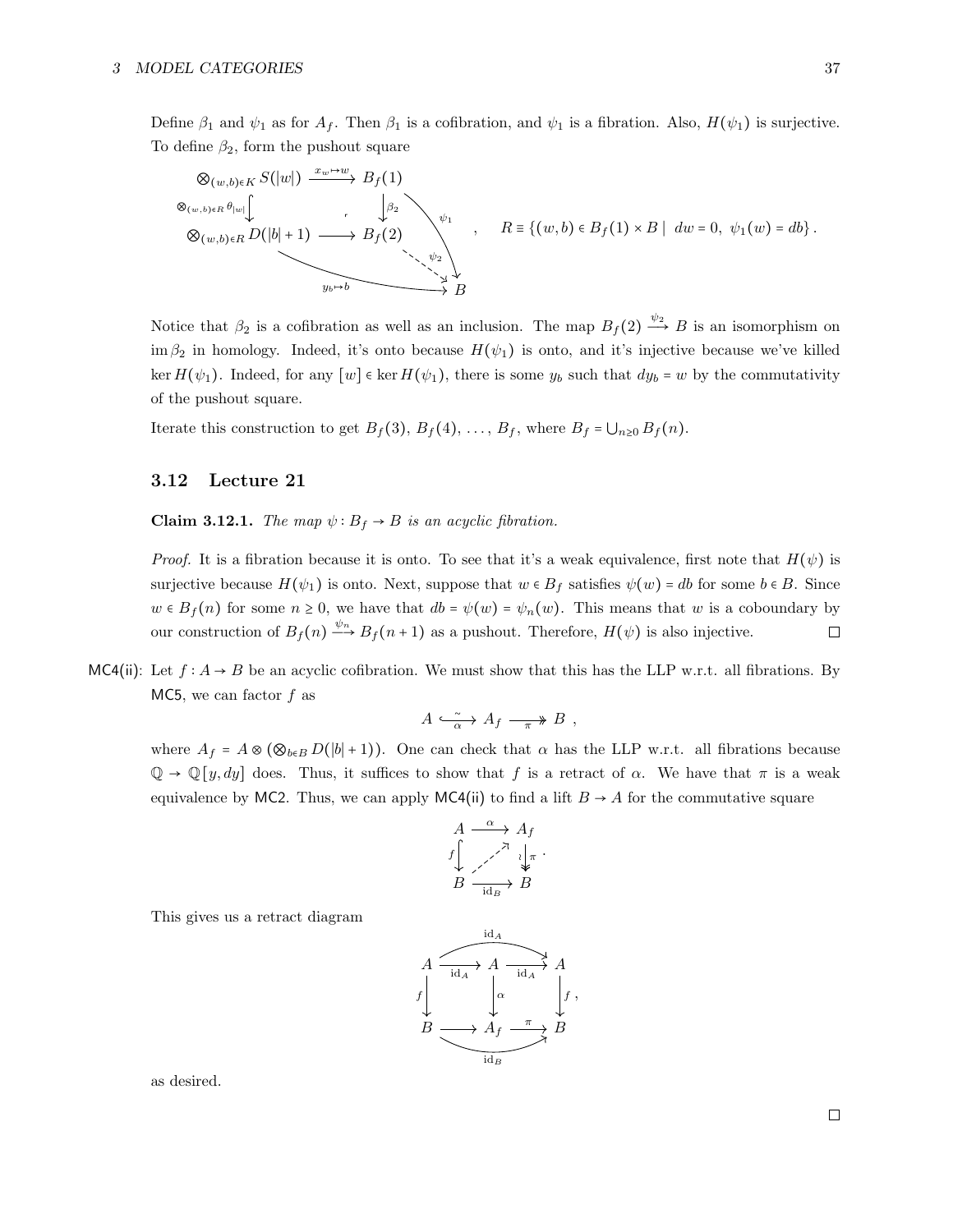## <span id="page-37-0"></span>3.13 Lecture 22

<span id="page-37-1"></span>Let's return to Sullivan algebras.

**Theorem 3.13.1.** Every Sullivan algebra  $S(V)$  (Definition [2.2.3\)](#page-12-1) is cofibrant in  $\text{dgca}_{\mathbb{Q}}^{\geq 0}$ .

Proof. By definition of a Sullivan algebra, we have a filtration

$$
\mathbb{Q} \subset V(0) \subset V(1) \subset V(2) \subset \cdots, \qquad V = \bigcup_{n \geq 0} V(n)
$$

and thus a filtration

$$
\mathbb{Q} \subset S(V(0)) \subset S(V(1)) \subset S(V(2)) \subset \cdots, \quad S(V) = \bigcup_{n \geq 0} S(V(n))
$$

Since cofibrations are closed under transfinite composition, it suffices to show that  $S(V(0))$  is cofibrant and that  $S(V(n-1)) \subset S(V(n))$  is a cofibration for all  $n \geq 1$ .

- Recall that  $dV(0) = 0$  by definition of a Sullivan algebra. Thus,  $S(V(0))$  is cofibrant because it's free with  $d = 0$ . (This is the same reason that  $\mathbb{Q}[x]$  is cofirbant.)
- Recall that  $dV(n) \subset S(V(n-1))$  by definition of a Sullivan algebra. We have a SES

$$
0 \to V(n-1) \to V(n) \to \frac{V(n)}{V(n-1)} \to 0,
$$

which is split exact as it consists of vector spaces. Hence we can find a subspace  $W(n) \subset V(n)$  such that  $V(n) = V(n-1) \oplus W(n)$ . Let  $\{e_i \mid i \in I\}$  denote a basis of  $W(n)$ . We now have a pushout square

$$
\otimes_{i\in I}\mathbb{Q}[x_i] \xrightarrow{x_i \mapsto de_i} S(V(n-1))
$$
  
\n
$$
\otimes_{i\in I}\mathbb{Q}[y_i, dy_i] \xrightarrow{y_i \mapsto e_i} S(V(n))
$$
  
\n
$$
\otimes_{i\in I}\mathbb{Q}[y_i, dy_i] \xrightarrow{y_i \mapsto e_i} S(V(n))
$$
  
\n
$$
\otimes_{i\in I}\mathbb{Q}[y_i, dy_i] \xrightarrow{y_i \mapsto e_i} S(V(n))
$$
  
\n
$$
\otimes_{i\in I}\mathbb{Q}[y_i, dy_i] \xrightarrow{y_i \mapsto e_i} S(V(n))
$$

where  $i$  denote the inclusion map. Therefore,  $i$  is a cofibration as the pushout of a cofibration.

 $\Box$ 

## Homotopy groups in dgca ${}^{\geq 0}_{{\mathbb O}}$

Consider an augmented DGCA  $A \xrightarrow{\epsilon} \mathbb{Q} \in ob(\text{dgca}_{\mathbb{Q}}^{\geq 0}/\mathbb{Q})$ . Let  $m = \ker \epsilon$ , so that  $dm \subset m$ . Note that  $A = \mathbb{Q} \oplus m$ as a complex. Recall the space of indecomposables  $IA = m \nwarrow m^2$ . This inherits a differential from A, with grading

$$
IA = \bigoplus_{n\geq 0} \frac{m_n}{m_n \cap m^2} \cong \bigoplus_{n\geq 0} \frac{m_n + m^2}{m^2}.
$$

**Definition 3.13.2.** For each  $k \in \mathbb{Z}_{\geq 0}$ , the k-th homotopy group of A is the Q-vector space

$$
\pi^k(A) \coloneqq H^k(IA, d).
$$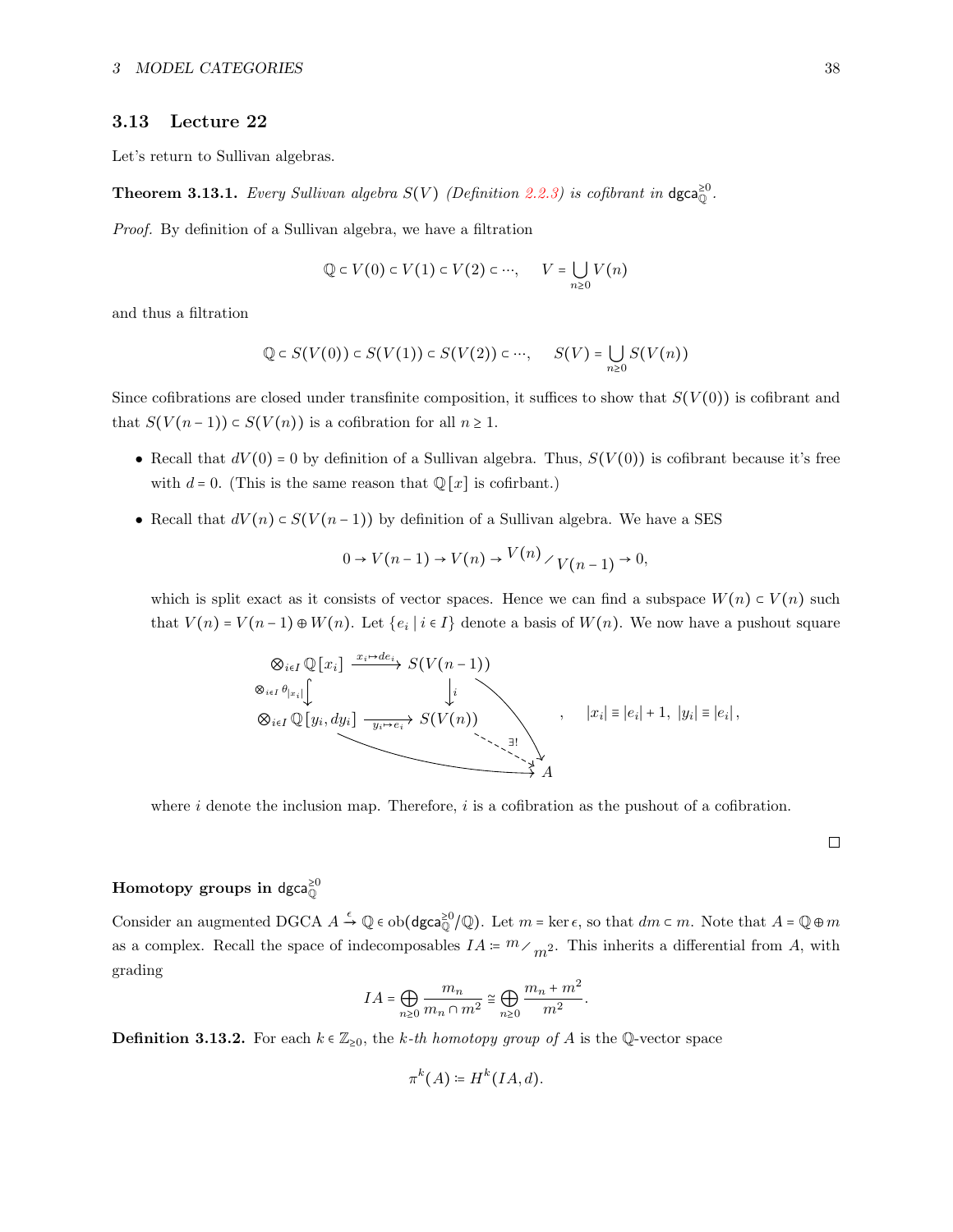We have that

$$
D(1) = \mathbb{Q}[t, dt] = \frac{\mathbb{Q}[t_0, t_1, dt_0, dt_1]}{\binom{t_0 + t_1 - 1}{dt_0 + dt_1}} = \Omega(1), \quad |t| \equiv 0.
$$

Let  $B \in ob(\text{dgca}_{\mathbb{Q}}^{\geq 0})$ . Define  $(\partial_0, \partial_1) : B \otimes \Omega(1)$  $\Omega_1\overline{\oplus m_B\otimes\Omega(1)}$  $\rightarrow$  B  $\times$  B by

$$
(\partial_0, \partial_1) (b_0t_0 + b_1t_1) = (b_0, b_1)
$$
  

$$
(\partial_0, \partial_1) (b'_0dt_0 + b'_1dt_1) = (0, 0)
$$

with  $b_i, b'_i \in m_B$ . By the Künneth formula, we have a commutative triangle

$$
B \xrightarrow{\sim} B \otimes \Omega(1)
$$
  

$$
\Delta \searrow B \times B
$$
  

$$
(a_0, a_1)
$$

.

Hence  $B \otimes \Omega(1)$  is a path space object for  $B$  in  $\text{dgca}_{\mathbb{Q}}^{\geq 0}$ . Moreover, the algebra

$$
B\otimes\Omega(1)\coloneqq\mathbb{Q}\otimes m_B\otimes\Omega(1)
$$

is a path space object for B in  $\text{dgca}_{\mathbb{Q}}^{\geq 0}/\mathbb{Q}$ :



#### <span id="page-38-0"></span>3.14 Lecture 23

<span id="page-38-1"></span>Our current goal is to prove that any minimal Sullivan model is unique (up to isomorphism).

**Lemma 3.14.1.** Suppose that  $f, g: A \to B$  are maps of augmented DGCA's such that  $f \sim g$  via  $B \otimes \Omega(1)$ . Then  $\pi(f) = \pi(g)$ .

Remark 3.14.2. If A is cofibrant and  $f \stackrel{\ell}{\sim} g$ , then  $f \stackrel{r}{\sim} g$  via  $B \otimes \Omega(1)$ , and thus  $\pi(f) = \pi(g)$ .

Proof. By assumption, we have a homotopy

$$
A \xrightarrow{(H)} B \otimes \Omega(1)
$$
  

$$
(f,g) \searrow \downarrow (a_0, a_1) \cdot B \times_{\mathbb{Q}} B
$$

Applying  $\pi(-)$  to this produces the commuting triangle

$$
\pi(A) \xrightarrow{\pi(H)} \pi(B \otimes \Omega(1))
$$
  

$$
\pi(f,g) \searrow \downarrow \pi(\partial_0, \partial_1) \cdot
$$
  

$$
\pi(B \times_{\mathbb{Q}} B)
$$

Note that  $B \times B = B \oplus B$  as a chain complex and that

$$
B \times_{\mathbb{Q}} B = (\mathbb{Q} \times_{\mathbb{Q}} \mathbb{Q}) \times (m_B \times_{\mathbb{Q}} m_B) = \mathbb{Q} \oplus (m_B \oplus m_B)
$$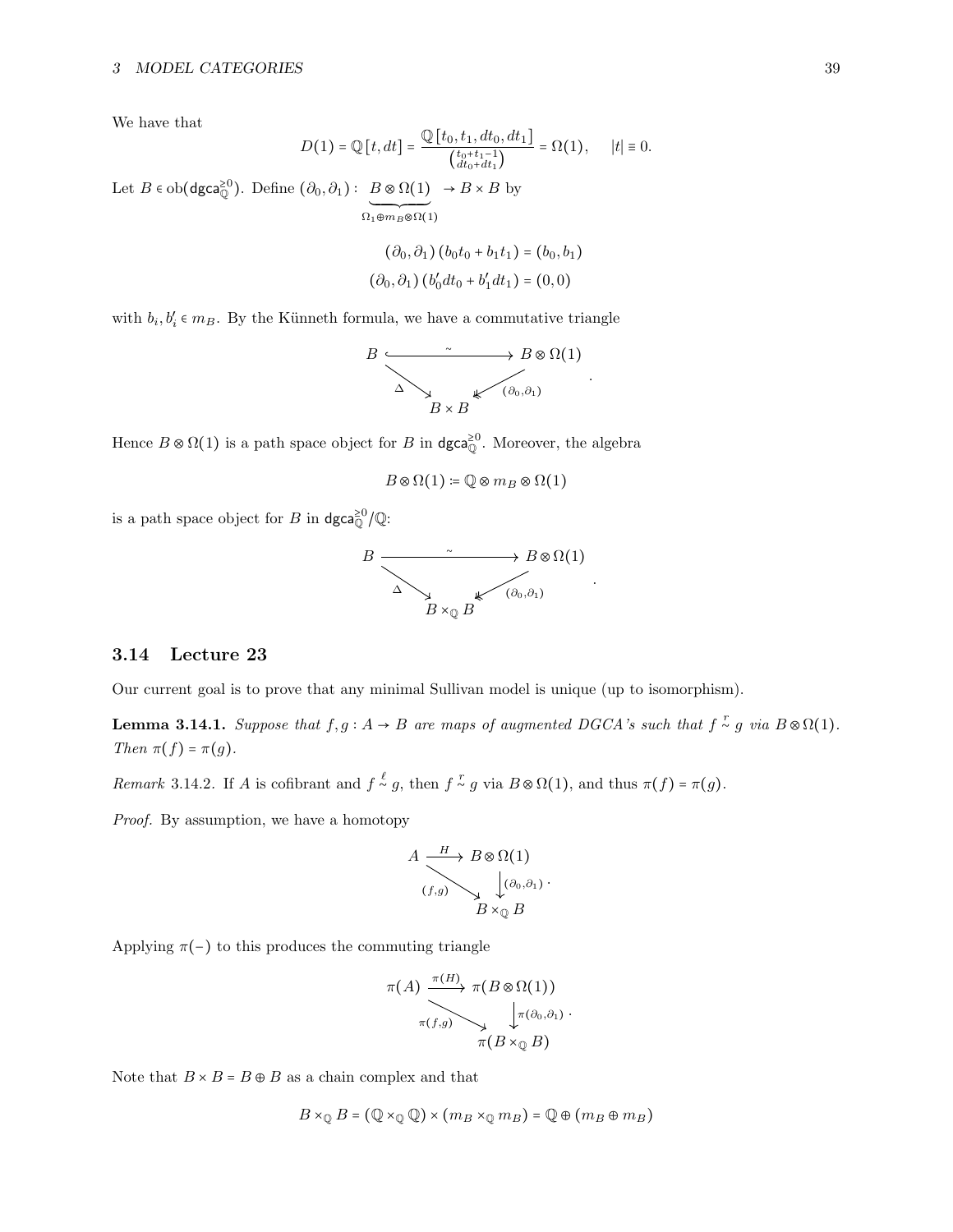because limits commute with limits. Thus,  $I(B \times_{\mathbb{Q}} B) = IB \oplus IB$ , and the diagram

$$
H(IA) \xrightarrow{\pi(H)} H(IB \otimes \Omega(1)) \xrightarrow[K\text{ünneth}\ H(IB)
$$
\n
$$
\downarrow \pi(\partial_0, \partial_1)
$$
\n
$$
H(IB \oplus IB) \longleftarrow \pi(\Delta)
$$

commutes. Since  $\pi(\Delta)(b) = (b, b)$ , it follows that  $\pi(\partial_0) = \pi(\partial_1)$ . This means that  $\pi(f) = \pi(g)$ .  $\Box$ 

<span id="page-39-1"></span>**Theorem 3.14.3.** Suppose that  $f : S(V_1) \to S(V_2)$  is a weak equivalence of minimal Sullivan algebras. Then f is an isomorphism.

Proof. We always have a commutative triangle



as any augmentation of the form  $S(V) \to \mathbb{Q}$  maps V to 0 when V is positively graded. Hence it suffices to prove that f is an isomorphism as a map in dgca<sup>20</sup>. It's clear that all objects of dgca<sup>20</sup> are fibrant (where the zero algebra is the terminal object). Further, both  $S(V_1)$  and  $S(V_2)$  are cofibrant by Theorem [3.13.1.](#page-37-1) By Theorem [3.4.3,](#page-24-1) we can find a map  $g : S(V_2) \to S(V_1)$  such that  $fg \sim id_{S(V_2)}$  and  $gf \sim id_{S(V_1)}$ . Lemma [3.14.1](#page-38-1) implies that

$$
\pi(fg) = id_{\pi(S(V_2))} \quad \pi(gf) = id_{\pi(S(V_1))}
$$

$$
\Downarrow
$$

$$
\pi(f)\pi(g) = id_{\pi(S(V_2))} \quad \pi(g)\pi(f) = id_{\pi(S(V_1))},
$$

i.e.,  $\pi(f)$  is an isomorphism with inverse  $\pi(g)$ . By the minimality of d on  $S(V_1)$  and  $S(V_2)$ , we see that  $d \upharpoonright_{IS(V_1)}=0=d \upharpoonright_{IS(V_2)}$ . Hence  $\pi(f)$  defines the map  $If: IS(V_1) \stackrel{\simeq}{\rightarrow} IS(V_2)$ .

Remark 3.14.4. Holstein claims that  $\pi(g)\pi(f) = id_{IS(V_1)} \implies gf = id_{S(V_1)}$ . This is false. We just have that  $V_1 \xrightarrow{gf|_{V_1}} V_1$  is the identity map modulo  $V_1^2$ .

<span id="page-39-0"></span>Lemma 3.14.5 (Cf. Jacobian conjecture). Let  $f : S(V_1) \to S(V_2)$  be a morphism of DGCA's with  $V_1$ and  $V_2$  positively graded. Suppose that  $If: IS(V_1) \to IS(V_2)$  is an isomorphism. Then f is an isomorphism.

*Proof.* Consider the maps  $f \upharpoonright_{V_1}: V_1 \to S^{\geq 1}(V_2)$  and  $f \upharpoonright_{S^k(V_1)}: S^k(V_1) \to S^{\geq k}(V_2)$ . We have that

$$
f = \sum_{r=0}^{\infty} f_r, \quad f_r : S^k(V_i) \to S^{k+r}(V_2).
$$

Note that f is determined by  $f \upharpoonright_{V_1}$  because  $S(V_1)$  is semifree. ...??

As If is an isomorphism, we see from Lemma [3.14.5](#page-39-0) that  $f$  is also an isomorphism.

 $\Box$ 

 $\Box$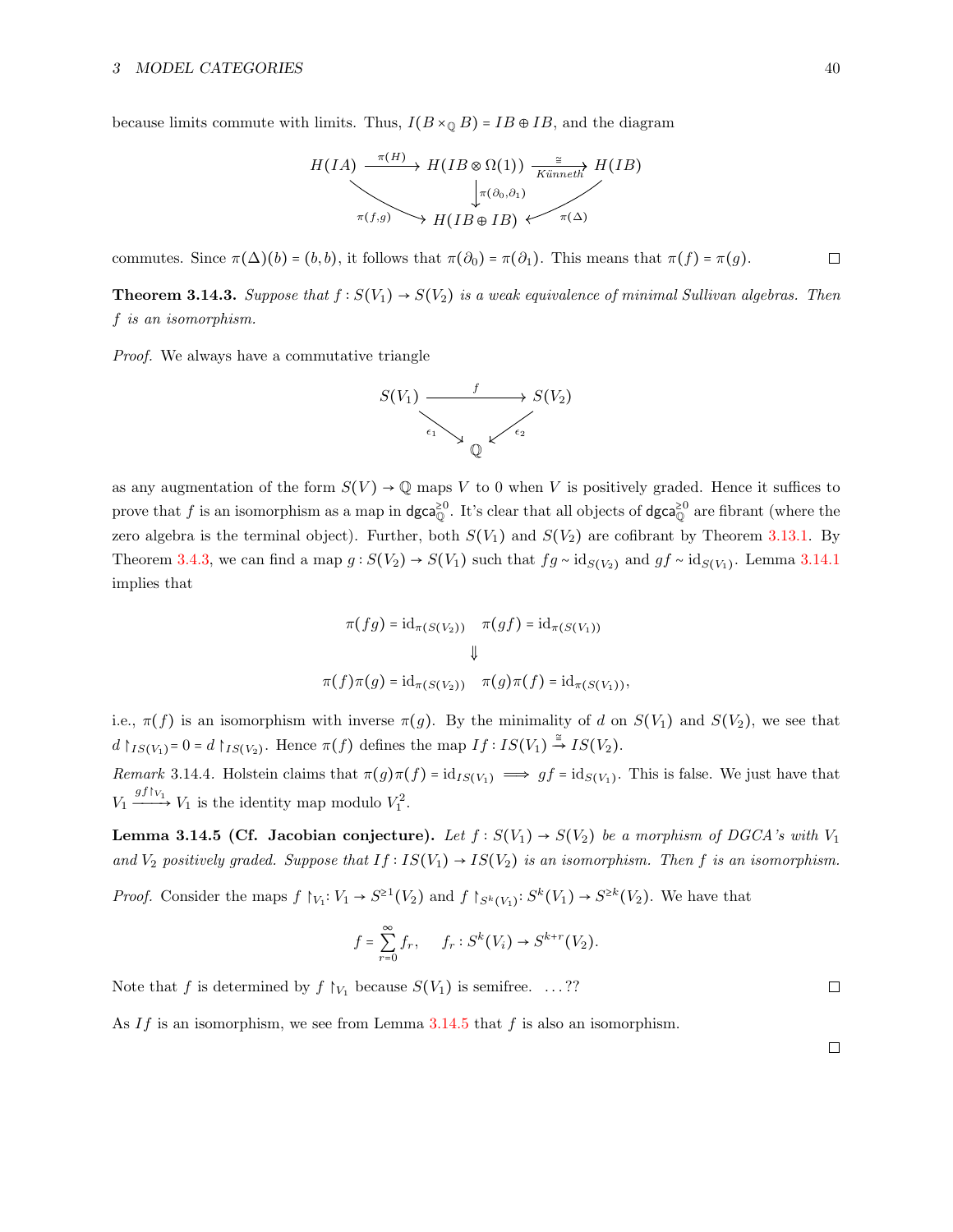#### <span id="page-40-0"></span>3.15 Lecture 24

Let us finish proving that any minimal Sullivan model is unique.

**Theorem 3.15.1.** A minimal Sullivan model  $M \rightarrow A$  of a DGCA A is unique up to isomorphism.

*Proof.* We shall find an isomorphism  $M \stackrel{g}{\rightarrow} M'$  such that the triangle

$$
\begin{array}{ccc}\nM & \xrightarrow{f} & A \\
\downarrow & & \nearrow \\
M' & & & \n\end{array}
$$

commutes up to homotopy.

Since M is cofibrant and any  $X \in ob \text{dgca}_{\mathbb{Q}}^{\geq 0}$  is fibrant, both left and right homotopy are equivalence relations on  $\text{Hom}(M, X)$ , with

$$
\pi^{\ell}(M,X)=\pi^r(M,X)=[M,X].
$$

Also, since  $f'$  is a weak equivalence between fibrant objects, the function

$$
[M,M'] \xrightarrow{f' \circ -} [M,A]
$$

is a bijection. In particular, there is some  $g : M \to M'$  such that  $f' \circ g = f$  up to homotopy. This implies that  $H(f) = H(f' \circ g)$  as the cohomology functor is homotopy invariant. Thus,  $f' \circ g$  is a weak equivalence. By two-out-of-three,  $g$  is also a weak equivalence. By Theorem [3.14.3,](#page-39-1)  $g$  is an isomorphism.  $\Box$ 

## <span id="page-40-1"></span>4 Simplicial sets

Recall the *simplicial category*  $\Delta$ :

$$
ob \Delta \equiv \left\{ \frac{[n]}{\{0, 1, ..., n\}} \mid n \ge 0 \right\}
$$
  
Hom([m], [n])  $\equiv \left\{ [m] \stackrel{f}{\rightarrow} [n] \mid f \text{ nondecreasing} \right\}$ 

For any category C, a simplicial object in C is a functor  $\Delta^{op} \to \mathcal{C}$ , and a cosimplicial object is a functor  $\Delta \rightarrow C$ . We denote the category of simplicial objects in C by sC. We call sSet the category of simplicial sets. Let K be a simplicial set. For each  $n \geq 0$ , let  $K_n$  denote the set  $K([n])$ . A simplicial set is then a family of set  $K_{\bullet} = \{K_n \mid n \geq 0\}$  together with a map  $K_n \xrightarrow{K(\alpha)} K_m$  for each  $[m] \xrightarrow{\alpha} [n]$ . An element of  $K_n$  is called an n-simplex. There exists a unique factorization of  $\alpha$  in  $\Delta$ :

$$
\alpha = \delta^{i_1} \cdots \delta^{i_p} \sigma_{j_1} \cdots \sigma_{j_e} \qquad i_1 \le i_2 \le \cdots \le i_p
$$

$$
j_1 \le j_2 \le \cdots \le j_e.
$$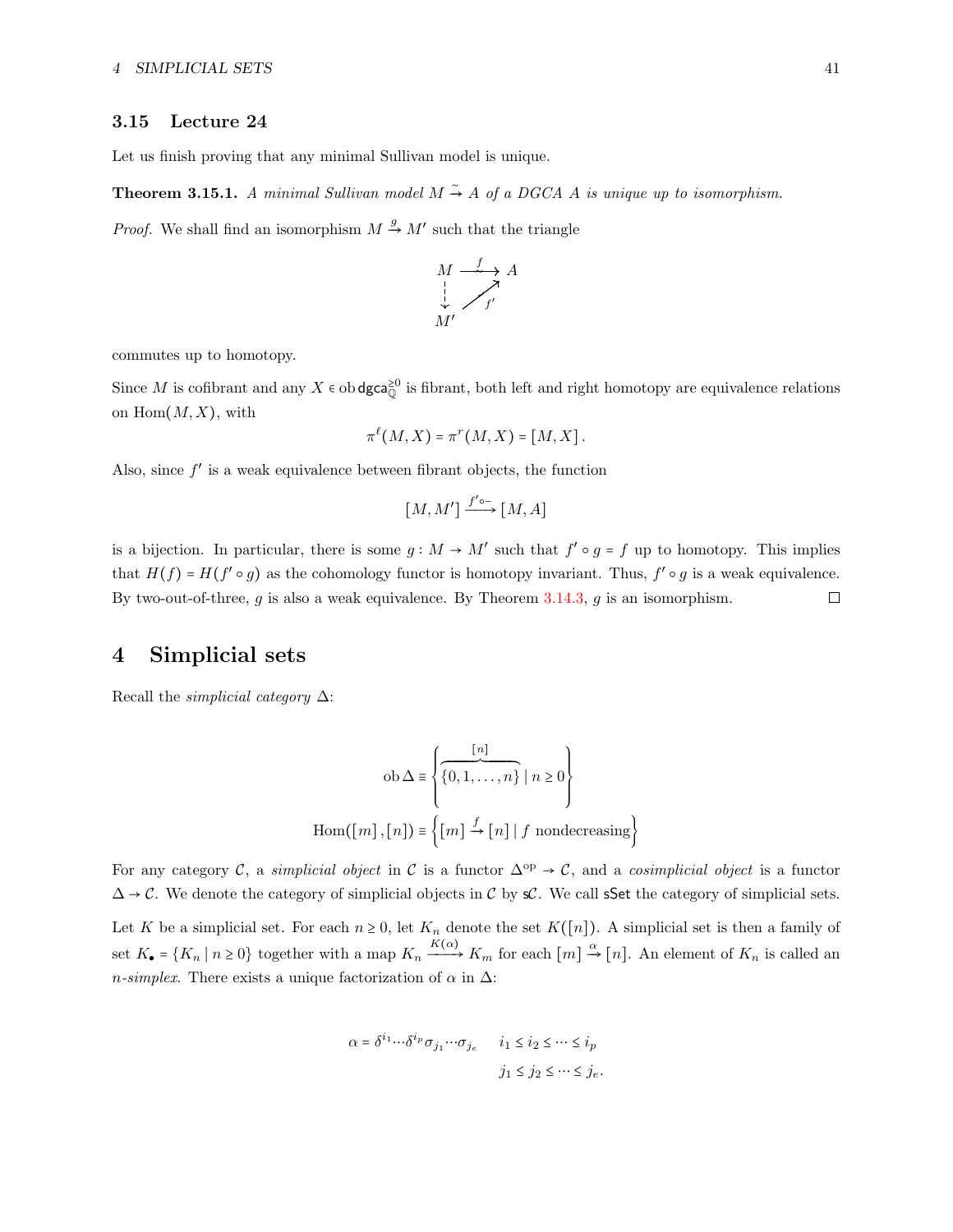Here, the *i*-th *face map*  $\delta^i$ :  $[n-1] \rightarrow [n]$  skips *i*, and the *j*-th *degeneracy map*  $\sigma_j$ :  $[n+1] \rightarrow [n]$  sends *j* and  $j + 1$  to j. In  $\Delta$ , these maps satisfy relations such as

$$
\delta^j \delta^i = \delta^i \delta^{j-1}, \qquad i < j.
$$

Therefore, any simplicial set is determined by a family  $K_{\bullet}$  of sets together with face  $K_n \xrightarrow{d_i=K(\delta^i)} K_{n-1}$  and degeneracy  $K_n \xrightarrow{s^i=K(\sigma_i)} K_{n+1}$  maps satisfying relations such as  $d_i d_j = d_{j-1} d_i$ ,  $i < j$ . A morphism  $K_{\bullet} \to L_{\bullet}$ of simplicial sets is a family of maps  $\{K_n \to L_n \mid n \geq 0\}$  commuting with each  $d_i$  and  $s^i$ .

#### Example 4.0.1.

1. Let X be a space. Let  $\delta^n \subset \mathbb{R}^{n+1}$  denote the (standard) geometric *n*-simplex. Recall the set  $\text{Sing}_n(X) = \{ \gamma : \Delta^n \to X \mid \gamma \text{ continuous} \}$  of singular *n*-simplices. Then  $S_n(X) = \mathbb{Z} \text{Sing}_n(X)$  consists of all singular  $n$ -chains of  $X$ , with differential

$$
\partial j = \sum_{i} \left( -1 \right)^{i} d_{i} \gamma
$$

where  $d_i \gamma$  restricts  $\gamma$  to the *i*-th face of  $\Delta^n$ .

2. The standard n-simplex is the simplicial set

$$
\Delta[n] \coloneqq \text{Hom}_{\Delta}(-,[n]) : \Delta^{\text{op}} \to \text{Set}.
$$

The set  $\Delta[n]_i$  of *i*-simplices is precisely  $Hom_{\Delta}([i], [n])$ . For example,  $\Delta[0]_i$  consists of a single simplex.

For any simplicial set  $K_{\bullet}$ , the Yoneda lemma gives us a natural bijection

$$
\text{Hom}_{\text{sSet}}(\Delta[n], K_{\bullet}) \cong K_n
$$
  

$$
\Downarrow
$$
  

$$
\text{Hom}_{\text{sSet}}(\Delta[n], \Delta[m]) \cong \text{Hom}_{\Delta}([n], [m]).
$$

#### <span id="page-41-0"></span>4.1 Lecture 25

We want to define the geometric realization of a simplicial set.

**Example 4.1.1.** Recall the geometric *n*-simplex:

$$
\Delta^{n} = \left\{ (t_0, t_1, \ldots, t_n) \mid \sum_{i=0}^{n} t_i = 1, t_i \ge 0 \right\}.
$$

The mapping  $[n] \mapsto \Delta^n$  defines a cosimplicial space  $\Delta(-)$  sending each  $[m] \stackrel{\alpha}{\rightarrow} [n]$  in  $\Delta$  to

 $\Delta^m \to \Delta^n$ 

*i*-th vertex  $\mapsto \alpha(i)$ -th vertex,

extended by linearity.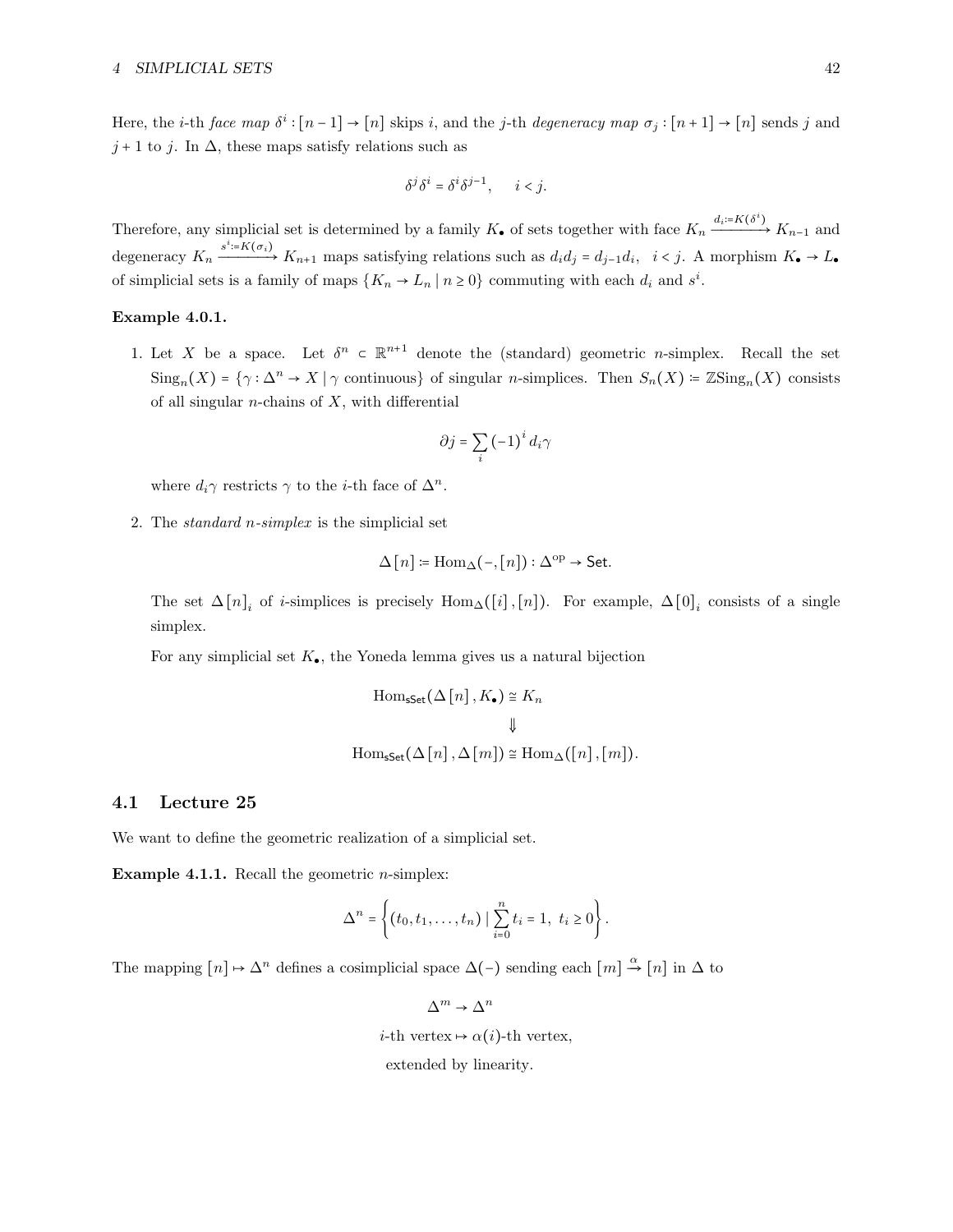For any space X, the composite  $[n] \mapsto \Delta^n \mapsto \text{Hom}_{\text{Top}}(\Delta^n, X)$  gives rise to a simplciial set  $\text{Sing}_{\bullet}(X)$ . The geometric realization  $|-|: \mathsf{sSet} \to \mathsf{Top}$  functor will be left adjoint to  $\mathsf{Sing}_\bullet : \mathsf{Top} \to \mathsf{sSet}.$ 

Let  $A_{\bullet}$  be a simplicial set. Define  $|A_{\bullet}|$  as the coequalizer (or colimit) of the diagram

$$
\underset{[m] \xrightarrow{\alpha} [n]}{\coprod} A_n \times \Delta^m \xrightarrow{\coprod A(\alpha) \times \text{id}_{\Delta^m}} \underset{k \ge 0}{\underbrace{\coprod} A_k \times \Delta^k}
$$

of spaces. This means that

$$
|A_{\bullet}| = \coprod_{k \ge 0} A_k \times \Delta^k \nearrow \dots
$$

Here,  $A_n \times \Delta^n$  ∍  $(x, p) \sim (y, q) \in A_{n-1} \times \Delta^{n-1}$  if  $(s^i \times id)(y, p) = (x, p)$  and  $(id \times S^i)(y, p) = (y, q)$ , i.e.,  $s^i y = x$  and  $S^i p = q$ .

Likewise,  $A_{n-1} \times \Delta^{n-1} \ni (y, q) \sim (x, p) \in A_n \times \Delta^n$  when

$$
d_ix = y \text{ and } D_iq = p.
$$

Exercise 4.1.2.  $|\Delta[n]| \approx \Delta^n$ .

**Lemma 4.1.3.** The pair  $(|-|, \text{Sing}_\bullet)$  is an adjoint pair.

Proof. We must exhibit a natural isomorphism

$$
\mathrm{Hom}_{\mathsf{Top}}(|A_{\bullet}|, X) \cong \mathrm{Hom}_{\mathsf{sSet}}(A_{\bullet}, \mathrm{Sing}_{\bullet}(X))
$$

of sets. We have that

$$
\text{Hom}_{\text{Top}}(\text{coeq}(\coprod \implies \coprod), X) \cong \text{eq}(\prod_{k \geq 0} \text{Hom}_{\text{Top}}(A_k \times \Delta^k, X) \implies \prod_{[m] \to [n]} \text{Hom}_{\text{Top}}(A_n \times \Delta^m, X))
$$

$$
\cong \text{eq}(\prod_{k \geq 0} \text{Hom}_{\text{Set}}(A_k, \text{Sing}_k(X)) \implies \prod_{[m] \to [n]} \text{Hom}_{\text{Set}}(A_n, \text{Sing}_m(X)))
$$

$$
\cong \text{Hom}_{\text{Sset}}(A_{\bullet}, \text{Sing}_{\bullet}(X)),
$$

where

$$
\text{Hom}_{\text{Top}}(A_k \times \Delta^k, X) \cong \text{Hom}_{\text{Top}}(A_k, \text{Hom}_{\text{Top}}(\Delta^k, X)) \qquad \text{(tensor-hom adjunction)}
$$
\n
$$
\cong \text{Hom}_{\text{Set}}(A_k, \underbrace{\text{Hom}_{\text{Top}}(\Delta^k, X)}_{\text{Sing}_k(X)}). \qquad (A_k \text{ discrete})
$$

 $\Box$ 

Theorem 4.1.4. The following data is a model category structure on sSet:

$$
\mathscr{W} \equiv \{f : K_{\bullet} \to L_{\bullet} \mid |f| : |K_{\bullet}| \to |L_{\bullet}| \text{ is a weak equivalence} \}
$$
  

$$
\mathscr{C} \equiv \{f : K_{\bullet} \to L_{\bullet} \mid f \text{ monic, i.e., } f_n \text{ is injective for all } n \ge 0 \}
$$
  

$$
\mathscr{F} = \{f : K_{\bullet} \to L_{\bullet} \mid f \text{ has the RLP w.r.t all acyclic cofibrations} \}.
$$

For a proof of this theorem, see More Concise Algebraic Topology by May and Ponto.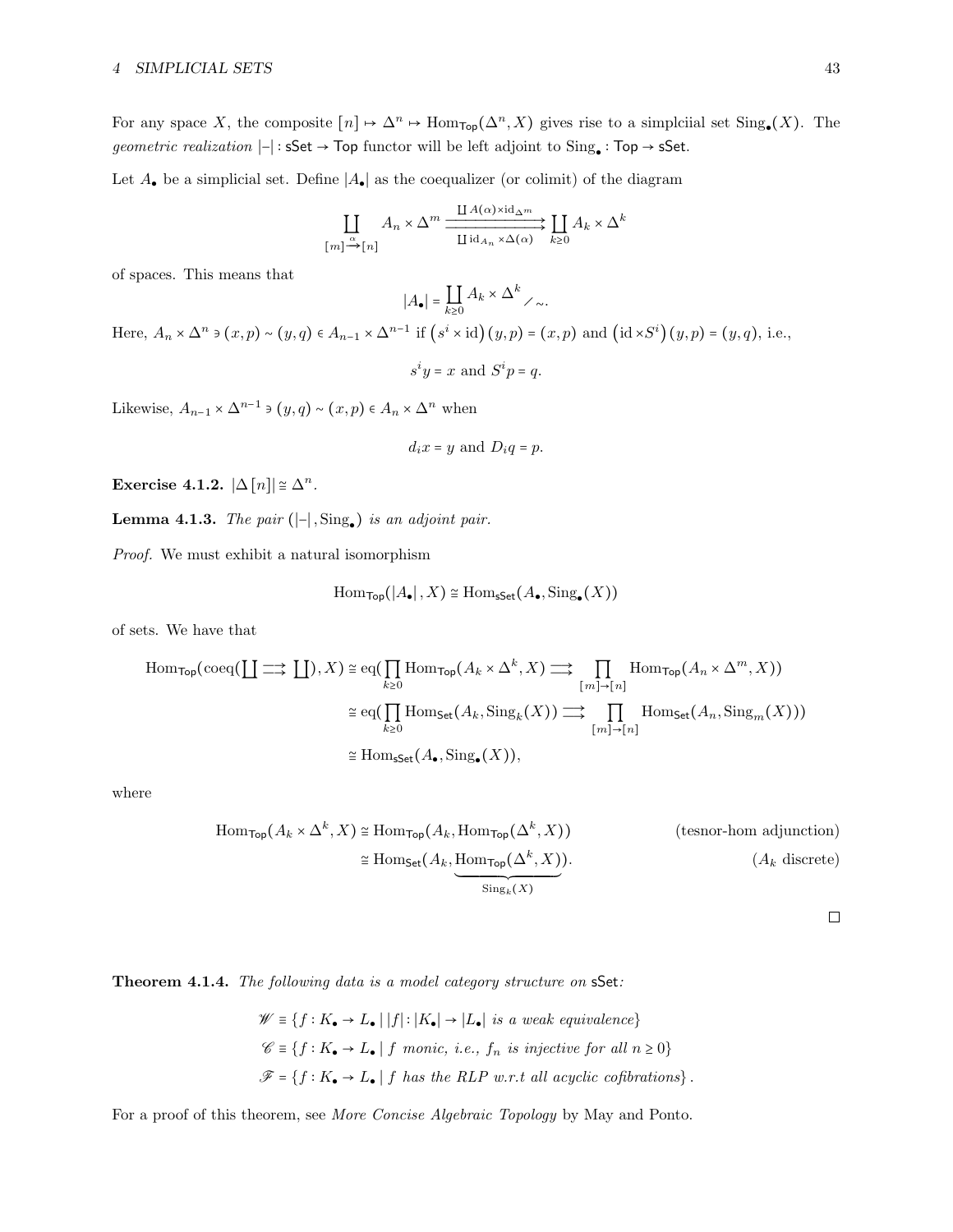## <span id="page-43-0"></span>4.2 Lecture 26

Recall the maps

 $\mathbb{Q}[x] \xrightarrow{x \mapsto dy} \mathbb{Q}[y, dy]$  cofibration  $\mathbb{Q} \longrightarrow \mathbb{Q}[y, dy]$  acyclic cofibration

in dgca $_{\mathbb{O}}^{\geq 0}$ . What are analogous of these in sSet?

**Definition 4.2.1.** For each integer  $0 \le k \le n$ , the k-horn of  $\Delta[n]$  is the sub-simplicial set  $\Lambda_k[n] \subset \Delta[n]$ obtained by leaving out  $[n] \stackrel{\text{id}}{\rightarrow} [n]$  from  $\Delta [n]_n$  and the k-th face  $d_k$  from  $\Delta [n]_{n-1}$  along with all of their degeneracies.

In other words, all of its n-simplices are degenerate, and

$$
\Lambda_k [n]_i = \left\{ [i] \stackrel{f}{\to} [n] \in \Delta [n]_i \mid \text{im } f \notin \{0, 1, \dots, k-1, k+1, \dots, n\} \right\}, \quad 0 \leq i < n.
$$

<span id="page-43-1"></span>Example 4.2.2.



Figure 1:  $\Lambda_0$  [2] (left) and  $\Delta$  [2] (right)

**Definition 4.2.3 (Kan complex).** A simplical set  $K_{\bullet}$  is a Kan complex if every map  $\Lambda_k[n] \to K$  can be extended to a map  $\Delta[n] \rightarrow K$ :



#### Proposition 4.2.4.

- 1. The set of maps  $\{\Lambda_k[n]\subset \Delta[n]\}\$ is a set of generating acyclic cofibrations, i.e.,  $K_{\bullet}\to L_{\bullet}$  is a fibration if and only if it has the RLP w.r.t. every inclusion of the form  $\Lambda_k[n] \subset \Delta[n]$ .
- 2. The set of maps  $\{\partial[n] \subset \Delta[n]\}$  is a set of generating cofibrations.

Corollary 4.2.5. A simplicial set is fibrant if and only if it's a Kan complex.

<span id="page-43-2"></span>Example 4.2.6. Any simplicial group  $G : \Delta^{op} \to \mathsf{Grp}$  is a Kan complex when viewed as a simplicial set. (This is Prop. 8.2.8 of Weibel's Hom. Alg.) For example, recall the inclusion  $\Lambda_0[2] \subset \Delta[2]$  from Example [4.2.2.](#page-43-1) Apply  $G$  to this to get

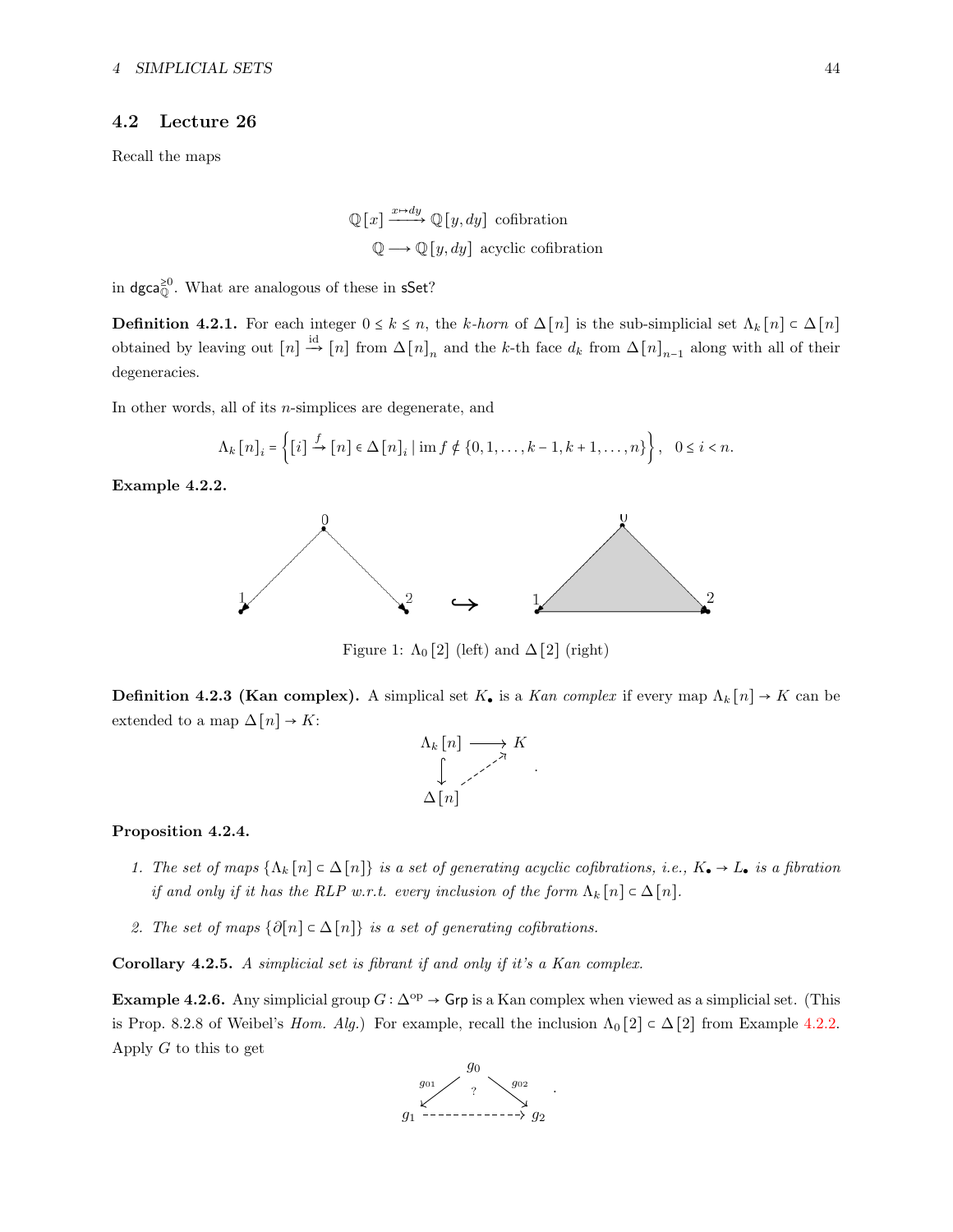We want to find a 2-simplex  $g = g_{012} \in G_2$  along with a 1-simplex  $g_{12} \in G_1$  such that

$$
d_2g = g_{01}
$$

$$
d_1g = g_{02}
$$

$$
d_0g = g_{12}.
$$

It seems that taking

$$
g = (s_0 g_{02}) (s_0^2 g_0^{-1}) (s_0 g_{01}), \quad G_0 \xrightarrow{s_0} G_1 \xrightarrow{s_0} G_2
$$
  

$$
s_0 (g_{02} (s_0 g_0^{-1}) g_{01})
$$

doesn't work. But note that  $g_{12} = g_{02}g_{01}^{-1}$ . Taking  $g = s_0g_{12}$  may work.

#### **Definition 4.2.7.** Let  $X$  be a space.

- 1. We say that  $X$  is *weak Hausdorff* if the image in  $X$  of a compact Hausdorff space is closed.
- 2. We say that X is compactly generated if a subspace  $A \subset X$  is closed if and only if  $A \cap K$  is closed in K for every compact  $K \subset X$ .

Let WHCG denote the full subcategory of Top on all weak Hausdorff compactly generated spaces. This is a convenient category of spaces in the sense that it's cartesian closed:

 $\text{Hom}_{\text{WHCG}}(X \times Y, Z) \cong \text{Hom}_{\text{WHCG}}(X, Z^Y).$ 

Moreover, it contains all CW-complexes.

#### Theorem 4.2.8.

1. The adjunction

$$
\mathsf{sSet} \overbrace{\underset{\mathsf{Sing}}{\underbrace{\leftarrow}}^{\left\vert -\right\vert}}^{\left\vert -\right\vert} \mathsf{WHCG}
$$

is a Quillen equivalence.

2. There exists a Quillen equivalence WHCG  $\overrightarrow{c}$  Top.

# <span id="page-44-0"></span>5 Polynomial de Rham algebras

## <span id="page-44-1"></span>5.1 Lecture 27

We turn to defining the polynomial deRham functor. This should be both an extension and a "rationalization" of the de Rham functor.

$$
\begin{aligned} \text{Man}^{\text{op}} &\rightarrow \text{dgca}_{\mathbb{R}}^{\geq 0}, \ M \mapsto (\Omega^{\bullet}(M), d) \\ &\Downarrow \\ \text{Top}^{\text{op}} &\rightarrow \text{dgca}_{\mathbb{Q}}^{\geq 0}, \text{ or} \\ \text{sSet}^{\text{op}} &\rightarrow \text{dgca}_{\mathbb{Q}}^{\geq 0} \end{aligned}
$$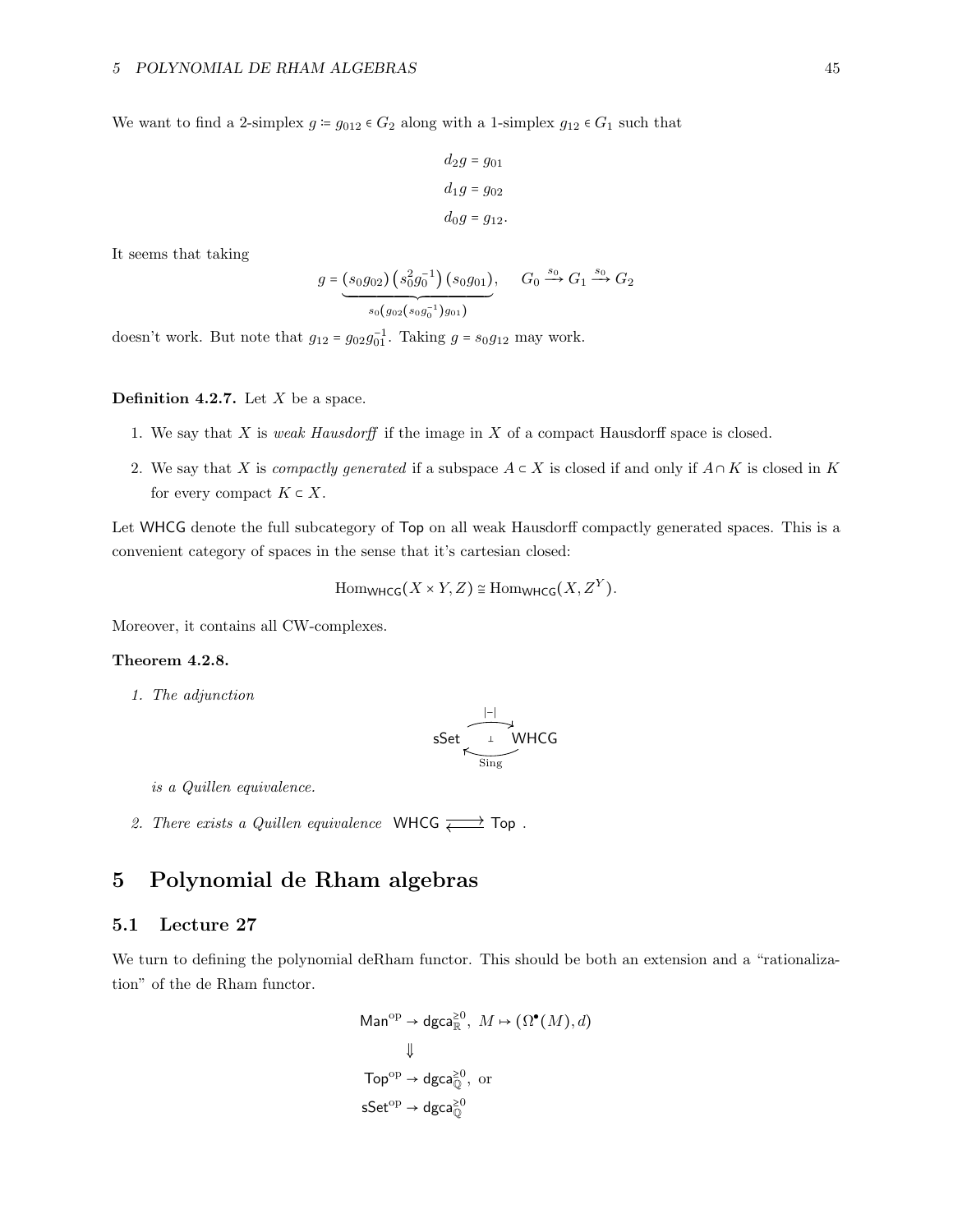Recall the cosimplicial space  $\Delta^{\bullet}$  of all geometric *n*-simplices  $\Delta^n \subset \mathbb{R}^{n+1}$ . Moreover,  $\Omega^{\bullet}$  is a contravariant functor to  $\mathsf{dgca}^{\geq 0}_\mathbb{O},$  with

$$
\Omega(n) = \frac{\mathbb{Q}\left[t_0,\ldots,t_n,dt_0,\ldots,dt_n\right]}{\left(\sum_{i=0}^n t_i = 1,\sum_{i=0}^n dt_i\right)}.
$$

This is called the *polynomial de Rham* (*dR)* algebra on  $\Delta^n$ . Indeed, we can make  $\Omega(\Delta^{\bullet})$  a simplicial object  $\Delta^{\rm op} \rightarrow$  dgca $_{\mathbb{Q}}^{\geq 0}$  in dgca $_{\mathbb{Q}}^{\geq 0}$  as follows.

Let  $\Omega_n = \Omega(n)$ . Let  $u : [m] \to [n]$  be a morphism in  $\Delta$ . Define  $\Omega(f) : \Omega(n) \to \Omega(m)$  by

$$
t_i \mapsto \sum_{j \in u^{-1}(i)} t_j.
$$

This means that  $\sum_{i=0}^{n} t_i \mapsto \sum_{j=0}^{m} t_j$ . The degeneracy  $s_i$  and face  $\partial_i$  maps are given, respectively, by

$$
s_i t_k = \begin{cases} t_{k+1} & i < k \\ t_k + t_{k+1} & i = k \\ t_k & i > k \end{cases}
$$
\n
$$
\partial_i t_k = \begin{cases} t_{k-1} & i < k \\ 0 & i = k \\ t_k & i > k \end{cases}
$$

By construction, we have, for example, that

$$
\partial_i(t_k t_e) = \partial_i(t_k) \partial_i(t_e)
$$

$$
\partial_i(dt_k) = d(\partial_i t_k).
$$

We conclude that  $\Omega_{\bullet} \in \text{ob } s(\text{dgca}_{\mathbb{Q}}^{\geq 0}).$ 

The *polynomial (PL) de Rham functor*  $A : sSet^{\text{op}} \to dgca_{\mathbb{Q}}^{\geq 0}$  is defined by

$$
K \mapsto \text{Hom}_{\textsf{sSet}}(K, \Omega_{\bullet})
$$
  
(
$$
\text{Hom}_{\textsf{sSet}}(K, \Omega_{\bullet})
$$
)<sup>*p*</sup>  $\equiv$  
$$
\text{Hom}_{\textsf{sSet}}(K, \Omega_{\bullet}^{p})
$$
  

$$
df \equiv d_{\Omega} \circ f, \quad f : K \to \Omega_{\bullet}^{p}
$$
  

$$
(f \cdot g)(x) \equiv f(x) \cdot g(x), \quad x \in K_{n}.
$$

For any space  $X$ , the PL de Rham algebra of  $X$  is

$$
\Omega_{\mathsf{PL}}(X) \equiv \underbrace{\mathrm{Hom}_{\mathsf{sSet}}(\mathrm{Sing}_{\bullet}(X), \Omega_{\bullet})}_{\mathcal{A}(\mathrm{Sing}_{\bullet}(X))},
$$

i.e., the image of  $X$  under the composite

$$
\text{Top}^{\text{op}} \xrightarrow{\text{Sing}_{\bullet}} \text{sSet}^{\text{op}} \xrightarrow{\mathcal{A}} \text{dgca}_{\mathbb{Q}}^{\geq 0}.
$$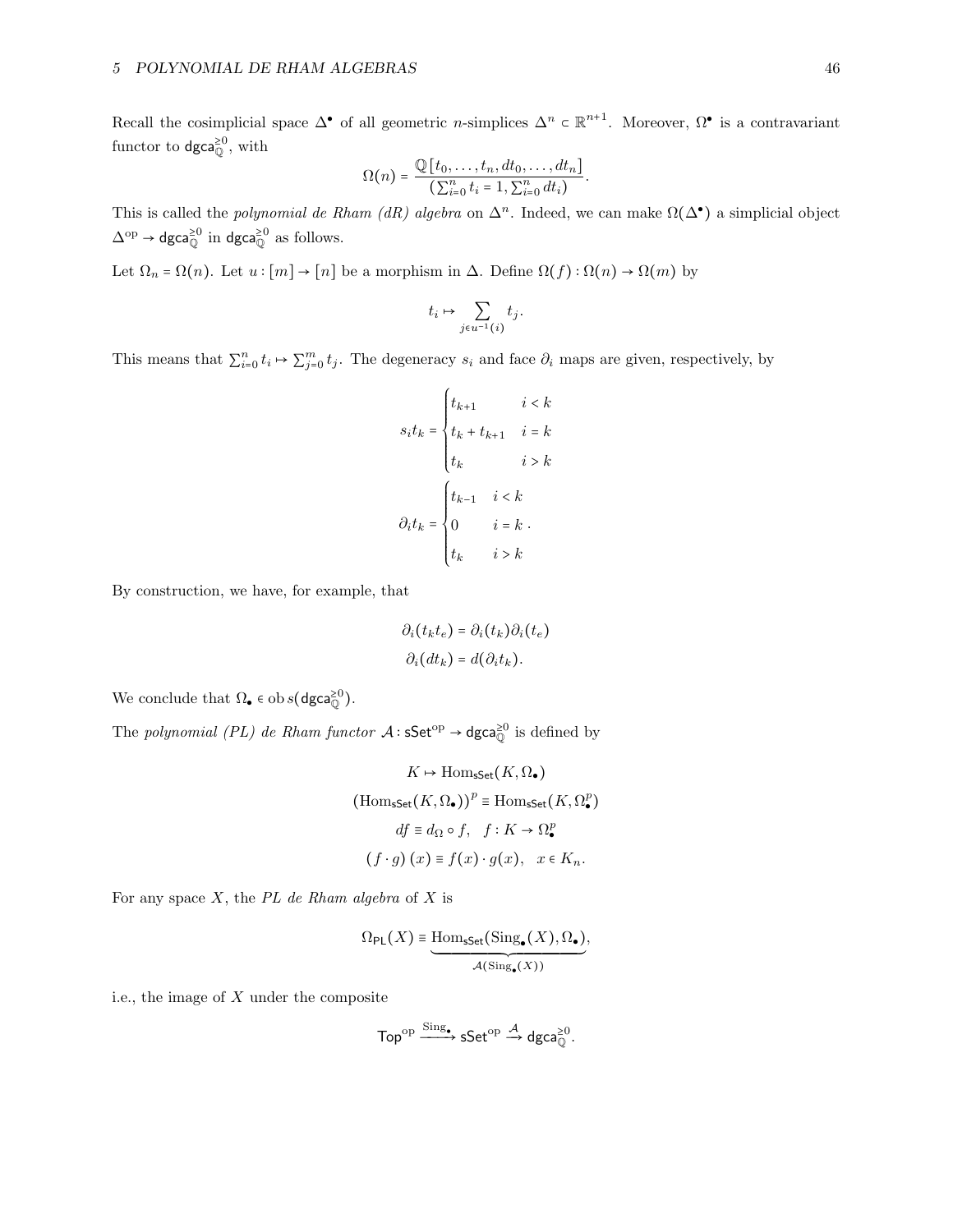Note that

$$
\mathcal{A}(0) = \mathcal{A}(\Delta[0])
$$
  
= Hom<sub>sSet</sub>(\Delta[0], \Omega)  

$$
\cong \Omega([0])
$$
 (Yoneda)  
= \Omega(0)  
= Q.

Now, define  $\mathcal{F}$  : dgca $_{\mathbb{Q}}^{\geq 0}$   $\rightarrow$  sSet<sup>op</sup> by

$$
B \mapsto \text{Hom}_{\text{dgca}_{\mathbb{Q}}^{\geq 0}}(B, \Omega)
$$
  

$$
\left(\text{Hom}_{\text{dgca}_{\mathbb{Q}}^{\geq 0}}(B, \Omega)\right)_n \equiv \text{Hom}_{\text{dgca}_{\mathbb{Q}}^{\geq 0}}(B, \Omega(n)).
$$

We see that  $\mathcal{F}(\mathbb{Q}) = 0 = \Delta[0]$  because for all  $n \geq 0$ , there is a unique map  $\mathbb{Q} \to \Omega(n)$ .

## <span id="page-46-0"></span>5.2 Lecture 28

Our big goal is to show that the pair  $(\mathcal{F},\mathcal{A})$  of functors induces a Quillen equivalence on certain subcategories (which are related to nilpotence). To begin, we want to prove that it is a Quillen adjunction. This serves as our main adjunction for the course.

<span id="page-46-2"></span>**Lemma 5.2.1.** The pair  $(\mathcal{F}, \mathcal{A})$  is an adjoint pair.

Proof. We must find a natural bijection

$$
\text{Hom}_{\mathsf{sSet}^{\mathrm{op}}}(\mathcal{F}(B), K) \cong \text{Hom}_{\mathsf{dgca}^{\geq 0}_{\mathbb{Q}}}(B, \mathcal{A}(K)), \text{ i.e.,}
$$
\n
$$
\text{Hom}_{\mathsf{sSet}}(K, \mathcal{F}(B)) \cong \text{Hom}_{\mathsf{dgca}^{\geq 0}_{\mathbb{Q}}}(B, \mathcal{A}(K)), \text{ i.e.,}
$$
\n
$$
\text{Hom}_{\mathsf{sSet}}(K, \text{Hom}_{\mathsf{dgca}^{\geq 0}_{\mathbb{Q}}}(B, \Omega)) \cong \text{Hom}_{\mathsf{dgca}^{\geq 0}_{\mathbb{Q}}}(B, \text{Hom}_{\mathsf{sSet}}(K, \Omega)).
$$

For each  $f: K \to \text{Hom}_{\text{dgca}_{\mathbb{Q}}^{\geq 0}}(B, \Omega)$ , define  $f^{\sharp}: B \to \text{Hom}_{\text{sSet}}(K, \Omega)$  by

$$
b \mapsto (x \mapsto f(x)(b)).
$$

Conversely, for each  $g: B \to \text{Hom}_{\textsf{sSet}}(K, \Omega)$ , define  $g^{\flat}: K \to \text{Hom}_{\textsf{dgca}_Q^{\geq 0}}(B, \Omega)$  by

$$
x \mapsto (b \mapsto g(b)(x))\,.
$$

Then  $-\nparallel$  and  $-\nparallel$  are inverses of each other.

<span id="page-46-1"></span>Corollary 5.2.2. The adjunction  $\mathcal{F} \dashv \mathcal{A}$  restricts to an adjunction  $\deg_{\mathbb{Q}}^{\geq 0}(\mathbb{Q} \rightleftarrows \leq \mathsf{Set}^{op}_*$ .

For a sense of why Corollary [5.2.2](#page-46-1) is true, notice that F sends any map  $B \to \mathbb{Q}$  to the pointed simplicial set  $\mathcal{F}(\mathbb{Q}) \to \mathcal{F}(B)$  and that A sends any pointed simplicial set  $* \to K$  to the map  $\mathcal{A}(K) \to \mathcal{A}(*)$ over Q.

We now want to show that  $(\mathcal{F}, \mathcal{A})$  forms a Quillen adjunction. We must show that

• F sends cofibrations in  $dgca_{\mathbb{Q}}^{\geq 0}$  to cofibrations in  $sfet^{op}$  (i.e., fibrations in  $sfset$ ) and

 $\Box$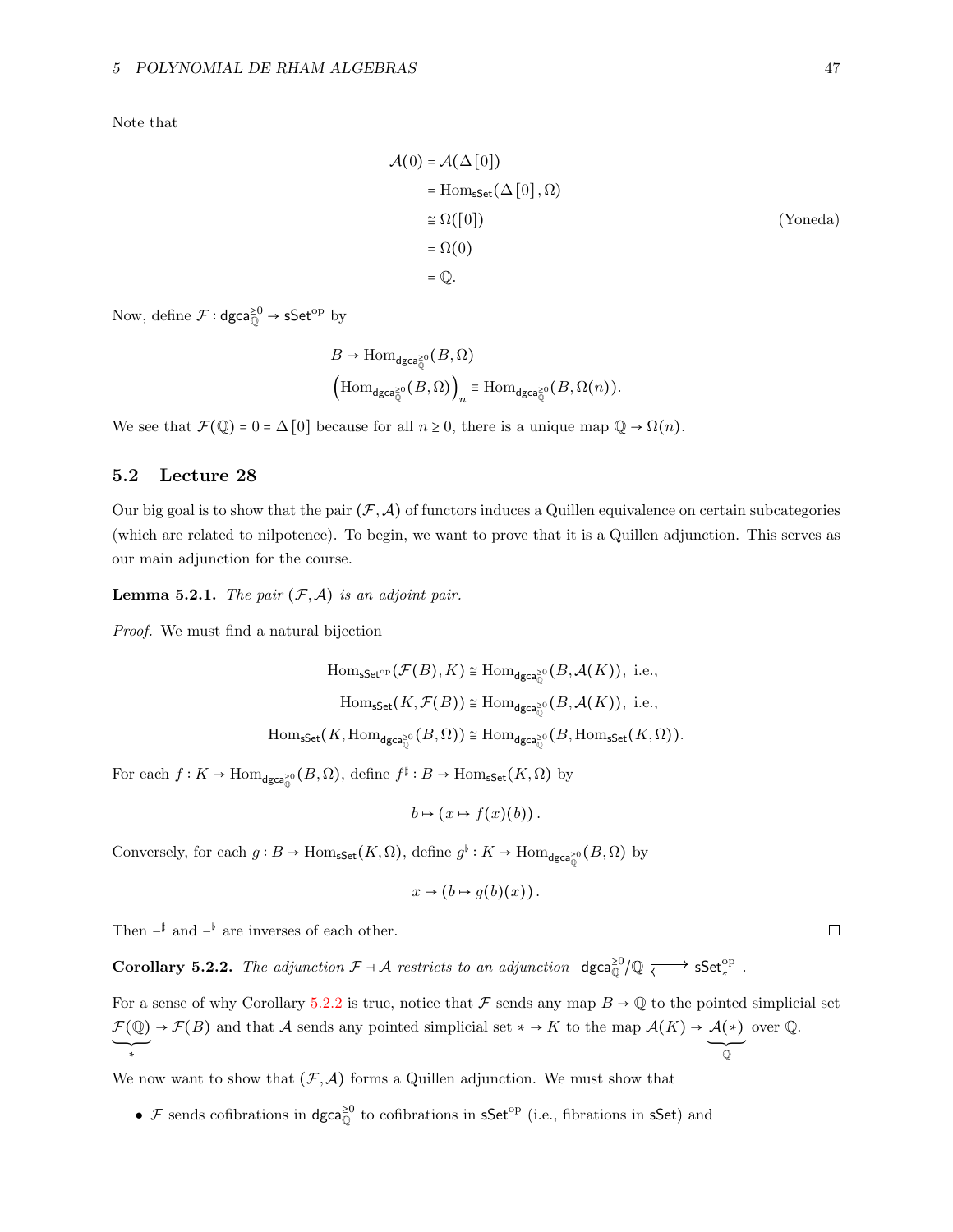• A sends fibrations in  $\mathsf{sSet}^{\mathrm{op}}$  (i.e., cofibrations in  $\mathsf{sSet}$ ) to fibrations in  $\mathsf{dgca}^{\geq 0}_\mathbb{Q}$ .

# <span id="page-47-1"></span>**Lemma 5.2.3.** The functor A sends cofibrations in sSet to fibrations in  $\text{dgca}_{\mathbb{Q}}^{\geq 0}$ .

*Proof.* We must show that A sends any inclusion  $K \hookrightarrow L$  to a degree-wise surjection  $\mathcal{A}(L) \to \mathcal{A}(K)$ . This map is surjective if and only if we can find lifts of the form



where  $p \ge 0$ . In this case,  $K \hookrightarrow L$  has the LLP w.r.t each map of the form  $\Omega^p \to *$ . Thus, it suffices to show that  $\Omega^p \to *$  is an acyclic fibration.

- By Example [4.2.6,](#page-43-2)  $\Omega^p$  is a Kan complex as a simplicial (abelian) group.
- Note that  $\Omega^p \to *$  is a map of fibrant, cofibrant objects. By Theorem [3.4.3,](#page-24-1) this map is a weak equivalence if and only if it's a homotopy equivalence. Thus, it suffices to show that  $\Omega^p \to *$  is a homotopy equivalence with homotopy inverse  $0 \to \Omega^p$ . We want a left homotopy

$$
\Omega^p\times \Delta\left[1\right]\to \Omega^p
$$

between  $\Omega^p \stackrel{\text{id}}{\longrightarrow} \Omega^p$  and  $\Omega^p \to 0 \to \Omega^p$  (the constant map at 0). Note that

$$
(\Omega^p \times \Delta [1])_n = \Omega(n)^p \times \Delta [1]_n = \bigoplus_{\alpha \in \Delta [1]_n} \Omega(n)^p.
$$

We shall define the left homotopy after discussing homotopies in sSet.

 $\Box$ 

#### <span id="page-47-0"></span>5.3 Lecture 29

Our current plan has three parts.

- 1. Finishing the main theorem:  $(\mathcal{F}, \mathcal{A})$  induces a Quillen equivalence on suitable subcategories
- 2. Quillen (minimal) models of s $\mathsf{Set}$  and  $\mathsf{dgca}^{\geq 0}_\mathbb Q$  in the  $L_\infty\text{-world}$
- 3. Application to Mysterious Duality in string theory

To finish our main theorem, we must look at the notion of homotopy in sSet.

**Theorem 5.3.1 (Fundamental adjunction).** The pair  $(F, A)$  is a Quillen adjunction

$$
\mathsf{dgca}^{\geq 0}_\mathbb{Q} \xrightarrow{\hspace*{1.5cm}} \mathsf{sSet}^{\mathrm{op}}\;.
$$

Proof. First, we know that this is an adjunction by Lemma [5.2.1.](#page-46-2) Second, up to our discussion of homotopy in sSet, we know that A sends fibrations in  $\mathsf{sSet}^{\mathrm{op}}$  to fibrations in  $\mathsf{dgca}^{\geq 0}_{\mathbb{Q}}$  by Lemma [5.2.3.](#page-47-1) Finally, we must show that  $\mathcal F$  sends cofibrations in  $\mathsf{dgca}^{\geq 0}_\mathbb Q$  to cofibrations in  $\mathsf{sSet}^\mathrm{op}$ , i.e., fibrations in  $\mathsf{sSet}$ .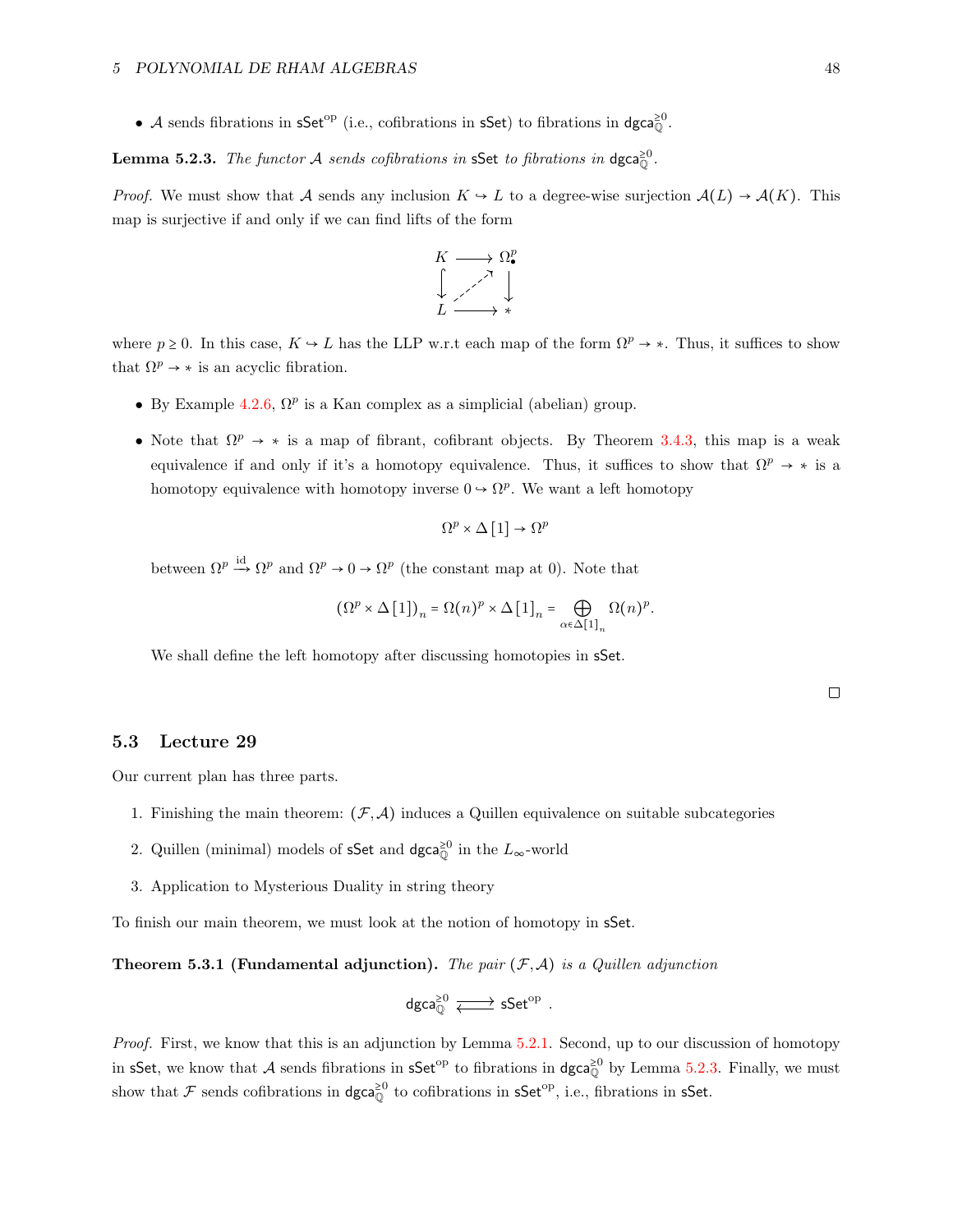With this in mind, we want to show that the maps

$$
\Omega^p \xrightarrow{\mathrm{id}}_{0} \Omega^p
$$

are left homotopic. A left homotopy for simplicial sets or for simplicial  $\mathbb{Q}$ -vector spaces is a left homotopy with respect to the cylinder object



in the sense of Definition [3.3.3.](#page-22-0) In general, a left homotopy  $K \times \Delta[1] \rightarrow L$  is equivalent to a map  $K \to \underline{\text{Hom}}_{\text{sSet}}(\Delta [1], L)$  thanks to the natural isomorphism

$$
\mathrm{Hom}_{\mathsf{sSet}}(K \times X, L) \cong \mathrm{Hom}_{\mathsf{sSet}}(K, \underline{\mathrm{Hom}}_{\mathsf{sSet}}(X, L)), \quad \underline{\mathrm{Hom}}_{\mathsf{sSet}}(X, L)_n \equiv \mathrm{Hom}_{\mathsf{sSet}}(\Delta[n] \times X, L).
$$

This definition of the internal hom as a simplicial set is motivated by the equations

$$
\mathrm{Hom}_{\mathsf{sSet}}(\Delta[n] \times X, L) = \mathrm{Hom}_{\mathsf{sSet}}(\Delta[n], \underline{\mathrm{Hom}}_{\mathsf{sSet}}(X, L)) = \underline{\mathrm{Hom}}_{\mathsf{sSet}}(X, L)_n.
$$

In particular, note that

$$
\underline{\text{Hom}}_{\text{sSet}}(\Delta [1], L)_n = \text{Hom}_{\text{sSet}}(\Delta [n] \times \Delta [1], L)
$$
  
\n
$$
\updownarrow
$$
  
\n
$$
\text{Hom}_{\text{sSet}}(\Delta [n+1], L)
$$
  
\n
$$
\parallel
$$
  
\n
$$
L_{n+1}.
$$
  
\n(EZ-AW)

This means that a *simplicial* homotopy  $K \times \Delta[1] \to L$  is the same as a collection of maps  $K_n \to L_{n+1}$ . In particular, a homotopy  $\mathrm{id}_{\Omega^p(n)} \stackrel{\ell}{\sim} 0$  amounts to a formula of the form  $\Omega^p(n) \to \Omega^p(n+1)$  for each  $p \geq 0$ :

$$
1 \mapsto T^2
$$
  
\n
$$
t_i \mapsto T \cdot t_{i+1}
$$
  
\n
$$
dt_i \mapsto T \cdot dt_{i+1} - dT \cdot t_{i+1}, \qquad T \equiv t_1 + \dots + t_n.
$$

Next, we want to show that  $\mathcal F$  sends cofibrations in dgca<sup>20</sup> to fibrations in sSet. Suppose that  $i : B \to C$ is such a cofibration. To see that  $\mathcal{F}_i$  is a fibration, it suffices to check the RLP of  $\mathcal{F}_i$  with respect to all generating acyclic cofibrations,

$$
\Lambda [n]_k \stackrel{\sim}{\longrightarrow} \Delta [n] \qquad n, k \ge 0 .
$$

Our adjunction  $\mathcal{F} \dashv \mathcal{A}$  gives us an equivalence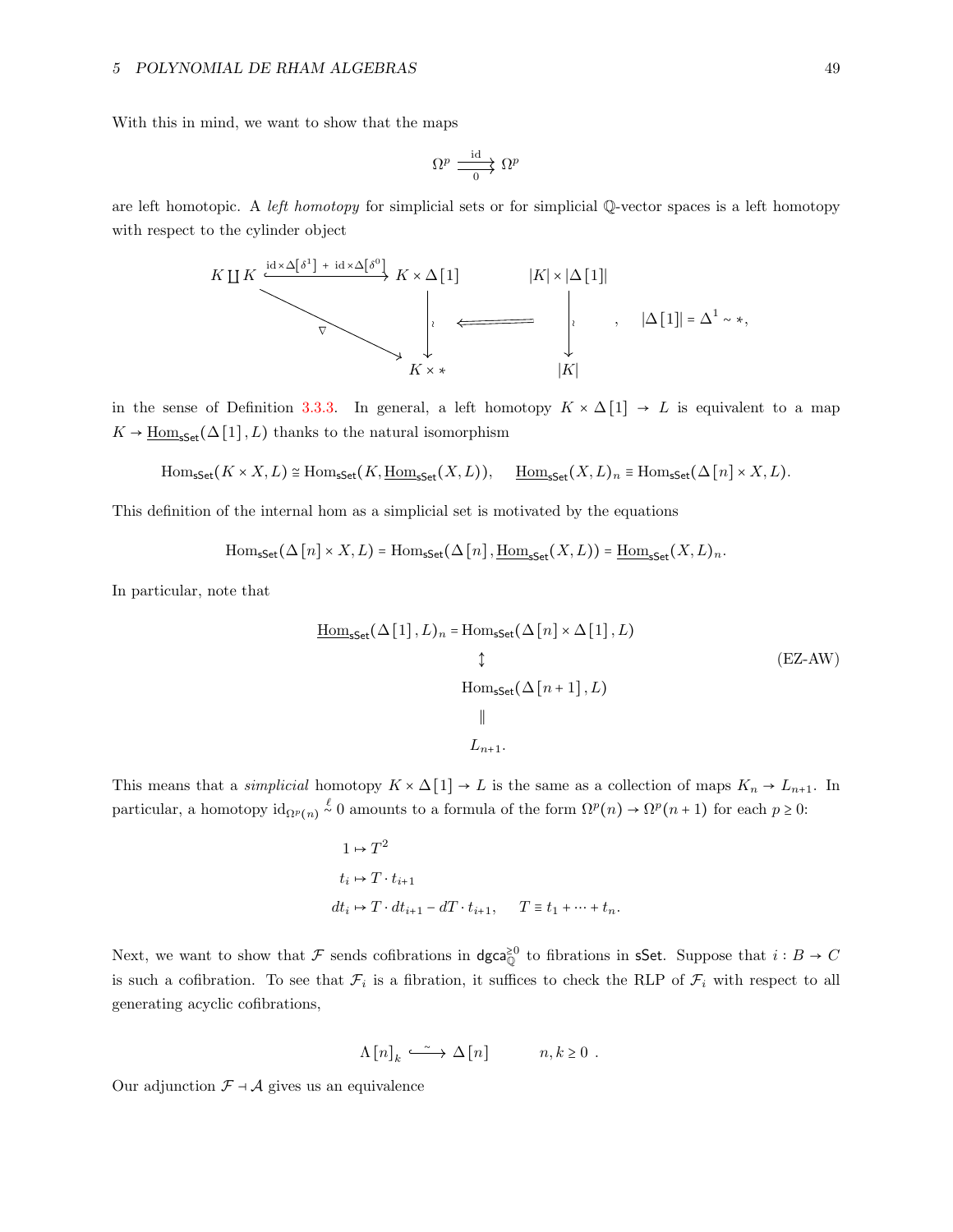$$
\begin{array}{ccc}\n\Lambda[n]_k & \longrightarrow \mathcal{F}C & B \longrightarrow \mathcal{A}(\Delta[n]) \\
\downarrow & \nearrow & \downarrow \mathcal{F}_i & \Longleftrightarrow & \downarrow \downarrow \\
\Delta[n] & \longrightarrow \mathcal{F}B & & C \longrightarrow \mathcal{A}(\Lambda[n]_k)\n\end{array}.
$$

Thus, it suffices to show that the map  $\mathcal{A}(\Delta[n]) \to \mathcal{A}(\Lambda[n]_k)$  is an acyclic fibration, i.e., that the induced map

$$
\underbrace{H^{\bullet}(\mathcal{A}(\Delta[n]))}_{\mathbb{Q}} \xrightarrow{\mathbb{Z}} H^{\bullet}(\mathcal{A}(\Lambda[n]_k))
$$

is an isomorphism.

For any simplicial set K, define the *simplicial cochain complex of*  $K C^{\bullet}(K)$  by

$$
C^{n}(K) = \text{Hom}(K_{n}, \mathbb{Q})
$$
  

$$
df(x) = \sum_{i=0}^{n+1} (-1)^{i} f(d_{i}x), \quad x \in K_{n+1}.
$$

<span id="page-49-1"></span>Proposition 5.3.2.  $H^{\bullet}(C^{\bullet}(K)) = H^{\bullet}(|K|)$ .

Next, define  $\rho: \mathcal{A}(K) \to C^{\bullet}(K)$  by integration of PL differential forms over geometric simplices:

$$
\mathcal{A}(K)^p \ni \omega \mapsto \left( K_p \ni x \mapsto \int_{\Delta^p} \omega(x) \right),
$$

where  $\omega(x) \in \Omega(p)^p$ .

## <span id="page-49-0"></span>5.4 Lecture 30

<span id="page-49-2"></span>Theorem 5.4.1 (Simplicial de Rham). The cochain map  $\rho$  is a quasi-isomorphism of  $\mathbb Q$ -complexes, i.e., induces an isomorphism

$$
H^{\bullet}(\mathcal{A}(K)) \stackrel{\sim}{\to} H^{\bullet}(C^{\bullet}(K))
$$

of graded-Q-vector spaces.

Proof sketch.

## 1. Poincaré lemma:

$$
H^{\bullet}(\mathcal{A}(\Delta[n])) \cong \mathbb{Q}
$$
  
\n
$$
\cong H^{\bullet}(\Delta^n; \mathbb{Q})
$$
  
\n
$$
\cong H^{\bullet}(C^{\bullet}(\Delta[n])). \qquad \text{(Proposition 5.3.2)}
$$

### 2. Mayer-Vietoris sequence:

For any pushout square

$$
\begin{array}{ccc}\nK & \xrightarrow{j} & M \\
\downarrow{i} & & \downarrow{g} \\
L & \xrightarrow[h]{\longrightarrow} N\n\end{array}
$$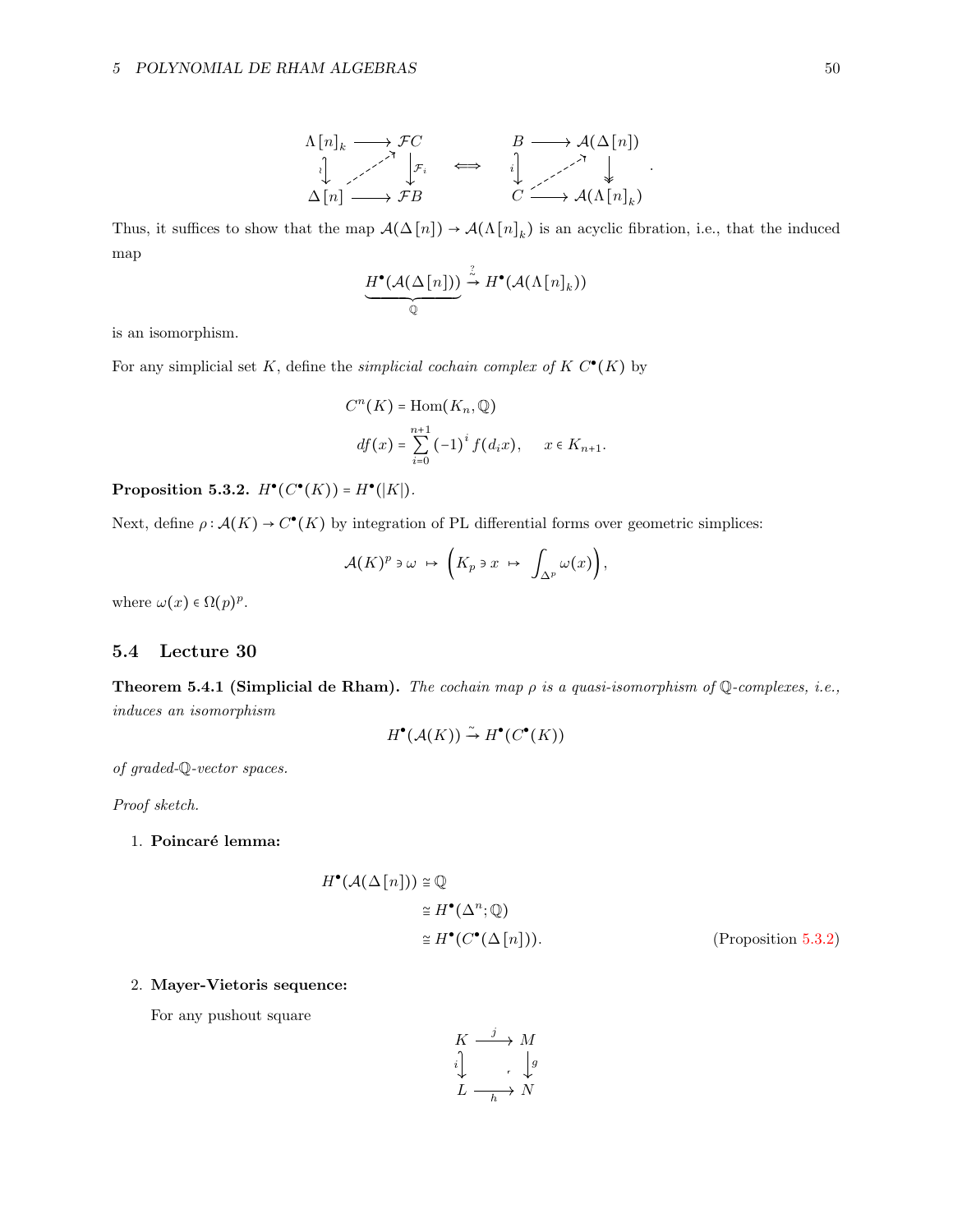in sSet, we have a short exact sequence

$$
0 \longrightarrow \mathcal{A}(N) \xrightarrow{(\mathcal{A}(h), -\mathcal{A}(g))} \mathcal{A}(L) \oplus \mathcal{A}(M) \xrightarrow{\mathcal{A}(i) + \mathcal{A}(j)} \mathcal{A}(K) \longrightarrow 0
$$

of Q-vector spaces. This has a LES in cohomology, known as the M-V sequence for  $H^{\bullet}(A(N))$ . Likewise, we have a short exact sequence

$$
0 \longrightarrow C^{\bullet}(N) \longrightarrow C^{\bullet}(L) \oplus C^{\bullet}(M) \longrightarrow C^{\bullet}(K) \longrightarrow 0
$$

along with the M-V sequence for  $H^{\bullet}(C^{\bullet}(K))$ .

We see that  $\rho$  induces a morphism between the two SES's. The five lemma thus implies that if  $\rho$ induces an isomorphism on cohomology for  $L, M$ , and  $K$ , then it also induces one for  $N$ .

3. Every simplicial set is the pushout along a map of the form  $\coprod_{\alpha} \partial \Delta[n] \rightarrow \coprod_{\alpha} \Delta[n]$ .

Remark 5.4.2. In fact,  $\rho$  induces an isomorphism of cohomology rings as it can be represented as a zig-zag of quasi-isomorphism of DGA's.



Now, both  $H^{\bullet}(C^{\bullet}(\Delta[n]))$  and  $H^{\bullet}(C^{\bullet}(\Lambda[n]_k))$  are isomorphic to  $\mathbb Q$  thanks to Proposition [5.3.2.](#page-49-1) Thus, by Theorem [5.4.1,](#page-49-2) we have that  $H^{\bullet}(A(\Delta[n])) \cong \mathbb{Q} \cong H^{\bullet}(A(\Lambda[n]_k)).$ 

 $\Box$ 

 $\Box$ 

Let's turn to the homotopy theory of our fundamental adjunction. We have an adjunction

$$
\operatorname{Ho}(\text{\rm dgca}_{\mathbb Q}^{\geq 0})\overbrace{\phantom{\mathbb Z_{\mathbb Z}^{\oplus 0}}_{\mathbb R\mathcal A}}^{\mathbb L\mathcal F}\operatorname{Ho}(\text{\rm sSet}^{\operatorname{op}})\ .
$$

Every object of sSet is cofibrant, and any cofibrant replacement of a cofibrant object  $K$  (such as  $K$  itself) is unique up to homotopy in a certain sense. Therefore,  $\mathbb{R} \mathcal{A} = \mathcal{A}(RK) = \mathcal{A}(K)$  because RK is a cofibrant replacement of K in sSet. Moreover,  $\mathbb{L}\mathcal{F}(B) = \mathcal{F}(QB)$ , which is automatically a Kan complex.

#### Definition 5.4.3.

- 1. Let K be a simplicial set. A Sullivan minimal model of K is a minimal Sullivan model of  $\mathcal{A}(K)$ , i.e., a minimal Sullivan algebra  $\mathcal{M}(K)$  together with a quasi-isomorphism  $\mathcal{M}(K) \to \mathcal{A}(K)$ .
- 2. Let X be a topological space. A *Sullivan model* of X is a Sullivan minimal model of  $\text{Sing}_{\bullet}(X)$ .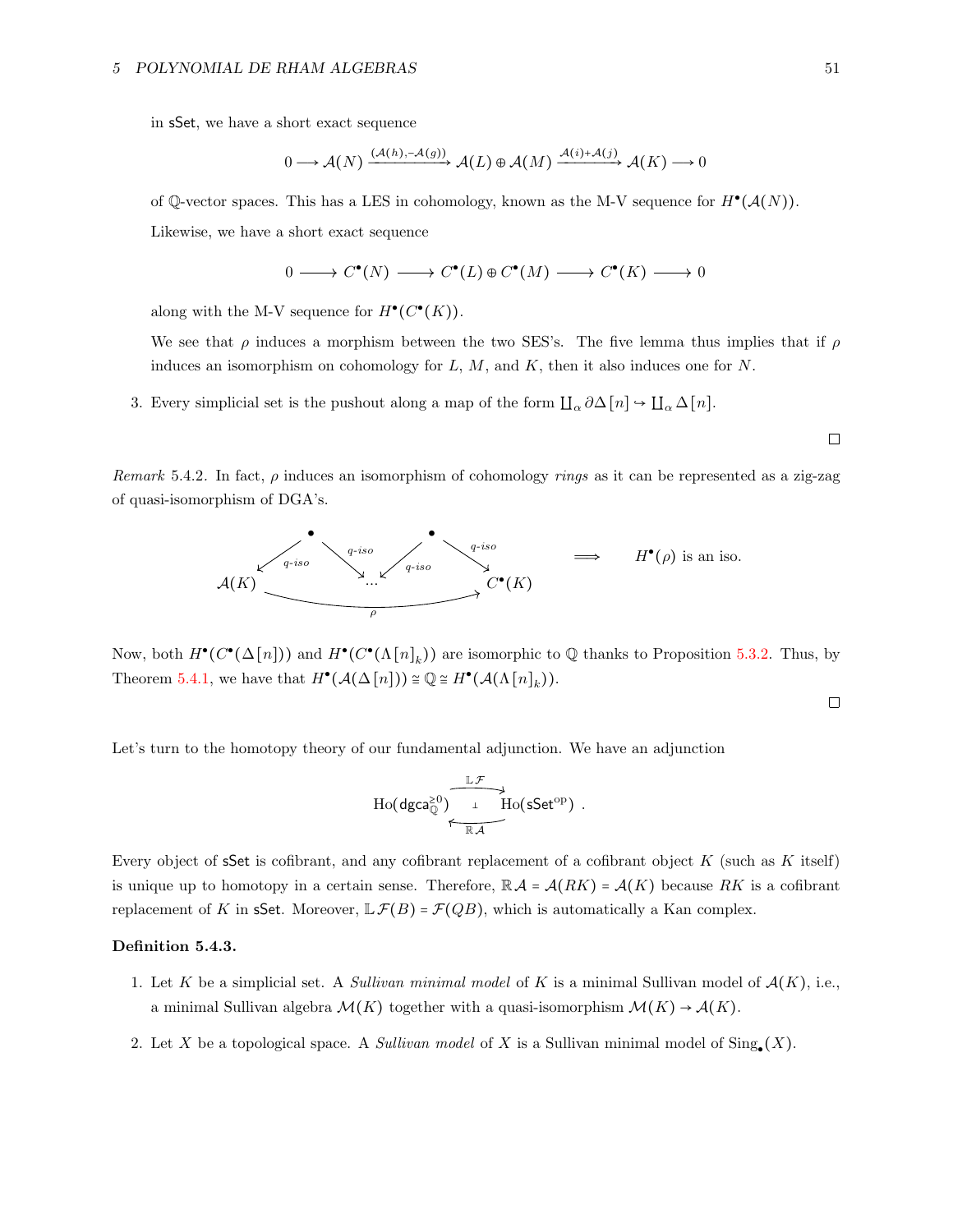Theorem [3.13.1](#page-37-1) implies that  $\mathcal{M}(K)$  is a cofibrant replacement of  $\mathcal{A}(K)$ .

We can make  $M$  a functor so that we have a diagram

Ho( 
$$
\underbrace{\text{SMA}}_{\text{homolog.}})
$$
  $\underbrace{\overbrace{\mathcal{H}}^{\mathcal{F}}}_{\text{com.} \text{Sets}}$   $\underbrace{\text{Sset}^{\text{op}}_{0}}_{\text{com.} \text{Sets}}$ ) .

This is actually an adjunction.

#### Homotopy groups:

Recall that for any  $B \in ob(\text{dgca}_{\mathbb{Q}}^{\geq 0}/\mathbb{Q})$ , we have  $\pi^{n}(B) = H^{n}(IB)$  by definition, where  $IB = {}^{m}B \times {}^{m}B_{B}$  and  $m = \ker(B \to \mathbb{Q}).$ 

Let K be a pointed simplicial set, i.e., an object of  $\mathsf{sSet}_*$ . (Its distinguished point is precisely a map  $\Delta[0] \rightarrow K$ .) Assume that K is a Kan complex. Define the homotopy groups of K as follows. Let  $\pi_0(K)$  be the coequalizer

$$
X_1 \xrightarrow[d_1]{d_0} X_0 \longrightarrow X_0 \times_{X_1} .
$$

This is precisely the set  $\lceil \Delta[0], K \rceil$  of homotopy classes of maps. Further, for any  $n \geq 1$ , let  $\pi_n(K) = [(\Delta[n], \partial \Delta[n]), (K, *)]$ . Note that

$$
\pi_n(K) = [(\partial \Delta[n+1], v_0), (K, *)]
$$

$$
= [(S^n, N), (|K|, *)]
$$

$$
= \pi_n(|K|, *).
$$

Thus, we have at least four ways of defining the homotopy group. The rational homotopy groups of K are defined as

$$
\pi_n^{\mathbb{Q}}(K) = \begin{cases} \pi_n(K) \otimes_{\mathbb{Z}} \mathbb{Q} & n \geq 2 \\ \frac{\pi_1(K)}{[\pi_1(K), \pi_1(K)]} \otimes_{\mathbb{Z}} \mathbb{Q} & n = 1 \end{cases}.
$$

## <span id="page-51-0"></span>5.5 Lecture 31

We want to study the homotopy groups of a cofibrant augmented DGCA  $B \to \mathbb{Q}$  and of the simplicial set FB. Let K be a pointed Kan complex. To endow  $\pi_n(K)$  with a group structure for all  $n \geq 1$ , let  $[f], [g] \in [(\Delta[n], \partial \Delta[n]), (K, *)]$ . Define  $\varphi : \Lambda_n[n+1] \to K$  by

$$
\varphi(i) = \begin{cases} s_0 s_0 \cdots s_0(*) & 0 \le i \le n-2 \\ g & i = n-1 \\ f & i = n+1 \end{cases}.
$$

As K is a Kan complex, this horn may be filled to a map  $\tilde{\varphi}$  :  $\Delta[n+1] \to K$ . By the simplicial identities, we have that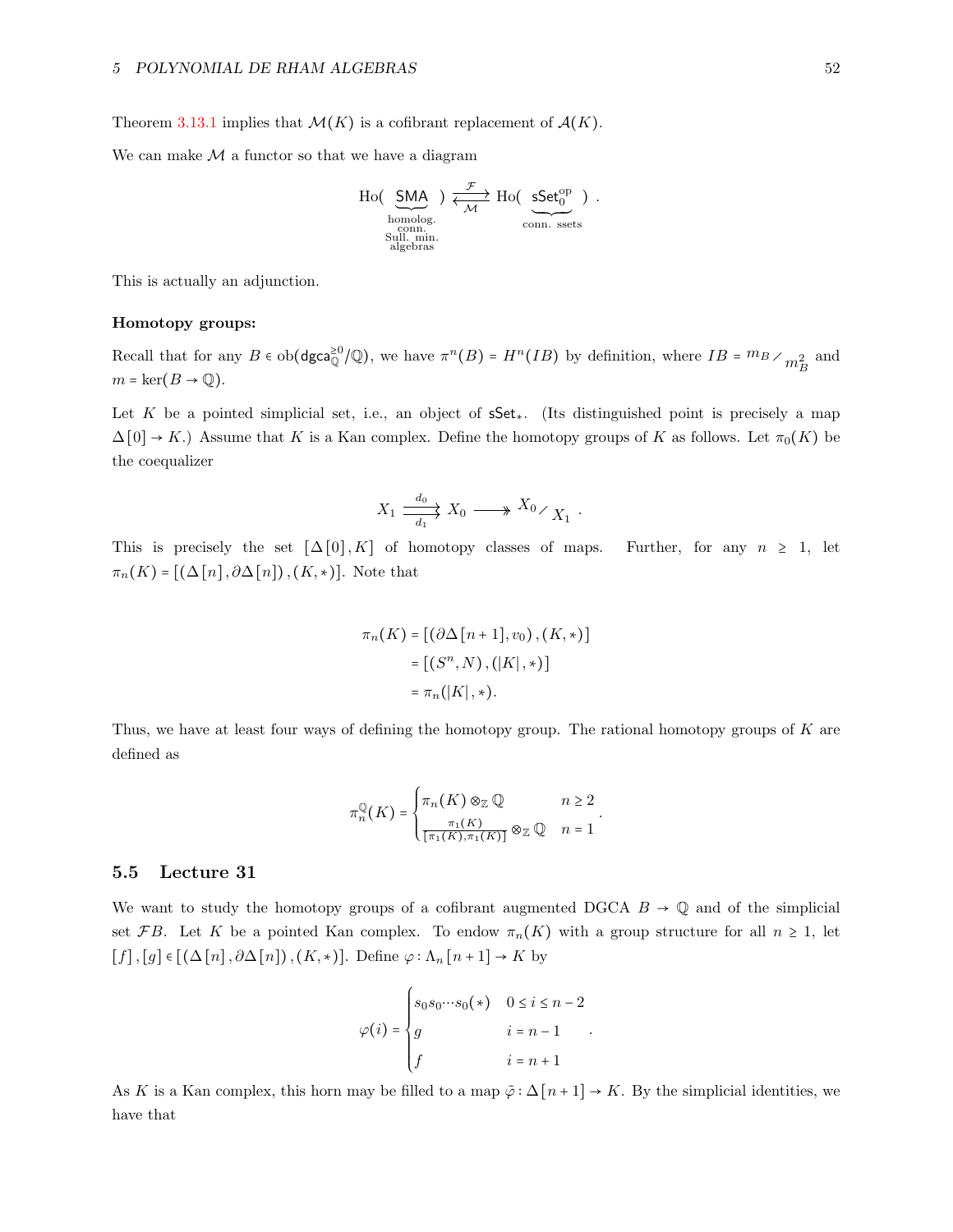$$
d_i d_n \tilde{\varphi} = d_{n-1} d_i \tilde{\varphi} = s_0 s_0 \cdots s_0 (*).
$$

Let  $[f] \cdot [g] = [d_n \tilde{\varphi}].$ 



This is a group operation. In fact,  $\pi_n(\mathcal{F}B)$  is naturally a Q-vector space and thus isomorphic to  $\pi_n^{\mathbb{Q}}(\mathcal{F}B)$ .

<span id="page-52-0"></span>**Theorem 5.5.1.** Let B be a cofibrant augmented  $DGCA^{\geq 0}$ .

- (1) If B is homologically connected (i.e.,  $H^0(B) \cong \mathbb{Q}$ ), then  $\pi_0(\mathcal{F}B) = *$ .
- (2) If  $n \geq 1$ , then there exists a natural bijection

$$
\pi_n(\mathcal{F}B) \stackrel{\sim}{\rightarrow} \text{Hom}_{\mathbb{Q}}(\pi^n B, \mathbb{Q})
$$

of sets.

- (3) if  $n \geq 2$ , then this bijection is a group isomorphism.
- (4) If  $n = 1$ , then it is a group isomorphism as long as

$$
x \in B^1 \implies dx \in \mathbb{Q}\left[B^0, dB^0\right] \subset B.
$$

*Proof sketch.* First, suppose that  $H^0(B) \cong \mathbb{Q}$ . By Theorem [2.4.2,](#page-15-1) we have a minimal Sullivan algebra  $\mathcal{M}(B)$ and a weak equivalence  $\mathcal{M}(B) \stackrel{\sim}{\rightarrow} B$ . Since both B and  $\mathcal{M}(B)$  are cofibrant, our proof of Lemma [3.7.1](#page-28-1) shows that the induced map  $\mathcal{F}\mathcal{M}(B) \to \mathcal{F}B$  is a weak equivalence. Hence  $|\mathcal{F}B| \simeq |\mathcal{F}\mathcal{M}(B)|$ , and we have that

$$
\pi_0(\mathcal{F}B) = \pi_0(\mathcal{F}M(B))
$$
\n
$$
= [\Delta[0], \mathcal{F}M(B)]
$$
\n
$$
= [\mathcal{F}M(B), \Delta[0]]^{\text{op}}
$$
\n
$$
= [\mathcal{M}(B), \mathcal{A}(\Delta[0])]
$$
\n
$$
= [\mathcal{M}(B), \mathbb{Q}]
$$
\n
$$
= *.
$$
\n
$$
(\mathcal{M}(B) = S(V), V = \bigoplus_{\geq 1} V^n)
$$

This proves (1).

Next, suppose that  $n > 1$ . By Lemma [3.8.2,](#page-30-1) we have that

$$
\pi_n(\mathcal{F}B) = [\partial \Delta[n+1], \mathcal{F}B] \cong [B, \mathcal{A}(\partial \Delta[n+1])].
$$

Let

$$
V(n) = \mathbb{Q}[x_n] \times (x_n^2), \quad |x_n| \equiv n.
$$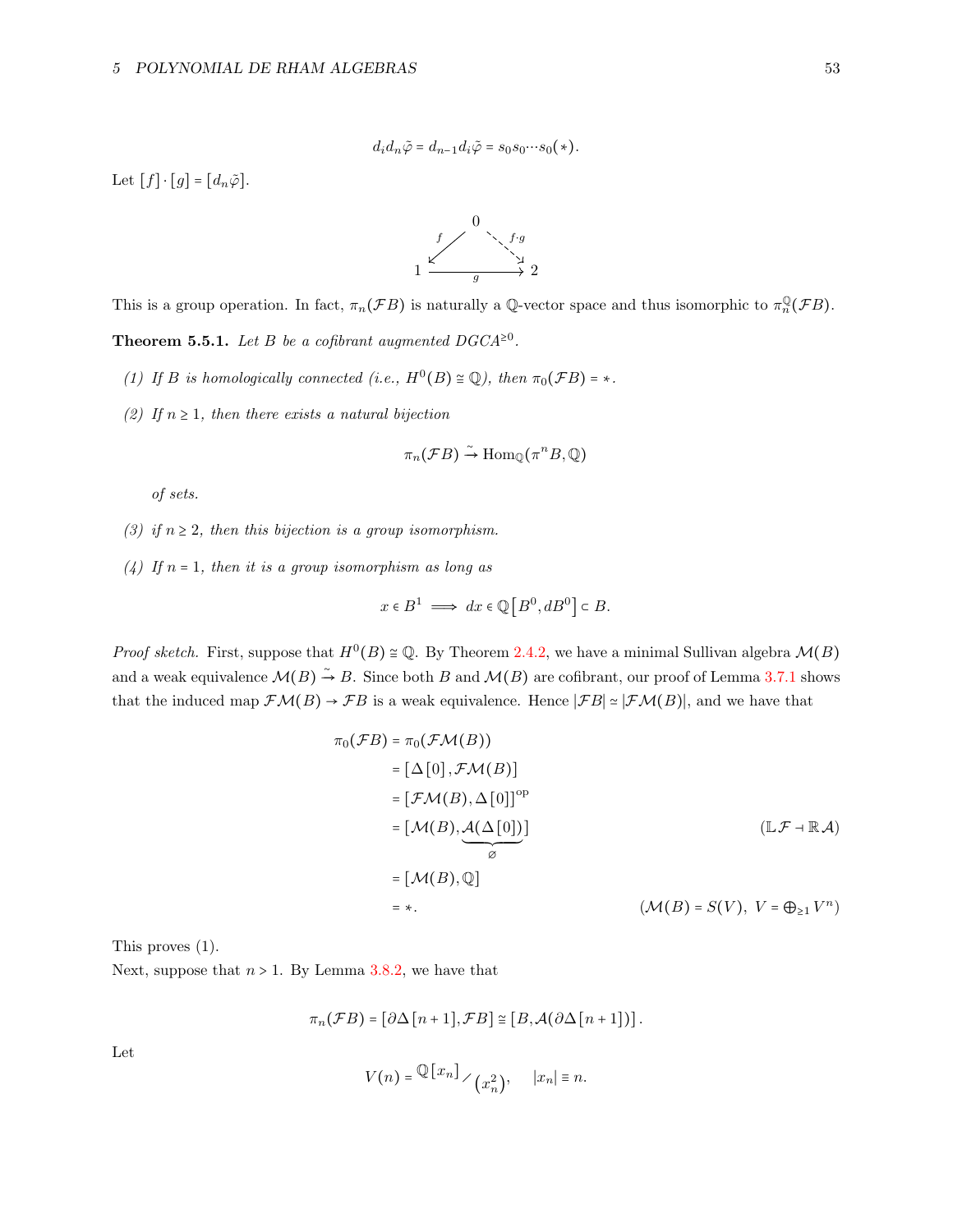This has homology  $H^{\bullet}(S^n)$ Further, Theorem  $5.4.1$  gives us a weak equivalence  $\mathcal{A}(\partial \Delta[n+1]) \stackrel{\sim}{\rightarrow} C^{\bullet}(\partial \Delta[n+1])$ , and  $C^{\bullet}(\partial \Delta[n+1])$  also has homology  $H^{\bullet}(S^n;\mathbb{Q})$ . Indeed, the map  $V(n) \stackrel{\sim}{\rightarrow} A(\partial \Delta[n+1])$  defined by

 $x_n \rightarrow$  a closed PL form representing a generator of  $H^n(S^n; \mathbb{Q}) \cong \mathbb{Q}$ 

is a weak equivalence. This means that  $[B, \mathcal{A}(\partial \Delta[n+1])] \cong [B, V(n)].$ 

**Proposition 5.5.2.**  $[B, V(n)] \cong \text{Hom}_{\mathbb{Q}}(\pi^n(B), \mathbb{Q})$ .

This sequence of bijections respects the group structure of  $\pi_n$ . Wlog, replace B with  $\mathcal{M}(B)$ . We have a cofibration  $S(V(n-1)) \to S(V(n))$ . By taking the pushout of this along  $S(V(n-1)) \to \mathbb{Q}$ , we can show that  $(S(V(n)/V(n-1)), d \equiv 0)$  has the same  $\pi^n$  as B. This also has a coalgebra structure:  $B \to B \otimes B$ , which induces a monoid structure on  $\mathcal{F}B$ . By the Eckmann-Hilton argument, the set

$$
\underbrace{[B, \mathcal{A}(\partial \Delta[n+1])]}_{[\partial \Delta[n+1], \mathcal{F}B]}
$$

is a monoid with the same structure as that on  $\pi_n(\mathcal{F}B)$ . Moreover, the coalgebra structure defines a monoid structure on  $\pi^{n}(B)^{\vee}$  identifiable as +.

# <span id="page-53-0"></span>5.6 Lecture 32

Let X be a rational space. Suppose that  $\mathcal{FM}(\mathcal{A}X) \stackrel{w.e.}{\sim} X$ . Then

$$
\pi_n(X) \cong \pi_n(\mathbb{L}\mathcal{F}AX)
$$
  
\n
$$
\cong \pi^n(\mathcal{M}(\mathcal{A}X))^{\vee}.
$$
  
\n
$$
(\mathcal{M} \text{ cofibrant replacement})
$$
  
\n
$$
(\mathcal{M} \text{cofibrant replacement})
$$
  
\n
$$
(\mathcal{M} \text{cofibrant replacement})
$$
  
\n
$$
(\mathcal{M} \text{cofibrant replacement})
$$

.

In particular, for all  $n \ge 1$ , we have that  $\pi_n(S^n) \cong \pi^n(\mathcal{M}(S^n))^{\vee}$ . As in the real de Rham case, we can guess a minimal Sullivan model of  $\mathcal{A}(\partial \Delta[n+1])$ :

$$
\mathcal{M}(S^n) = \begin{cases} \mathbb{Q}[x_n] & n \text{ odd} \\ \mathbb{Q}[x_n, y_{2n-1} | dy_{2n-1} = x_n^2] & n \text{ even} \end{cases}
$$

where  $|x_n| = n$ . Note that  $\pi^k(\mathcal{M}(S^n)) = (I\mathcal{M}(S^n))^k$ . Specifically,  $I\mathbb{Q}[x_n] = \mathbb{Q}x_n$  when n is odd, in which case

$$
\pi_k^{\mathbb{Q}}(S^n) = \begin{cases} \mathbb{Q} & k = n \\ 0 & k \neq n \end{cases}
$$

for all  $k \geq 1$ . And when *n* is even, we have that

$$
I \mathbb{Q} \left[ x_n, y_{2n-1} \mid dy_{2n-1} = x_n^2 \right] = \mathbb{Q} x_n \oplus \mathbb{Q} y_{2n-1}
$$

$$
\Downarrow
$$

$$
\pi_k^{\mathbb{Q}}(S^n) = \begin{cases} \mathbb{Q} & k = n, 2n - 1 \\ 0 & \text{otherwise} \end{cases}
$$

 $\Box$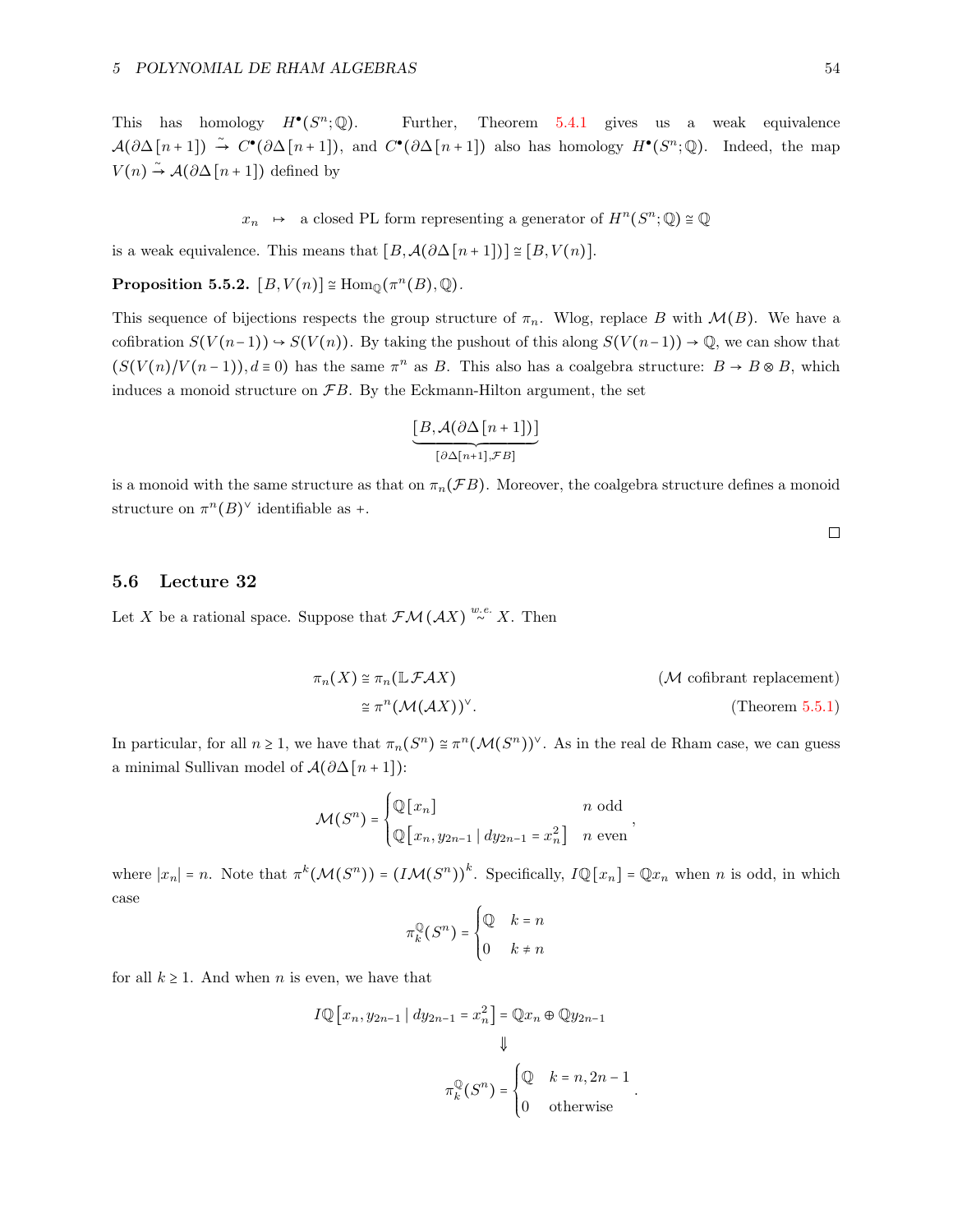By contrast, in the non-Sullivan case, we have that  $H^{\bullet}(S^n; \mathbb{Q}) \cong \mathbb{Q}[\![x_n]\!]_{\diagup (x)}$  $_{n}^{2}$ .

A rationalization of a space X is a space  $X_{\mathbb{Q}}$  together with a map  $X_{\mathbb{Q}} \to X$  inducing an isomorphism

$$
\pi_k(X_{\mathbb{Q}}) \cong \pi_k(X) \otimes_{\mathbb{Z}} \mathbb{Q}.
$$

Thus, every space of the form  $\mathcal{F}B$  is a rationalization of itself.

#### Main theorem of RHT:

The Quillen adjunction  $\mathcal{F} \dashv \mathcal{A}$ 

$$
\mathsf{dgca}_{\mathbb{Q}}^{\geq 0} \xrightarrow{\hspace*{1.5cm}} \mathsf{sSet}^{\mathrm{op}}_*
$$

induces an equivalence of categories

$$
\mathrm{Ho}(\mathrm{dgca}_{\mathbb{Q}}^{\geq 0,\mathrm{ft}}) \xrightarrow{\sim} \mathrm{Ho}(\mathbb{QNil}_{*}^{\mathrm{ft}})^{\mathrm{op}}.
$$

Here,  $\deg_{\mathbb{Q}}^{\geq 0}$ , the full subcategory of cohomologically connected DGCA's of finite type, i.e.,  $\dim_{\mathbb{Q}} B^n < \infty$  for all  $n \geq 0$  (equivalently,  $\dim_{\mathbb{Q}} \pi^n(B) < \infty$ ). Further,  $\mathbb{Q}$ Nil<sup>ft</sup> denotes the category of cohomologically connected spaces X that are

- rational as simplicial sets, i.e., have rational homotopy groups,
- of finite type, i.e.,  $\dim_{\mathbb{Q}} H^n(X; \mathbb{Q}) < \infty$  for all  $n \geq 0$ , and
- nilpotent, i.e.,  $\pi_1(X)$  is nilpotent and acts nilpotently on  $\pi_k(X)$  (via the universal cover of X) for all  $k \geq 2$ .

A group G is nilpotent if the sequence

$$
G_0 \equiv G
$$
  

$$
G_{n+1} \equiv [G, G_n]
$$

of groups becomes trivial for some n. Further, for any groups  $G$  and  $A$  with  $G$  acting on  $A$ , we say that  $G$ acts nilpotently on A if the sequence

$$
A_0 \equiv A
$$
  

$$
A_{n+1} \equiv \langle ga - a \mid g \in G, a \in A_n \rangle
$$

of groups becomes trivial for some n.

## Example 5.6.1.

- 1.  $S^1$  is nilpotent.
- 2. Any simply connected space is nilpotent.
- 3.  $\mathbb{RP}^2$  is not nilpotent.
- 4.  $S^1 \vee S^1$  is not nilpotent.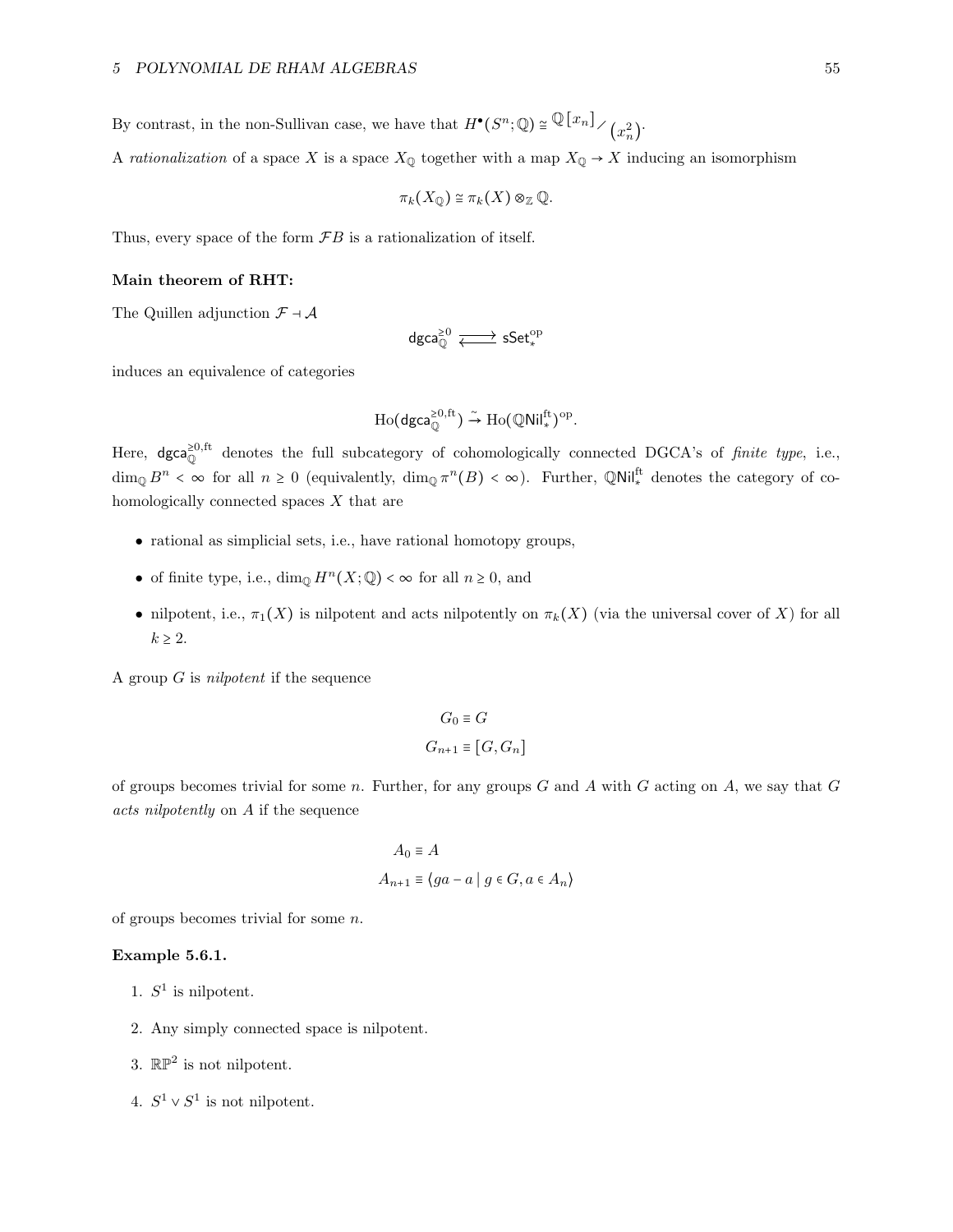## <span id="page-55-0"></span>5.7 Lecture 33

Recall the main theorem of RHT. The pair  $(\mathcal{F}, \mathcal{A})$  is a Quillen adjunction, which is actually a Quillen equivalence for

$$
\mathsf{dgca}_{\mathbb{Q}}^{\geq 0, \mathrm{ft}, \mathrm{h\text{-}conn.}} \xrightarrow{\longleftarrow} \left(\mathsf{sSet}_{\mathbb{Q}}^{\mathrm{ft}, \mathrm{nilp}}\right)^{\mathrm{op}}\,.
$$

For spaces, we may combine this equivalence with the Quillen equivalence

$$
\left(\mathsf{sSet}^{\mathrm{ft},\mathrm{nilp}}_{\mathbb{Q}}\right)^\mathrm{op} \stackrel{|{\textbf{--}}|}{\longleftrightarrow} \left(\mathsf{WHCG}^{\mathrm{ft},\mathrm{nilp}}_{\mathbb{Q}}\right)^\mathrm{op}
$$

induced by the equivalence between sSet<sup>op</sup> and WHCG<sup>op</sup>.

The rationalization of a space (in the sense of Definition [1.3.3\)](#page-6-0) always exists.

**Lemma 5.7.1.** The counit  $K \mapsto \mathcal{F}AK$  of  $\mathcal{F} \dashv \mathcal{A}$  is a rationalization.

Recall that if  $(\mathcal{F} : \mathcal{C} \to \mathcal{D}, \mathcal{A} : \mathcal{D} \to \mathcal{C})$  is any adjoint pair, then its unit is the natural transformation  $\left\{ B \xrightarrow{u_B} \mathcal{AF}(B) \right\}_{B \in \text{obC}}$  given by

$$
\text{Hom}_{\mathcal{C}}(B, \mathcal{AF}(B)) \cong \text{Hom}_{\mathcal{D}}(\mathcal{F}(B), \mathcal{F}(B))
$$

$$
u_B \leftarrow \text{id}_{\mathcal{F}(B)}.
$$

Likewise, the *counit* is the natural transformation  $\left\{\mathcal{FA}(K) \stackrel{c_K}{\longrightarrow} K\right\}_{K\infty b\mathcal{D}}$  given by

$$
Hom_{\mathcal{D}}(\mathcal{F}\mathcal{A}(K), K) \cong Hom_{\mathcal{C}}(\mathcal{A}(K), \mathcal{A}(K))
$$

$$
c_K \leftarrow id_{\mathcal{A}(K)}.
$$

In our case, the adjunction counit is an isomorphism  $\mathcal{FA} \to id_{\mathsf{sSet}^{\mathrm{op}}}$  on  $\mathsf{sSet}^{\mathrm{op}}$ , i.e., an isomorphism  $id_{\mathsf{sSet}} \to \mathcal{FA}$ on sSet.

Recall that  $\pi_n(\mathcal{F}(B)) \cong \text{Hom}_{\mathbb{Q}}(\pi^n(B), \mathbb{Q})$  for all  $n \geq 1$ . Hence  $H_n(\mathcal{F}(B); \mathbb{Z})$  is a Q-vector space. It follows that the rational homotopy type of a nilpotent, finite-type space  $X$  is determined by the (quasi-)isomorphism class of its Sullivan minimal model.

Next, we'll study Quillen models via  $L_{\infty}$ -algebras as well as dg-Lie algebras.

# <span id="page-55-1"></span>6 Quillen models

## <span id="page-55-2"></span>6.1 Lecture 34

**Definition 6.1.1 (DGLA).** A dg-Lie algebra is a chain complex  $(L_{\bullet} \coloneqq \bigoplus_{n \in \mathbb{Z}} L_n, d: L_n \to L_{n-1}), d^2 = 0$ , equipped with a graded-Lie bracket  $[-,-]: L_{\bullet} \otimes L_{\bullet} \to L_{\bullet}$ ,  $L_p \otimes L_q \to L_{p+q}$ , such that

- (1)  $(grad\text{-}skew) [x, y] = -(-1)^{|x||y|} [y, x]$
- (2)  $\left(\text{graded-Jacobi}\right) (-1)^{|x||z|} [x, [y, z]] + (-1)^{|y||x|} [y, [z, x]] + (-1)^{|z||y|} [z, [x, y]] = 0$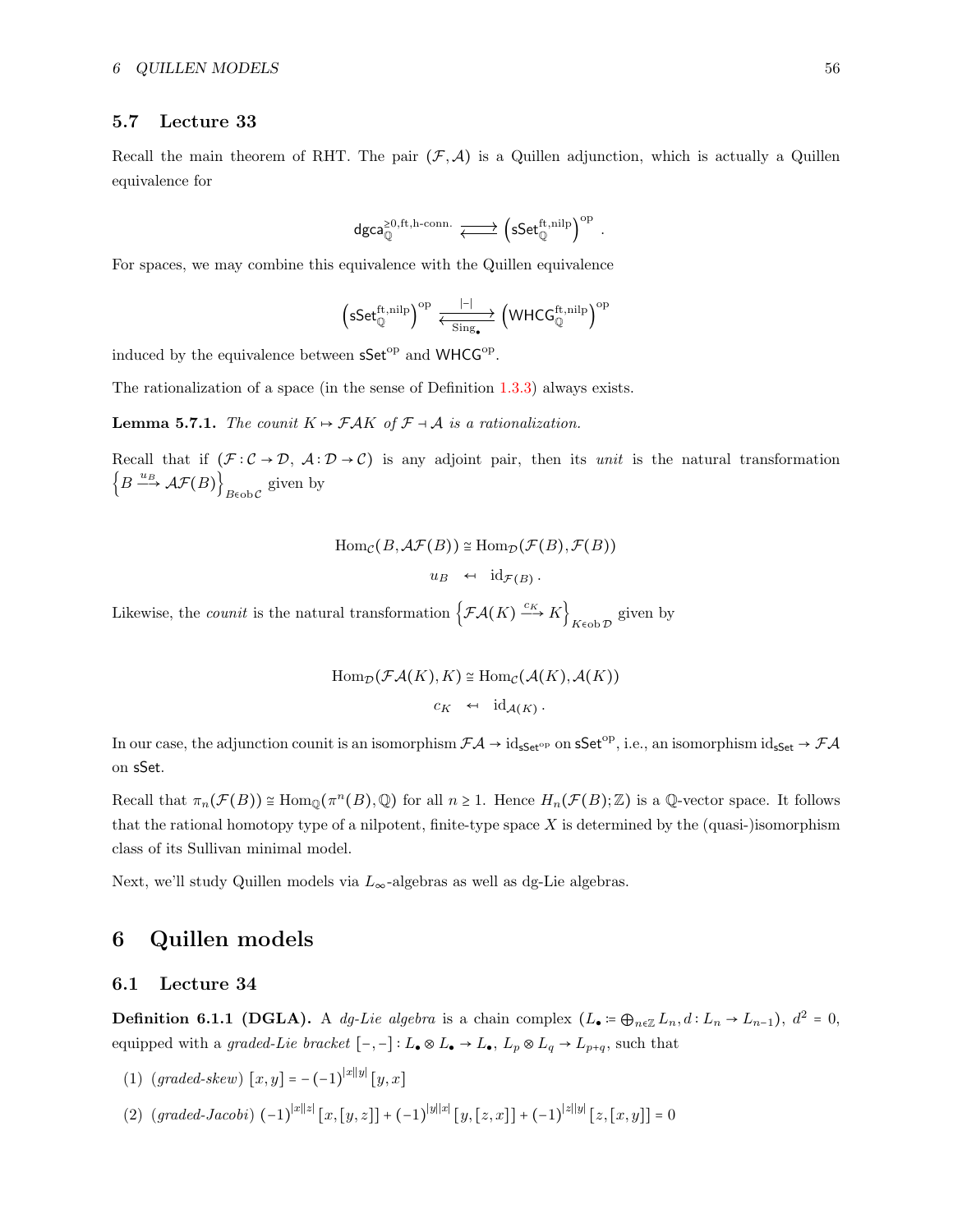(3)  $(grad\text{-}Leibniz (derivation)) d[x,y] = [dx,y] + (-1)^{|x|} [x, dy].$ 

We say that L is *connected* if  $L = L_{>0}$ .

Example 6.1.2. The following are dg-Lie algebras.

- 1. Any Lie algebra  $L$ , with  $L = L_0$  and  $d = 0$ .
- 2. Any chain complex  $(V_{\bullet}, d)$ , with  $[-,-] \equiv 0$ . This is called an *abelian* dg-Lie algebra.
- 3. Any dg-associative algebra  $(A_{\bullet} = \bigoplus_{n \in \mathbb{Z}} A_n, d)$ , with  $[a, b] \equiv ab (-1)^{|a||b|} ba$ .

This defines a functor  $(-)^{Lie}$  : dga → dgla, which is right adjoint to the *universal enveloping algebra*  $U : dg$ la → dga.

$$
\mathcal{U}L \equiv \frac{T(L)}{I}
$$
  

$$
T(L) \equiv \bigoplus_{n\geq 0} L^{\otimes n}, \quad I \equiv \left(x \otimes y - (-1)^{|x||y|} y \otimes x - [x, y] \mid x, y \in L\right)
$$

 $(x_1 \otimes \cdots \otimes x_p)(y_1 \otimes \cdots \otimes y_q) \equiv x_1 \otimes \cdots \otimes x_p \otimes y_1 \otimes \cdots \otimes y_q$ , d extented as derivation from L to  $T(L)$ 

## Note 6.1.3.

- 1. There is a natural isomorphism  $\mathcal{U}(L \oplus M) \cong \mathcal{U}(L) \otimes \mathcal{U}(M)$ .
- 2. If L is an abelian DGLA, then  $\mathcal{U}L = S(L)$ . In particular,  $\mathcal{U}(0) = k$ .
- 3. The algebra  $UL$  is a dg-Hopf algebra. This means that it has extra structure coming from

\n- \n
$$
L \xrightarrow{\text{m}\rightarrow(x,x)} L \oplus L \implies \underbrace{\mathcal{U}L \xrightarrow{\Delta} \mathcal{U}L \otimes \mathcal{U}L}_{comultiplication},
$$
\n
\n- \n
$$
L \rightarrow 0 \implies \underbrace{\mathcal{U}L \rightarrow k}_{count},
$$
\n
\n- \n
$$
\underbrace{s:L \xrightarrow{\text{m}\rightarrow\text{m}\times} L}_{antihomomorphism} \implies \underbrace{S:\mathcal{U}L \rightarrow \mathcal{U}L}_{antipode}.
$$
\n
\n

$$
S(a \cdot b) = (-1)^{|a||b|} (Sb \cdot Sa).
$$

Also, note that

$$
[x, y] \xrightarrow{s} -[x, y] = (-1)^{|x||y|} [y, x]
$$

$$
= (-1)^{|x||y|} [-y, -x]
$$

$$
+ -(-1)^{|x||y|} [y, x]
$$

$$
= [x, y]
$$

$$
= [-x, -y].
$$

Hence  $s[x, y] = (-1)^{|x||y|} [sy, sx].$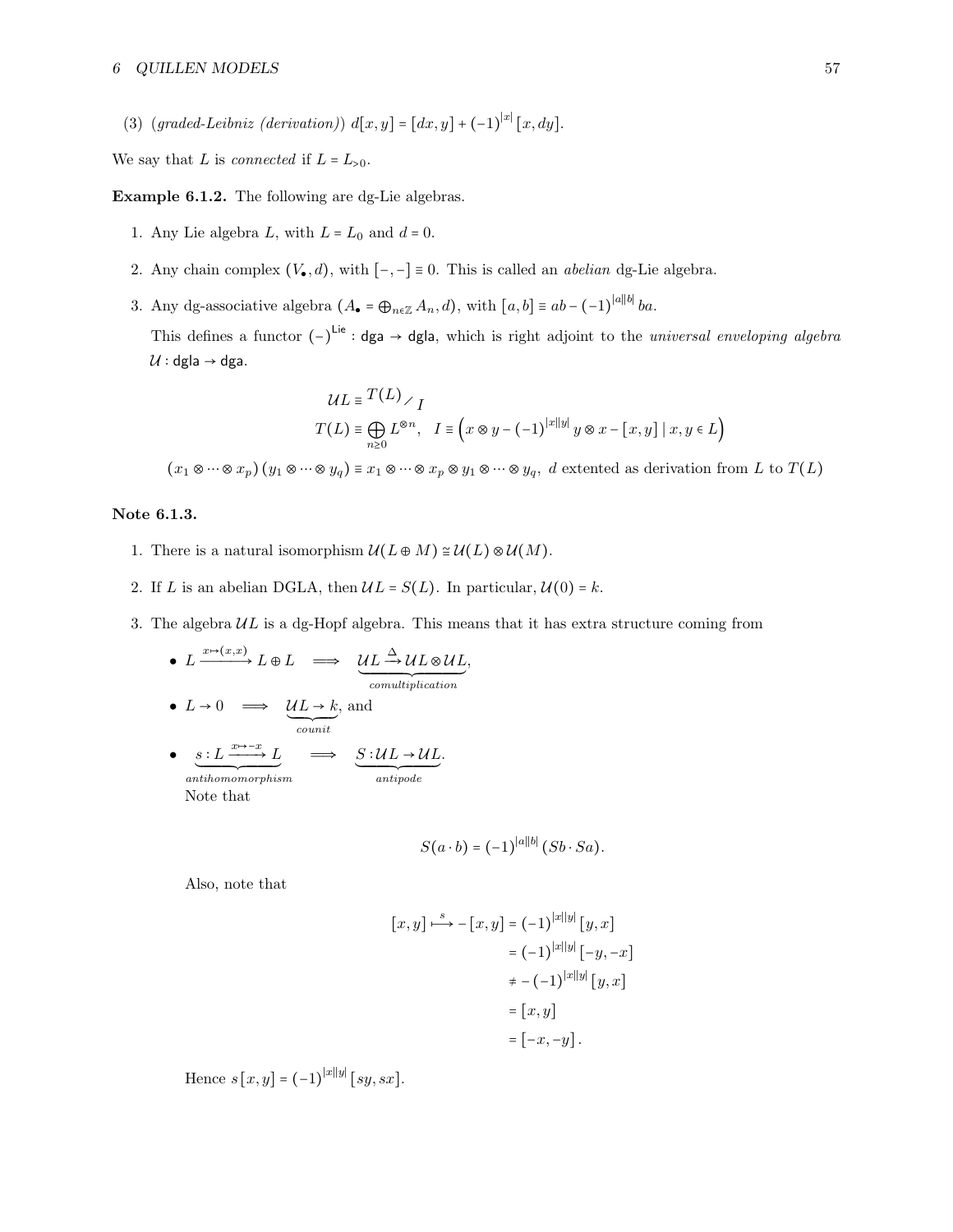This structure makes  $UL$  a dg-associative algebra with a compatible dg-coassociative counital coalgebra. It's coassociative as

$$
\begin{array}{ccc}\nUL & \xrightarrow{\Delta} & \wedge UL \otimes UL \\
\downarrow^{\Delta} & & \downarrow^{\Delta \otimes id} \\
UL \otimes UL & \xrightarrow{\text{id} \otimes \Delta} & \vee^{\text{id} \otimes UL} \otimes UL\n\end{array}
$$

commutes. For comparison, multiplication is associative when

$$
A \otimes A \otimes A \xrightarrow{m \otimes id} A \otimes A
$$
  
id \otimes m  

$$
A \otimes A \xrightarrow{m \otimes id} A
$$

commutes. Moreover,  $\Delta$  is cocommutative as

$$
UL \xrightarrow{\Delta} UL \otimes UL
$$
  

$$
\searrow \qquad \downarrow T
$$
  

$$
UL \otimes UL
$$
  

$$
UL \otimes UL
$$

commutes where  $T(a \otimes b) \equiv (-1)^{|a||b|} b \otimes a$ .

#### <span id="page-57-0"></span>6.2 Lecture 35

We continue studying  $UL$ .

Note 6.2.1. Let  $M, L \in \text{obdgla}$ .

1. We have a morphism  $L \otimes M \stackrel{T}{\to} M \otimes L$  defined by  $(x, y) \mapsto (y, x)$  (no sign). This fits into the commutative square

$$
\mathcal{U}(L \oplus M) \stackrel{\cong}{\longrightarrow} UL \otimes UM
$$
  

$$
u\tau \downarrow \qquad \qquad \downarrow T
$$
  

$$
\mathcal{U}(M \oplus L) \stackrel{\cong}{\longrightarrow} UM \otimes UL
$$

where  $V \otimes W \stackrel{T}{\rightarrow} W \otimes V$  is given by

$$
v \otimes w \mapsto \overbrace{(-1)}^{\text{Koszul sign}} w \otimes v
$$

for any  $k$ -dg-vector spaces  $V$  and  $W$ .

2. The direct sum  $L \oplus M$  is the categorical product, not coproduct. The isomorphism  $\mathcal{U}(L \oplus M) \cong \mathcal{U}L \otimes \mathcal{U}M$ is proven directly from the definition  $T(L)$ <sub>I</sub> of  $UL$ .

Let C be a dg-Hopf algebra, with coproduct  $C \stackrel{\Delta}{\to} C \otimes C$  and product  $C \otimes C \to C$ . Consider the set of primitive elements

$$
\mathcal{P}(C) \equiv \{x \in C \mid \Delta(x) = x \otimes 1 + 1 \otimes x\}.
$$

This is a dg-vector subspace of C. It's also a dg-Lie subalgebra of  $C^{\mathsf{Lie}}$  when equipped with the bracket  $[x, y] \equiv xy - (-1)^{|x||y|} yx$ . This gives rise to a functor  $\mathcal{P}$  : dgha  $\rightarrow$  dgla.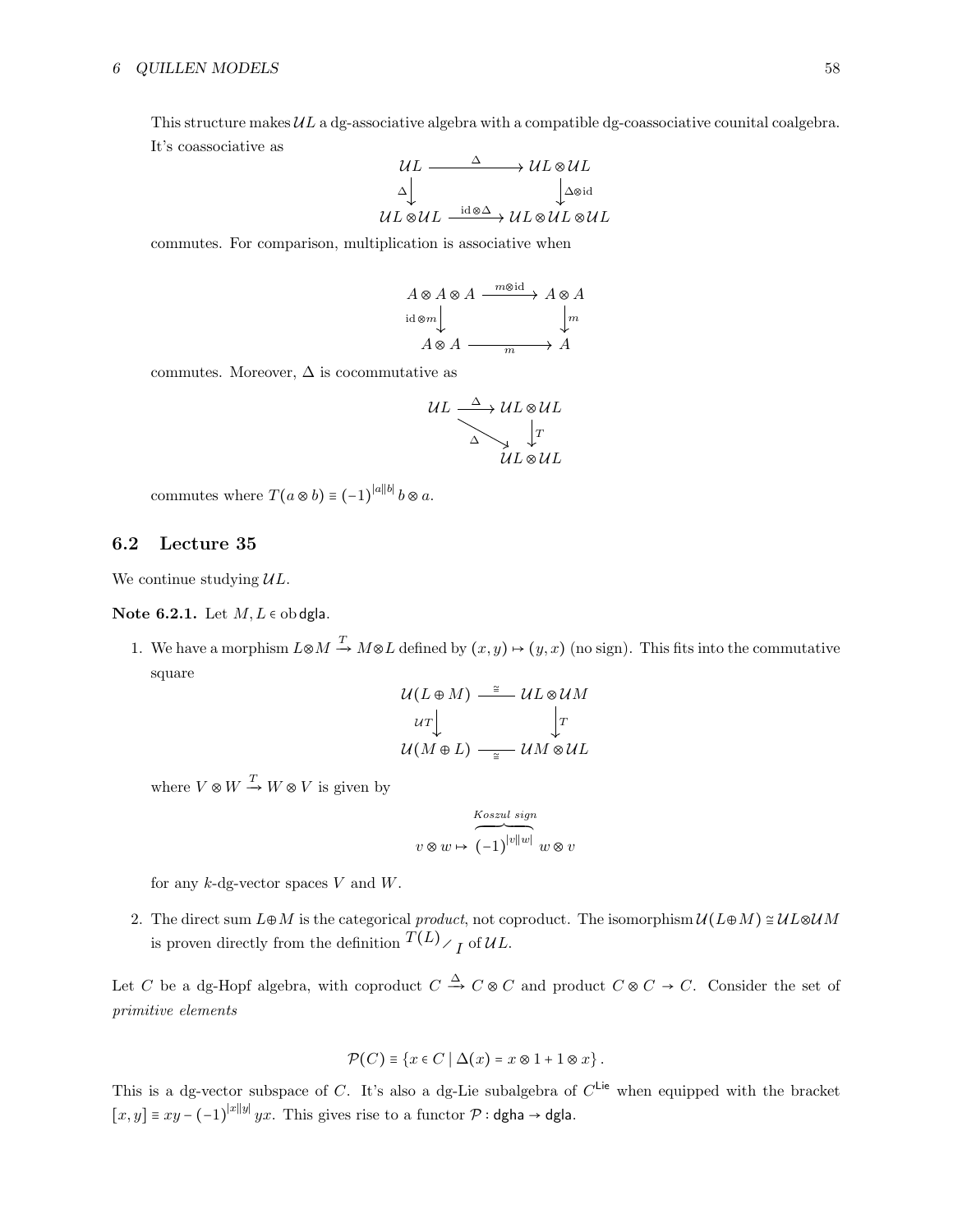Theorem 6.2.2 (Milnor-Moore). The diagram

$$
\mathsf{dgla}_{comm.}^{\geq 0} \xrightarrow[\mathcal{P}]{\mathcal{U}} \mathsf{dgcha}_{conn.}^{\geq 0}
$$

is an equivalence of categories where dgcha denotes the category of dg-cocommutative Hopf algebras.

Corollary 6.2.3. For any dg-Hopf algebra H and any dg-Lie algebra L, we have isomorphisms

$$
H \stackrel{\sim}{\rightarrow} \mathcal{UP}(H)
$$
  

$$
L \stackrel{\sim}{\rightarrow} \mathcal{P}(\mathcal{U}L).
$$

Let V be an abelian DGLA, so that  $\mathcal{U}V = S(V)$ . This is a dg-Hopf algebra with shuffle comultiplication.

**Theorem 6.2.4 (PBW).** Let L be a DGLA. Define  $\gamma : S(L) \rightarrow \mathcal{U}$  by

$$
x_1 x_2 \cdots x_n \mapsto \frac{1}{n!} \sum_{\sigma \in \Sigma_n} \left( -1 \right)^{\epsilon} x_{\sigma(1)} x_{\sigma(2)} \cdots x_{\sigma(n)}.
$$

This is an isomorphism of dg-coalgebras.

Let's turn to topology. Let X be a simply connected pointed space. Recall the based loop space:  $\Omega X =$ Map( $S^1$ , X)<sub>0</sub>. The graded-vector space  $H_{\bullet}(\Omega X; \mathbb{Q})$  is a graded, cocommutative, connected Hopf algebra. Indeed, concatenation  $\Omega X \times \Omega X \to \Omega X$  of loops makes  $\Omega X$  a homotopy monoid. This structure induces multiplication on  $H_{\bullet}(\Omega X;\mathbb{Q})$ , namely the Pontryagin product. Further, the diagonal map  $\Omega X \to \Omega X \times \Omega X$ induces coassociative and cocommutative comultiplication on  $H_{\bullet}(\Omega X;\mathbb{Q})$ .

<span id="page-58-1"></span>**Theorem 6.2.5 (Cartan-Serre).** The Hurewicz map  $\pi_{\bullet}^{\mathbb{Q}}$  $\mathcal{Q}(\Omega X) \to H_{\bullet}(\Omega X; \mathbb{Q})$  induces an isomorphism

$$
\pi^\mathbb{Q}_\bullet(\Omega X) \stackrel{\sim}{\to} \mathcal{P}(H_\bullet(\Omega X;\mathbb{Q}))
$$

of graded-Lie algebras.

(The commutator bracket on  $\mathcal{P}(H_{\bullet}(\Omega X;\mathbb{Q}))$  is also known as the Pontryagin product.)

## <span id="page-58-0"></span>6.3 Lecture 36

Consider again a simply connected pointed space X. Then  $H_{\bullet}(\Omega X; \mathbb{Q})$  is a graded-cocommutative Hopf algebra. We have an isomorphism  $H_{\bullet}(\Omega X; \mathbb{Q}) \cong \mathcal{UP}(H_{\bullet}(\Omega X; \mathbb{Q}))$  of graded-Hopf algebras. It follows from Theorem [6.2.5](#page-58-1) that

<span id="page-58-2"></span>
$$
H_{\bullet}(\Omega X; \mathbb{Q}) \underset{\text{Hopf} \text{alg.}}{\cong} \mathcal{U}(\pi_{\bullet}^{\mathbb{Q}}(\Omega X)).
$$
 (†)

We still need to specify the graded-Lie algebra structure of  $\pi_{\bullet}^{\mathbb{Q}}$  $\mathbb{Q}(\Omega X)$ . Suppose that X is any pointed space. Consider the commutator map  $[-,-]: \Omega X \times \Omega X \to \Omega X$ , defined by

$$
(\alpha, \beta) \mapsto \alpha * \beta * \alpha^{-1} * \beta^{-1}.
$$

Let  $f: S^p \to \Omega X$  and  $g: S^q \to \Omega X$  be pointed maps. Define  $[f, g]$  as the composite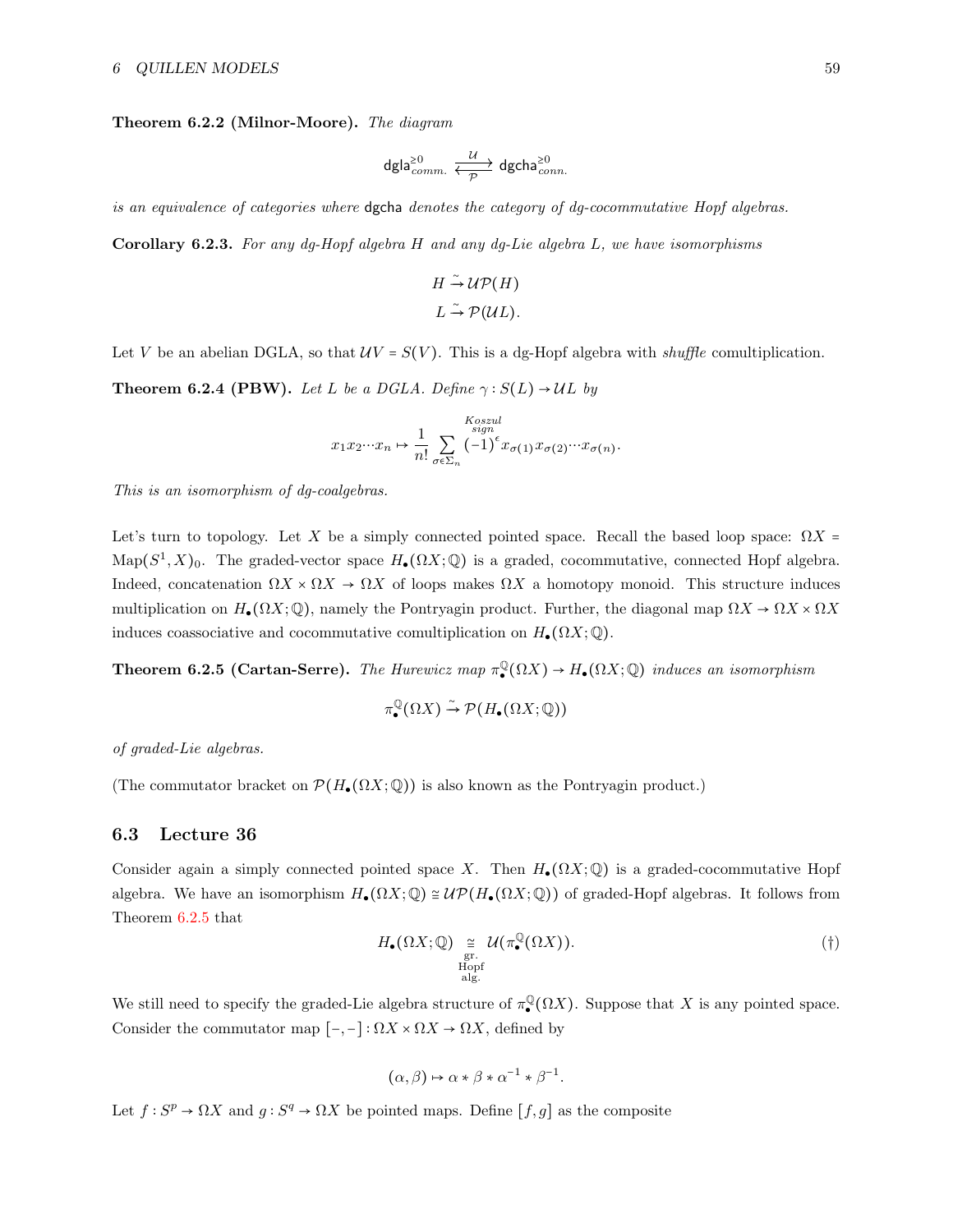$$
S^{p} \times S^{q} \xrightarrow{f \times g} \Omega X \times \Omega X
$$
  

$$
[f,g] \longrightarrow \bigcup_{\Omega X} [-,-] \cdot
$$

Note that  $[f,g] \upharpoonright_{S^p \vee S^q}$  is null-homotopic. By the universal property of groups,  $[f,g]$  is homotopic to a map  $S^{p+q} \to \Omega X$ , where  $S^{p+q} \cong S^p \wedge S^q \cong \frac{S^p \times S^q}{S^p \vee S^q}$ . This map is called the *Samelson product* of f and g. This gives us a product

$$
\pi_p^{\mathbb{Q}}(\Omega X) \otimes \pi_q^{\mathbb{Q}}(\Omega X) \xrightarrow{[-,-]} \pi_{p+1}^{\mathbb{Q}}(\Omega X).
$$

Since  $\pi_n^{\mathbb{Q}}(\Omega X) \cong \pi_n^{\mathbb{Q}}$  $\mathbb{Q}_{n+1}(X)$ , we actually have a product

$$
\pi_{p+1}^{\mathbb{Q}}(X) \otimes \pi_{q+1}^{\mathbb{Q}}(X) \xrightarrow{[-,-]} \pi_{p+q+1}^{\mathbb{Q}}(X),
$$

called the Whitehead product. This is a graded-Lie bracket on  $\pi^{\mathbb{Q}}$  $\binom{\mathbb{Q}}{\bullet}(X)[1].$ 

**Example 6.3.1.** Consider the sphere  $S<sup>n</sup>$  with  $n \ge 2$ . We have that

$$
\pi_{\bullet+1}^{\mathbb{Q}}(S^n)=\pi_{\bullet}^{\mathbb{Q}}(\Omega S^n)\cong \mathbb{L}(\alpha),
$$

i.e., the free graded-Lie algebra on one generator. Here,  $\alpha$  belongs to  $\pi_{n-1}(\Omega S^n)$  and satisfies

$$
\pi_{\bullet}^{\mathbb{Q}}(\Omega S^{n}) = \pi_{\bullet+1}^{\mathbb{Q}}(S^{n}) = \begin{cases} \mathbb{Q}\alpha & n \text{ odd} \\ \mathbb{Q}\alpha \oplus \mathbb{Q}[\alpha, \alpha] & n \text{ even} \end{cases}.
$$

It follows that  $H_{\bullet}(\Omega S^n; \mathbb{Q}) \cong \mathcal{U} \mathbb{L}(\alpha) \cong \mathbb{T}(\alpha)$ , i.e., the free graded-associative algebra on one generator.

## <span id="page-59-0"></span>6.4 Lecture 37

We want to consider a chain-level version of a graded-Hopf algebra.

Let X be a pointed, simply connected space. With ([†](#page-58-2)) along with the fact that  $H_{\bullet}(\Omega X; \mathbb{Q}) \cong H^{\bullet}(\Omega X; \mathbb{Q})$ , we can study the algebra  $\pi^{\mathbb{Q}}$  $\binom{Q}{\bullet}(X)$   $[1] \cong \pi_{\bullet}^{\mathbb{Q}}$  $\mathcal{Q}(\Omega X)$  by looking at cochain-level enhancements of the gradedcommutative algebra  $H^{\bullet}(\Omega X; \mathbb{Q})$ . This leads us to the cochain complex  $(\Omega_{\mathsf{PL}}^{\bullet}(Y), d)$  of a space Y, reminiscent of the de Rham complex  $(\Omega^{\bullet}(X), d_{\text{dR}})$  when Y is a manifold.

Alternatively, one may try to take  $(C_{\bullet}(\Omega X; \mathbb{Q}), d)$  the singular chain complex of  $\Omega X$ . Let

$$
\Omega^M X = \{(t, f) \mid t \in \mathbb{R}, t > 0, f : [0, t] \to X, f(0) = f(t) = x_0 \}.
$$

Multiplication by concatenation  $\Omega^M X \times \Omega^M X \to \Omega^M X$  is strictly associative. This induces graded-associative multiplication

$$
C_{\bullet}(\Omega^M X) \otimes C_{\bullet}(\Omega^M X) \longrightarrow C_{\bullet}(\Omega^M X)
$$
  
\n
$$
C_{\bullet}(\Omega^M X \times \Omega^M X)
$$

at the chain level. Further, the diagonal map  $\Omega^M X \xrightarrow{\Delta} \Omega^M X \times \Omega^M X$  induces a coassociative operation

$$
C_{\bullet}(\Omega^M X) \to C_{\bullet}(\Omega^M X \times \Omega^M X) \xrightarrow{AW} C_{\bullet}(\Omega^M X) \otimes C_{\bullet}(\Omega^M X),
$$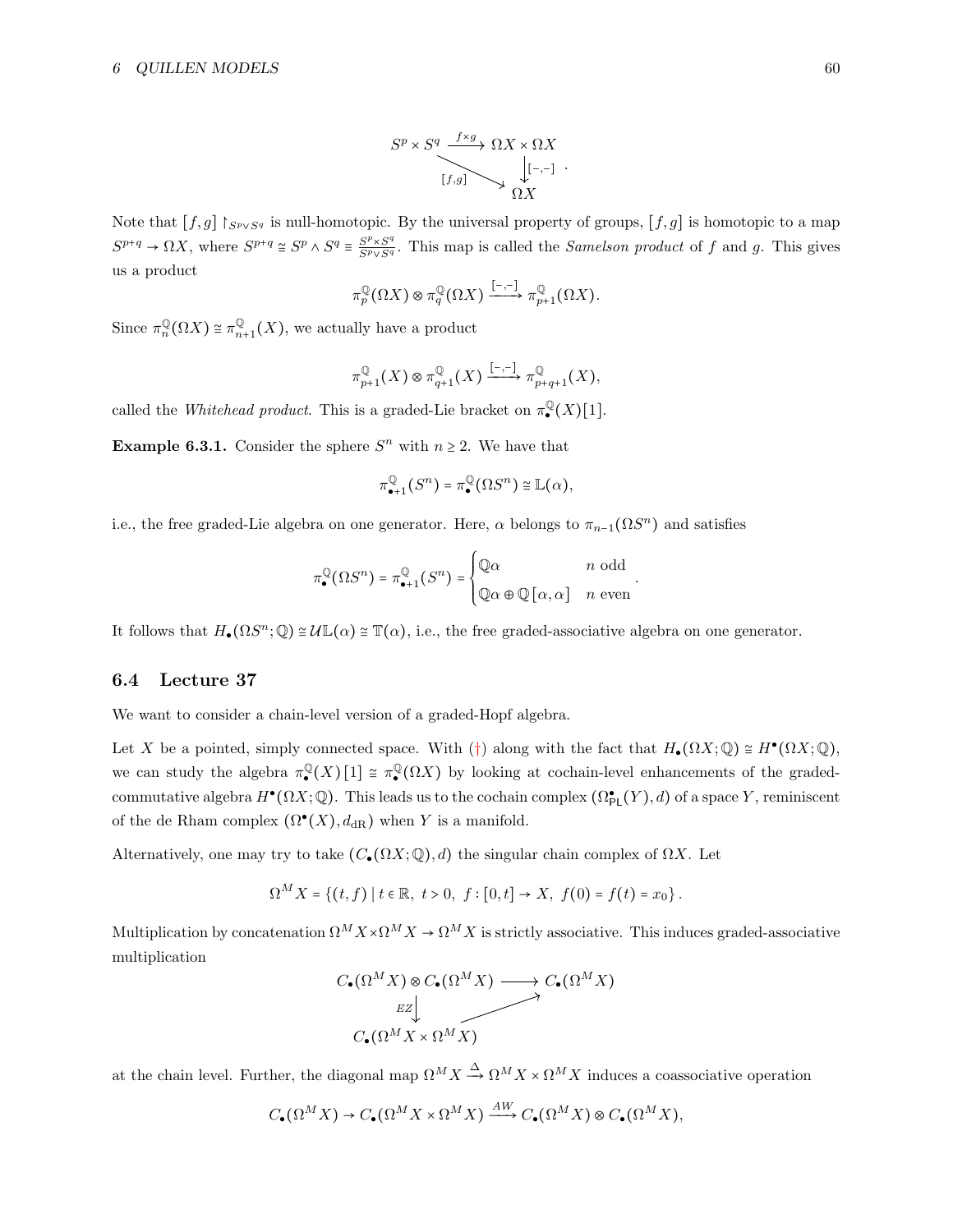so that  $C_{\bullet}(\Omega^M X)$  is a graded coassociative algebra as well. This, however, is *not* cocommutative, because the AW map breaks symmetry. Therefore,  $C_{\bullet}(\Omega X)$  is a Hopf algebra but not cocommutative. In fact, there is no isomorphism

$$
C_{\bullet}(\Omega^M X; \mathbb{Q}) \not\equiv \mathcal{U}(\mathcal{P}C_{\bullet}(\Omega^M X; \mathbb{Q}))
$$

in general. Also, there is no isomorphism

$$
H_{\bullet}(\mathcal{P}C_{\bullet}(\Omega^M X; \mathbb{Q})) \ncong \underbrace{\mathcal{P}H_{\bullet}(\Omega^M X; \mathbb{Q})}_{Theorem 6.2.5} \cong \pi_{\bullet}^{\mathbb{Q}}(\Omega^M X)
$$

of dg-Lie algebras.

Still, our goal is to associate a dg-Lie algebra to a given space. Quillen's solution is to work simplicially. Let K be a pointed simplicial set. Suppose that it's 1-reduced, i.e., its 1-skeleton equals the basepoint ∗. The *Quillen model* of  $K$  is the dg-Lie algebra

$$
\lambda(K) \equiv N_{\bullet} \mathcal{P} \hat{\mathbb{Q}} \left[ G K \right].
$$

Here, GK denotes Kan's *simplicial loop group* of K, a simplicial version of  $\Omega X$ . It's the simplicial group defined by

$$
G_n K = \text{Fr}(K_{n+1}), \text{ free group on } K_{n+1}
$$

$$
s_0 x = e_n, \quad x \in K_n, \ e_n \text{ identity of } \text{Fr}(K_{n+1})
$$

for all  $n \geq 0$ . See May's *Simplicial Objects in Algebraic Topology*.

Further,  $\mathbb{Q}[GK]$  denotes the group (simplicial) algebra of GK over  $\mathbb{Q}$ , where  $\mathbb{Q}[G_nK] = \mathbb{Q} \cdot G_nK$ . This is automatically a simplicial cocommutative Hopf algebra.

$$
g \mapsto g \otimes g, \quad g \in G_n K
$$

Its counit serves as its augmentation. Now,  $\hat{\mathbb{Q}}[GK]$  is the completion of this algebra w.r.t. the augmentation ideal I:

$$
\lim_{n} \frac{\mathbb{Q}[GK]}{I^n}.
$$

This is also a simplicial cocommutative Hopf algebra. Then the primitives  $\mathcal{P}\hat{\mathbb{Q}}[GK]$  form a simplicial Lie algebra.

Finally,  $N_{\bullet}P\hat{\mathbb{Q}}[GK]$  stands for the normalized chain complex, i.e., the quotient of the simplicial chain complex by all degenerate simplices. This is a dg-Lie algebra.

#### <span id="page-60-0"></span>6.5 Lecture 38

We have defined a functor  $\lambda$  :  $\mathsf{sSet}_{1\text{-reduced}} \to \mathsf{dgla}_{\text{conn}}$ . We also have the *Maurer-Cartan* functor MC : dgla  $\rightarrow$  sSet<sub>1-reduced</sub> (which mods out by  $K_1$  first). With an appropriate model structure on dgla, the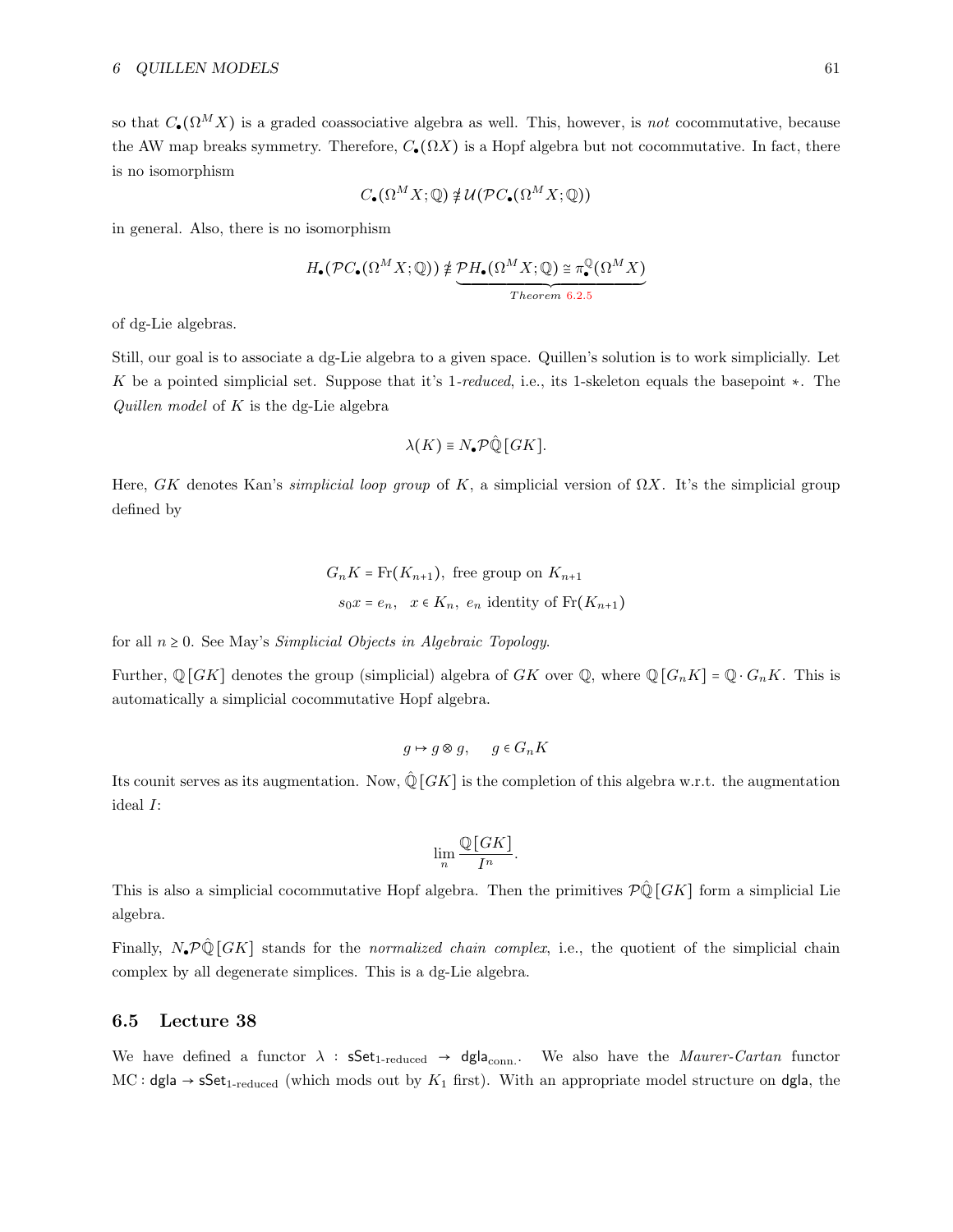pair  $(\lambda, MC)$  is a Quillen adjunction. (The equivalences are precisely the quasi-isomorphisms of DGLA's.) When restricted to

$$
\mathsf{sSet}_{\mathrm{1\text{-}conn.}}^{\mathbb{Q}} \xrightarrow[\text{MC}]{\lambda} \mathsf{dgla}_{\mathrm{conn.}} \ ,
$$

the pair is a Quillen equivalence. For any DGLA  $q$ ,

$$
MC(g) \coloneqq MC(g \otimes_{\mathbb{Q}} \Omega_{\bullet}^{-\bullet}) \equiv \left\{ x \in (g \otimes_{\mathbb{Q}} \Omega_{\bullet}^{-\bullet})_{1} \mid dx + \frac{1}{2} [x, x] = 0 \right\}
$$

$$
= Hom_{d\text{gcc}}((\Omega^{\bullet})^{*}, CE(g))
$$

$$
= Hom_{L_{\infty}}(L_{\infty}(\Omega^{\bullet})^{*}, g),
$$
(as long as we think of  $(\Omega^{\bullet})^{*}$  as a coalgebra, though it's not quite one)

where  $\Omega_{\bullet}^{-\bullet}$  denotes the finite-type, simplicial DGLA of polynomial differential forms on simplices.

#### Note 6.5.1.

1. The tensor product of any two DFLA's is a DGLA with

$$
d(\alpha \otimes f) = d\alpha \otimes f \pm \alpha \otimes df
$$

$$
[\alpha \otimes f, \beta \otimes g] = \pm [\alpha, \beta] \otimes fg.
$$

2. An algebra structure on a space need not induce a coalgebra structure on its dual space. For any k-algebra A, the dual space  $A^{\bullet} \equiv \text{Hom}(A, k)$  is a coalgebra when the map

$$
A^* \otimes A^* \to (A \otimes A)^*
$$

is an isomorphism of algebras. (It's always an isomorphism of finite-dimensional spaces.) In this case,  $A \otimes A \xrightarrow{m} A$  induces comultiplication  $A^{\bullet} \xrightarrow{m^*} (A \otimes A)^*$ .

By contrast, a coalgebra structure  $C \stackrel{\Delta}{\rightarrow} C \otimes C$  on a space C always induces an algebra structure  $C^* \otimes C^* \to (C \otimes C)^* \xrightarrow{\Delta^*} C^*$  on  $C^*$ .

We need to introduce  $L_{\infty}$ -minimal models of DGLA's. Quillen's original approach was based on free graded Lie algebras or semifree DGLA's. But free Lie algebras are awkward. Nowadays, we see that it's better to work with minimal  $L_{\infty}$ -models. See " $L_{\infty}$  rational homotopy of mapping spaces" by Buijs, Félix, and Murillo.

Define a mapping  $dgla \rightarrow dgcc$  by

$$
(\mathfrak{g},d)\mapsto \mathrm{CE}_{\bullet}(\mathfrak{g})\equiv (S(\mathfrak{g}[-1]),D)\,,
$$

where  $D(1) = 0$ ,  $|D| = -1$ , and  $D^2 = 0$ . This stands for *Chevalley-Eilenberg*. It is a graded cocommutative coalgebra under shuffle comultiplication:

$$
\Delta: S(\mathfrak{g}[-1]) \to S(\mathfrak{g}[-1]) \otimes S(\mathfrak{g}[-1])
$$
  

$$
\Delta(x_1 \otimes \cdots \otimes x_n) \equiv \sum_{p=0}^n \sum_{\sigma \in Sh(p,n-p)} (x_{\sigma(1)} \otimes \cdots \otimes x_{\sigma(p)}) \otimes (x_{\sigma(p+1)} \otimes \cdots \otimes x_{\sigma(n)}), \quad x_i \in \mathfrak{g}[-1].
$$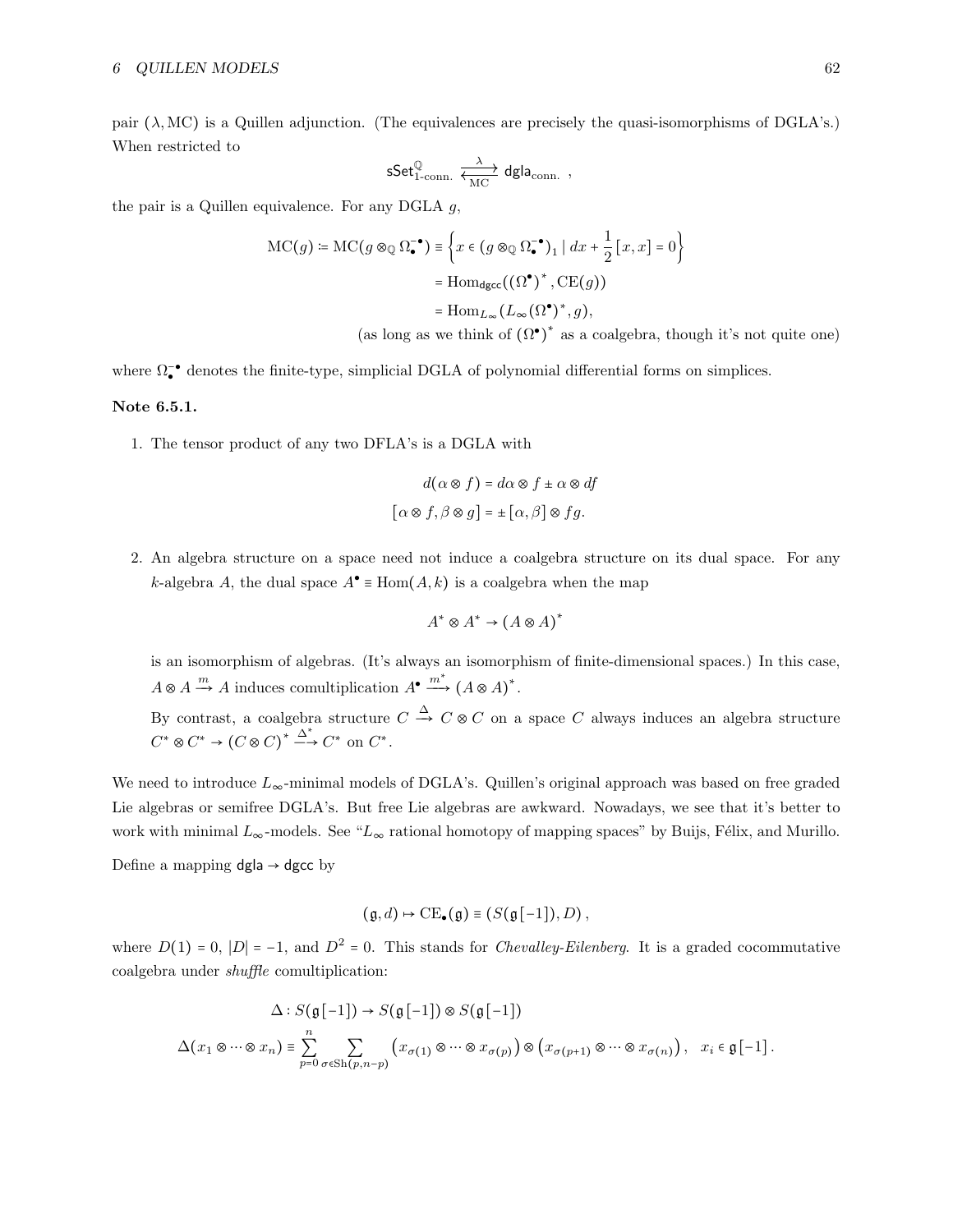Moreover, D is a coderivation in the sense that

$$
S(\mathfrak{g}[-1]) \xrightarrow{\qquad \qquad D} S(\mathfrak{g}[-1])
$$
  

$$
\Delta \downarrow \qquad \qquad \Delta
$$
  

$$
S(\mathfrak{g}[-1]) \otimes S(\mathfrak{g}[-1]) \xrightarrow{\qquad \qquad D \otimes \mathrm{id} + \mathrm{id} \otimes D} S(\mathfrak{g}[-1]) \otimes S(\mathfrak{g}[-1])
$$

commutes. We have defined  $D$  by

$$
D(x_1 \cdots x_n) = \underbrace{\sum_{i} \pm x_1 \cdots dx_i \cdots x_n}_{D_1(x_1 \cdots x_n)} + \underbrace{\sum_{i < j} \left( \pm \left[ x_i, x_j \right] x_1 \cdots \hat{x}_i \cdots \hat{x}_j \cdots x_n \right)}_{D_2(x_1 \cdots x_n)}.
$$

Now, let  $\mathfrak g$  be a graded vector space and  $D : S(\mathfrak g[-1]) \to S(\mathfrak g[-1])$  be any differential on a cofree DGCC. We may write

 $D = D_1 + D_2 + \cdots$ 

where  $D_n$  is the composite linear map  $S^n(\mathfrak{g}[-1]) \stackrel{D}{\longrightarrow} S(\mathfrak{g}[-1]) \stackrel{proj.}{\longrightarrow} \mathfrak{g}[-1]$ . Note that  $D_n = 0$  for all  $n \geq 3$  if and only if  $\mathfrak g$  is a DGLA. In our case, therefore,  $D = D_1 + D_2$ .

Define the *higher Lie* (or  $L_{\infty}$ -) bracket by

$$
[x_1,\ldots,x_n]=D_n(x_1\cdots x_n)\in\mathfrak{g},\qquad x_i\in\mathfrak{g}
$$

for each  $n \geq 2$ , where  $x_1 \cdots x_n$  is a product in the symmetric algebra (i.e., the symmetric tensor product). This gives us an  $L_{\infty}$ -algebra.

## <span id="page-62-0"></span>6.6 Lecture 39

Let g be a graded vector space over a field k of characteristic 0. Then  $(S(\mathfrak{g}[-1]), D)$  is a graded cocommutative coaugmented (i.e., equipped with a coalgebra map  $k \to S(\mathfrak{g}[-1])$ ) coalgebra under the shuffle coproduct, i.e., a cofree object in the category of coaugmented graded cocommutative algebras. Recall that  $D$  is a coderivation of degree -1. In general, this amounts to a family of linear maps  $\{D_n : S^n(\mathfrak{g}[-1]) \to \mathfrak{g}[-1] \mid n \geq 1\}$ of degree  $-1$  (or linear maps  $D_n : S^n \mathfrak{g} \to \mathfrak{g} [n-2]$  of degree  $0$ ) where

$$
D = D_1 + D_2 + D_3 + \dots + D_n + \dots
$$

**Definition 6.6.1** (L<sub>∞</sub>-algebra). An  $L_{\infty}$ -algebra structure on a graded vector space g is a differential D on the coaugmented coalgebra  $S(\mathfrak{g}[-1])$ .

Note that  $D^2 = 0$  iff  $(D_1 + D_2 + \cdots)^2 = 0$  iff

$$
D_1^2 = 0
$$
 ( $d \equiv D, d^2 = 0$ )  

$$
d[x_1, x_2] = [dx_1, x_2] \pm [x_1, dx_2]
$$

$$
d[x_1, x_2, x_3] - [dx_1, x_2, x_3] \mp [x_1, dx_2, x_3] \mp [x_1, x_2, dx_3] = [[x_1, x_2], x_3] \pm [[x_2, x_3], x_1] \pm [[x_3, x_1], x_2]
$$

(graded Jacobi identity up to homotopy, i.e., graded Jacobi identity for  $H_{\bullet}(\mathfrak{g}, d)$ )

. . . higher Jacobi identities.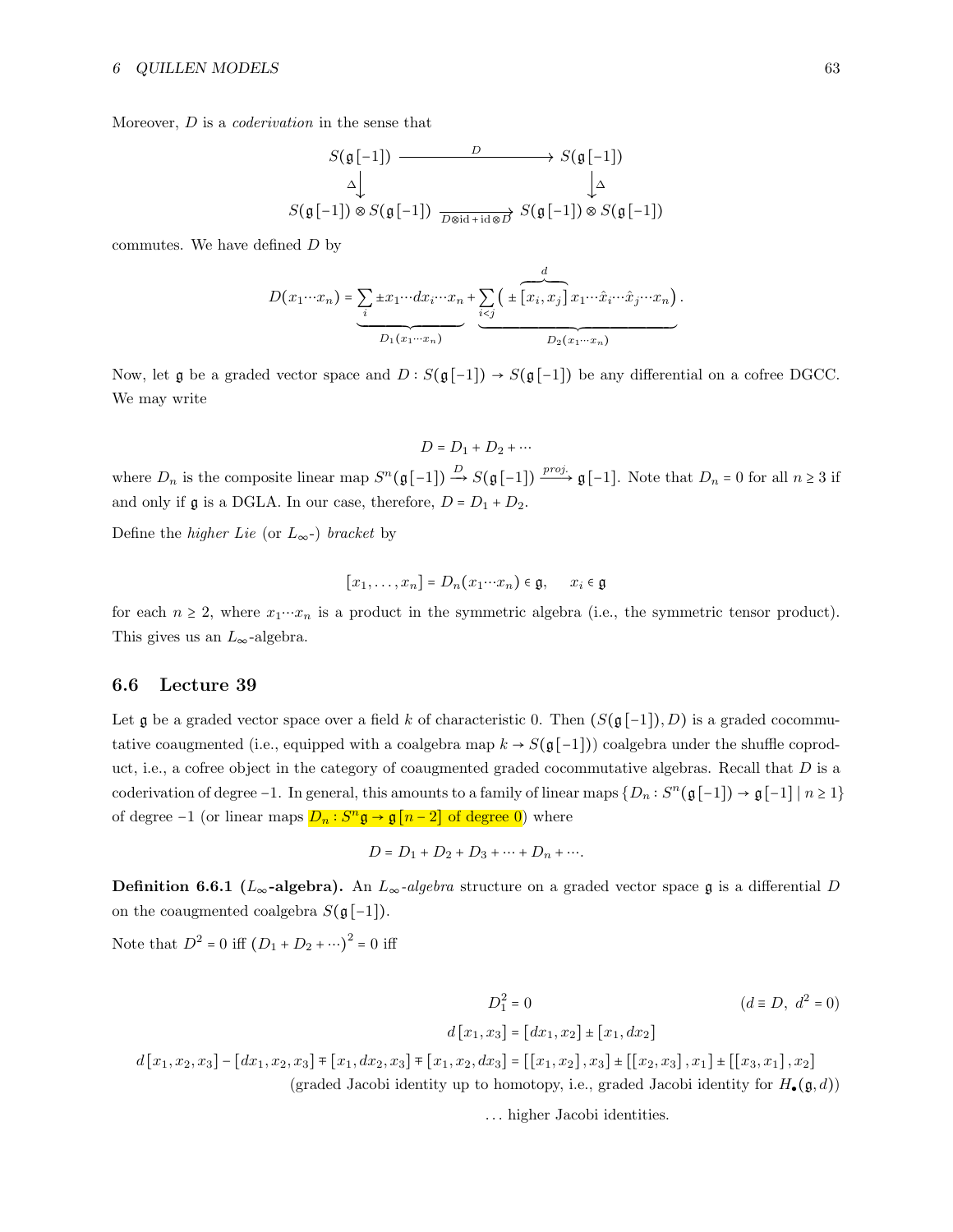#### **Definition 6.6.2.** Let  $\mathfrak{g}$  and  $\mathfrak{h}$  be  $L_{\infty}$ -algebras.

1. An  $L_{\infty}$ -morphism from  $\mathfrak g$  to  $\mathfrak h$  is a map

$$
f:(S(\mathfrak{g}[-1]),D_{\mathfrak{g}})\to (S(\mathfrak{h}[-1]),D_{\mathfrak{h}})
$$

of coaugmented coalgebras that respects the differential graded structures:

$$
f = id_{S^0} + f_1 + f_2 + \cdots
$$
 ("Taylor expansion" of  $f$ )  
\n
$$
f_n : S^n(\mathfrak{g}[-1]) \to \mathfrak{h}[-1]
$$
  
\nlinear degree-0 map  
\n
$$
f \circ D_g = D_h \circ f.
$$

2. An  $L_{\infty}$ -quasi-isomorphism from g to h is an  $L_{\infty}$ -morphism g  $\rightarrow$  h such that

$$
f_1: \left(\mathfrak{g}\left[-1\right], d_{\mathfrak{g}}\right) \to \left(\mathfrak{h}\left[-1\right], d_{\mathfrak{h}}\right)
$$

is a quasi-isomorphism of complexes.

By definition,  $L_{\infty}$ -quasi-isomorphisms are precisely the weak equivalences for  $L_{\infty}$ -algebras.

## Definition 6.6.3.

- 1. An  $L_{\infty}$ -algebra is *minimal* if  $d = 0$ .
- 2. An  $L_{\infty}$ -algebra is *linearly contractible* if  $D_n = 0$  for all  $n \geq 2$ .

<span id="page-63-1"></span>**Theorem 6.6.4 (Kontsevich).** Every  $L_{\infty}$ -algebra is  $L_{\infty}$ -isomorphic to a direct sum of the form

 $\mathfrak{g}_{min.} \oplus \mathfrak{g}_{contr.}$ .

Note 6.6.5. The algebra  $S(\mathfrak{g}[-1])$  gives rise to the DGCA

 $S(\mathfrak{g}[-1])^* \equiv \hat{S}(\mathfrak{g}[-1]^*),$ 

with differential  $D^* = D_1^* + D_2^* + \cdots$ ,  $D_n^* : \mathfrak{g}[-1]^* \to S^n(\mathfrak{g}[-1]^*)$ . We have that

$$
D_1 = 0 \iff D_1^* = 0 \iff \underset{n \leq 0}{\iff} S(\mathfrak{g}[-1])^* \text{ minimal as DGCA}.
$$

## <span id="page-63-0"></span>6.7 Lecture 40

To conclude, let's discuss the  $L_{\infty}$ -model of rational homotopy types.

On the one hand, recall Quillen's approach. For any space X, take the simplicial set  $\text{Sing}_{\bullet}(X)$  and then the dg-Lie algebra  $\lambda(X) = \lambda(K)$ . We have an isomorphism

$$
H_{\bullet}(\lambda(X)) \cong \underbrace{\pi_{\bullet}^{\mathbb{Q}}(\Omega X)}_{\pi_{\bullet}^{\mathbb{Q}}[1]}
$$

of graded Lie algebras. The homotopy theory of DGLA's has quasi-isomorphisms as weak equivalences, and minimal Quillen DGLA models are based on semifree DGLA's.